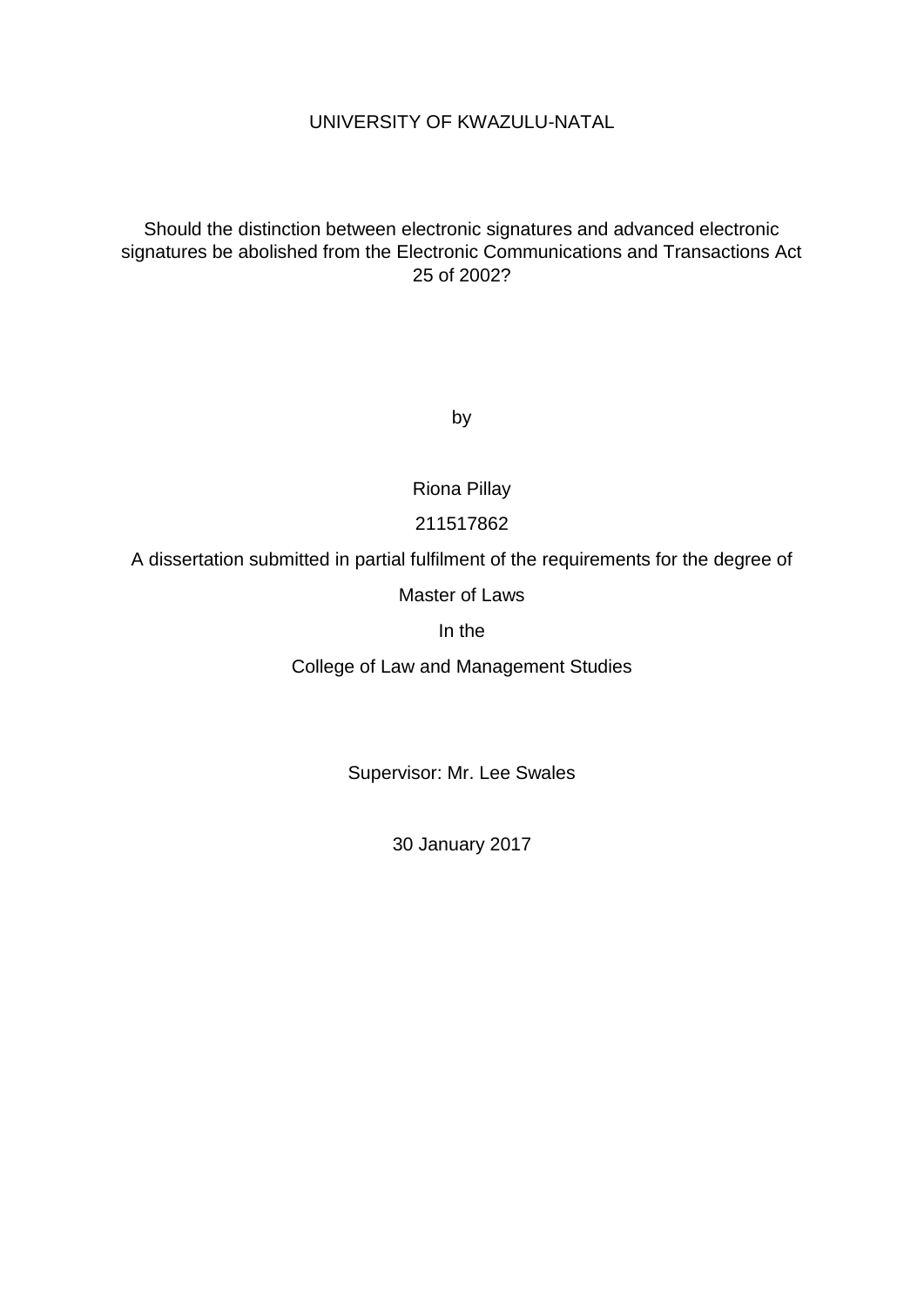## **Acknowledgements**

I take this opportunity to thank Mr Lee Swales, my supervisor, for his guidance and feedback on my research paper.

I am also thankful to the University of KwaZulu-Natal for allowing me to further my academic career by reading towards a Master of Laws degree.

## **Declaration**

I hereby declare that this research paper constitutes my own work and I have not plagiarised in any manner or form. All academic sources and opinions relied on and/or used in my research paper are acknowledged.

This research paper will be made available for photocopying and for inter-library loan.

Riona Pillay

\_\_\_\_\_\_\_\_\_\_\_\_\_\_\_\_\_\_\_\_\_\_

## **Turn-it-in Summary**

- 1. The results of the turn-it-in report viewed on the 22nd January 2017 reveal the following:
- 2. Common words that match other texts are highlighted.
- 3. The titles of journal articles, case names and legislation used in the dissertation are highlighted.
- 4. All quotations indicated in single inverted commas are highlighted.
- 5. There is an overall 26% yellow similarity index.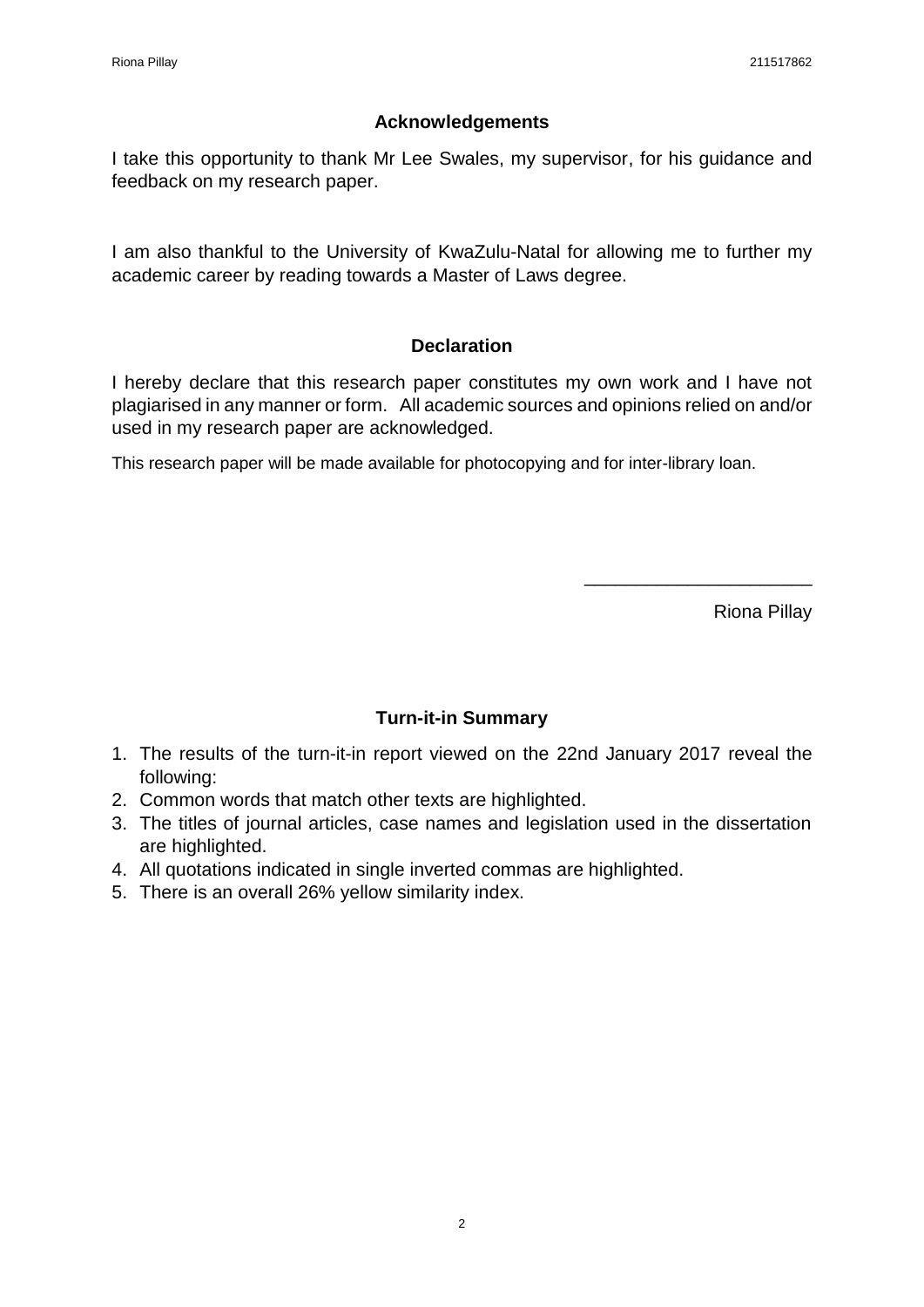# **Table of Contents**

<span id="page-2-0"></span>

| 1.     |                                                                                 |  |  |
|--------|---------------------------------------------------------------------------------|--|--|
| 1.1.   |                                                                                 |  |  |
| 1.2.   |                                                                                 |  |  |
| 1.3.   |                                                                                 |  |  |
| 1.4.   |                                                                                 |  |  |
| 1.5.   |                                                                                 |  |  |
| 1.5.1. | Distinction between the two types of Electronic Signatures 11                   |  |  |
| 1.5.2. |                                                                                 |  |  |
| 1.5.3. |                                                                                 |  |  |
| 1.5.4. |                                                                                 |  |  |
| 1.5.5. | The Origins of ECTA's provision on Electronic Signatures 19                     |  |  |
| 1.5.6. |                                                                                 |  |  |
| 2.     |                                                                                 |  |  |
| 2.1.   |                                                                                 |  |  |
| 2.2.   |                                                                                 |  |  |
| 2.3.   |                                                                                 |  |  |
| 2.4.   |                                                                                 |  |  |
| 2.5.   |                                                                                 |  |  |
| 2.5.1. |                                                                                 |  |  |
| 2.5.2. |                                                                                 |  |  |
| 2.5.3. |                                                                                 |  |  |
|        |                                                                                 |  |  |
| 3.     | <b>Chapter Three: The South African Accreditation Process and the Principle</b> |  |  |
|        |                                                                                 |  |  |
| 3.1.   |                                                                                 |  |  |
| 3.2.   |                                                                                 |  |  |
| 3.2.1. |                                                                                 |  |  |
| 3.2.2. | Information and Communication Technology Regulation  42                         |  |  |
| 3.3.   |                                                                                 |  |  |
| 3.3.1. |                                                                                 |  |  |
| 3.3.2. |                                                                                 |  |  |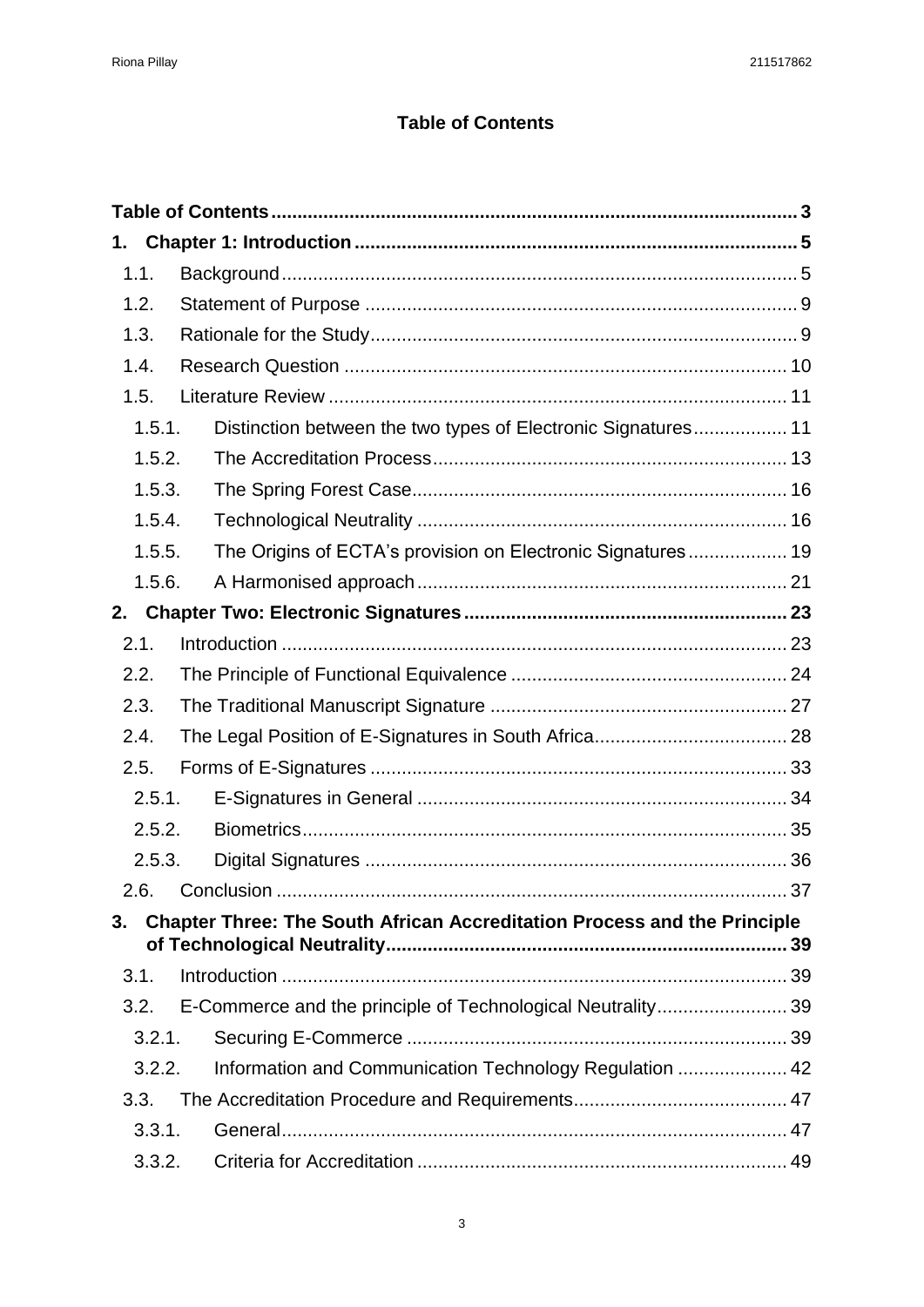| 3.3.3. |                                                                                                                                          |  |
|--------|------------------------------------------------------------------------------------------------------------------------------------------|--|
| 3.4.   |                                                                                                                                          |  |
| 4.     | Chapter Four: International and Foreign Legal Framework on E-Signatures:                                                                 |  |
| 4.1.   |                                                                                                                                          |  |
| 4.2.   | UNCITRAL Model Laws: E-Commerce Model Law (1996) and E-Signature                                                                         |  |
| 4.3.   |                                                                                                                                          |  |
| 4.3.1. | Directive 1999/93/EC of the European Parliament and the Council of 13<br>December 1999 on a Community for electronic signatures ("EC     |  |
| 4.3.2. |                                                                                                                                          |  |
| 4.3.3. |                                                                                                                                          |  |
| 4.3.4. |                                                                                                                                          |  |
| 4.4.   | The Extent of South Africa's Compliance with UNCITRAL and Foreign Legal                                                                  |  |
| 4.5.   |                                                                                                                                          |  |
| 5.     |                                                                                                                                          |  |
| 5.1.   |                                                                                                                                          |  |
| 5.2.   |                                                                                                                                          |  |
| 5.3.   |                                                                                                                                          |  |
| 5.4.   |                                                                                                                                          |  |
| 6.     | Chapter 6: Conclusion - Should the distinction between electronic<br>signatures and advanced electronic signatures be abolished from the |  |
| 6.1.   |                                                                                                                                          |  |
| 6.2.   | Should the distinction between Ordinary e-signatures and AESes be                                                                        |  |
| 7.     |                                                                                                                                          |  |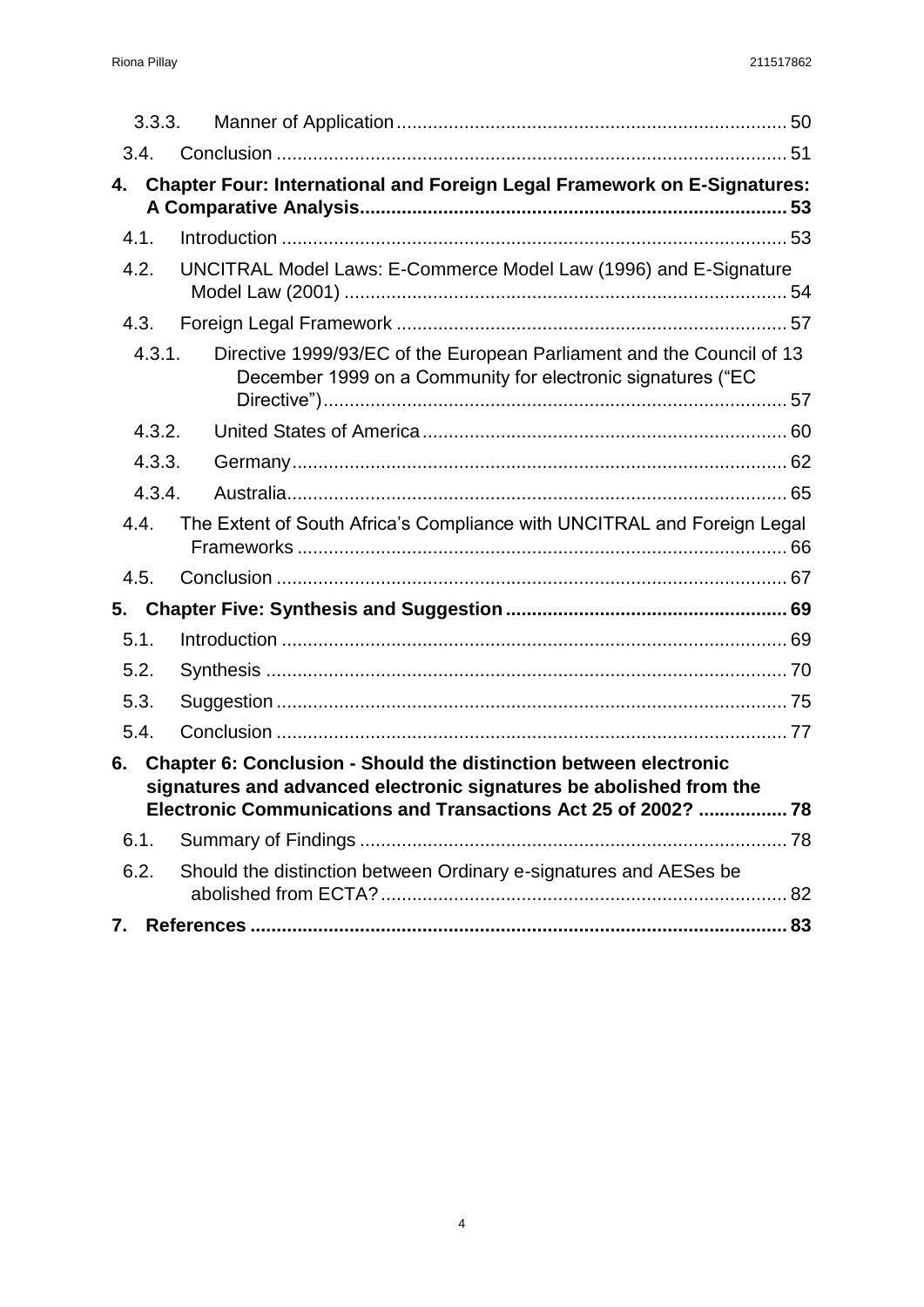### <span id="page-4-0"></span>1. **Chapter 1: Introduction**

#### <span id="page-4-1"></span>*1.1.Background*

The electronic commerce ("E-Commerce") revolution over the past three decades has led to new channels for conclusion of business transactions.<sup>1</sup> The internet is one of the channels on which e-commerce transactions predominantly take place.<sup>2</sup> The benefits of e-commerce include increased choice of goods and services for consumers, business efficiency and reduced paperwork and cost of commercial transactions.<sup>3</sup> However, e-commerce does not present itself without challenges. One of the main concerns of e-commerce is the uncertainty of the identity of the parties to a commercial transaction.<sup>4</sup> Thus, the challenge is to maintain the safe and reliable identity between parties to electronic transactions without interfering with the smooth operation of e-commerce.

The Electronic Communications and Transactions Act 25 of 2002 ("ECTA") is the current South African legislation that regulates electronic communication. It recognises electronic communication as the functional equivalent of paper-based communication.<sup>5</sup> The principle of functional equivalence<sup>6</sup> is one of the underlying principles of e-commerce and has been given effect by ECTA.<sup>7</sup> The principle states that electronic communication will be given the same legal recognition as paper-based communication provided the inherent requirements of the paper-based transactions are satisfied.<sup>8</sup>

Electronic communication is defined by ECTA as 'communication in the form of data messages.' <sup>9</sup> Data messages refer to 'data generated, sent, received or stored by electronic means.' <sup>10</sup> Short message services ("SMSes"), electronic mails ("Email") and

<sup>1</sup> Srivastava and Koekemoer 'The Legal Recognition of Electronic Signatures in South Africa: A Critical Overview' 2013 21 (3) *African Journal of International and Comparative Law* 427; Berman A 'International Divergence: The Keys to Signing on the Digital Line – the cross border recognition of electronic contract signatures' 28 (2001) *Syracuse Journal of International Law and Commerce* 125.

<sup>2</sup> Ibid.

<sup>3</sup> J Coetzee 'The Electronic Communications and Transactions Act 25 of 2002: facilitating electronic commerce' (2004) 15(3) *Stellenbosch Law Review Stellenbosch Regstydskrif* 50; Srivastava & Koekemoer (Note 1).

<sup>4</sup> Berman (Note 1).

<sup>5</sup> Coetzee (Note 3).

 $6$  The principle of functional equivalence is discussed at length in Chapter two at 2.2.

<sup>7</sup> DP Van der Merwe… et al *Information and Communication Technology Law* 2 ed (2016) 156.

<sup>8</sup> S Papadopolous & S Snail *Cyberlaw@SA III: The law of the internet in South Africa* 3 ed (2012) 318.

<sup>&</sup>lt;sup>9</sup> Section 1 of the Electronic Communications and Transactions Act 25 of 2002.

 $10$  Ibid.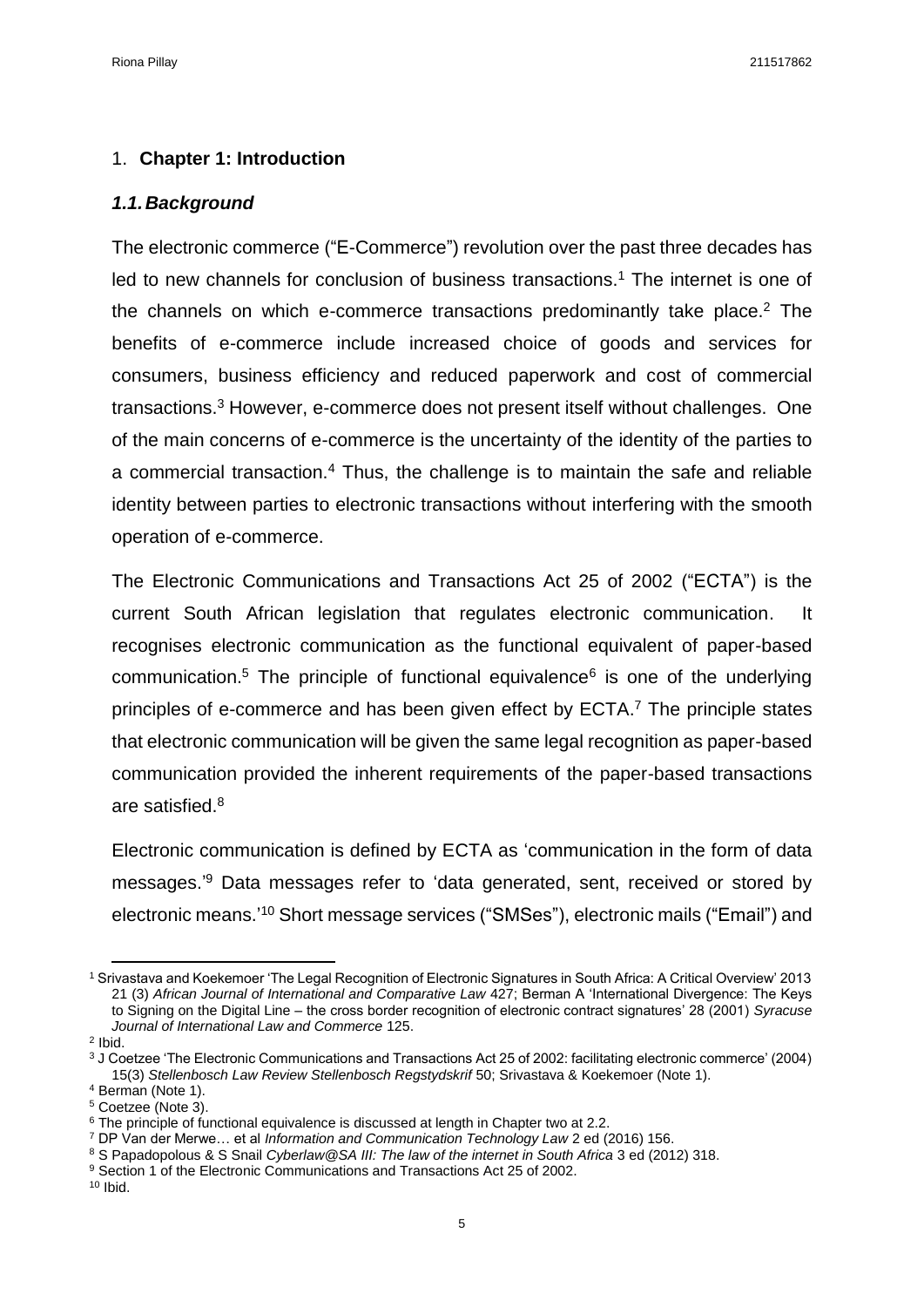any other information in electronic form are referred to as data messages and they can be used as formalities in the conclusion of a contract.<sup>11</sup> This was confirmed in the *Jafta case<sup>12</sup>* where the court held that an SMS containing a party's intention to accept an offer of employment constituted electronic communication in terms of ECTA and qualified as a valid acceptance of the offer.<sup>13</sup> In the *Mafika case,<sup>14</sup>* the court held that data messages via SMSes are equivalent to writing.<sup>15</sup> Thus, case law has provided for the application of electronic communication as valid method of transacting.

The functional equivalence of writing in respect of electronic communication is contained in section 12<sup>16</sup> of ECTA. The requirements for writing as a formality for transacting is satisfied if a data message is used and is 'accessible in a manner usable for subsequent reference.<sup>'17</sup> The functional equivalent for a signature is structured in two tiers.<sup>18</sup>

The first tier allows parties to a contract to decide on the form of electronic signature ("e-signature") to be used, provided: the parties themselves require a signature to validate a contract; the 'method used identifies the party to the contract; the method used shows approval of the content of the contract and is reliable and appropriate for the purpose of its use.<sup>'19</sup> Where the parties to a contract require the use of an esignature, an *ordinary e-signature* defined under section 1 of ECTA will suffice.

The ordinary e-signature is defined by ECTA as 'data attached to, incorporated in, or logically associated with other data and which is intended by the user to serve as a signature'.<sup>20</sup> Therefore, any distinct electronic symbol or mark can be used as an electronic signature,<sup>21</sup> provided it is logically associated with data that it is attached to

**.** 

(a) in the form of a data message; and

was appropriate for the purposes for which the information was communicated. <sup>20</sup> Section 2 of ECTA.

<sup>11</sup>*Jafta v Ezimvelo KZN Wildlife* 2008 10 BLLR 954 (LC); 2008 JOL 22096 (LC) Paragraph 46.  $12$  Ibid.

<sup>13</sup> *Jafta v Ezimvelo KZN Wildlife* 2008 10 BLLR 954 (LC); 2008 JOL 22096 (LC).

<sup>14</sup> *Mafika v The SABC –* Unreported Labour Court Case No. J 700/08.

 $15$  Ibid.

<sup>&</sup>lt;sup>16</sup> A requirement in law that a document or information must be in writing is met if the document or information is-

<sup>(</sup>b) accessible in a manner usable for subsequent reference.

 $17$  Ibid.

<sup>18</sup> S Eiselen 'Fiddling with the ECT Act – Electronic Signatures' (2014) 17(6) *Potchefstroom Electronic Law Journal 2808*.

<sup>&</sup>lt;sup>19</sup> Section 13

<sup>(3)</sup> Where an electronic signature is required by the parties to an electronic transaction and the parties have not agreed on the type of electronic signature to be used, that requirement is met in relation to a data message if-

<sup>(</sup>a) a method is used to identify the person and to indicate the person's approval of the information communicated; and (b) having regard to all the relevant circumstances at the time the method was used, the method was as reliable as

<sup>21</sup> S Papadopoulos and S Snail *Cyberlaw@sa: The Law of the Internet in South Africa* 3 ed (2012) 49.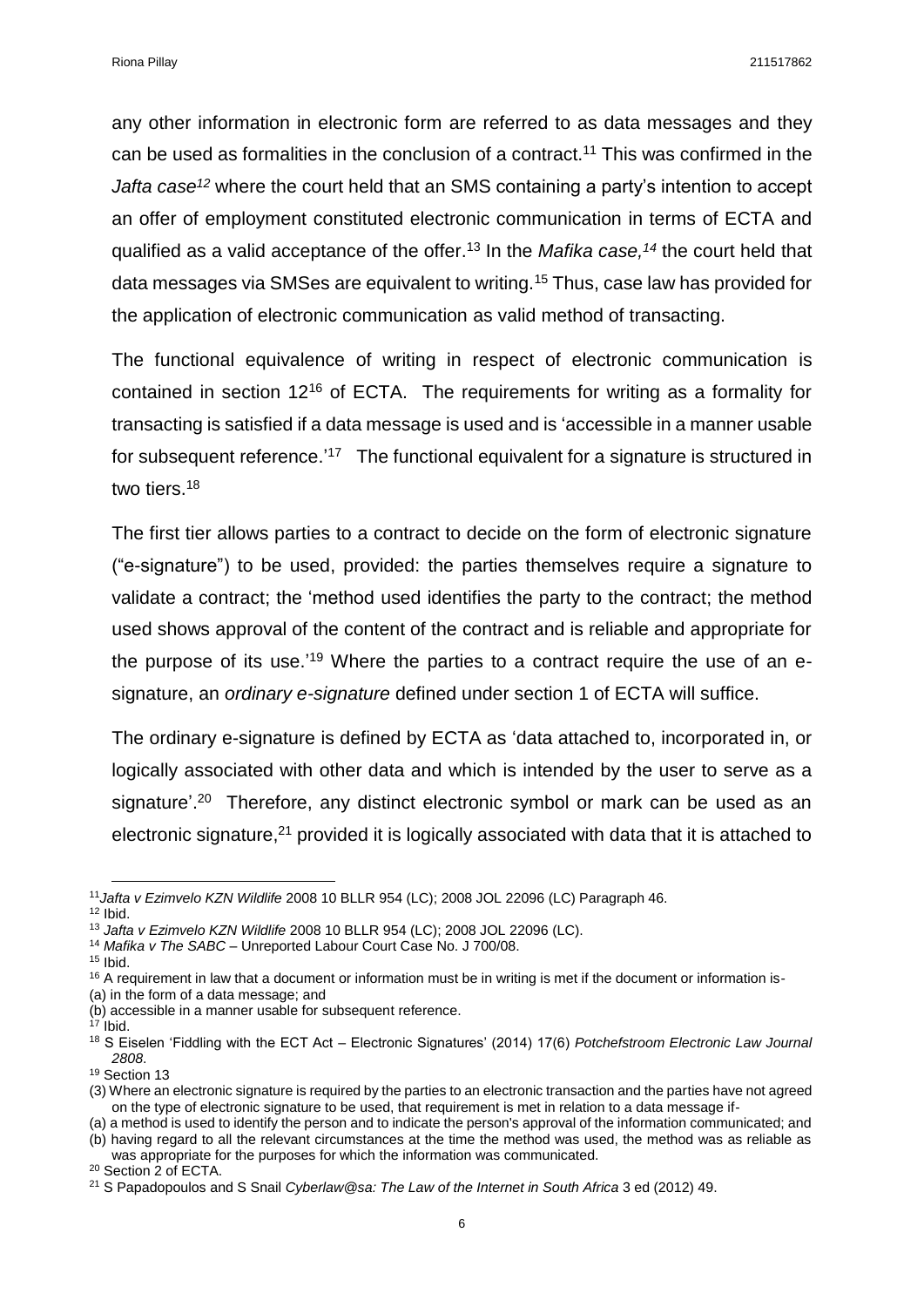and it is intended to be used as a signature. Ordinary e-signatures may take the form of a typed name at the bottom of an email,  $22$  a scanned version of a handwritten signature,<sup>23</sup> clicking on an 'I accept' icon on webpage<sup>24</sup> and the use of biometrics.<sup>25</sup>

The second tier of e-signatures applies in instances when the *law* requires the use of a signature. <sup>26</sup> This type of e-signature is referred to as an advanced electronic signature ("AES"), which is accredited by the Accreditation Authority of South Africa under section 37 of ECTA. The authority for accreditation is held by the National Department of Communication who may also delegate the authority to other parties.<sup>27</sup>

There are two challenges with the use of an AES. Firstly, the procedure for obtaining an AES is cumbersome, costly and impractical.<sup>28</sup> Secondly, the requirements imposed by ECTA in respect of an AES infringes on the principle of technological neutrality<sup>29</sup> because the requirements to obtain an AES indirectly prescribe the use of *digital signatures*. <sup>30</sup> This will be discussed in the literature review and chapter two of this paper.

The necessity for e-commerce regulation stemmed from the growth of e-commerce transactions taking place over the internet and the uncertainty of legal validity of electronic contracts.<sup>31</sup> This legal uncertainty was shared by consumers and businessmen on a global scale.<sup>32</sup> The United Nations Commission for International Trade Law ("UNCITRAL") had recognised this problem and drafted the Model Law on Electronic Commerce in 1996. 33

The purpose of the Model Law of 1996 was to serve as a guideline for national legislation to be enacted to promote e-commerce globally. In 2001, an additional

**<sup>.</sup>** <sup>22</sup> Spring Forest Trading 599 CC v Wilberry (Pty) Ltd t/a Ecowash and another (2015) JOL 32555 (SCA).

<sup>23</sup> K Bharvada 'Electronic Signatures, Biometrics and PKI in the UK' (2002) 16(3) *International Review of Law, Computers and Technology* 267.

<sup>24</sup> T Pistorius T 'Click-wrap and web-wrap agreements' (2004) 16(4) *South African Mercantile Law Journal* 568-576*.*

<sup>&</sup>lt;sup>25</sup> Bharvada (Note 23).

<sup>26</sup> Section 13 (3) of ECTA.

<sup>27</sup> Section 1 of ECTA.

<sup>28</sup> Eiselen (Note 18).

<sup>&</sup>lt;sup>29</sup> The principle of technological neutrality is an e-commerce principle that requires legislation to be non-prescriptive of technology. The principle of technological neutrality is discussed at 1.5.4 and at 3.2.2.1

<sup>30</sup> Srivastava and Koekemoer 'The Legal Recognition of Electronic Signatures in South Africa: A Critical Overview' 2013 21 (3) *African Journal of International and Comparative Law* 430; Berman A 'International Divergence: The Keys to Signing on the Digital Line – the cross border recognition of electronic contract signatures' 28 (2001) *Syracuse Journal of International Law and Commerce* 149.

<sup>31</sup> S Snail 'Electronic Contracts in South Africa – A Comparative Analysis' 2008 (2) *Journal of Information, Law & Technology* can be accessed at http://go.warwick.ac.uk/jilt/2008\_2/snail.

<sup>32</sup> DP Van der Merwe… et al *Information and Communication Technology Law* 2 ed (2016) 156.

<sup>33</sup> United Nations Commission on International Trade Law: Model on Electronic Commerce (with guide to enactment, 1996).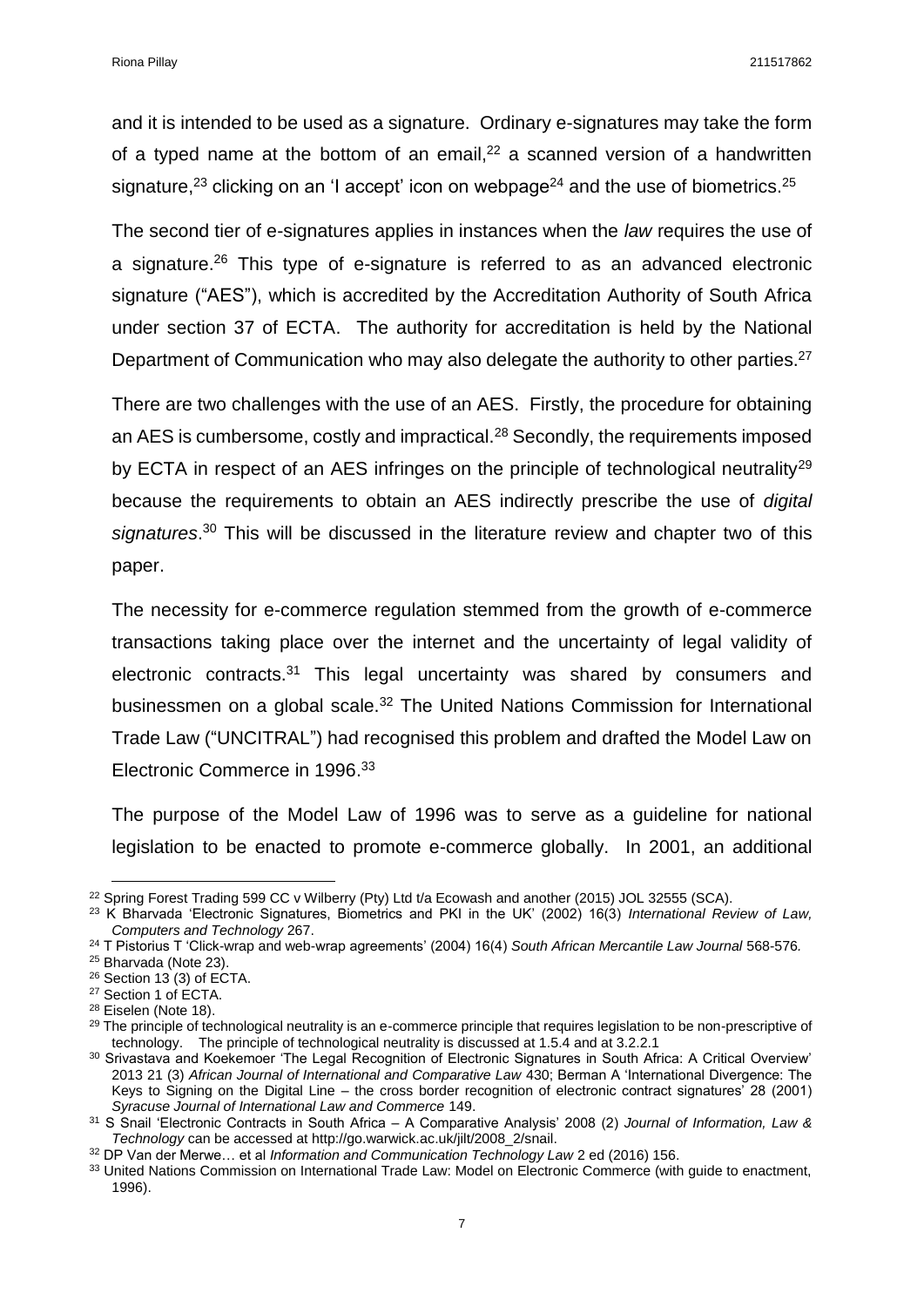model on electronic signatures was drafted based on article 7 of the 1996 Model Law. Article 7 of the 1996 Model Law establishes a presumption that where e-signatures meet the criteria of technical reliability, they will be regarded as functionally equivalent to handwritten signatures.<sup>34</sup> These model laws do not prescribe the type or form of esignatures to be used and AESes are not mentioned under the model laws. South Africa has adopted most of the model laws' provisions. However, South Africa has followed the approach of the European Council ("EC") in respect of AESes.<sup>35</sup>

In 1999, the EC developed directives governing electronic communication. The concept of the AES is contained in the Directive 1999/93/EC of the European Parliament and of the Council of 13 December 1999 on a Community framework for Electronic Signatures ("EC Directives"). <sup>36</sup> According the rules of the European Union, 'if any member states are conducting business transactions with a non-member state, then the non-member state must comply with the provisions of the EC Directive.<sup>'37</sup> South Africa is not a member of the EC but must adhere to the same standards as the EC if transacting with these member states.

The criteria<sup>38</sup> used in the consideration of accreditation of an e-signature violates the principle of technological neutrality.<sup>39</sup> This principle is entrenched under section 2 (1) (f) of ECTA and is contained in UNCITRAL's Model Law on E-Commerce as an underlying principle of e-commerce. 40

The principle of technological neutrality proposes that law should not discriminate against or favour the use of any particular type of technology.<sup>41</sup> Users of e-commerce

<sup>34</sup> SL Gereda 'The Electronic Communications and Transactions Act' 2006 *Telecommunications Law in South Africa*.

<sup>35</sup> Section 13 (3) read with section 38 of ECTA.

<sup>36</sup> Directive 1999/93/EC of the European Parliament and of the Council of 13 December 1999 on a Community framework for Electronic Signatures.

<sup>37</sup> SL Gereda 'The Electronic Communications and Transactions Act' 2006 *Telecommunications Law in South Africa;*  Article 7 of Directive 1999/93/EC of the European Parliament and of the Council of 13 December 1999 on a Community framework for electronic signatures.

<sup>38</sup> Section 38 (1) (1) The Accreditation Authority may not accredit authentication products or services unless the Accreditation Authority is satisfied that an electronic signature to which such authentication products or services relate-

<sup>(</sup>a) is uniquely linked to the user;

<sup>(</sup>b) is capable of identifying that user;

<sup>(</sup>c) is created using means that can be maintained under the sole control of that user; and

<sup>(</sup>d) will be linked to the data or data message to which it relates in such a manner that any subsequent change of the data or data message is detectable;

<sup>(</sup>e) is based on the face-to-face identification of the user.

<sup>39</sup> L Swales 'The Regulation of electronic signatures: time for review and amendment' (2015) 132(2) *South African Law Journal* 257-270.

<sup>&</sup>lt;sup>40</sup> Section 2 (1) (f) Promote technology neutrality in the application of legislation to electronic communications and transactions.

<sup>41</sup> UNCITRAL Model Law on Electronic Signatures with Guide to Enactment (2001): Part F.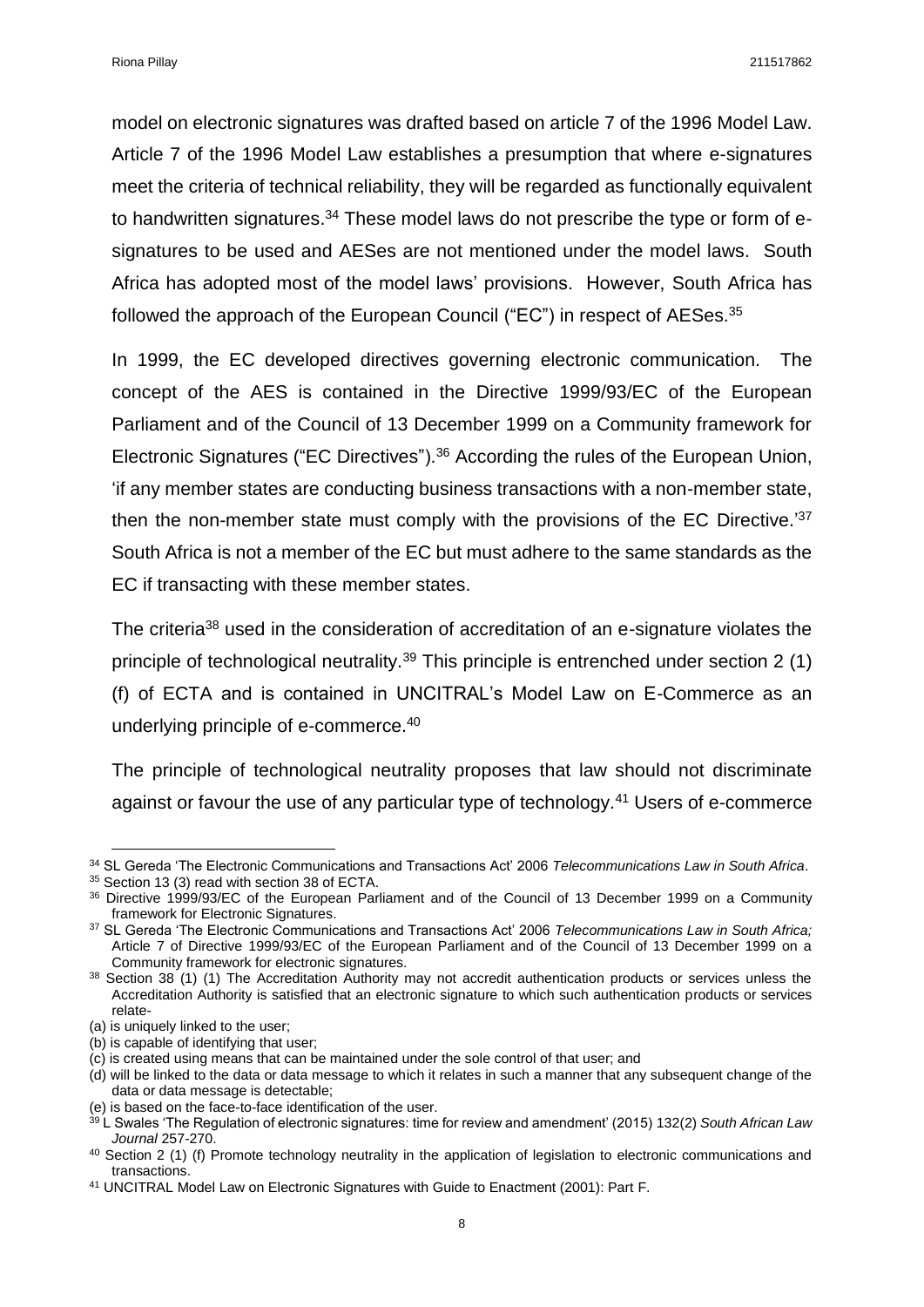should decide on the type of technology to be used.<sup>42</sup> Technologically prescriptive law has the potential of stifling the growth and development of e-commerce by restricting newer technologies from being used.<sup>43</sup> Furthermore, it is also possible for technologically prescriptive law to become obsolete as newer and more innovative technologies develop.<sup>44</sup>

In this regard, ECTA contravenes the principle of technological neutrality. ECTA's criteria for accreditation prescribes that e-signatures must be created using cryptography. The e-signature that is produced from cryptography is referred to as a digital signature. 45

#### <span id="page-8-0"></span>*1.2.Statement of Purpose*

The purpose of this research paper is to investigate whether South Africa's legal position on e-signature requires amendment.

#### <span id="page-8-1"></span>*1.3.Rationale for the Study*

The rationale for this study is that South Africa does not seem to adhere to the principle of technological neutrality. The contravention of this principle has the potential of stifling the growth and development of e-commerce in South Africa.<sup>46</sup>

Firstly, the accreditation prescribed by section 13 of ECTA is cumbersome, expensive and impractical.<sup>47</sup> In addition, the South African Accreditation Authority ("SAAA") has only accredited two authentication service providers.<sup>48</sup> The study investigates the possible reasons for this.

Secondly, South Africa's legal position on e-signatures is inconsistent with UNCITRAL's position on e-signatures.<sup>49</sup> This is a concern because UNCITRAL's purpose is to facilitate growth and development of e-commerce and to increase trade

<sup>42</sup> Kamecke, U Korber, T 'Technological Neutrality in the EC Regulatory Framework for Electronic Communications: A Good Principle Widely Misunderstood' (2008) 331.

<sup>43</sup> Eiselen, S 'Fiddling with the ECT Act – Electronic Signatures' (2014) 17(6) *Potchefstroom Electronic Law Journal*  2815; Swales, L 'The Regulation of electronic signatures: time for review and amendment' (2015) 132(2) *South African Law Journal* 259.

<sup>&</sup>lt;sup>44</sup> Swales (Note 43).

<sup>45</sup> L Barofsky 'The European Commission's Directive on Electronic Signature: Technological "Favoritism" towards Digital Signature' (2000) 24(1) *Boston College International and Comparative Law Review* 150.

<sup>46</sup> Swales (Note 43).

<sup>47</sup> Eiselen (Note 43).

<sup>48</sup> SAAA Website accessed at *http://www.saaa.gov.za/index.php/accreditation/2013-12-04-09-30-50.html.*

<sup>49</sup> ECTA only adopts UNCITRAL's position on ordinary e-signature.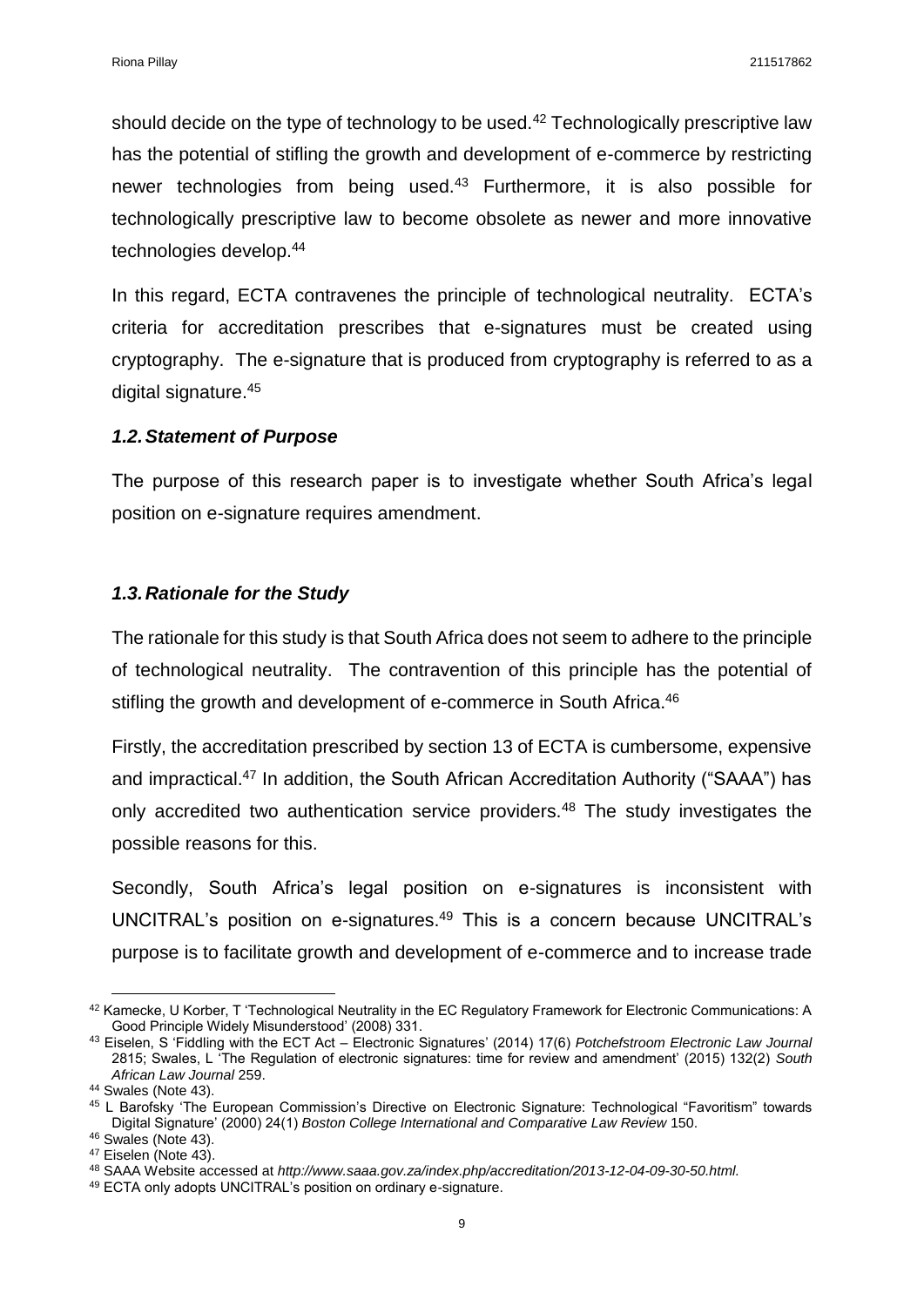integration.<sup>50</sup> The guidelines suggested by UNCITRAL is based on the consideration for the interests of developing countries. Furthermore, many technologically advanced countries such as United States and Australia adopt UNCITRAL's approach whereas South Africa partially adopts UNCITRAL's approach.

Thirdly, South Africa's adoption of accreditation of e-signatures differs from the EC Directive. The EC Directive does not require accreditation for validity of e-signatures. The SAAA has accredited only two authentication service providers in the past nine years. This indicates the lack of societal interest in the procedure and the law's irrelevance in this regard.<sup>51</sup>

These issues require further research to investigate the reasons for the South African current position and possible suggestion for reform of the law on e-signatures if it is necessary.

## <span id="page-9-0"></span>*1.4.Research Question*

The research paper aims to deal with the question of: whether the distinction between electronic signatures and advanced electronic signatures should be removed from the Electronic Communications and Transactions Act 25 of 2002, in light of technological advancements.

## *Sub-questions*

 $\overline{a}$ 

The research paper aims to answer the main research question by dealing with the following sub-questions:

- *a) What is the distinction between the two types of signatures contained in ECTA and the purpose of the distinction in South African law?*
- *b) What criticisms can be levelled against AESes and are they valid?*
- *c) Why should e-signature law adhere to the principle of technological neutrality?*
- *d) Is it necessary for e-signatures to be highly secure and reliable in the manner that ECTA suggests?*

<sup>&</sup>lt;sup>50</sup> United Nations Commission on International Trade Law Model on Electronic Commerce: Guide to Enactment Part A. <sup>51</sup> SAAA (Note 46).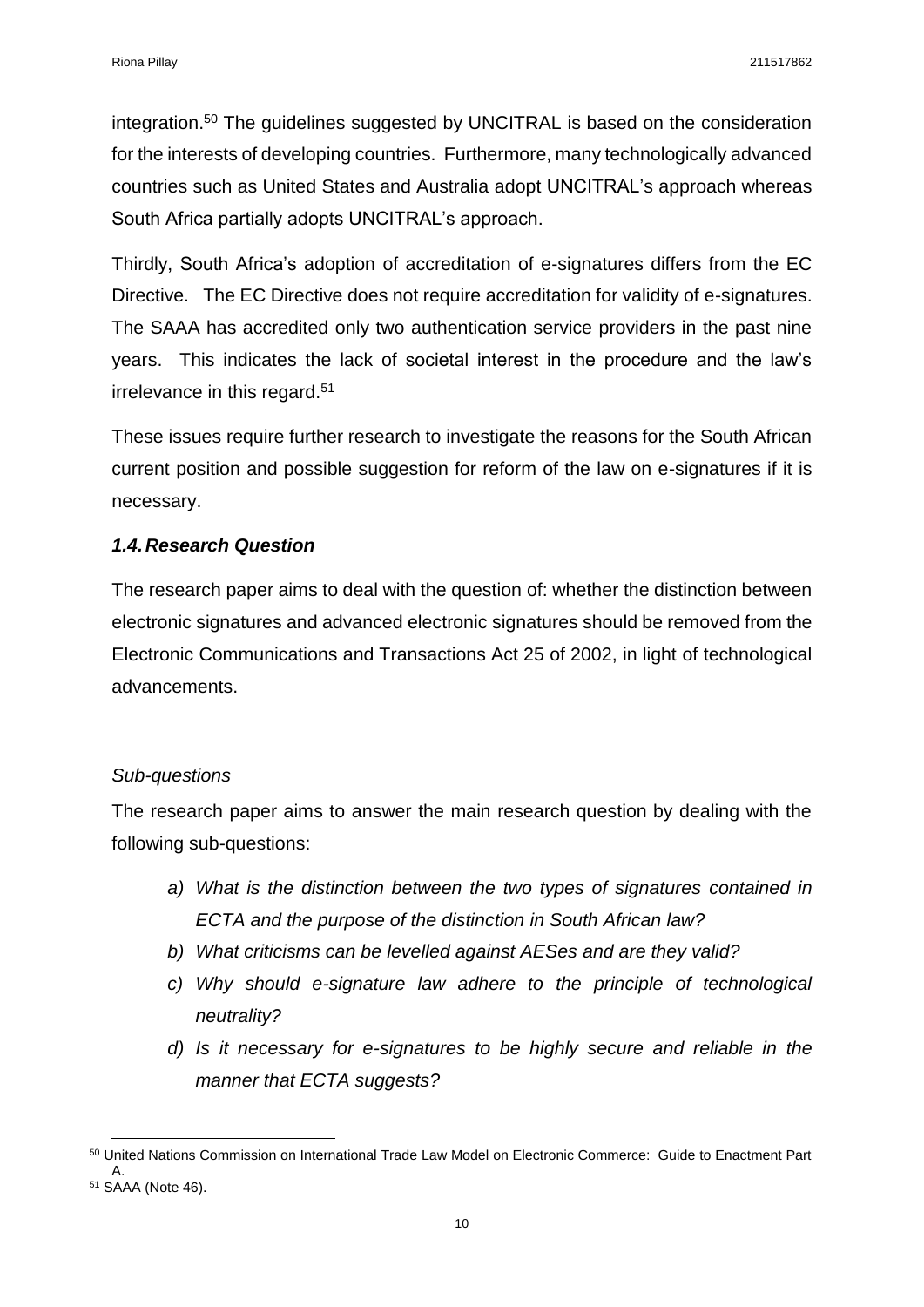- *e) Where did the current position of South African law on e- signatures originate from?*
- *f) What is the approach to e-signatures in other jurisdictions such as United States, Germany and Australia?*
- *g) Is there a need to amend the South African legal position on e-signature law?*
- *h) If there is a need to amend the South African legal position on e-signature law, what is an appropriate reform for the position in South Africa?*

### <span id="page-10-0"></span>*1.5.Literature Review*

## *1.5.1. Distinction between the two types of Electronic Signatures*

<span id="page-10-1"></span>The general functions of a signature are: to identify the signatory; to provide certainty that the signatory is accountable for the signature and to associate the signatory with the information in the document signed by him.<sup>52</sup> As a result of technological advancements, the functions formerly performed by handwritten signatures are now being performed by e-signatures.

ECTA creates a distinction between two types of e-signatures, the ordinary e-signature and the AES.<sup>53</sup> The ordinary e-signature can be used whenever *parties* to an agreement require a signature to validate a contract. <sup>54</sup> However, when the *law* requires a signature, the requirement is met only if an AES is used.<sup>55</sup> The AES is an esignature that is required to undergo accreditation before obtaining the status of an AES.<sup>56</sup>

AESes are given special evidential advantages, while ordinary e-signatures are not.<sup>57</sup> There is a rebuttable presumption that an AES is a valid signature and a party that disputes the validity of the AES must prove its invalidity. On the other hand, an

**<sup>.</sup>** <sup>52</sup> Promoting confidence in electronic commerce: legal issues on international use of electronic authentication and [signature methods \(2007\)](http://www.uncitral.org/pdf/english/texts/electcom/08-55698_Ebook.pdf)

<sup>53</sup> Section 13.

<sup>54</sup> S Eiselen 'Fiddling with the ECT Act – Electronic Signatures' (2014) 17(6) *Potchefstroom Electronic Law Journal*  2815.

<sup>55</sup> Section 13 (1) Where the signature of a person is required by law and such law does not specify the type of signature, that requirement in relation to a data message is met only if an advanced electronic signature is used.

<sup>56</sup> Section 2 of ECTA.

<sup>57</sup> Srivastava & Koekemoer (Note 1).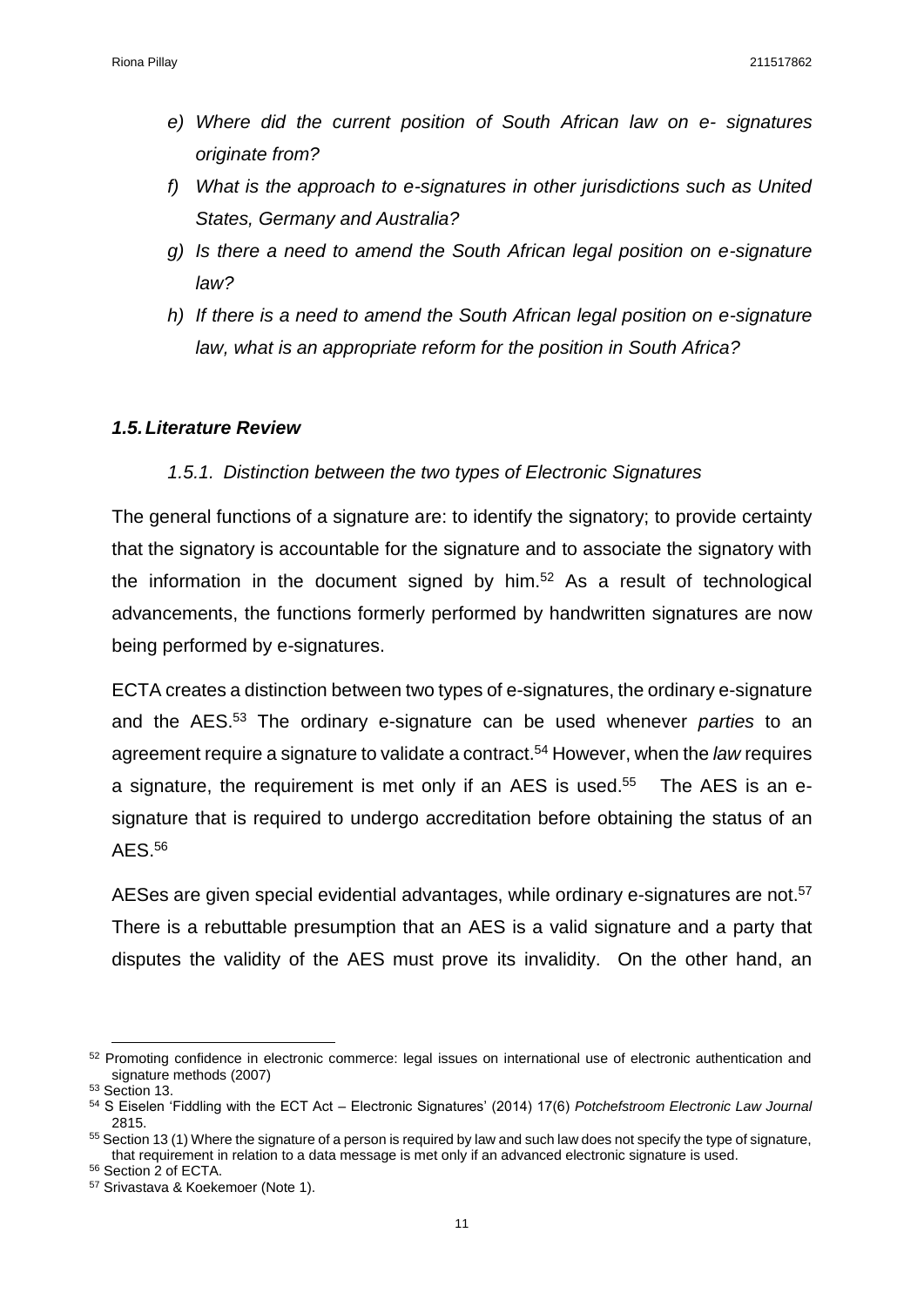ordinary e- signature is not given this advantage, and a party relying on it must prove its validity. 58

The two-tier approach on e-signatures is criticised to a large extent by academics and legal practitioners. Swales<sup>59</sup> takes the view that ECTA should be reviewed and the concept of AESes removed from the Act. He believes that the AES is contrary to the principle of technological neutrality, is not facilitative of technological development and creates an unnecessary accreditation procedure. 60

Snail<sup>61</sup> suggests the legislature should abolish the stringent requirements of the AES or make provision for the use of internationally recognised e-signatures, which follow an advanced standard of technology but maintain technological neutrality.<sup>62</sup> This point is relevant because it addresses the challenge with e-signature law. It suggests an internationally harmonised approach to be adopted by countries. However, the suggested approach to e-signature law must be technologically neutral and still provide a high level of security. These two ideas operate in contrast with each other as the current approach to e-signature law demonstrates.

Although the procedure for obtaining the AES is complex and expensive,<sup>63</sup> it provides an additional layer of security to the extent that the accreditation authority is aware of the identity of the<sup>64</sup> authentication service providers. Section  $38^{65}$  of ECTA requires the AES to be based on face-to-face recognition of authentication service providers. Thus, the identity of authentication service providers who provide users with esignature products will be known to the SAAA.<sup>66</sup>

One way of achieving ECTA's primary objective of 'creating legal certainty and confidence in e-commerce<sup>'67</sup> is by ensuring reliability of the use of e-signatures.

 $\overline{a}$ <sup>58</sup> Ibid.

<sup>59</sup>Swales, L 'The Regulation of electronic signatures: time for review and amendment' (2015) 132(2) *South African Law Journal* 257-270.

<sup>60</sup> Ibid.

<sup>61</sup> Snail, S 'Electronic Contracts in South Africa – A Comparative Analysis' 2008 (2) *Journal of Information, Law & Technology* can be accessed at http://go.warwick.ac.uk/jilt/2008\_2/snail.

<sup>62</sup> Ibid.

<sup>&</sup>lt;sup>63</sup> Eiselen (Note 54).

<sup>&</sup>lt;sup>64</sup> Swales (Note 57).

<sup>&</sup>lt;sup>65</sup> Refer to note 36.

<sup>66</sup> Regulation 5 of Electronic Communications and Transactions Act 25 of 2002: Accreditation Regulations 2007.

<sup>66</sup> Regulation 1 of Electronic Communications and Transactions Act 25 of 2002: Accreditation Regulations 2007.

 $67$  Section 2(1) (e) promote legal certainty and confidence in respect of electronic communications and transaction.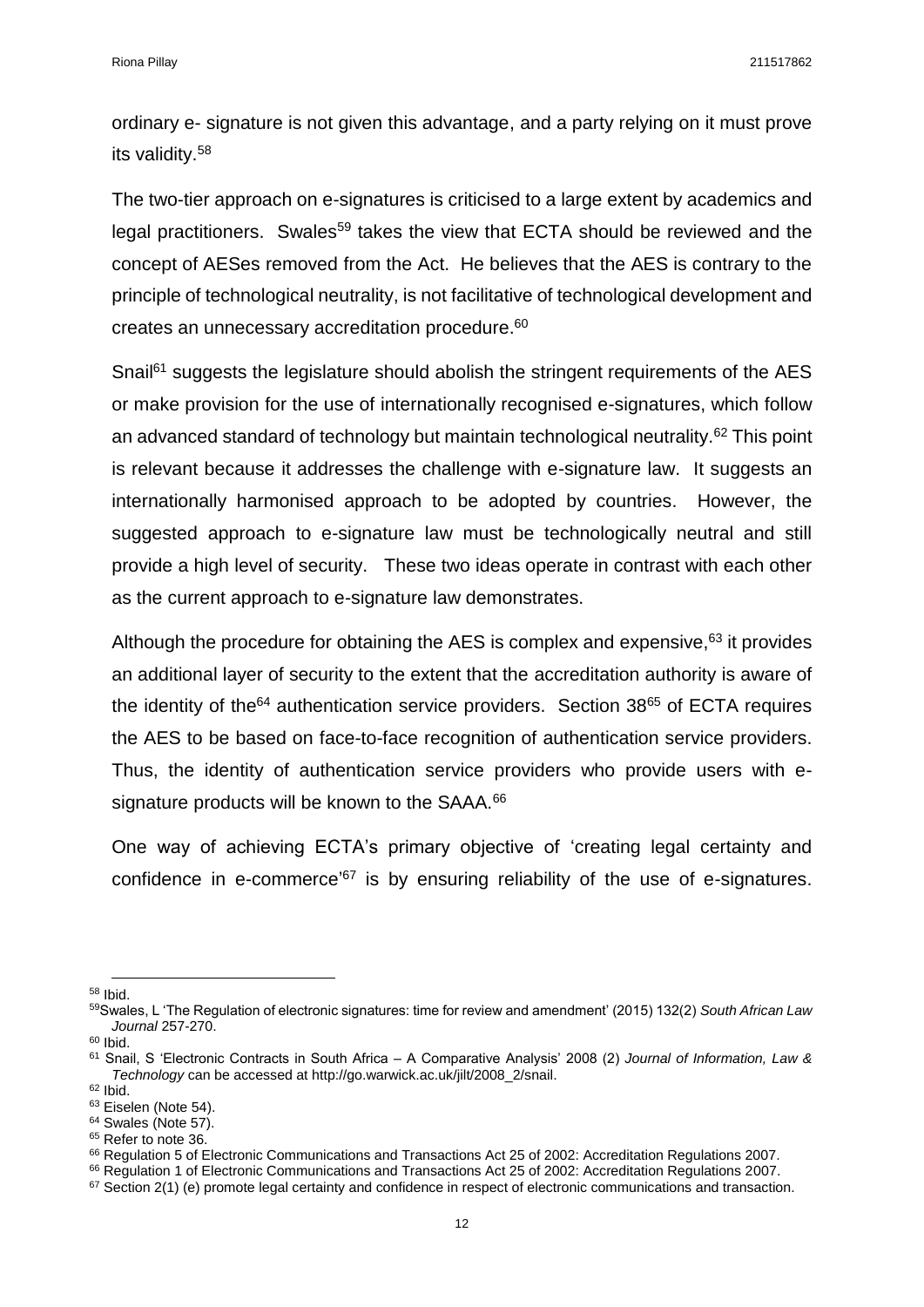However, the inclusion of a criterion that specifies cryptography to be used in satisfying the requirements of an AES contravenes the principle of technological neutrality.

Barofsky<sup>68</sup> takes the view that accreditation can safeguard technology against fraud and manipulation. He further suggests that using digital signatures based on cryptography provide a degree of security that cannot be provided by ordinary esignatures.<sup>69</sup> Although the practical implications of the procedure for obtaining an AES is not ideal for growth and development of e-commerce, it does guarantee a higher level of security than an ordinary e-signature. However, societal practice in South Africa reveals that such high levels of security are not being used by parties to commercial transactions.<sup>70</sup>

### *1.5.2. The Accreditation Process*

<span id="page-12-0"></span>As mentioned above, where the law requires a signature, the requirement can only be satisfied if an AES is used.<sup>71</sup> In order to obtain the status of an AES, the accreditation authority must accredit an e-signature. The SAAA is held by the minister of the Department of Communication.<sup>72</sup> The SAAA has accredited the South African Post Office ("SAPO") and *Lawtrust*, a privately owned authentication service provider company.<sup>73</sup> According to the SAAA website,<sup>74</sup> there have been no new accreditations since 2007. This creates doubt about the effectiveness and practicality of the accreditation procedure.

The purpose of the accreditation procedure is to ensure the e-signature used is reliable. 'Accreditation is a process whereby an authentication product or service<sup>75</sup> and the authentication product or service provider is recognised by the accreditation authority.<sup>'76</sup> This is done by ensuring the authentication product or service satisfies specific criteria before it can be accredited.

<sup>68</sup> A Barofsky 'The European Commission's Directive on Electronic Signature: Technological "Favoritism" towards Digital Signature' (2000) 24(1) *Boston College International and Comparative Law Review* 145-160.

<sup>69</sup> Bharvada K 'Electronic signatures, Biometrics and PKI in the UK' (2002) 16(3) *International Review of Law, Computers and Technology.*

<sup>70</sup> SAAA Website accessed at *http://www.saaa.gov.za/index.php/accreditation/2013-12-04-09-30-50.html.*

<sup>71</sup> Section 13(1) of ECTA.

<sup>72</sup> Section 2.

<sup>73</sup> S Papadopoulos and S Snail *Cyberlaw@sa: The Law of the Internet in South Africa* 3 ed (2012) 49.

<sup>74</sup> (*accessed at http://www.saaa.gov.za/index.php/accreditation/2013-12-04-09-28-29.html*).

 $75$ Section 1 of ECTA defines an authentication product or service as "products or services designed to identify the holder of an electronic signature to other persons".

<sup>76</sup> Section 33 of ECTA.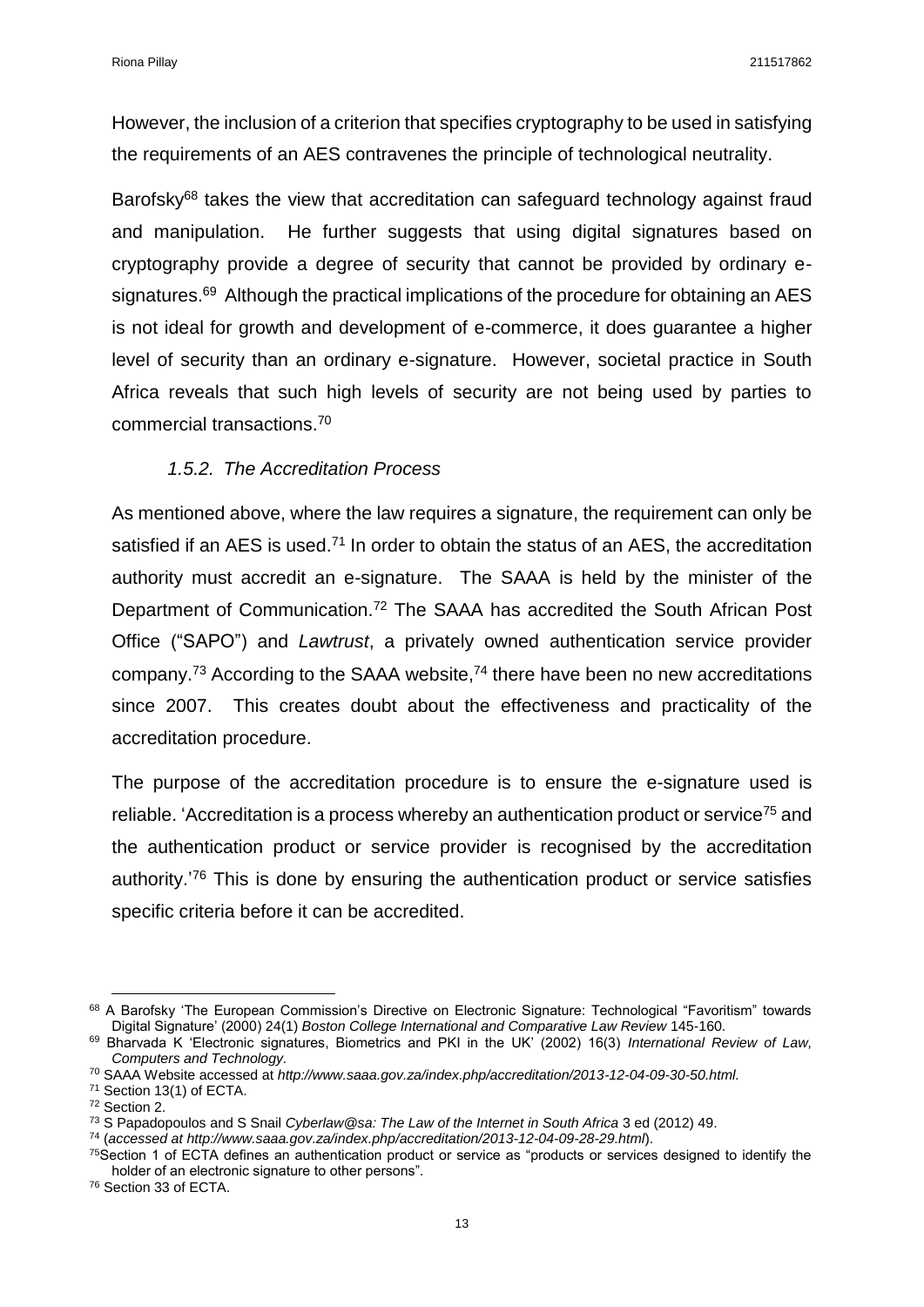According to section 38 of ECTA, the e-signature must:

*'uniquely link the e-signature to the user; be capable of identifying the user; create means that can be maintained under the sole control of the user; be*  linked to the data to which it relates in such a manner that any subsequent *change in the data is detectable and based on face-to-face recognition of the user.'<sup>77</sup>*

The applicant in the accreditation process is the provider for authentication products or services. The applicant must follow the procedure set out in the Electronic Communications and Transactions Act 25 of 2002: Accreditation Regulations of 2011 ("Accreditation Regulations"). The application form must be hand-delivered to the offices of the SAAA,<sup>78</sup> the prescribed fee of R20 000 must be paid<sup>79</sup> before or at the time of application and all the relevant information must be attached to the application.<sup>80</sup> If any of these requirements are not met, the application for accreditation will not be considered. $81$  Eiselen $82$  and Swales $83$  are opposed to this cumbersome and expensive procedure imposed by ECTA. The accreditation procedure creates unnecessary administration and is very expensive.<sup>84</sup>

Another challenge with ECTA relates to e-signature products which have been used on a global scale and has acquired a good reputation but are not legally valid because they have not been accredited. $85$  Examples of these authentication products are *Adobe* and *DocuSign*. ECTA's provisions place an unnecessary burden on these authentication service providers to prove the validity of their product in the event of a dispute.

Chapter 3 of the Accreditation Regulations $86$  deals with the technological standard and the type of technology the authentication product should be based on.<sup>87</sup> The type of technology prescribed is public key cryptography. Public key cryptography involves

<sup>77</sup> Section 38 of ECTA.

<sup>78</sup> Regulation 8 of Electronic Communications and Transactions Act 25 of 2002: Accreditation Regulations 2007.

<sup>&</sup>lt;sup>79</sup> Regulation 29 of Electronic Communications and Transactions Act 25 of 2002: Accreditation Regulations 2007.

<sup>80</sup> Electronic Communications and Transactions Act 25 of 2002: Accreditation Regulations 2007: Chapter 2.

<sup>81</sup> Ibid.

<sup>82</sup> Eiselen (Note 54).

<sup>83</sup> Swales (Note 59).

<sup>84</sup> Ibid.

<sup>85</sup> Swales (Note 59).

<sup>86</sup> Electronic Communications and Transactions Act 25 of 2002: Accreditation Regulations 2007: Chapter 2.

<sup>87 13(1)</sup> A certification service provider whose authentication products and services are on PKI must comply with SANS 21188.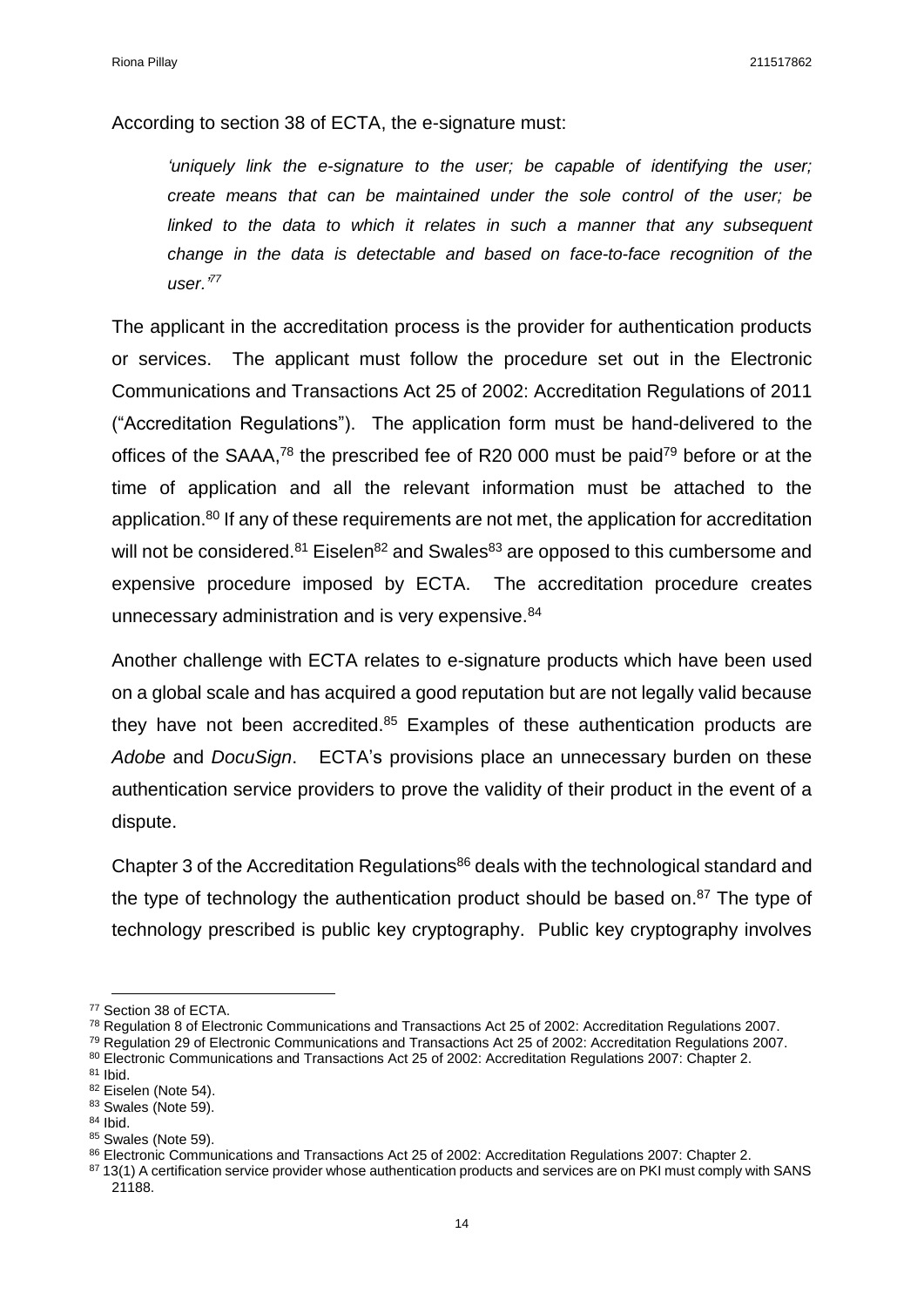the encryption of electronic messages.<sup>88</sup> The encrypted data messages becomes the signature, which uniquely links the signatory to the message.<sup>89</sup> In order for these messages to be decrypted, one would need to be in possession of a public key or private key. The document is signed with a private key and the recipient of the document will only be able to view the document if he enters the corresponding public key.<sup>90</sup> Public key cryptography is the only known technology that meets the requirements of an AES. Thus, ECTA's provisions on e-signatures are technologically prescriptive.

The accreditation process $91$  and the concept of an AES are criticised by authors on the basis that the procedure is inconvenient and the concept violates the principle of technological neutrality. Eiselen<sup>92</sup> describes the procedure as expensive and cumbersome due to the detailed information required by the accreditation authority<sup>93</sup>, the requirement of face-to-face recognition $94$  and the high costs involved in accrediting authentication products.<sup>95</sup> Swales<sup>96</sup> supports this view and adds that the process is outdated, introduces a layer of administration and unnecessary costs and conflicts with the international best practice.<sup>97</sup>

**<sup>.</sup>** <sup>88</sup> Ibid.

<sup>89</sup> DP Van der Merwe… et al *Information and Communication Technology Law* 2 ed (2016) 155-156.

<sup>90</sup> Blythe, SE 'Digital Signature law of the United Nations, European Union, United Kingdom and the United States: Promotion of Growth in e-commerce with enhanced security' (2005) 11(2) *Richmond Journal of Law and Technology* 1-20.

<sup>&</sup>lt;sup>91</sup> Discussed at length in chapter three of this paper.

<sup>&</sup>lt;sup>92</sup> Eiselen (Note 54).

<sup>93</sup> Regulation 7 of Electronic Communications and Transactions Act 25 of 2002: Accreditation Regulations 2007.

<sup>94</sup> Section 38 of ECTA.

<sup>95</sup> Regulation 29 of Electronic Communications and Transactions Act 25 of 2002: Accreditation Regulations 2007.

<sup>96</sup> Swales (Note 59).

<sup>97</sup> Ibid.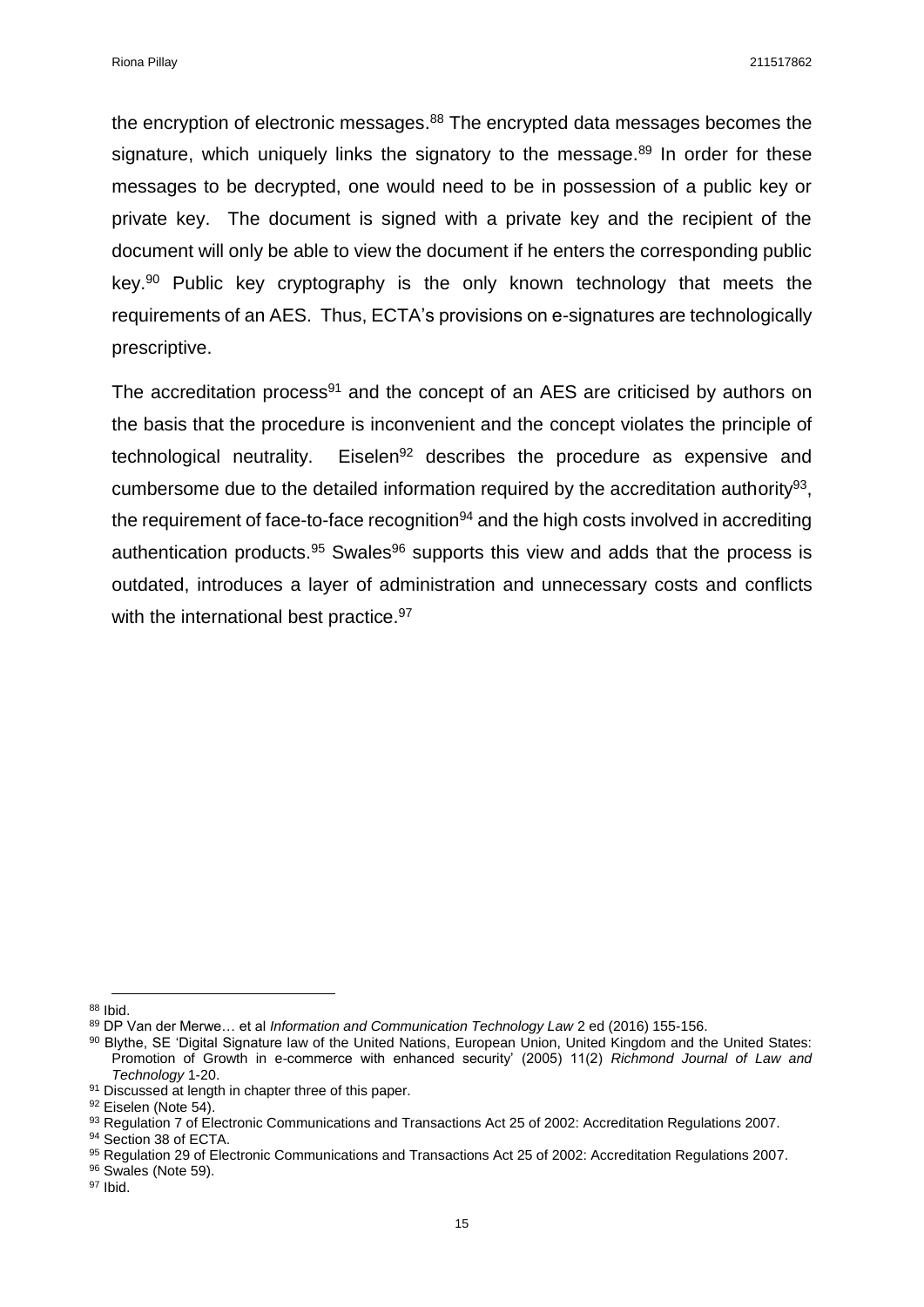## *1.5.3. The Spring Forest Case<sup>98</sup>*

<span id="page-15-0"></span>The *Spring Forest case<sup>99</sup>* is one of the very few cases dealing with the interpretation of ECTA's provisions.<sup>100</sup> One of the issues discussed in the case is whether an email containing the name of the sender below the message constituted an e-signature.<sup>101</sup> The court confirmed that the type-written name did constitute a signature because it met the functional requirements of a signature.<sup>102</sup>

The case also suggested that courts should be aware that onerous requirements and criteria for accreditation can have a negative effect on electronic transactions.<sup>103</sup> It was decided, where parties have included a non-variation clause in their contract, the type and form of signature required should be decided by the parties alone.<sup>104</sup> The reason for this is the decision to insert the non-variation clause was made by the parties themselves.

The court held further that 'when one has regard to the purpose for which an advanced electronic signature is required it is apparent that it does not apply to the private agreements between these parties.'<sup>105</sup> It must be noted that courts will interpret ECTA in a manner facilitative of e-commerce, which indicates the attitude of South African courts on e-commerce.

## *1.5.4. Technological Neutrality*

<span id="page-15-1"></span>South Africa's approach to e-signatures is inconsistent with the internationally recommended approach based on the 1996 Model Law on e-commerce.<sup>106</sup> The 1996 Model Law is technologically neutral and does not prescribe or favour any particular type of technology to be used for an e-signature to be legally recognised. UNCITRAL<sup>107</sup> provides a definition of an e-signature that requires e-signatures to be

**<sup>.</sup>** 98 Spring Forest Trading 599 CC v Wilberry (Pty) Ltd t/a Ecowash and another (2015) JOL 32555 (SCA). <sup>99</sup> Ibid.

<sup>100</sup> Spring Forest Trading 599 CC v Wilberry (Pty) Ltd t/a Ecowash and another (2015) JOL 32555 (SCA) Paragraph

<sup>14.</sup> 101 Spring Forest Trading 599 CC v Wilberry (Pty) Ltd t/a Ecowash and another (2015) JOL 32555 (SCA) Paragraph 17.

<sup>&</sup>lt;sup>102</sup> To identify the signatory and show the signatory's assent to the information contained in the document.

<sup>103</sup> Spring Forest Trading 599 CC v Wilberry (Pty) Ltd t/a Ecowash and another (2015) JOL 32555 (SCA) Paragraph 22.

<sup>104</sup> Spring Forest Trading 599 CC v Wilberry (Pty) Ltd t/a Ecowash and another (2015) JOL 32555 (SCA) Paragraph 20.

<sup>105</sup> Ibid.

<sup>106</sup> United Nations Commission on International Trade Law: Model on Electronic Commerce (1996).

<sup>107</sup> United Nations Commission on International Trade Law Model Law on Electronic Signatures (2001).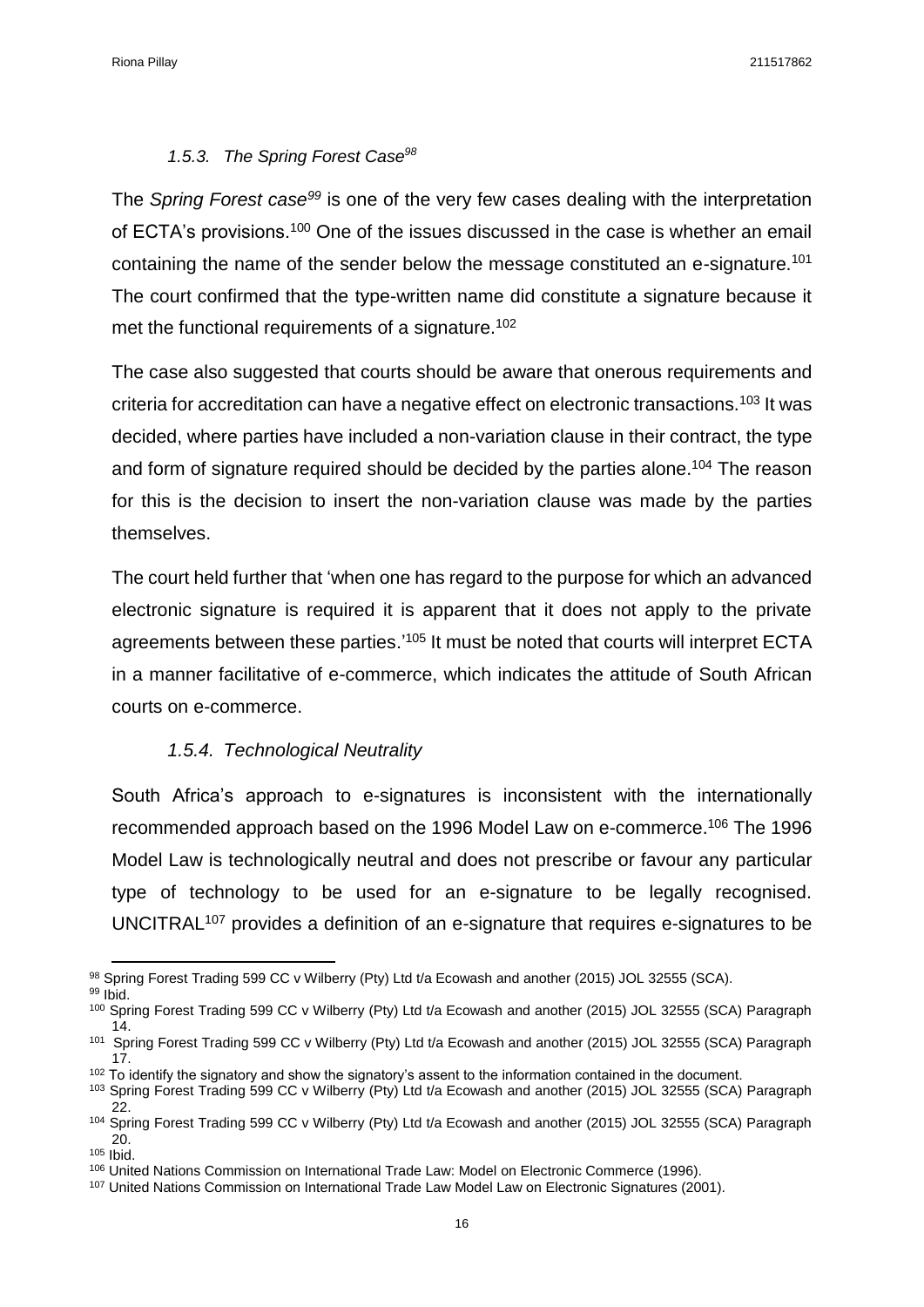'appropriate and reliable for the purposes generated.'<sup>108</sup> In contrast with UNCITRAL, an e-signature in South Africa will only be legally recognised if the e-signature meets the requirements set out in section 38 of ECTA which is prescriptive of the use of cryptography.<sup>109</sup>

ECTA has partially adopted the EC approach by adopting the concept of the AES and accreditation.<sup>110</sup> Thus, the EC Directive is also technologically prescriptive. However, the South African approach to e-signatures is more burdensome than the approach contained in the EC Directive because the latter does not impose compulsory accreditation for legal recognition of an e-signature.<sup>111</sup>

Technological neutrality is entrenched in section 2(1) (f) of ECTA. 112 In the *Ketler case<sup>113</sup>* the court acknowledges the importance of incorporating the principle technological neutrality in ECTA as it facilitates innovative technology.<sup>114</sup> However, ECTA's approach to e-signatures infringes this principle in so far as only cryptography can meet the criteria for an AES.<sup>115</sup>

Technologically neutral regulation is categorised by UNCITRAL<sup>116</sup> as one of three approaches adopted by countries in the regulation of technology. <sup>117</sup> This approach involves minimal regulation and is argued by authors to be advantageous than other types of regulation.<sup>118</sup>

Some of the advantages of technologically neutral law are: it facilitates and fosters innovation of technology;<sup>119</sup> it allows parties to decide on an appropriate technology

**<sup>.</sup>** <sup>108</sup> Article 2.

<sup>109</sup> DP Van der Merwe… et al *Information and Communication Technology Law* 2 ed (2016) 155-156. <sup>110</sup> UNCITRAL webpage accessed at

http://www.uncitral.org/uncitral/en/uncitral\_texts/electronic\_commerce/1996Model\_status.html.

<sup>111</sup> Recital 11: Voluntary accreditation schemes aiming at an enhanced level of service-provision may offer certificationservice providers the appropriate framework for developing further their services towards the levels of trust, security and quality demanded by the evolving market; such schemes should encourage the development of best practice among certification-service-providers; certification-service-providers should be left free to adhere to and benefit from such accreditation schemes;

<sup>112</sup> to promote technology neutrality in the application of legislation to electronic communications and transactions.

<sup>113</sup> Ketler Investments CC t/a Ketler Presentations v Internet Service Providers [2014] (2) SA 569 (GSJ).

<sup>114</sup> Ketler Investments CC t/a Ketler Presentations v Internet Service Providers [2014] (2) SA 569 (GSJ) Paragraph 30. <sup>115</sup> Van der Merwe (Note 109).

<sup>116</sup> United Nations Commission on International Trade Law Model Law on Electronic Signatures (2001) Part F.

 $117$  Ibid. <sup>118</sup> C Spyrelli 'Electronic Signatures: A Transatlantic Bridge? An EU and US Legal Approach Towards Electronic Authentication' (2002) *Journal of Information Law and Technology;* Swales (Note 57); Koger JL 'You Sign, E-SIGN, We All Fall Down: Why the United States Should Not Crown the Marketplace as Primary Legislator of Electronic Signatures' (2001) 11 *Transnational Contemporary Problems* 491-516.

<sup>119</sup> JL Koger 'You Sign, E-SIGN, We All Fall Down: Why the United States Should Not Crown the Marketplace as Primary Legislator of Electronic Signatures' (2001) 11 *Transnational Contemporary Problems* 491-516*.*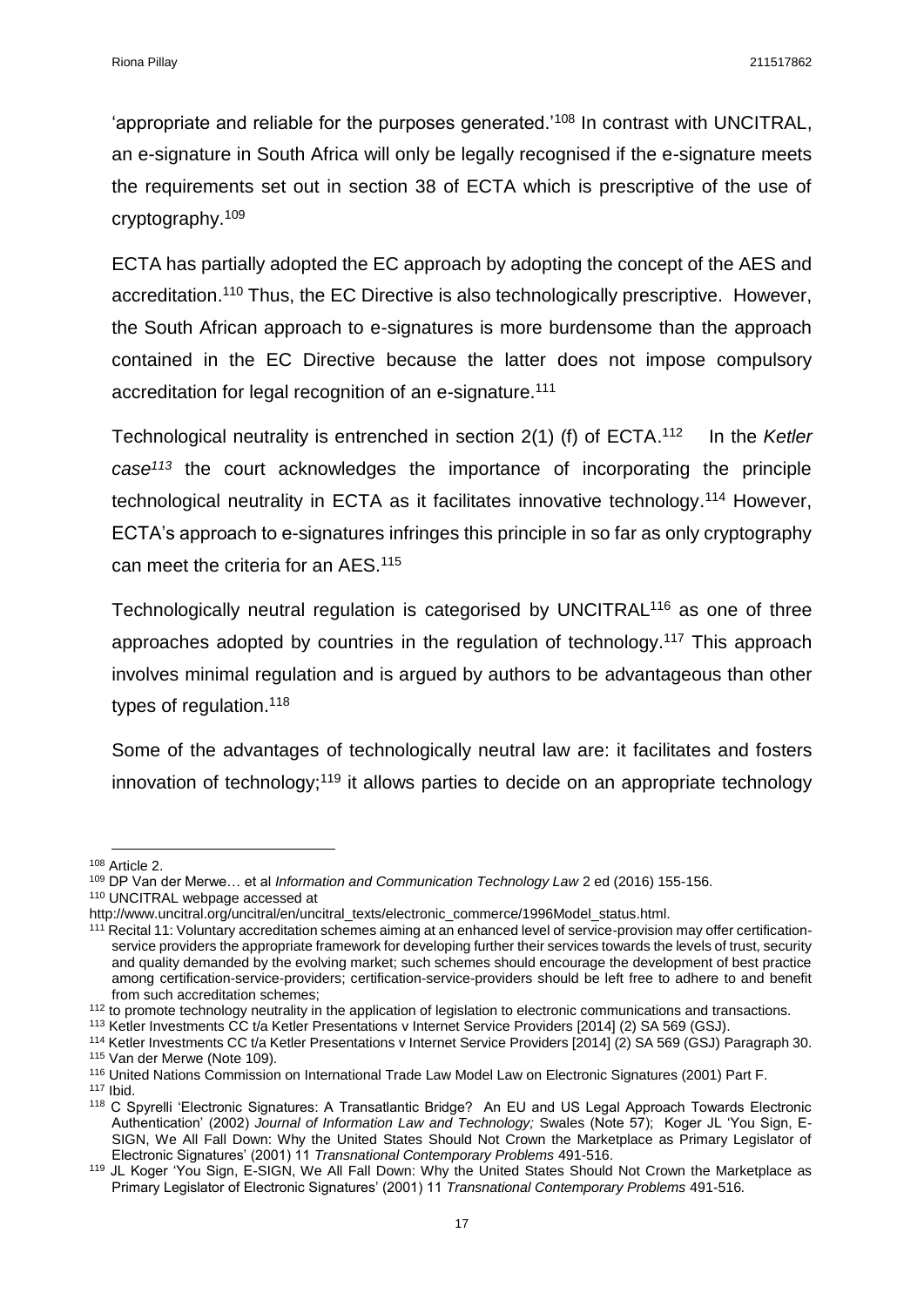which embraces party autonomy;<sup>120</sup> it prevents law from becoming obsolete<sup>121</sup> and it creates legal certainty and confidence by ensuring the law regulates current societal practice.<sup>122</sup> However, some authors prefer a technologically specific approach because of the risks associated with the internet and electronic devices. These authors take the view that technologically neutral legislation will create legal uncertainty because of its failure to consider the risks of technology.<sup>123</sup> This is discussed at length in chapter three.

UNCITRAL adopts a two-pronged approach to e-signatures.<sup>124</sup> An e-signature will be legally valid if it meets the basic functional requirements of an e-signature<sup>125</sup> and is appropriate and reliable for the purposes that it is generated.<sup>126</sup> This approach is neutral and does not specify any particular type of authentication method to be used. However, Article 6 (3)<sup>127</sup> of UNCITRAL's Model Law on E-Signatures creates a presumption on the reliability of e-signatures.<sup>128</sup> The presumption indirectly favours cryptography but does not make the use cryptography-created e-signatures the only form of e-signatures legally recognised.

In contrast with UNCITRAL,<sup>129</sup> ECTA only legally recognises an AES as a valid esignature.<sup>130</sup> Any other form of e-signature will not be presumed as valid unless it meets the requirements of an AES or is proved to be valid by a court of law.<sup>131</sup> ECTA's approach is similar to the EC Directive's approach in so far as the concept of an

<sup>124</sup> S Mason 'Electronic Signatures in Practice' (2006) 6(2) *Journal of High Tech. Law* 148-164.

<sup>120</sup> W, Maxwell M, Bourreau 'Technology neutrality in Internet, telecoms and data protection regulation' 2014 *Hogan Lovells Global Media and Communications Quarterly 19-23.*

<sup>121</sup> Swales (Note 59).

 $122$  Koger (Note 119).

<sup>123</sup> Koger (Note 119); Stern J 'The Electronic Signatures in Global and National Commerce' (2001) 6 *Berkeley Technology Law Journal* 391-414.

<sup>125</sup> Ibid.

<sup>126</sup> Mason (Note 124).

 $127$  Article 6 (3) An electronic signature is considered to be reliable for the purpose of satisfying the requirement referred to in paragraph 1 if:

<sup>(</sup>a) The signature creation data are, within the context in which they are used, linked to the signatory and to no other person;

<sup>(</sup>b) The signature creation data were, at the time of signing, under the control of the signatory and of no other person;

<sup>(</sup>c) Any alteration to the electronic signature, made after the time of signing, is detectable; and

<sup>(</sup>d) Where a purpose of the legal requirement for a signature is to provide assurance as to the integrity of the information to which it relates, any alteration made to that information after the time of signing is detectable.

<sup>128</sup> Eiselen (Note 54).

<sup>129</sup> United Nations Commission on International Trade Law Model Law on Electronic Signatures (2001).

<sup>130</sup> Section 13 (3) of ECTA.

<sup>131</sup> Section 38 (1) of ECTA.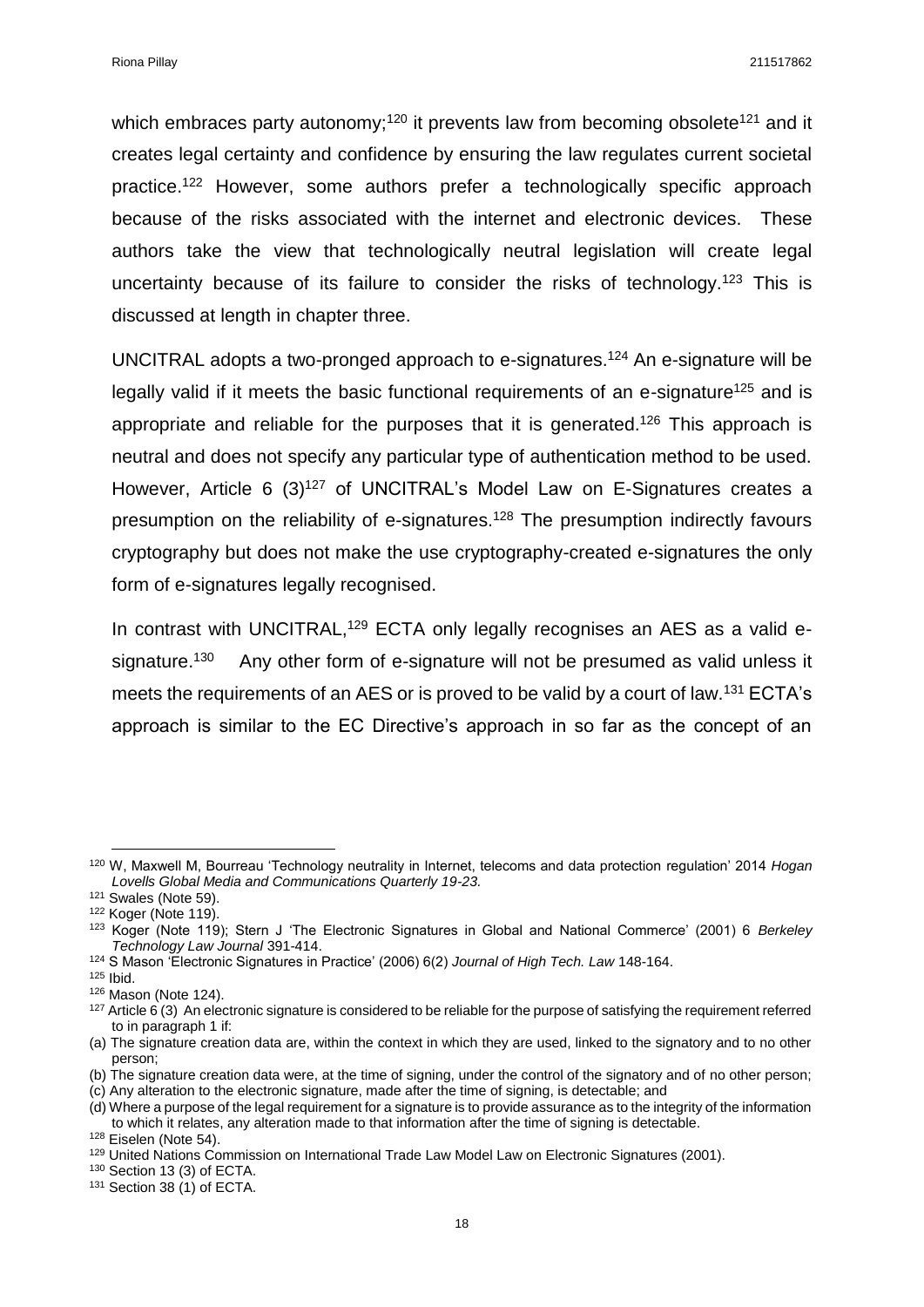AES.<sup>132</sup> ECTA's prescriptiveness of cryptography is one of the main issues dealt with in the paper.

## *1.5.5. The Origins of ECTA's provision on Electronic Signatures*

<span id="page-18-0"></span>ECTA regulates all electronic transactions and communications in South Africa.<sup>133</sup> In respect of e-signatures, South Africa has taken a hybrid approach having adopted provisions from the EC Directive<sup>134</sup> and the United Nations. However, ECTA does add its own requirements in addition to those adopted from UNCITRAL and the EC Directive.<sup>135</sup>

## *1.5.5.1. United Nations Approach to Electronic Signatures*

UNCITRAL was established by the general assembly of the United Nations.<sup>136</sup> The purpose of UNCITRAL is to harmonise and unify laws regarding international trade.<sup>137</sup> In 1996, UNCITRAL drafted a model law on Electronic Commerce<sup>138</sup> ("The 1996 Model Law"). Article  $7^{139}$  of the 1996 Model Law was adopted by ECTA.<sup>140</sup> The requirements in article 7 of the 1996 Model Law do not make the distinction between circumstances of law requiring a signature and when parties require a signature.

In 2001, UNCITRAL adopted its Model Law on Electronic Signatures<sup>141</sup> ("The 2001 Model Law"), which was based on article 7 of the 1996 Model Law but should be read in conjunction with the earlier Model Law.<sup>142</sup> Article  $6^{143}$  of the 2001 model provide

<sup>1</sup> 132 The criteria listed section 38 (1) of ECTA is similar to the content of Article 2 of the EC Directive except for ECTA's additional requirement that the AES must be based on face to face recognition.

<sup>133</sup> Section 4 of ECTA.

<sup>134</sup> Directive 1999/93/EC of the European Parliament and of the Council of 13 December 1999 on a Community framework for electronic signatures.

<sup>135</sup> Refer to note 132.

<sup>&</sup>lt;sup>136</sup> United Nations Commission on International Trade Law: Model on Electronic Commerce (1996): Part A of Guide to enactment.

<sup>137</sup> Ibid.

<sup>138</sup> United Nations Commission on International Trade Law: Model on Electronic Commerce (1996).

<sup>139 (1)</sup> Where the law requires a signature of a person, that requirement is met in relation to a data message if:

<sup>(</sup>a) a method is used to identify that person and to indicate that person's approval of the information contained in the data message; and (b) that method is as reliable as was appropriate for the purpose for which the data message was generated or communicated, in the light of all the circumstances, including any relevant agreement.

<sup>&</sup>lt;sup>140</sup> Refer to note 107.

<sup>141</sup> United Nations Commission on International Trade Law: Model on Electronic Signatures (2001).

<sup>142</sup> Ibid.

<sup>143</sup> An electronic signature is considered to be reliable for the purpose of satisfying the requirement referred to in paragraph 1 if:

<sup>(</sup>a) The signature creation data are, within the context in which they are used, linked to the signatory and to no other person;

<sup>(</sup>b) The signature creation data were, at the time of signing, under the control of the signatory and of no other person;

<sup>(</sup>c) Any alteration to the electronic signature, made after the time of signing, is detectable; and

<sup>(</sup>d) Where a purpose of the legal requirement for a signature is to provide assurance as to the integrity of the information to which it relates, any alteration made to that information after the time of signing is detectable.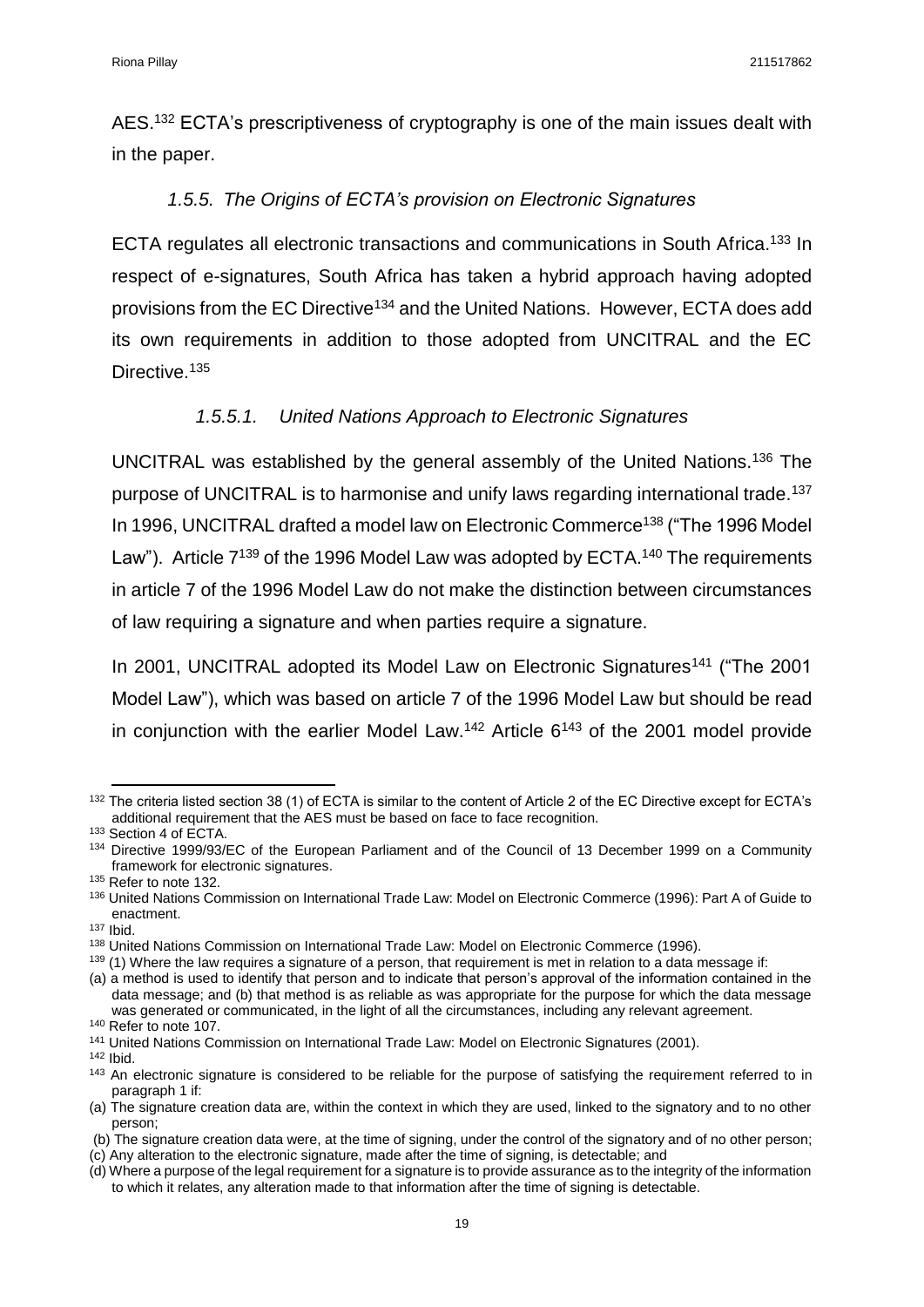criteria for reliability which are similar to the criteria applied by the accreditation authority under South African law. However, the criteria in article 6 (3) of the 2001 Model Law are presumptions for reliability and are not requirements for legal validity.<sup>144</sup>

## *1.5.5.2. The European Union's Approach to Electronic Signatures*

The EC drafted directives to deal with electronic communications and transactions. The directives are binding on all member states of the EU. One of the directives drafted was the EC Directive on Electronic Signatures.<sup>145</sup> The aim of the EC Directive is to achieve legal uniformity among all member states with regard to e-commerce transactions. 146 Furthermore, the objective of creating uniformity was to maintain a set standard within the EU that would prevent any conflict of laws and allow free flow of cross border transactions. 147

The EC Directive is one of the regions that makes provision for concepts of accreditation and AESes.<sup>148</sup> An e-signature will only be legally recognised if it meets the criteria of an AES.<sup>149</sup> However, unlike ECTA, it does not require e-signatures to be accredited in order to obtain the status of an AES. E-signatures must meet the requirements set out in article 2.<sup>150</sup> These stringent security requirements can only be met by the use of public key cryptography technology and similar technologies.<sup>151</sup> Blythe<sup>152</sup> takes the view that the EC Directive appears to be technologically neutral but its imposition of the requirements in article 2 indicate its preference for cryptography.<sup>153</sup> Srivastava and Koekemoer<sup>154</sup> adopt a similar view in respect of

**<sup>.</sup>** <sup>144</sup> Eiselen, S 'Fiddling with the ECT Act – Electronic Signatures' (2014) 17(6) *Potchefstroom Electronic Law Journal*  2804-2820.

<sup>145</sup> Directive 1999/93/EC of the European Parliament and of the Council of 13 December 1999 on a Community framework for electronic signatures.

<sup>146</sup> Gereda, SL 'The Electronic Communications and Transactions Act' (2006) *Telecommunications Law in South Africa*.

<sup>147</sup> MA Parmentier 'Electronic Signatures' (2000) 6(2) *Columbia Journal of European Law* 251-258.

<sup>148</sup> Article 2 and Recital 11 of the EC Directive.

<sup>149</sup> Ibid.

<sup>150</sup> Article 2

<sup>(</sup>a) it is uniquely linked to the signatory;

<sup>(</sup>b) it is capable of identifying the signatory;

<sup>(</sup>c) it is created using means that the signatory can maintain under his sole control; and

<sup>(</sup>d) it is linked to the data to which it relates in such a manner that any subsequent change of the data is detectable.

<sup>151</sup> Blythe, SE 'Digital Signature law of the United Nations, European Union, United Kingdom and the United States: Promotion of Growth in e-commerce with enhanced security' (2005) 11(2) *Richmond Journal of Law and Technology* 1-20.

<sup>152</sup> Ibid.

<sup>153</sup> DP Van der Merwe… et al *Information and Communication Technology Law* 2 ed (2016) 155-156.

<sup>154</sup> Srivastava and Koekemoer 'The Legal Recognition of Electronic Signatures in South Africa: A Critical Overview' 2013 21 (3) *African Journal of International and Comparative Law* 427-446; Berman A 'International Divergence: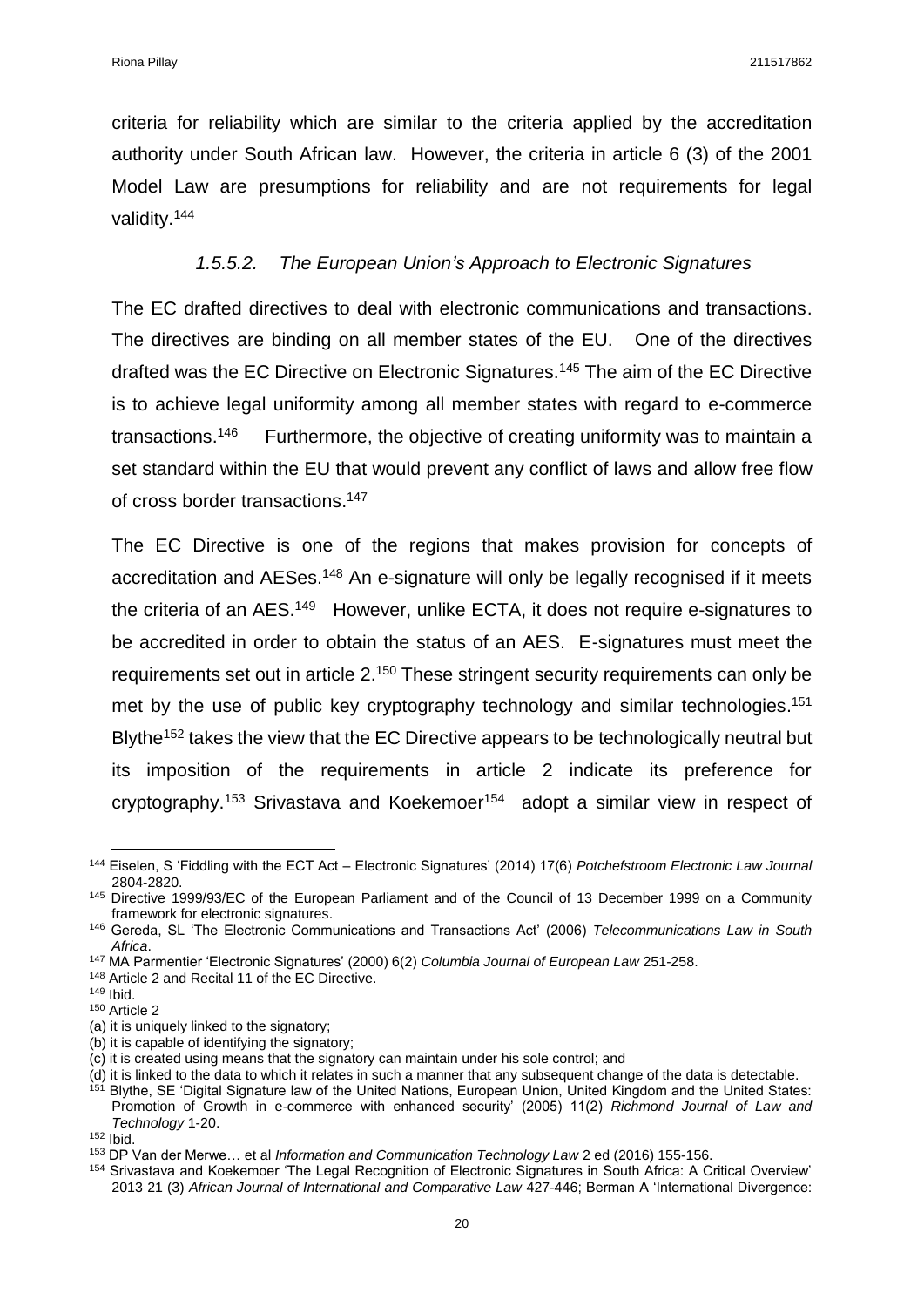ECTA's position. The EC Directive and ECTA only legally recognise e-signatures that are created by cryptography because cryptography is the only known technology that can create an e-signature to satisfy the requirements of article 2<sup>155</sup> of the EC Directive.

Some authors take the view that the EC directive favours public key cryptography technology. The problem is that superior forms of technology may be prevented from entering the market because the law based on the EC directive does not make provision for them.<sup>156</sup> The imposition of specific criteria has the potential of preventing newer technologies from being used even if they provide better security and are more reliable.<sup>157</sup>

## *1.5.6. A Harmonised approach*

<span id="page-20-0"></span>Another concern with the South African approach to e-signatures is its failure to harmonise its e-signature provisions with other jurisdictions. As discussed, ECTA requires accreditation to be based on face-to-face recognition.<sup>158</sup> This is not a requirement under the EC Directive. Firstly, the EC Directive does not require accreditation of e-signatures for legal validity.<sup>159</sup> The recitals<sup>160</sup> of the EC Directive make it clear that accreditation is a barrier to e-commerce and operates on a voluntary basis. The EC Directive is technologically specific to the extent it favours the use of cryptography for the creation of a legally recognised e-signature. The implementation of the EC Directive is discussed in chapter four of this paper.

The United States of America ("US") adopted a technologically neutral approach to esignature regulation. The Electronic Signatures in Global and National Commerce Act ("The E-Sign Act") 2000 operates at a federal level and the Uniform Electronic Transactions Act of 1999 ("UETA") operative at a state level. According to these statutes, any method of e-signature is legally valid provided the requisite intention is present.<sup>161</sup> United States has a far superior technological infrastructure to South

The Keys to Signing on the Digital Line – the cross border recognition of electronic contract signatures' 28 (2001) *Syracuse Journal of International Law and Commerce* 125-155.

<sup>&</sup>lt;sup>155</sup> Refer to note 150.

<sup>156</sup> A Srivastava *Electronic Signatures for B2B Contracting: Evidence from Australia* (2013); Parmentier M 'Legislative Developments' (2000) *Columbian Journal of European Law* 251.

<sup>157</sup> Swales, L 'The Regulation of electronic signatures: time for review and amendment' (2015) 132(2) *South African Law Journal* 257-270.

<sup>158</sup> Section 38 (1) (e) of ECTA.

<sup>&</sup>lt;sup>159</sup> Recital 11 of the EC Directive permits voluntary accreditation.

<sup>160</sup> Ibid.

<sup>161</sup> Kisswani & Al-Bakri 'Regulating the Use of Electronic Signatures Given the Changing Face of Contracts' (2010) 7 *Macquarie Journal of Business Law* 53-65.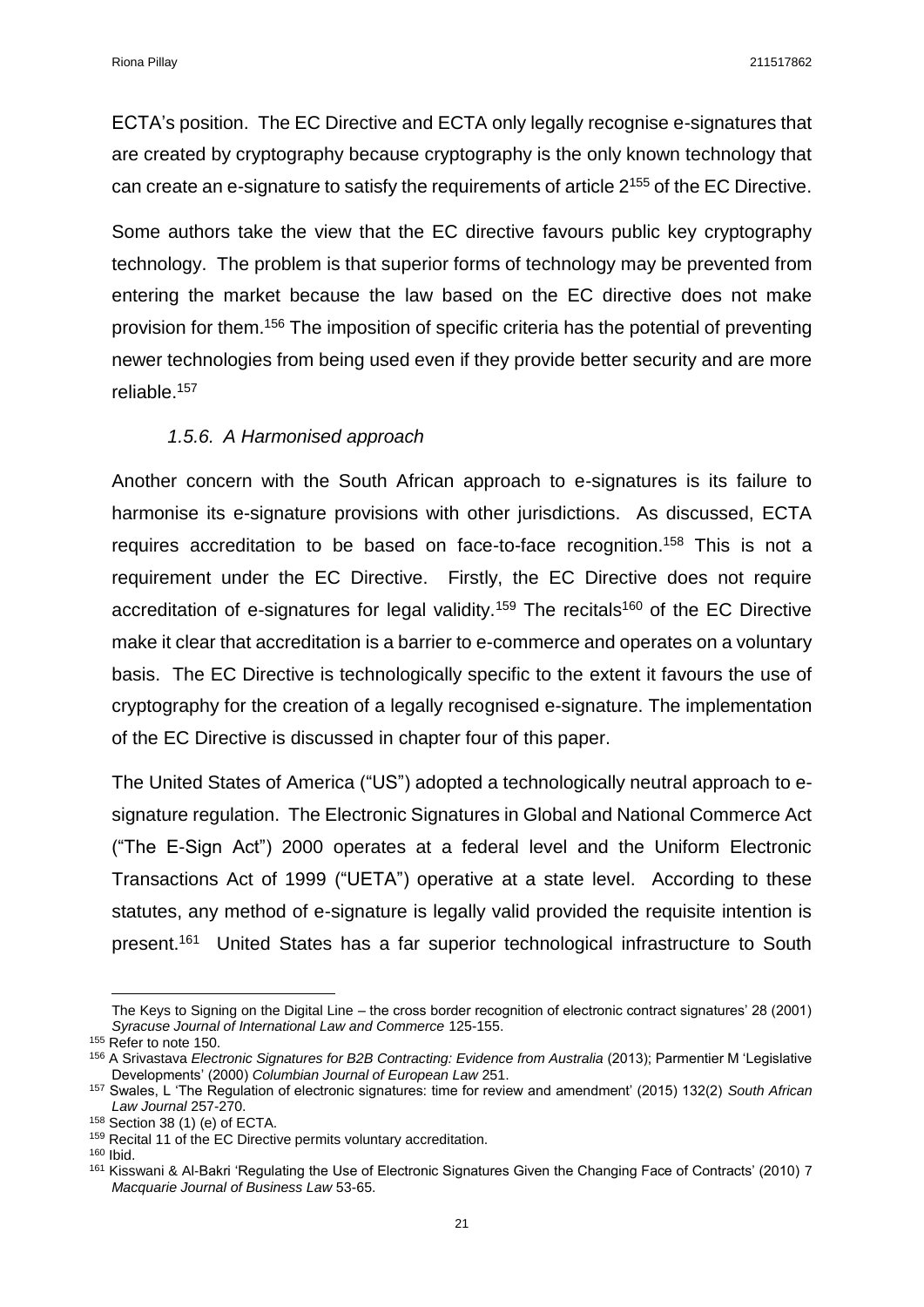Africa<sup>162</sup>, adopts a non-prescriptive approach to e-signatures and seems to be functioning smoothly without any amendments. Thus, the minimalist position of the US allowed the law to remain relevant and applicable to current practices evidenced by the US e-signature position not being amended.

South Africa's approach to e-signatures is not completely consistent with EC laws and US laws. The lack of harmonisation can create uncertainties between South Africa and other jurisdictions in respect of international transactions. Developing countries are reliant on international trade for growth and development of their economies and infrastructure. Divergent e-commerce approaches among trading countries will create barriers to trade<sup>163</sup> and will discourage countries from trading with each other due to these inconsistencies. 164

The EC Directive aims to harmonise e-commerce laws of members for the purpose of allowing the free flow of cross border transactions.<sup>165</sup> This is one way of facilitating ecommerce on a global scale. Harmonisation is important because it promotes further integration of developing countries in international trade which leads to development in many spheres.<sup>166</sup>

South Africa's approach to e-commerce can be improved by the harmonisation of its law with the law of its main trading partners. Furthermore, harmonisation of a technologically neutral approach to e-signatures will improve the state of e-commerce in South Africa by removing barriers to e-commerce without imposing strict security standards for e-signature law. Reform of the law in this manner is discussed further in chapter five of this paper.

 $\overline{a}$ 

<sup>166</sup> Boss (Note 164).

<sup>162</sup> Swales (Note 154).

<sup>163</sup> JAE Faria 'E-Commerce and International Legal Harmonization; To Go Beyond Functional Equivalence?' 16 (2004) *South African Mercantile Law Journal* 529-555; Berman A 'International Divergence: The Keys to Signing on the Digital Line – the cross border recognition of electronic contract signatures' 28 (2001) *Syracuse Journal of International Law and Commerce* 125-155 and Boss A 'The Emerging Law of International Commerce' 6(2) (1992) *Temple International and Comparative Law Journal* 293-309

<sup>164</sup> A Boss 'The Emerging Law of International Commerce' 6(2) (1992) *Temple International and Comparative Law Journal* 293-309.

<sup>165</sup> Recital 20 of the EC Directive.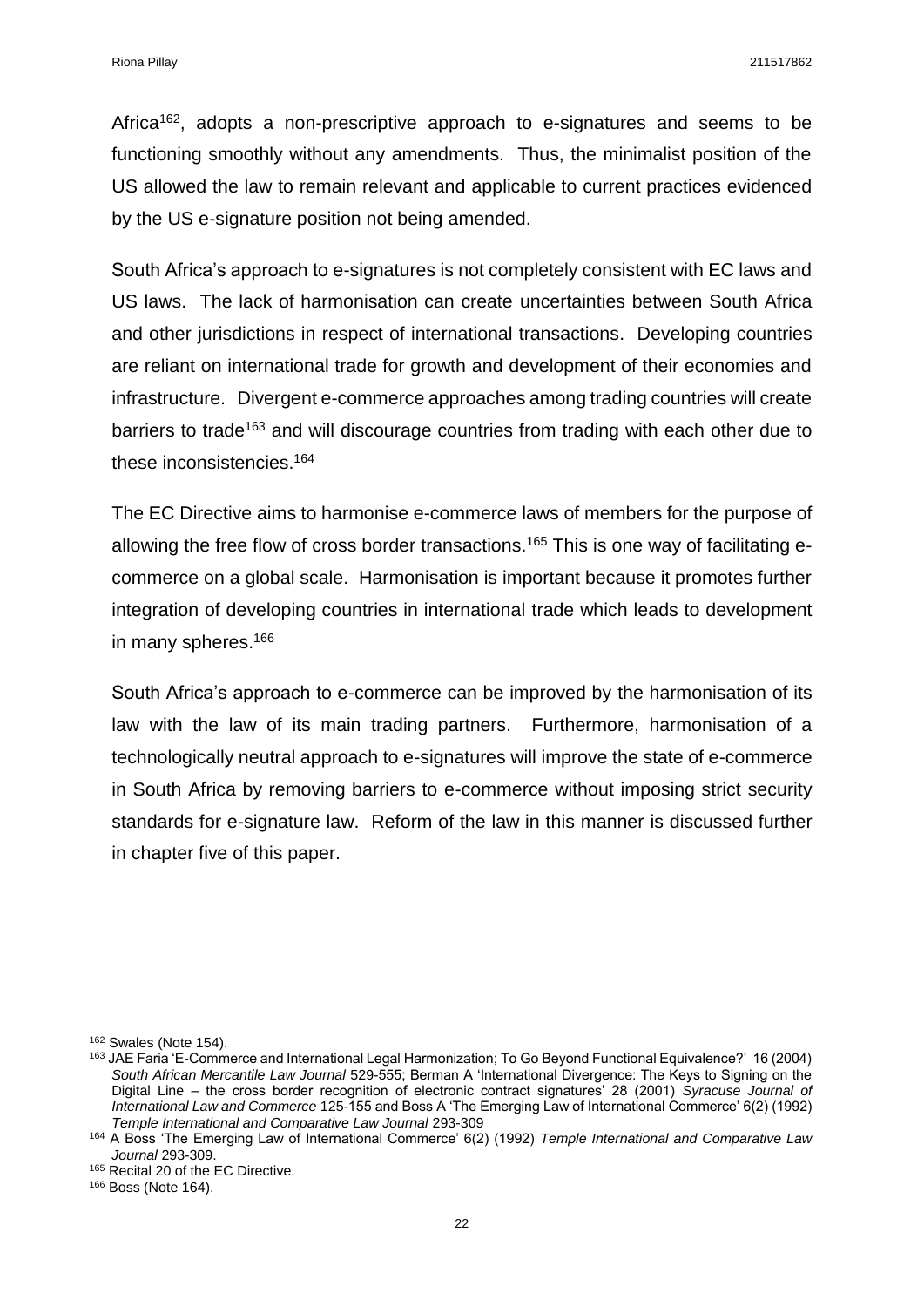## <span id="page-22-0"></span>2. **Chapter Two: Electronic Signatures**

## <span id="page-22-1"></span>*2.1.Introduction*

The evolution of e-commerce has changed the efficiency of business operation.<sup>167</sup> The benefits of e-commerce are evident in the reduction of paper-work and the lowering of transaction costs.<sup>168</sup> Furthermore, transactions take place 'at the click of a button' without restrictions of time and location.<sup>169</sup> This allows for more transactions to take place within a short period of time with immediate responses and without the costs usually involved in cross border transactions.

Nearly two decades ago, e-commerce had not been specifically regulated and concerns about the legal validity of electronic transactions had arisen.<sup>170</sup> Furthermore, the legislation at the time was outdated, inadequate and could not be applied to electronic transactions.<sup>171</sup> This led to legal uncertainty on global level which had prompted UNCITRAL to draft a set of guidelines on e-commerce law to assist national governments around the world to enact harmonised and unified law on ecommerce.<sup>172</sup>

ECTA was enacted to govern e-commerce in South Africa and to a large extent followed the approach suggested by UNCITRAL.<sup>173</sup> ECTA, however departs from UNCITRAL's approach to e-signatures by partially adopting the approach of the European Commission.<sup>174</sup>

This chapter deals specifically with the requirement of e-signatures as a formality for the conclusion of e-contracts in South Africa. It discusses ECTA's contribution to adapting the requirements of the traditional paper-based formality of signatures to the electronic equivalent thereof. This is the essence of the principle of functional

<sup>168</sup> Ibid.

<sup>167</sup> A Srivastava *Electronic Signatures for B2B Contracting: Evidence from Australia (2013) 21.* 

<sup>169</sup> Srivastava (Note 167).

<sup>170</sup> DP Van der Merwe… et al *Information Communications Technology Law* 2 ed (2016) 155-156.

<sup>&</sup>lt;sup>171</sup> T Pistorius 'From snail mail to e-mail-a South African perspective on the web of conflicting rules on the time of econtracting' (2006) 39 (2) *Comparative and International Law Journal of Southern Africa* 178.

<sup>172</sup> Ibid.

<sup>173</sup> Discussed under 2.4.

<sup>174</sup> Ibid.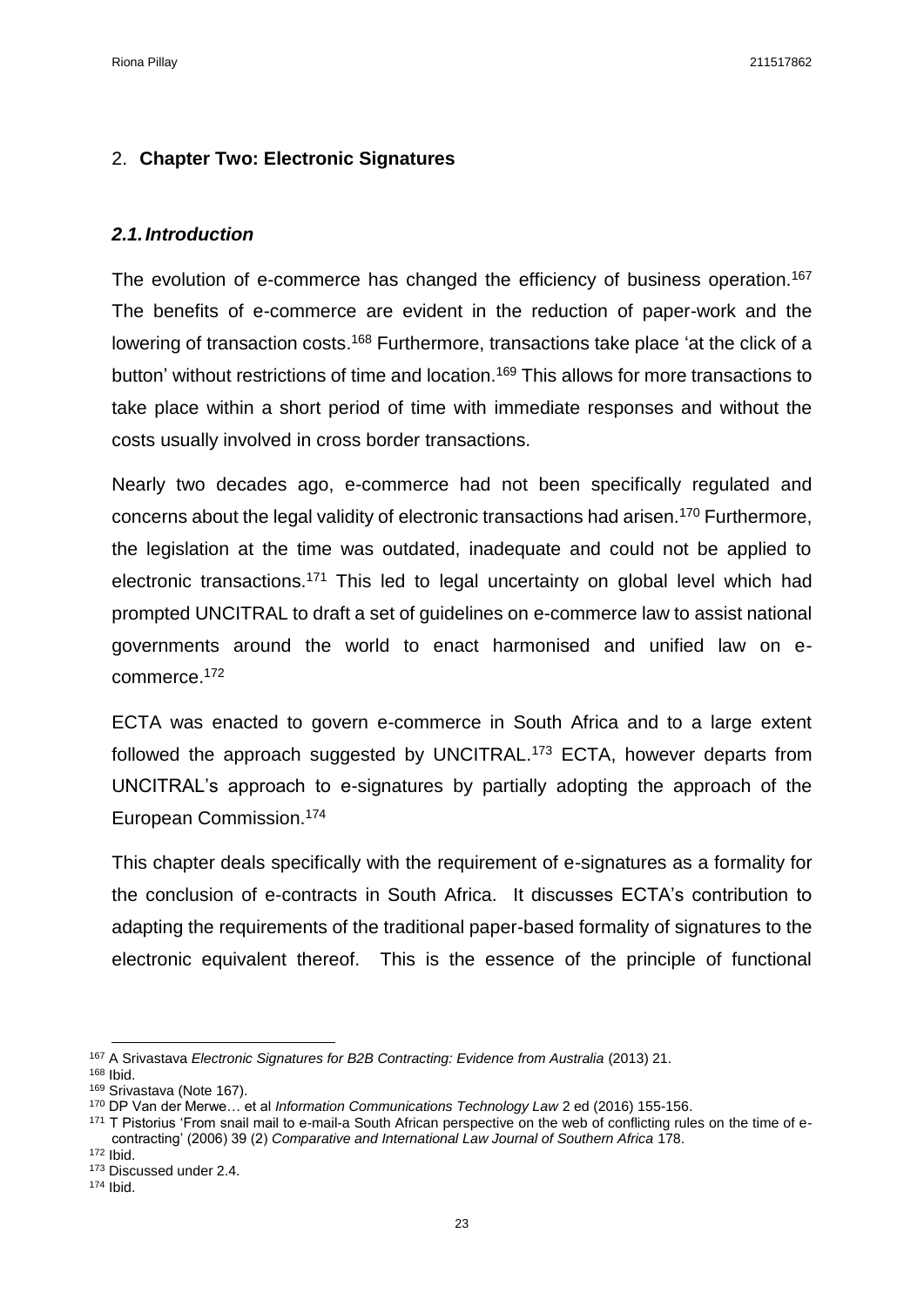equivalence<sup>175</sup> which was developed by UNCITRAL<sup>176</sup> and has been formerly adopted by and incorporated in ECTA. This principle will be discussed briefly in an attempt to understand e-signature law and its requirements.

The chapter focuses on the South African legal position of e-signatures: the origin of South Africa's approach to e-signatures; the forms of e-signatures and the technological infrastructure required to obtain some of these e-signatures.

## <span id="page-23-0"></span>*2.2.The Principle of Functional Equivalence*

Functional equivalence is a key principle of e-commerce and has been incorporated by ECTA in its provisions on 'writing' and 'signature'.<sup>177</sup> The principle of functional equivalence was formulated by UNCITRAL and is contained in the Guide to Enactment.<sup>178</sup> As mentioned earlier, the principle of functional equivalence suggests that electronic communication and transactions should be treated equally to paperbased communications and transactions.<sup>179</sup> Article 15 UNCITRAL's Guide to Enactment<sup>180</sup> states the reason for adopting a functional equivalent approach is to reduce the impediments of paper-based transactions.<sup>181</sup> Where national laws require formalities such as writing,<sup>182</sup> signature<sup>183</sup> and original documents,<sup>184</sup> UNCITRAL

1

<sup>&</sup>lt;sup>175</sup> Discussed under 2.2.

<sup>176</sup> United Nations Commission on International Trade Law Model on Electronic Commerce: Guide to Enactment Part E.

accessed at *http://www.uncitral.org/uncitral/en/uncitral\_texts/electronic\_commerce/1996Model.html.* 

<sup>177</sup> T Pistorius 'Nobody knows you're a dog: Attribution of data messages' (2002) 13(4) *South African Mercantile Law Journal* 738.

<sup>&</sup>lt;sup>178</sup> UNCITRAL (Note 176).

<sup>179</sup> Ibid.

<sup>180</sup> UNCITRAL (Note176).

<sup>181</sup> Ibid.

<sup>182</sup> Article 6. Writing

<sup>(1)</sup> Where the law requires information to be in writing, that requirement is met by a data message if the information contained therein is accessible so as to be usable for subsequent reference.

<sup>(2)</sup> Paragraph (1) applies whether the requirement therein is in the form of an obligation or whether the law simply provides consequences for the information not being in writing.

<sup>183</sup>Article 7. Signature

<sup>(1)</sup> Where the law requires a signature of a person, that requirement is met in relation to a data message if:

<sup>(</sup>a) a method is used to identify that person and to indicate that person's approval of the information contained in the data message; and

<sup>(</sup>b) that method is as reliable as was appropriate for the purpose for which the data message was generated or communicated, in the light of all the circumstances, including any relevant agreement.

<sup>(2)</sup> Paragraph (1) applies whether the requirement therein is in the form of an obligation or whether the law simply provides consequences for the absence of a signature.

<sup>184</sup> Article 8. Original

<sup>(1)</sup> Where the law requires information to be presented or retained in its original form, that requirement is met by a data message if: (a) there exists a reliable assurance as to the integrity of the information from the time when it was first generated in its final form, as a data message or otherwise; and (b) where it is required that information be presented, that information is capable of being displayed to the person to whom it is to be presented.

<sup>(2)</sup> Paragraph (1) applies whether the requirement therein is in the form of an obligation or whether the law simply provides consequences for the information not being presented or retained in its original form.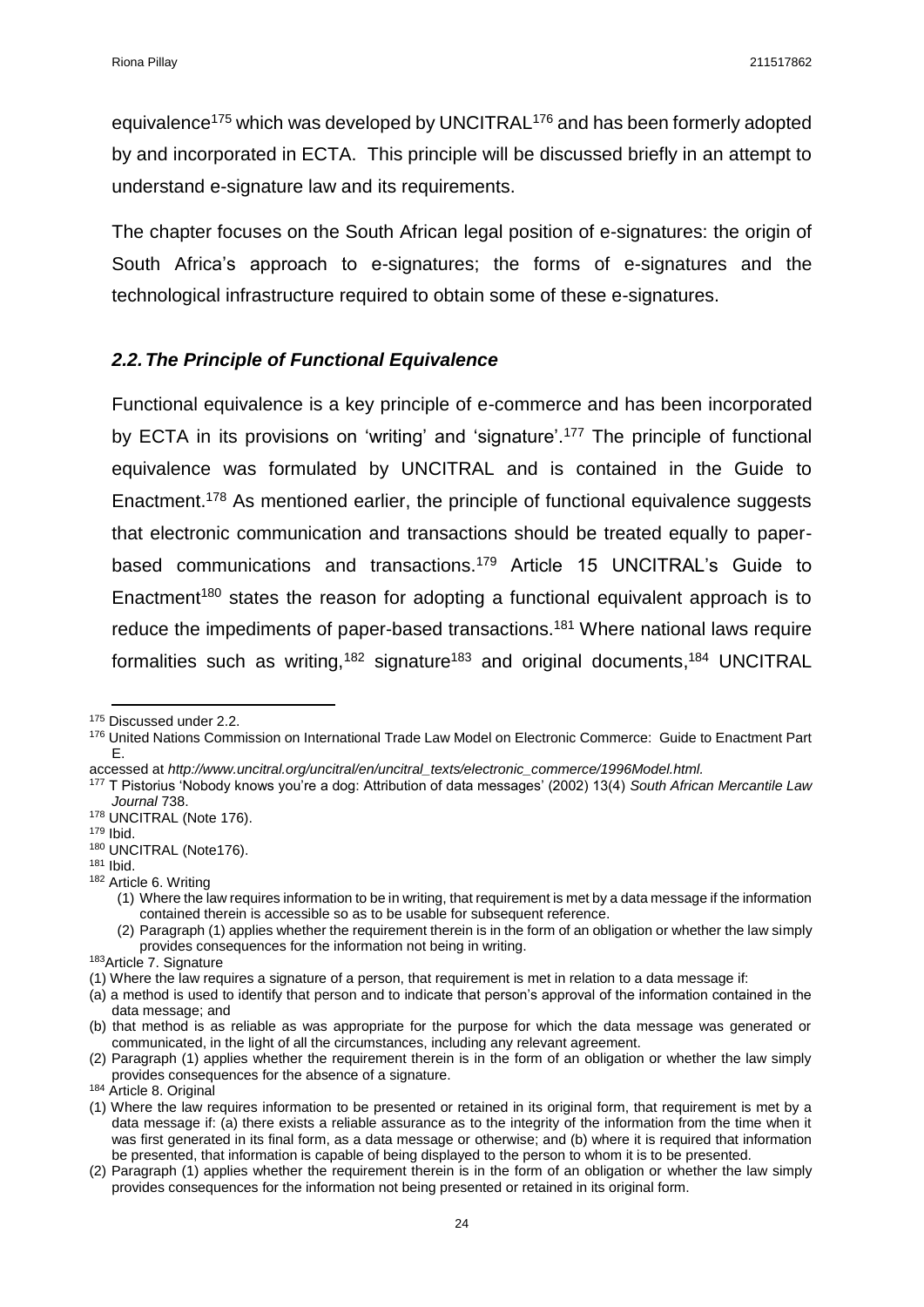provides the electronic equivalents and the basic criteria to be satisfied for legal validity.

Functional equivalence requires paper-based transactions and electronic transactions to be treated the same.<sup>185</sup> In addition, the principle is based on the idea that the purpose and function of paper-based transactions can be performed electronically having the same effect and consequences as the former.<sup>186</sup> However, this does not mean paper-based documents and electronic documents are regarded as the same. Electronic documents are only a *functional* equivalent of paper-based documents, which means they can provide the same function but are different in form.<sup>187</sup>

Adopting a functional equivalent approach is done in the analysis of the purpose and function of the paper-based communication and finding methods that would serve the same purpose in electronic format. UNCITRAL's model law<sup>188</sup> acknowledges the inherent differences between paper-based communications and electronic communications but ensures the substantive components of the former and the latter achieve the same commercial purpose.<sup>189</sup>

The Guide to enactment attached to the 1996 Model Law discourages national laws from imposing stringent requirements on electronic transaction, which are not required by paper-based transactions.<sup>190</sup> Imposing stringent requirements on electronic transactions would have the effect of stifling e-commerce, which is detrimental to the concept of innovative business. The stringency of standards applied to electronic communications must be in accordance with those applied to paper-based communications.<sup>191</sup> Unfortunately, ECTA's approach to AESes is not consistent with this and applies more stringent requirements than would normally be applied in paperbased transactions.<sup>192</sup> These requirements include the accreditation of e-signatures.

<sup>(3)</sup> For the purposes of subparagraph (a) of paragraph (1): (a) the criteria for assessing integrity shall be whether the information has remained complete and unaltered, apart from the addition of any endorsement and any change which arises in the normal course of communication, storage and display; and (b) the standard of reliability required shall be assessed in the light of the purpose for which the information was generated and in the light of all the relevant circumstances.

<sup>185</sup> Pistorius (Note 177).

<sup>186</sup> UNCITRAL (Note 176).

<sup>187</sup> Ibid.

<sup>188</sup> UNCITRAL (Note 176).

<sup>189</sup> S Papadopolous & S Snail *Cyberlaw@SA III: The law of the internet in South Africa* 3 ed (2012) 318.

<sup>190</sup> UNCITRAL (Note 176).

<sup>191</sup> Ibid.

<sup>192</sup> S Eiselen 'Fiddling with the ECT Act – Electronic Signatures' (2014) 17(6) *Potchefstroom Electronic Law Journal*  2804-2820.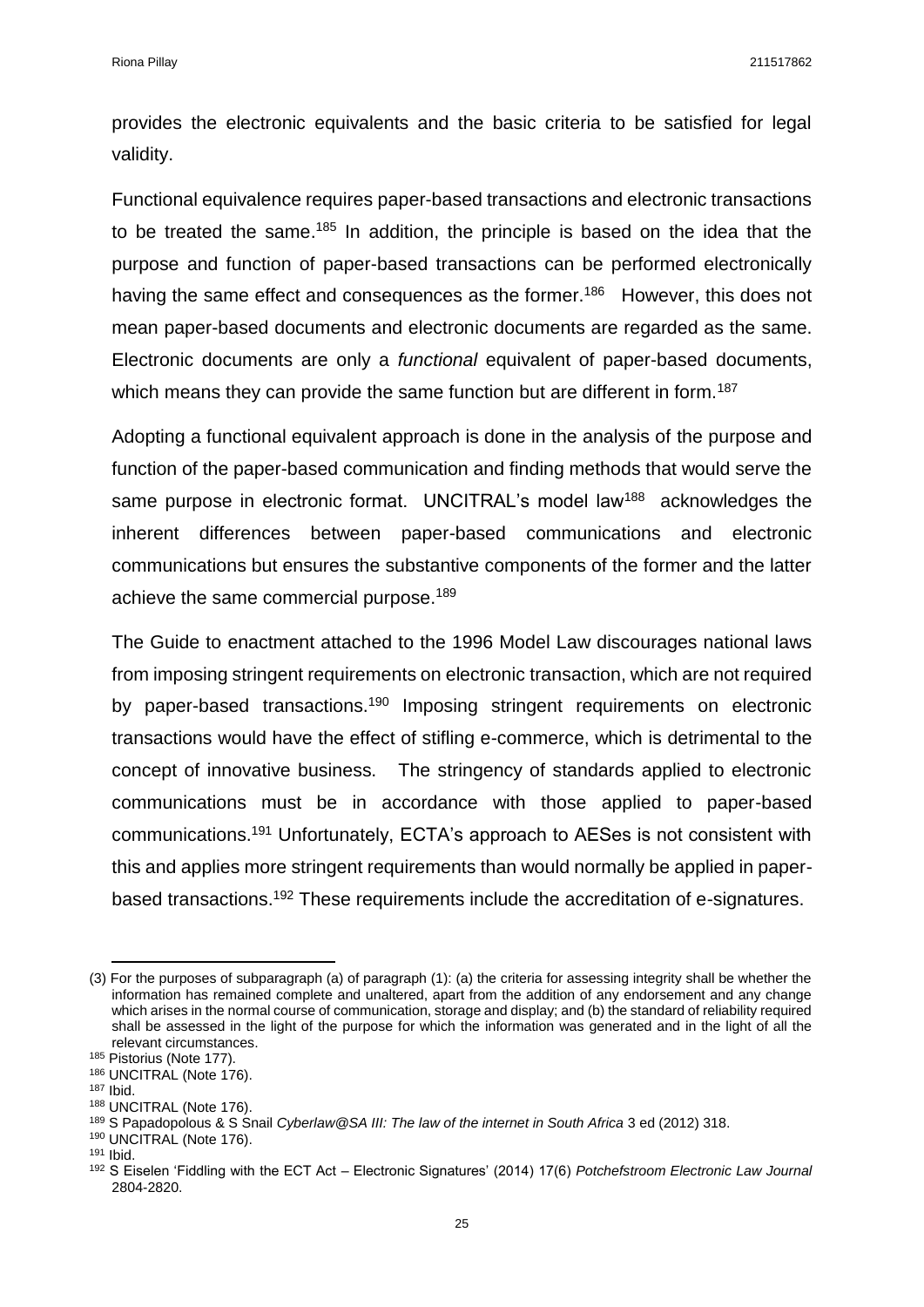Riona Pillay 211517862

ECTA incorporates the principle of functional equivalence in many of its provisions;<sup>193</sup> however, the focus of this section will be on functional equivalence of signatures. In order for the principle of functional equivalence to be met the function and purpose of manuscript signature must be identified.<sup>194</sup> The identified purpose and function must be used in determining criteria for legal recognition of the e-signature.<sup>195</sup> Accordingly, the primary purpose and function of a signature will be fulfilled by an e-signature if the 'method used is capable of identifying the signatory, showing his intention to approve the information and if the method was reliable and appropriate for the purposes for which it was used.'<sup>196</sup>

The practical application of this is illustrated in the case of *Spring Forest.<sup>197</sup>* One of the issues in contention was whether the name of a signatory typed out at the bottom of an email constituted a signature of the individual.<sup>198</sup> The court took the view that type-written names fell within the definition of data message because it could be 'generated, sent, received or stored by electronic means.'<sup>199</sup> Furthermore, it satisfied the requirements of an e-signature by identifying the signatory and showing his assent to the information contained in the email.<sup>200</sup> The type-written signature had the effect of authenticating the information contained in the email.<sup>201</sup>

In addition, the court in the case of *S v Miller<sup>202</sup>* clarified that 'functional equivalence of data messages as evidence is necessary to make data messages<sup>203</sup> the functional equivalent of documents.'<sup>204</sup> Therefore, electronic information that meets the functional requirement of data messages can be used as evidence if the paper-based version would qualify as evidence.

<sup>193</sup> Sections: 11; 12; 13 and 14.

<sup>194</sup> Pistorius (Note 177).

<sup>195</sup> Ibid.

<sup>196</sup> Section 13 (3) of the Electronic Communications and Transactions Act 25 of 2002.

<sup>197</sup> *Spring Forest Trading 599 CC v Wilberry (Pty) Ltd t/a Ecowash and another (2015) JOL 32555 (SCA*).

<sup>198</sup> *Spring Forest Trading 599 CC v Wilberry (Pty) Ltd t/a Ecowash and another (2015) JOL 32555 (SCA*) Paragraph 17 of the judgment: "The real dispute is about whether or not the names of the parties at the foot of their emails constituted signature."

<sup>199</sup> Section 1 of ECTA.

<sup>&</sup>lt;sup>200</sup> Section 13 (3) of ECTA: Where an electronic signature is required by the parties to an electronic transaction and the parties have not agreed on the type of electronic signature to be used, that requirement is met in relation to a data message if-

<sup>(</sup>a) a method is used to identify the person and to indicate the person's approval of the information communicated; and

<sup>(</sup>b) having regard to all the relevant circumstances at the time the method was used, the method was as reliable as was appropriate for the purposes for which the information was communicated.

<sup>201</sup> Ibid.

<sup>&</sup>lt;sup>202</sup> S v Miller and others [2015] 4 All SA 503 (WCC) at paragraph 52.

<sup>203</sup> In respect of Section 1 of ECTA.

<sup>204</sup> S v Miller and others [2015] 4 All SA 503 (WCC) at paragraph 52.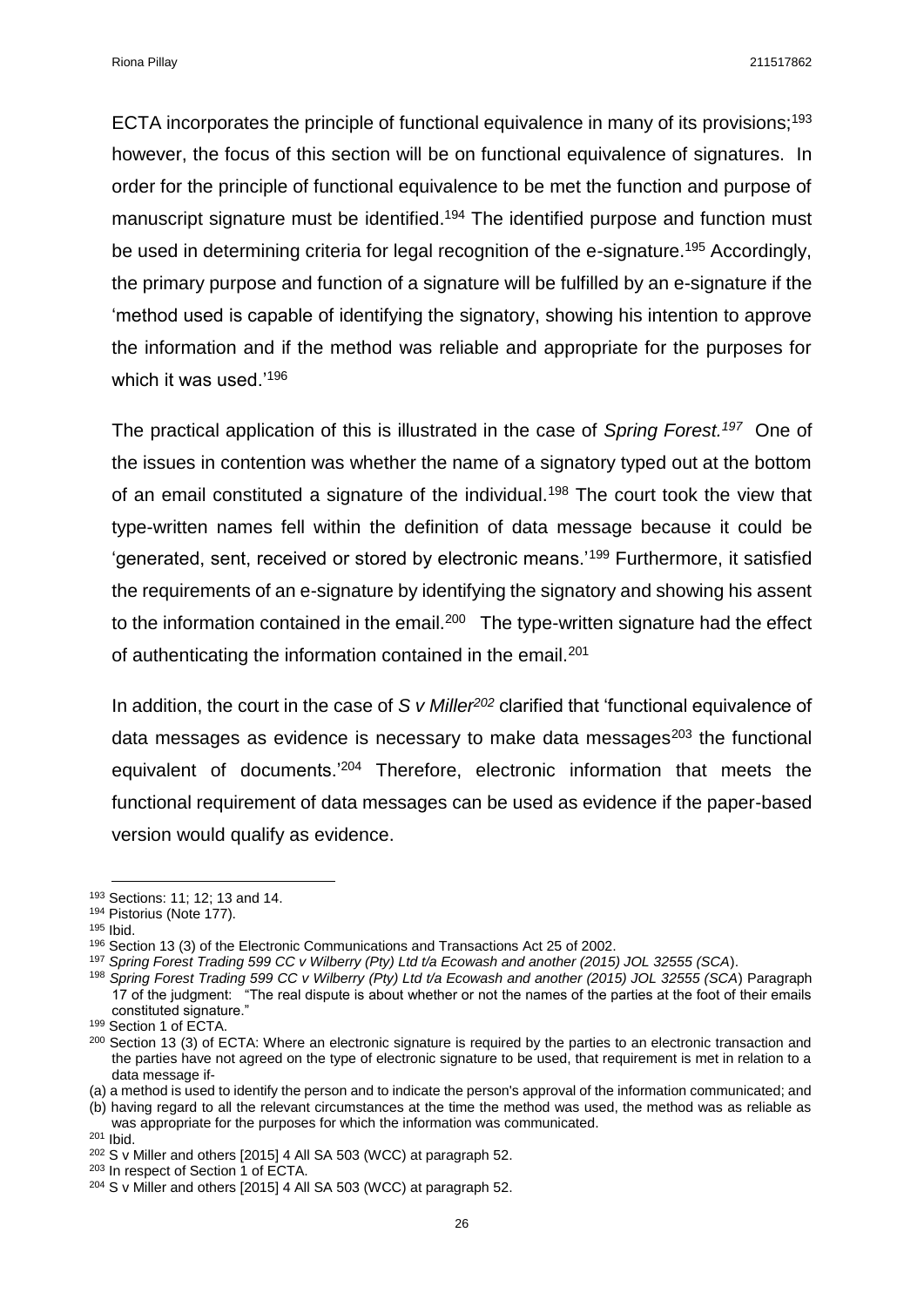#### <span id="page-26-0"></span>*2.3.The Traditional Manuscript Signature*

A signature is defined as a method of showing an intention to authenticate a document.<sup>205</sup> This includes using a mark, symbol or writing the name of the signatory below the information to indicate the signatory's assent to the information. <sup>206</sup> The functions of the traditional manuscript signature have been stated in early case law.

In *Van Vuuren v Van Vuuren,<sup>207</sup>* the court held:

*'To sign document means to authenticate by that which stands for or is intended to represent the name of the person who is to authenticate. If an illiterate person is to sign, he would put a cross. If a person cannot use his hands as normal due to some disability it will suffice to put the initial, in capital letters, of his name and surname.'*

The above statement outlines the functions of a signature, which are to identify the signatory, to show the acceptance or assent to the terms of a contract and to provide evidence of the existence of the contract. Fagan CJ in the case of *George v Fairmead<sup>208</sup>* stated when a person signs a document he is assenting to the words above his signature. This reemphasises the function of assent of the signature, and provides a guideline about where the signature should be located on the document.

*Caney<sup>209</sup>* submits that the *form* of signature includes a 'mark, the name and surname of the signatory or the initials of the signatory'.<sup>210</sup> Thus, a signature in any of the aforementioned forms would be legally binding against a person provided he used the mark with intention of assenting to the terms of the document.

Generally, signatures serve different purposes dependant on the document they are affixed to. $211$  Mason $212$  categorises these purposes as follows: cautionary, channelling, protective and record-keeping. The cautionary function serves as a warning to the signatory to acknowledge the contents of the document and the legal effect of his signature being attached to the document before he signs the document.<sup>213</sup>

 $\overline{a}$ 

<sup>205</sup> K Bharvada 'Electronic Signatures, Biometrics and PKI in the UK' (2002) 16(3) *International Review of Law, Computers and Technology* 266.

<sup>206</sup> Ibid.

<sup>207</sup> (1853 - 1856) 2 Searle 116 at 472A.

<sup>208</sup> LR Caney *The Law of Suretyship* (1936).

<sup>209</sup> Ibid.

<sup>210</sup> Caney (Note 208).

<sup>211</sup> S Mason *Electronic Signatures in Law (*2012).

<sup>212</sup> Ibid.

<sup>213</sup> Mason (Note 211).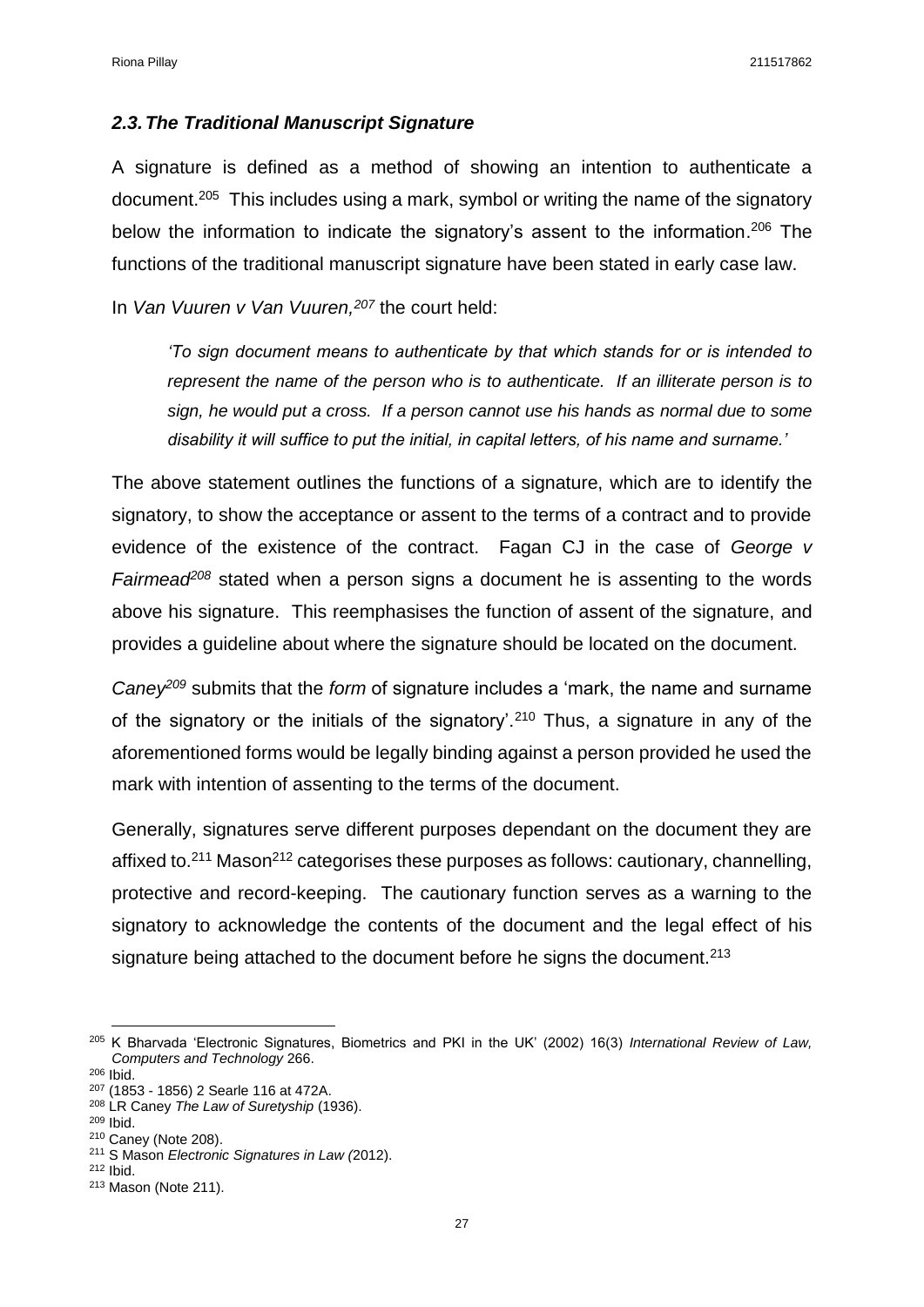The protective function serves to protect the receiving party from the signatory denying he has signed the contract.<sup>214</sup> The channelling function shows the point at which the contract has become legal binding and 'reduces risks relating to oral recollections in contracting'.<sup>215</sup> Lastly, the record-keeping function ensures that the document maintained in its original form for use as evidence if the need arises.<sup>216</sup>

Although signatures provide a number of useful functions, it is not mandatory in all instances in South African law. The general position is there are no formalities required for validly concluding a contract.<sup>217</sup> However, parties are reluctant to conclude contracts without these formalities<sup>218</sup> due to the risk that the signatory may deny attaching his signature to the contract which would allow him to escape liability under the validly concluded contract.

#### <span id="page-27-0"></span>*2.4.The Legal Position of E-Signatures in South Africa*

South Africa follows a two-tiered approach to e-signatures.<sup>219</sup>

#### *Section 13 (3) of ECTA states that*

*'when parties to a contract require a signature the requirement is met if an ordinary esignature is used, provided a reliable method is used and the method used identifies the party concerned and indicates his approval of the information communicated'.*<sup>220</sup> 

The requirements for this section can be satisfied without much effort and gives parties the freedom to decide on the manner in which to validate their agreement. This approach has been adopted by ECTA from Article 7 of UNCITRAL's Model Law on

 $\overline{a}$ <sup>214</sup> Ibid.

<sup>215</sup> Mason (Note 211).

<sup>216</sup> Ibid.

<sup>217</sup> DP Van der Merwe… et al *Information Communications Technology Law* 2 ed (2016) 155-156. <sup>218</sup> Ibid.

<sup>219</sup> S Eiselen 'Fiddling with the ECT Act – Electronic Signatures' (2014) 17(6) *Potchefstroom Electronic Law Journal*  2814.

<sup>220</sup> Section 13(3) of ECTA.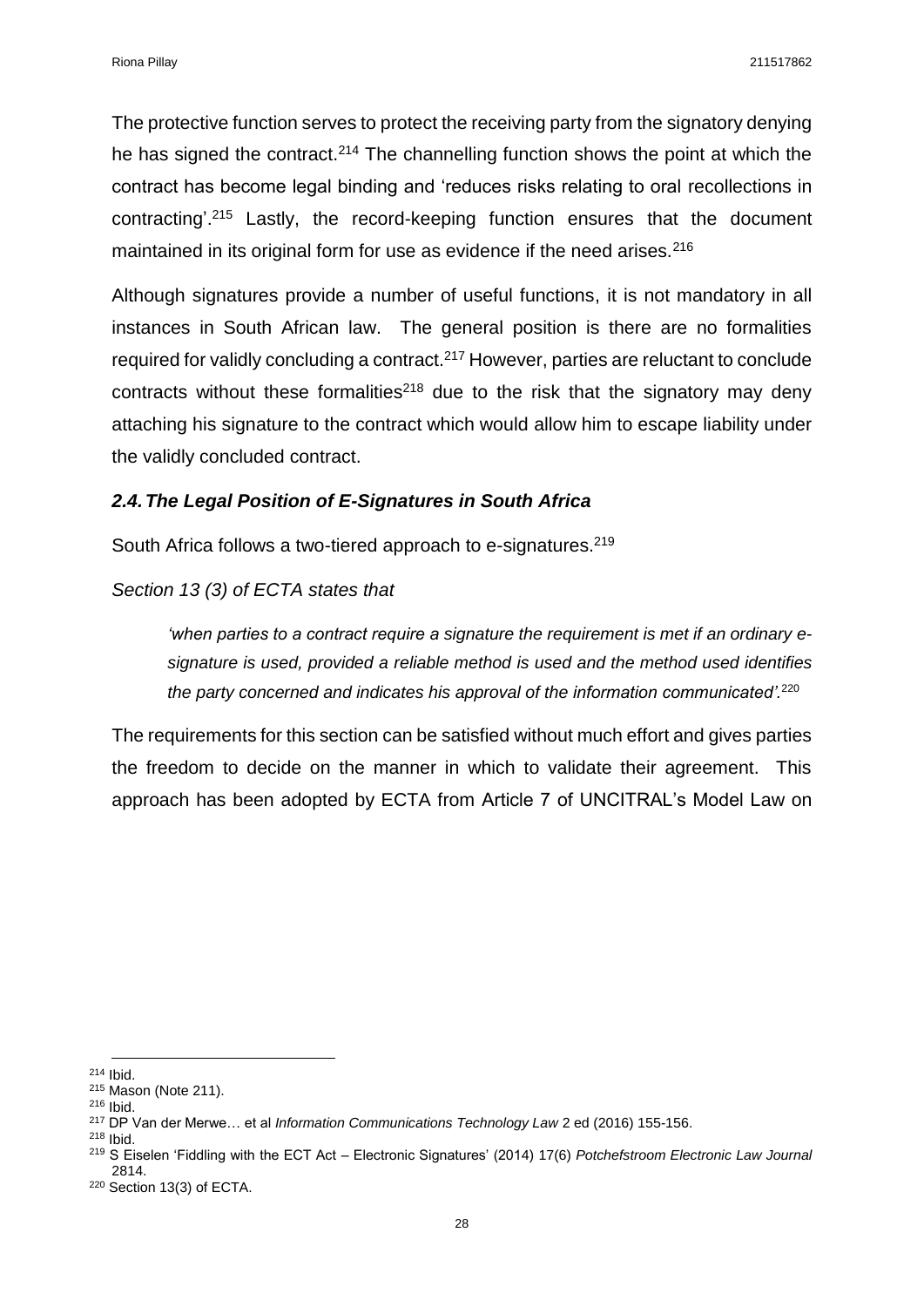electronic Commerce of 1996.<sup>221</sup> UNCITRAL's Model Law<sup>222</sup> remains technologically neutral<sup>223</sup> and does not prescribe any particular form of e-signature to be used. <sup>224</sup>

The second type of e-signature under ECTA is the AES. Section 13(1) of ECTA states that:

*'where the law requires a signature to be used the requirement is only met in*  relation to a data message if an AES is used.<sup>225</sup>

The AES is defined by ECTA as an e-signature that has been accredited by the accreditation authority.<sup>226</sup> Thus, the AES may take the same *form* as an ordinary esignature but there are other attributes of the AES that the ordinary e-signature falls short of.<sup>227</sup>

The practical distinction between the two types of e-signatures becomes relevant in the event of a dispute. If an AES is used, there is a rebuttable presumption that the signature is valid.<sup>228</sup> However, if an ordinary e-signature is used the party relying on the e-signature must prove its validity. Thus, the AES carries more legal weight than an ordinary e-signature and places the burden of proof on the opposing party to prove its invalidity.

The concept of an AES is not contained in any of the UNCITRAL documents but has been adopted by ECTA from the European Commission's Directive on E-Signatures ('EC Directive').<sup>229</sup> The EC Directive provides member states with a framework of provisions in relation to e-signature laws which member states must include in their

**.** 

<sup>223</sup> Technological Neutrality is discussed at 3.2.2.1.

<sup>221</sup> Article 7. Signature

<sup>(1)</sup> Where the law requires a signature of a person, that requirement is met in relation to a data message if: (a) a method is used to identify that person and to indicate that person's approval of the information contained

in the data message; and

<sup>(</sup>b) that method is as reliable as was appropriate for the purpose for which the data message was generated or communicated, in the light of all the circumstances, including any relevant agreement.

<sup>(2)</sup> Paragraph (1) applies whether the requirement therein is in the form of an obligation or whether the law simply provides consequences for the absence of a signature.

<sup>&</sup>lt;sup>222</sup> United Nations Commission on International Trade Law Model on Electronic Commerce (2001).

<sup>224</sup> Eiselen (Note).

<sup>225</sup> Section 13(1) of ECTA.

<sup>&</sup>lt;sup>226</sup> Section 1 "advanced electronic signature" means an electronic signature which results from a process which has been accredited by the Authority as provided for in section 37.

<sup>&</sup>lt;sup>227</sup> The AES must be accredited in terms of Section 37 of ECTA.

<sup>228</sup> S Eiselen 'Fiddling with the ECT Act – Electronic Signatures' (2014) 17(6) *Potchefstroom Electronic Law Journal*  2804-2820.

<sup>&</sup>lt;sup>229</sup> Directive 1999/93/EC of the European Parliament and of the Council of 13 December 1999 on a Community framework for electronic signatures.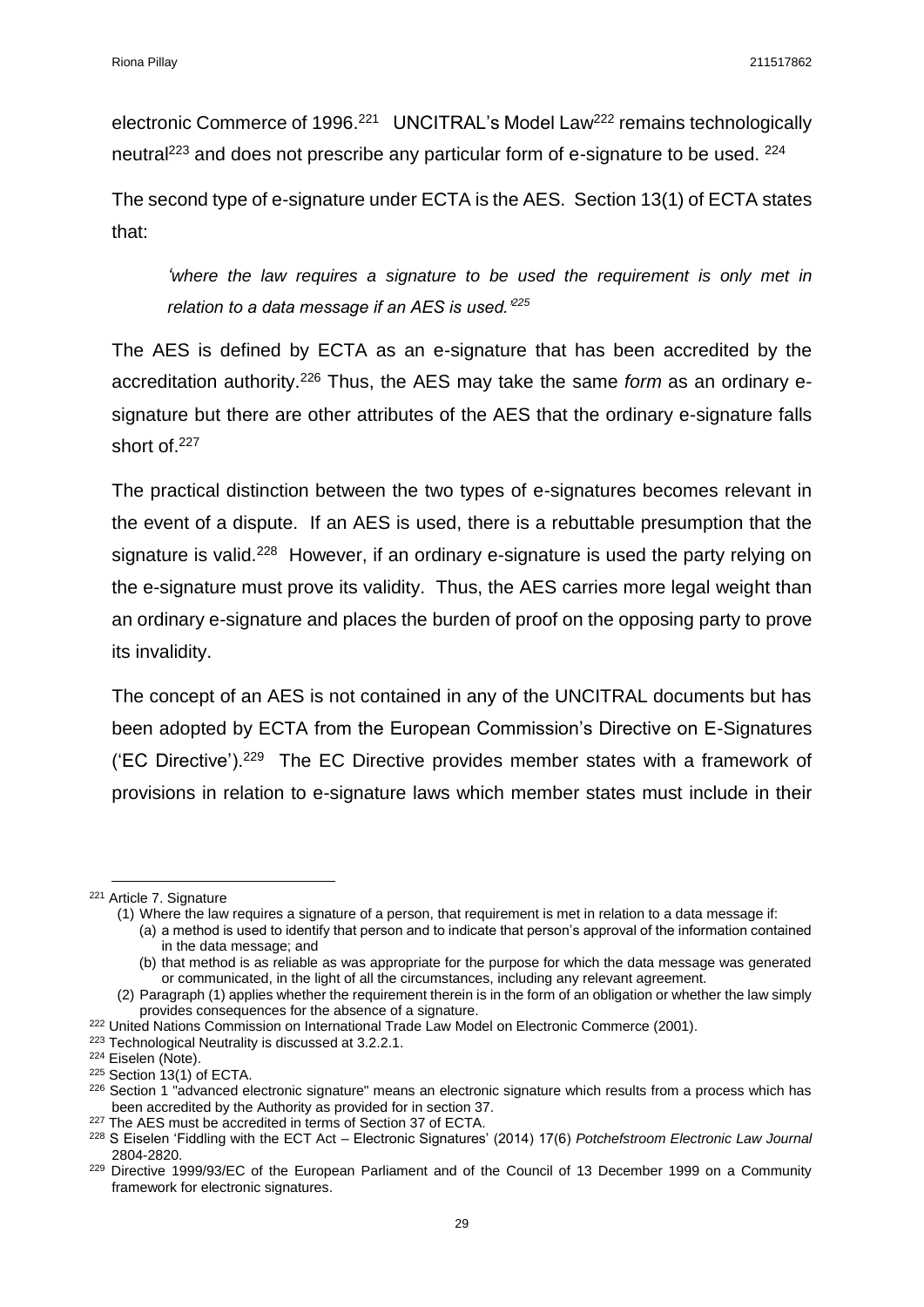Riona Pillay 211517862

national laws.<sup>230</sup> One of the reasons the EC Directive was formulated was to 'facilitate the use and contribute to the legal recognition of e-signatures'.<sup>231</sup> It provides guidelines to its member states of the European Commission on the standards and criteria that e-signatures must adhere to. The concept of the AES is contained in Article 2<sup>232</sup> of the EC Directive and is almost identical to the Section 13 (1) of ECTA in respect of the definition of an AES, except for the requirement of face-to-face recognition,<sup>233</sup> which is not contained in the former. The European Commission acknowledges that accreditation of e-signatures may create an obstacle to e-commerce but includes it in the directive.<sup>234</sup> The EC Directive is discussed at length in chapter 5 of this research paper.

According to ECTA, the AES must be obtained from a process of accreditation.<sup>235</sup> This process involves the 'authentication product or service or the e-signature being formally acknowledged by the accreditation authority.'<sup>236</sup> This gives the recipient of the AES-signed document a sense of security because the product or service that the sender has used is recognised by the government, especially for transactions taking place in distant and unknown locations with an unfamiliar vendor.<sup>237</sup> Furthermore. transacting over the internet lacks the transparency and familiarity that people have when contracting on paper because of the distance between parties and the lack of personal interaction.<sup>238</sup> There is a sense of physical control that provides contractual parties with 'solid' evidence of their transaction. In paper-based transactions, it is also possible for witnesses to be present when terms are being negotiated and assented to. These aspects are lacking when a party contracts over the internet or electronically.

 $\overline{a}$ <sup>230</sup> A Barofsky 'The European Commission's Directive on Electronic Signature: Technological "Favoritism" towards Digital Signature' (2000) 24(1) *Boston College International and Comparative Law Review* 145-160.

 $231$  Article 1: The purpose of this Directive is to facilitate the use of electronic signatures and to contribute to their legal recognition. It establishes a legal framework for electronic signatures and certain certification-services in order to ensure the proper functioning of the internal market.

<sup>&</sup>lt;sup>232</sup> 'advanced electronic signature means an electronic signature that meets the following requirements:

<sup>(</sup>a) it is uniquely linked to the signatory;

<sup>(</sup>b) it is capable of identifying the signatory;

<sup>(</sup>c) it is created using means that the signatory can maintain under his sole control; and

<sup>(</sup>d) it is linked to the data to which it relates in such a manner that any subsequent change of the data is detectable;'

 $233$  Section 13(1) (e) of ECTA.

<sup>&</sup>lt;sup>234</sup> Directive 1999/93/EC of the European Parliament and of the Council of 13 December 1999 on a Community framework for electronic signatures. (Paragraph 4 of the undertaking).

<sup>235</sup> Section 37 of ECTA.

<sup>&</sup>lt;sup>236</sup> Section 33 of the Electronic Communications and Transactions Act 25 of 2002.

<sup>237</sup> R Sabett 'Effects of Technology Convergence and Public Key Infrastructure' (1999) 7(2) *University of Baltimore Intellectual Property Law Journal* 143-154.

<sup>238</sup> Ibid.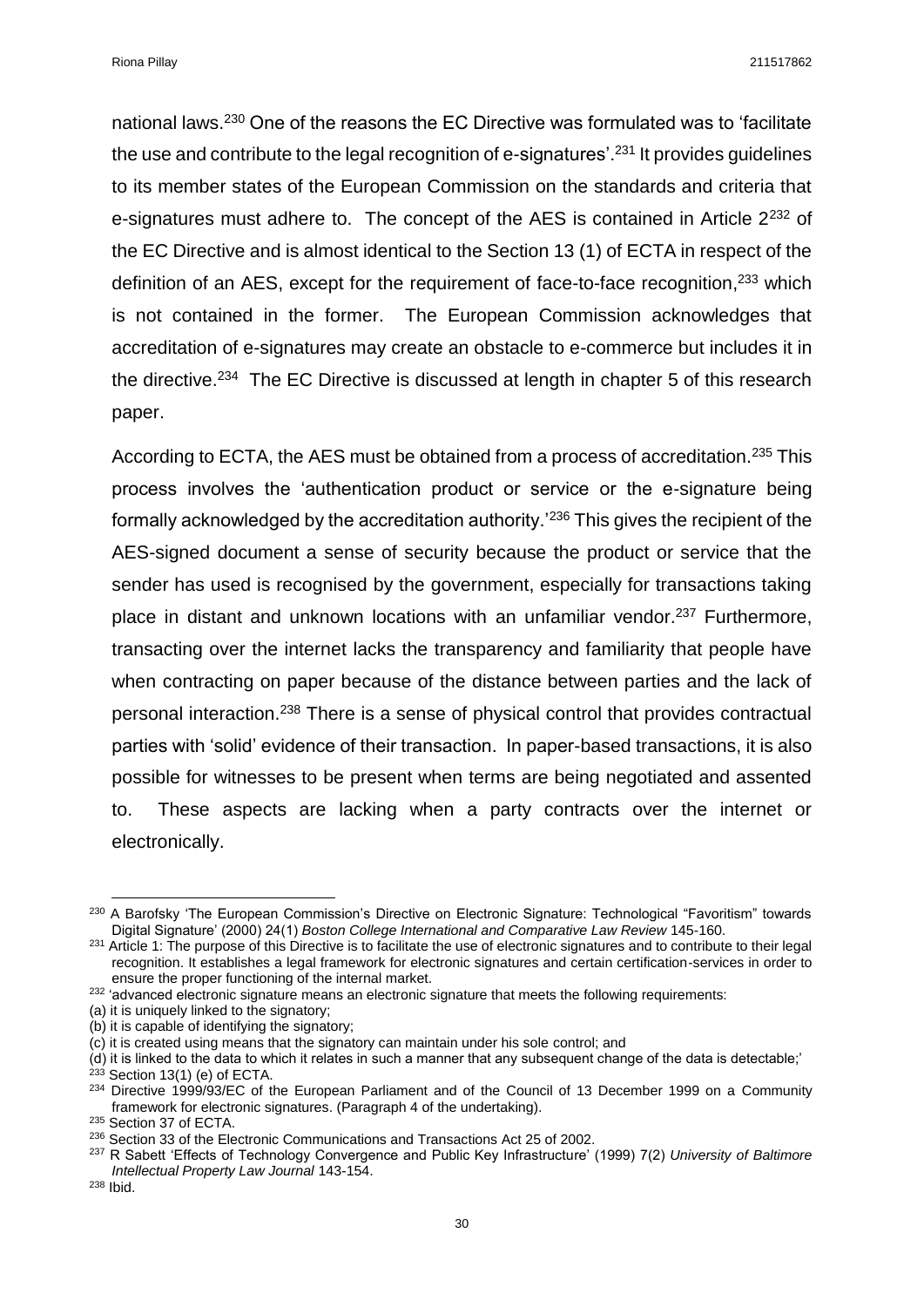ECTA also refers to certification service providers<sup>239</sup> who provides a specific authentication service. These certification service providers provide the recipient with a certificate that reveals the credibility of the signature used in the document sent to the recipient. It is also necessary for these certification service providers to be accredited by the accreditation authority. Certification service providers provide AESes in the form of digital signatures.<sup>240</sup>

Although ECTA does not define or specifically mention digital signatures it implies its use by suggesting criteria and requirements that can only be met by the use of cryptography.<sup>241</sup> The type of e-signature that results from cryptography is a digital signature.<sup>242</sup> Cryptography is supported by the technological infrastructure known as the private key infrastructure ('PKI').<sup>243</sup>

The use of the digital signature has the effect of the document being notarised $244$ because it involves a trusted third party providing information to the recipient on the legitimacy of the document. Furthermore, use of PKI technology in this manner enables the recipient to detect any alterations to the document.<sup>245</sup> Thus, it can be said that the 'digital signature goes beyond the functional equivalent approach and provides more protection than manuscript signatures'.<sup>246</sup>

It must be emphasised that a digital signature is a *form* of an e-signature but the term cannot be used interchangeably with e-signature even though it falls within the ambit of e-signatures.<sup>247</sup>

In order for the accreditation authority to accredit an authentication service provider or certification service provider, the 'e-signature to which the authentication products relate must: (i) uniquely link the signatory to the e-signature; (ii) be capable of identifying that user; (iii) created using means that can be maintained under the sole

<sup>&</sup>lt;sup>239</sup> Section 1: "certification service provider" means a person providing an authentication product or service in the form of a digital certificate attached to, incorporated in or logically associated with a data message.

<sup>&</sup>lt;sup>240</sup> A digital signature is a form of e-signature that meets the requirement of an AES. This will be discussed under Heading 2.5.

<sup>&</sup>lt;sup>241</sup>A Barofsky 'The European Commission's Directive on Electronic Signature: Technological "Favoritism" towards Digital Signature' (2000) 24(1) *Boston College International and Comparative Law Review* 145-160; Srivastava and Koekemoer 'The Legal Recognition of Electronic Signatures in South Africa: A Critical Overview' 2013 21 (3) *African Journal of International and Comparative Law* 427-446.

<sup>&</sup>lt;sup>242</sup> Srivastava and Koekemoer 'The Legal Recognition of Electronic Signatures in South Africa: A Critical Overview' 2013 21 (3) *African Journal of International and Comparative Law* 427-466*.*

<sup>243</sup> Van de Merwe (Note 217).

<sup>244</sup> Sabett (Note 237).

<sup>245</sup> Ibid.

<sup>246</sup> S Mason 'Electronic Signatures in Practice' (2006) 6(2) *Journal of High Technology Law* 148-164.

<sup>&</sup>lt;sup>247</sup> Srivastava and Koekemoer (Note 242).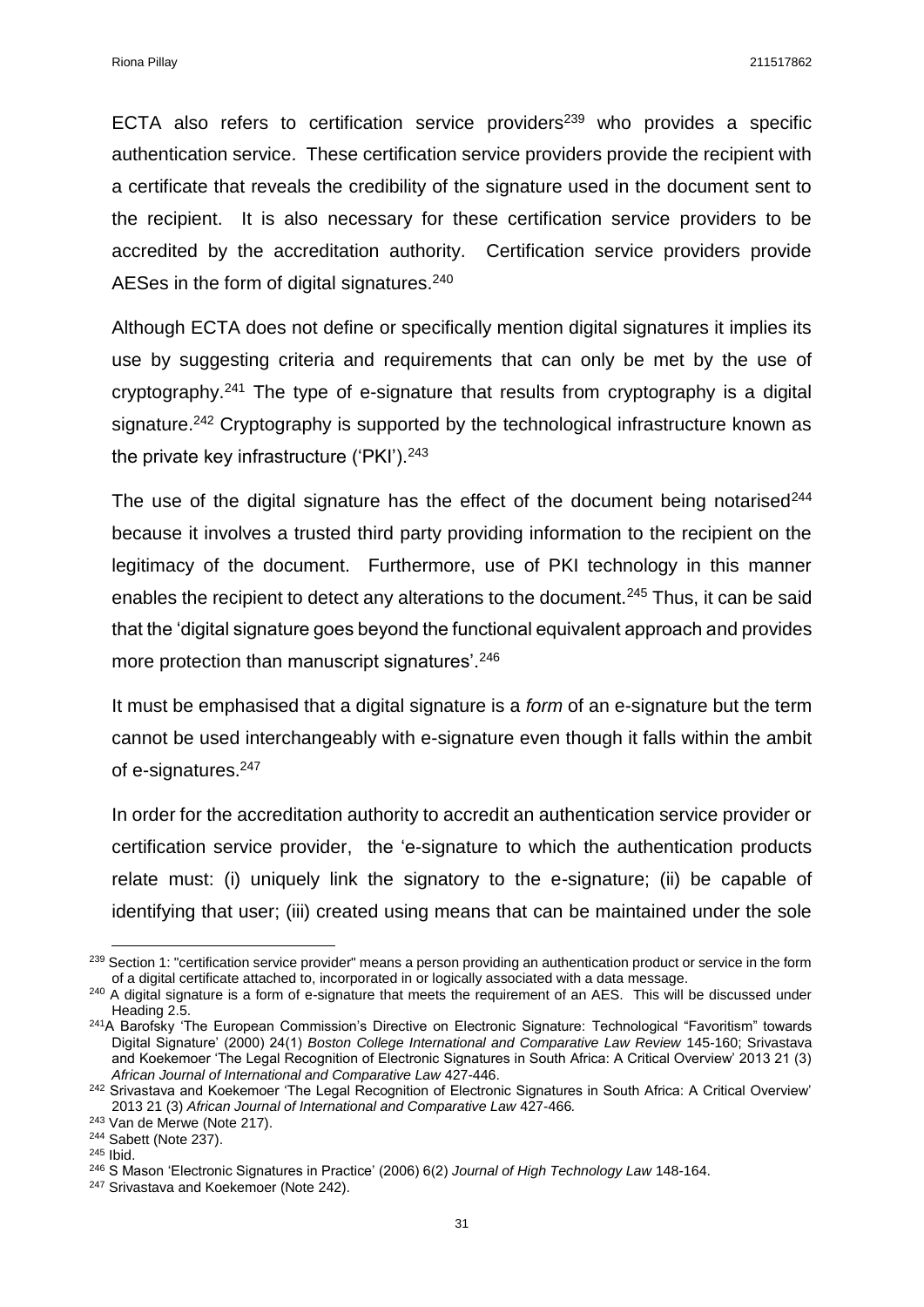control of that user; and (iv) be linked to the data or data message to which it relates in such a manner that any subsequent change of the data or data message is detectable; (v) is based on the face-to-face identification of the user.<sup>'248</sup> If the esignature fails to satisfy these requirements, it will not be accredited.

The application for accreditation must be made by the authentication service provider and must be accompanied by all the relevant documentation pertaining to the 'identity of the authentication service provider, specifications of the product or service, the prescribed fee must be paid<sup>249</sup> and the completed application must be *hand-delivered* to the accreditation authority.'<sup>250</sup> If the applicant is a certification service provider (in addition to the aforementioned requirements), it must provide a 'practice statement and certificate policy that is drafted in accordance with ITU X.509 public key infrastructure and a declaration that it will be able to comply with its policy statement.<sup>'251</sup> These technical concepts will be dealt with in the next chapter. As indicated by the above regulations, the accreditation procedure is complicated, timeconsuming, expensive and involves too much effort from authentication service providers.

The concept of the AES and the procedure for obtaining an AES has been criticised to a large extent. Firstly, the procedure for obtaining an AES is complicated, expensive and requires extensive and arguably undue effort by the applicant. This view is raised by Eiselen<sup>252</sup> and Swales.<sup>253</sup> Swales takes the view that the process for obtaining an AES brings with it an 'unnecessary layer of administration and costs.'<sup>254</sup>

It is unreasonable and impractical to expect an internationally used authentication service provider, who has provided secure and reliable authentication services for years, to make an application for accreditation, hand deliver his application to the accreditation authority and to ensure that he meets the requirement of face-to-face recognition. Furthermore, since 2011 only two authentication service providers have

 $\overline{a}$ 

<sup>248</sup> Section 38 (1) of the Electronic Communications and Transactions Act 25 of 2002.

<sup>&</sup>lt;sup>249</sup> The fee is in the sum of twenty thousand rand for each authentication product or service provided by the authentication service provider. This is in accordance with Regulation 29.

<sup>250</sup> Regulation 7 of Electronic Communications and Transactions Act 25 of 2002: Accreditation Regulations 2007. <sup>251</sup> Ibid.

<sup>252</sup> S Eiselen 'Fiddling with the ECT Act – Electronic Signatures' (2014) 17(6) *Potchefstroom Electronic Law Journal*  2804-2820.

<sup>253</sup> L Swales 'The Regulation of electronic signatures: time for review and amendment' (2015) 132(2) *South African Law Journal* 257-270.

<sup>254</sup> Ibid.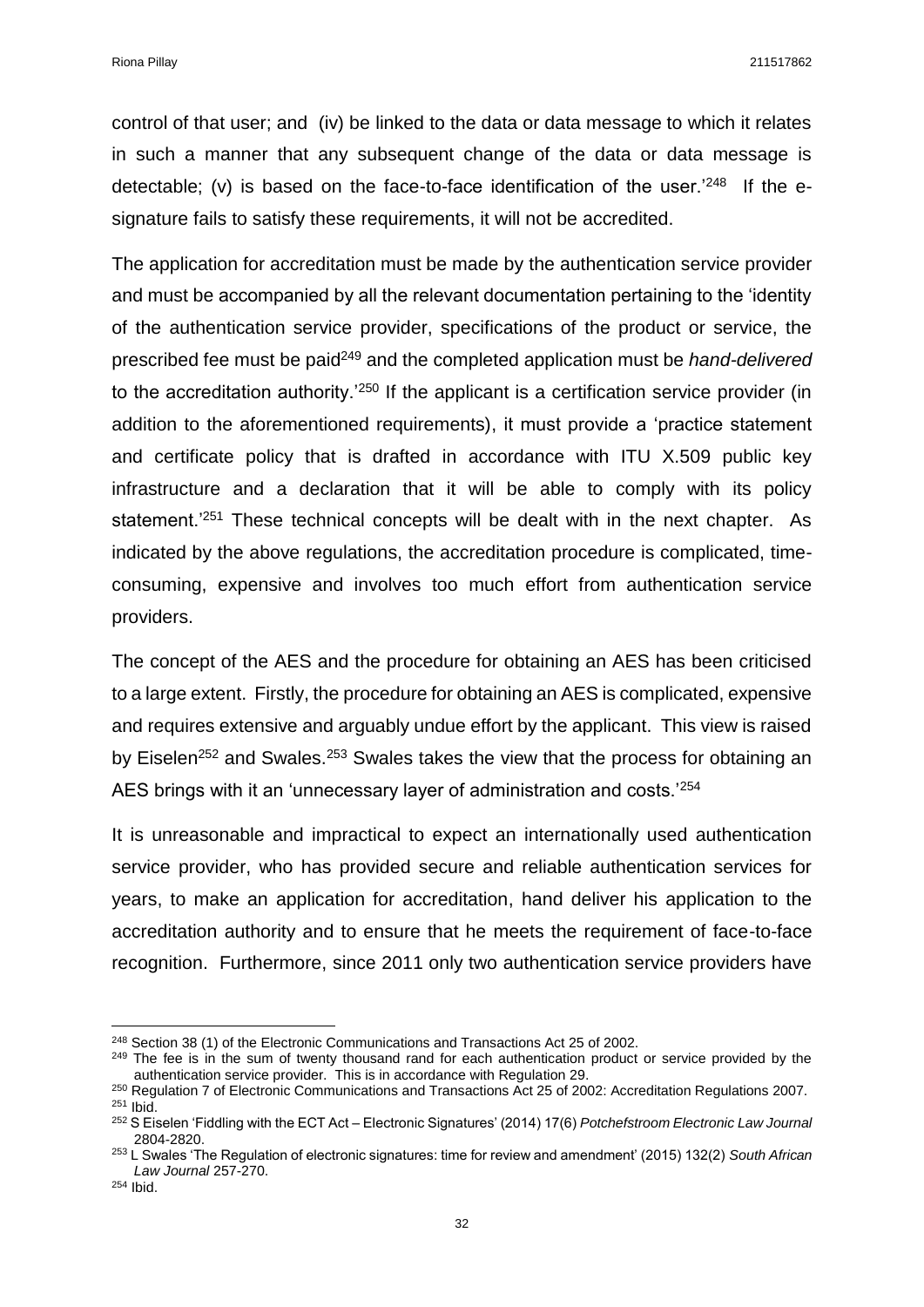been accredited.<sup>255</sup> The process has been completely ignored by most authentication service providers and commercial users of e-signatures. In his article, Snail mentions that 'e-signatures would have to be explored and the legislature may have to do away with the stringent requirements of AESes.<sup>' 256</sup> This indicates that there was some foresight by academics and practitioners in respect of the non-use of AESes and the difficulties that would be experienced due to the stringent requirements.

The second criticism against ECTA in this context is that its regulations infringe on the e-commerce principle of technological neutrality. Technological neutrality means the law should not regulate the use of technology in a discriminative way.<sup>257</sup> Technology develops continuously and if the law regulates it too stringently then its development would be stifled. This could prevent valuable and innovative methods of practicing commerce from entering the business world. It would be a tremendous loss for society. Furthermore, if South Africa is transacting with the technologically advanced nations, it needs to be conversant with technology.

While ECTA does not directly prescribe the use of digital signatures, the requirements imposed by section 37 prescribes cryptography. This is the only known method that would allow the signatory to maintain control of the contents<sup>258</sup> of the documents and detect any changes<sup>259</sup> to the document.<sup>260</sup> The implication of these requirements is that the only reliable e-signature is the digital signature. Snail<sup>261</sup> argues that biometrics would not meet the requirements of an AES even though it is just as reliable if not more reliable than an AES.<sup>262</sup> The indirect prescription of technology by ECTA needs to be reconsidered.

## <span id="page-32-0"></span>*2.5.Forms of E-Signatures*

 $\overline{a}$ 

As mentioned earlier, a person's signature is his way of representing his acceptance of terms or conditions contained in a document. Commercial transactions requiring

 $255$ According to the Accreditation Authority website that can be accessed at [http://www.saaa.gov.za/index.php/accreditation/2013-12-04-09-28-29.html.](http://www.saaa.gov.za/index.php/accreditation/2013-12-04-09-28-29.html)

<sup>256</sup> Snail, S 'Electronic Contracts in South Africa – A Comparative Analysis' 2008 (2) *Journal of Information, Law & Technology* 1-24.

<sup>257</sup> Kamecke U, T Korber 'Technological Neutrality in the EC Regulatory Framework for Electronic Communications: A Good Principle Widely Misunderstood' (2008) 29(5) *European Competition Law Review* 330-337.

<sup>&</sup>lt;sup>258</sup> Section 37 (1) (iii) of the Electronic Communications and Transactions Act 25 of 2002.

<sup>&</sup>lt;sup>259</sup> Section 37 (1) (iv) of the Electronic Communications and Transactions Act 25 of 2002.

<sup>&</sup>lt;sup>260</sup> A Barofsky 'The European Commission's Directive on Electronic Signature: Technological "Favoritism" towards Digital Signature' (2000) 24(1) *Boston College International and Comparative Law Review* 145-160. 261

<sup>262</sup> S Snail 'Electronic Contracts in South Africa – A Comparative Analysis' 2008 (2) *Journal of Information, Law & Technology* 1-24.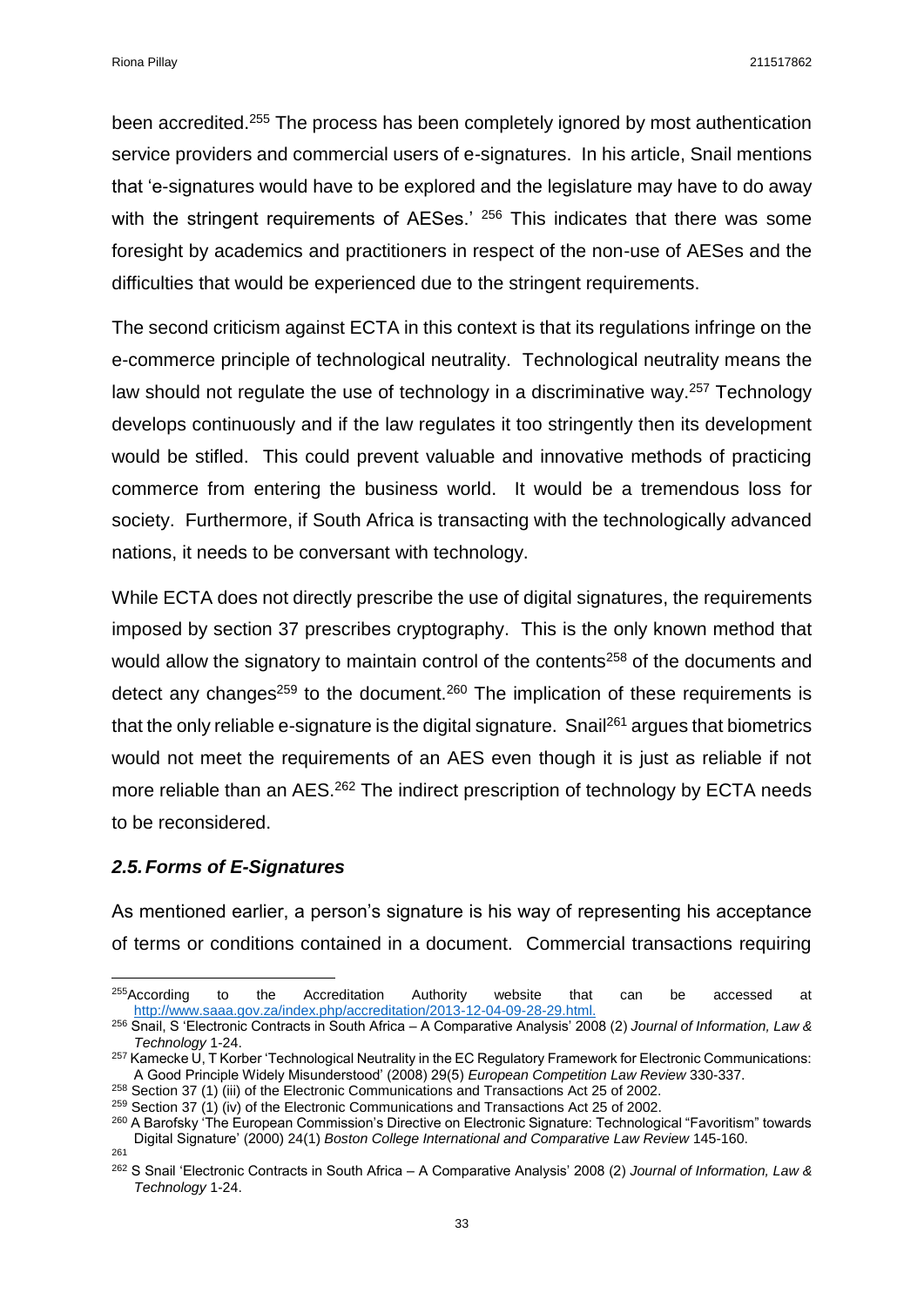formality in the form signatures now take place on an electronic level. Therefore, esignatures are used to validate or assent to terms of commercial transactions. Various forms of e-signatures have developed, some of which are still in their infancy.

This section of the chapter deals with the different forms of e-signatures and the level of security they provide. A discussion on the different forms of e-signatures is necessary to understand the development in technology in respect of authentication and identification methods and to determine whether the law is abreast with the current e-signature methods.

## *2.5.1. E-Signatures in General*

<span id="page-33-0"></span>According to ECTA, 'data is an electronic representation of information.'<sup>263</sup> Section 2 of ECTA defines an e-signature as 'data incorporated in, connected to or logically associated with other data'. Thus, it can be deduced that the e-signature is data used by an individual to assent to terms or conditions. Any symbol, mark or unique attribute of an individual used for the purpose of indicating his intention falls within the definition of an e-signature.<sup>264</sup> This includes digital signatures and biometrics, which are discussed below.

In practice, individuals usually sign documents electronically by placing a scanned version of their signature at the end of the document. This is referred to as a digitised signature and must not be confused with the digital signature.<sup>265</sup> However, both types of signatures are classified as e-signatures because they are either in electronic format or in the form of data. Typing out one's name at the bottom of an email can constitute a signature if it is placed with the requisite intention.<sup>266</sup>

Click-wrap and Web-wrap agreements require authentication in the form of clicking an 'I accept' icon. A Click-wrap agreement takes place over the internet. The terms and conditions of the agreement are available on the webpage and the user is required to view the terms and conditions before accepting them.<sup>267</sup> In order to accept the terms and conditions the user must click on the 'I accept' icon. Once the user clicks on the

**<sup>.</sup>** <sup>263</sup> Section 1.

<sup>264</sup> *Spring Forest Trading 599 CC v Wilberry (Pty) Ltd t/a Ecowash and another (2015) JOL 32555 (SCA*) Paragraph 25.

<sup>265</sup> K Bharvada 'Electronic signatures, Biometrics and PKI in the UK' (2002) 16(3) *International Review of Law, Computers and Technology* 267.

<sup>266</sup> *Spring Forest Trading 599 CC v Wilberry (Pty) Ltd t/a Ecowash and another (2015) JOL 32555 (SCA*).

<sup>267</sup> T Pistorius 'Click-wrap and web-wrap agreements' (2004) 16(4) *South African Mercantile Law Journal* 568.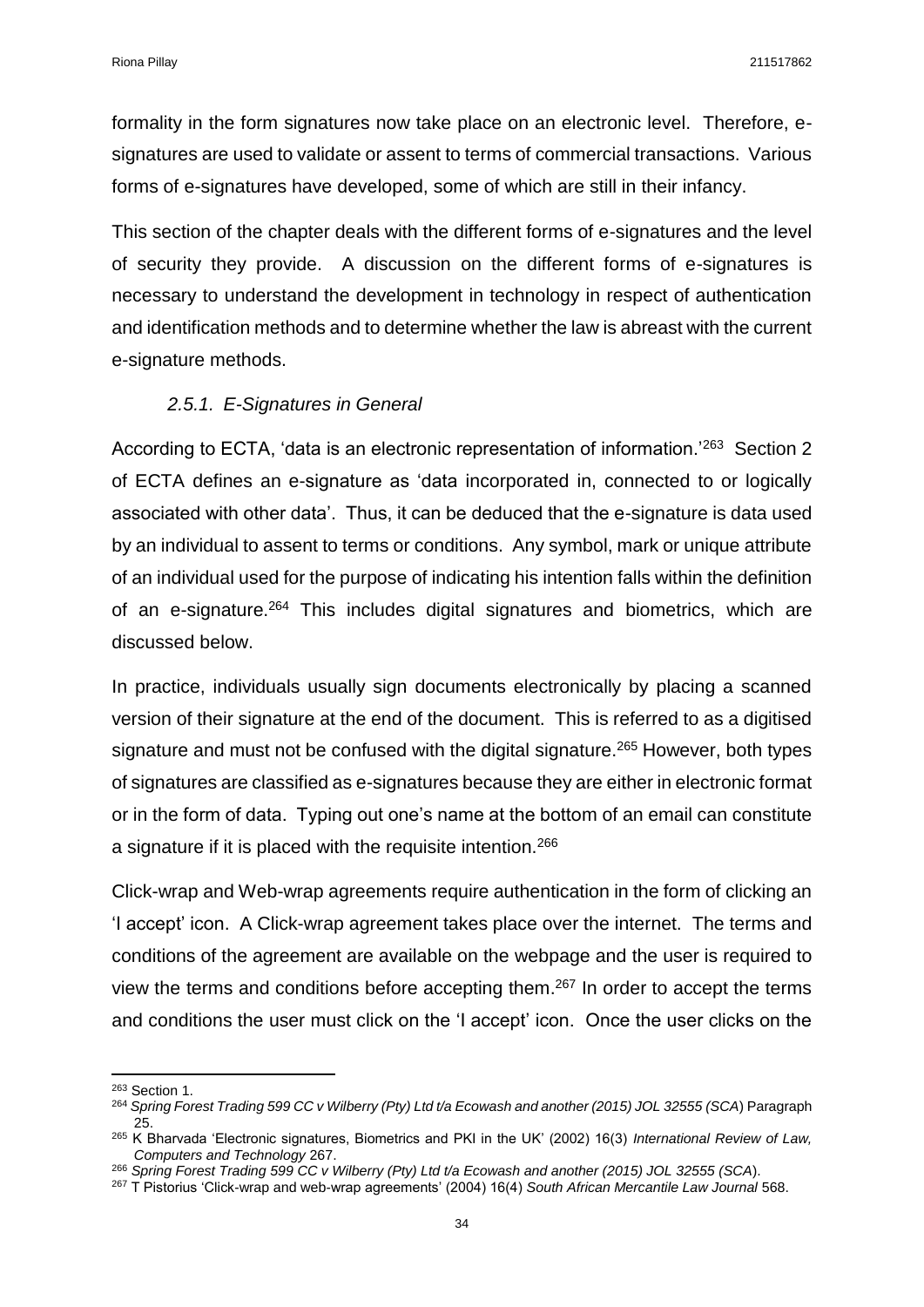acceptance icon he indicates his assent to the terms and conditions which result in the conclusion of a contract.<sup>268</sup> In a web-wrap agreement, assent to the terms of the website is *presumed* by the continued browsing on the web page. 269

There are several types of software programs available for computers that enable individuals to formulate their own e-signatures. An example of this type of software includes *Microsoft Word* and *Adobe PDF* which gives the user an option to create an e-signature and attach it to the relevant document.

### *2.5.2. Biometrics*

<span id="page-34-0"></span>Biometrics is described as a 'unique behavioural attribute or physical attribute of a person'<sup>270</sup> that can be extracted and stored on a database and can be used to verify the identity of a person.<sup>271</sup> The characteristics of biometrics make it suitable to be used as a signature. These characteristics can identify a person by the uniqueness of his behavioural or physical attribute.

There are two types of biometric systems, namely verification systems and identification systems.<sup>272</sup> Verification systems are more commonly used.<sup>273</sup> A sample of the attribute is taken from an individual for his enrolment on the biometric system.<sup>274</sup> The characteristics of the sample is stored on a database.<sup>275</sup> The sample will also be stored on a template given to the user, usually in the form of a smartcard.<sup>276</sup> The sample is given a reference number or code. The user would usually swipe his smartcard or enter a reference number claiming to represent a certain individual. The system will read the information from the smartcard and will require the user to enter his biometric signature onto the system.<sup>277</sup> The system will compare the live sample of the user with the biometric data stored on the system's database.<sup>278</sup> The system will then verify or deny the identity of the individual.<sup>279</sup>

 $\overline{a}$ <sup>268</sup> Ibid.

<sup>269</sup> Pistorius (Note).

<sup>270</sup> K Bharvada 'Electronic signatures, Biometrics and PKI in the UK' (2002) 16(3) *International Review of Law, Computers and Technology* 269.

<sup>&</sup>lt;sup>271</sup> J Ashbourne *Biometrics: Advanced Identity Verification: The Complete Guide 2ed (2014).* 

<sup>272</sup> Ibid.

<sup>273</sup> Ashbourne (Note 271).

<sup>274</sup> Ibid.

<sup>&</sup>lt;sup>275</sup> Ashbourne (Note 271).

<sup>276</sup> Ibid. <sup>277</sup> Ashbourne (Note 271).

<sup>278</sup> Ibid.

<sup>279</sup> Ashbourne (Note 271).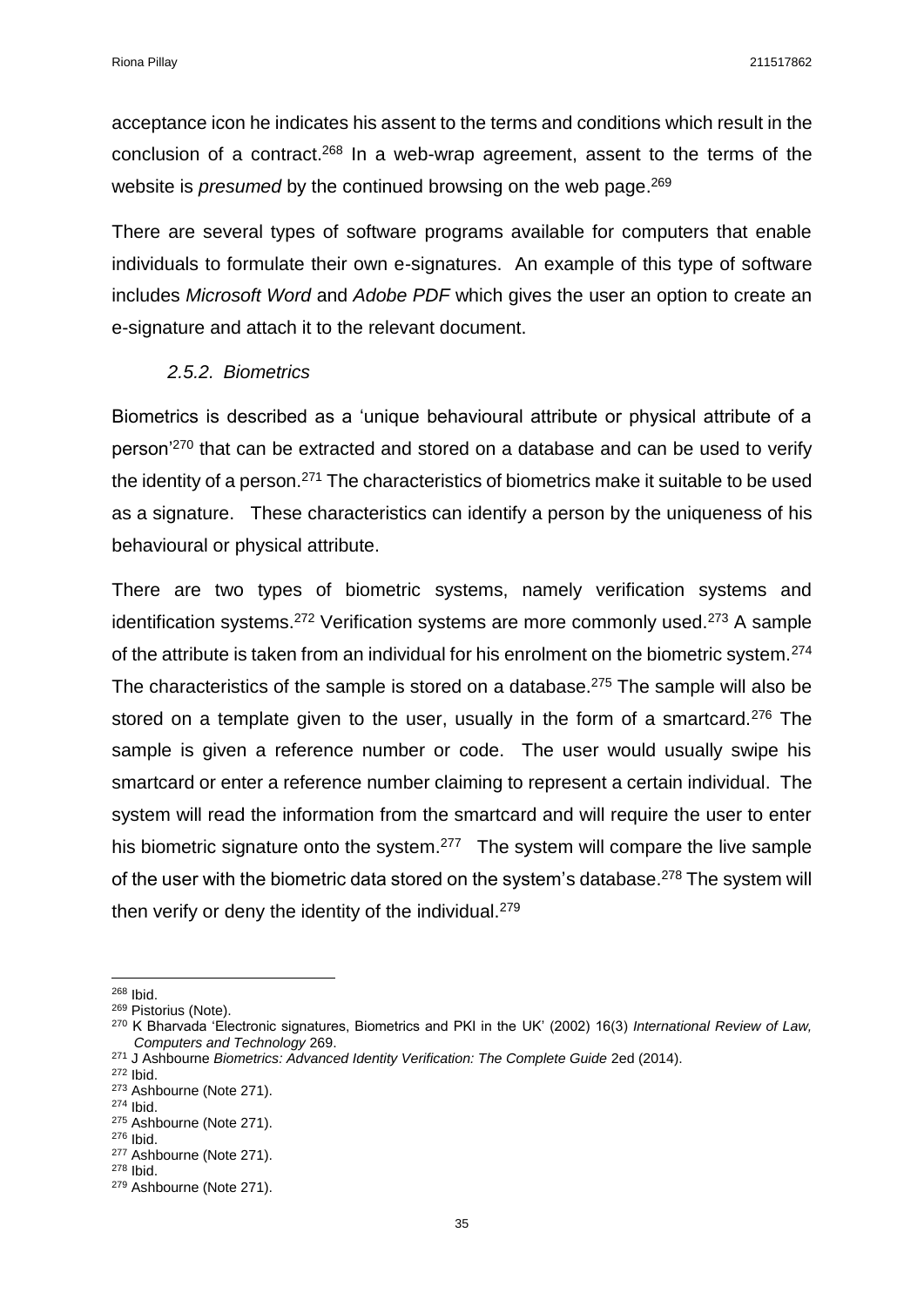In a practical situation, a sample for enrolment can be taken from the user using an electronic device. The user can sign on the screen of his tablet using a stylus or manual signature. The geometrics of the signature will be recorded on the system. In the event the user wishes to transact with the party that holds the biometric system, he can verify his identity by using his biometric signature.

Facial recognition, geometrics, iris scan and many other attributes can be used as signatures.<sup>280</sup> Biometrics is one of the most reliable forms of e-signatures that can be used but are not commonly used because they are expensive. $281$  Even though biometrics score higher than most other forms of e-signatures in respect of its reliability, it does not prevent situations of duress and undue influence when signing a document.

There has been discussion on including Biometrics as form of an e-signature in ECTA.<sup>282</sup> Submissions have been made to include this form of e-signature due to the high standard of reliability of this type of technology.<sup>283</sup> Although Biometrics is an advanced method of signing, it will not be given the status of an AES because it is not based on cryptography as required by ECTA.<sup>284</sup> This is problematic because the concept of an AES seems to be restricting the type of technology that could promote e-commerce. Furthermore, this kind of restriction conflicts with the principle of technological neutrality, which is one of the objectives of ECTA under section 2 (f).<sup>285</sup>

## *2.5.3. Digital Signatures*

<span id="page-35-0"></span>The digital signature is a specific type of e-signature that uses cryptography and public key infrastructure ("PKI") technology. Cryptography is dependent on PKI technology. PKI technology 'creates analogs in the digital world that represents symbols used in real world but with more security mechanisms than the real world.'<sup>286</sup> Cryptography further involves encryption or encoding of data from plain text into cipher text.<sup>287</sup> PKI technology allows for data messages to be encoded in this manner.

 $\overline{a}$ <sup>280</sup> K Bharvada 'Electronic signatures, Biometrics and PKI in the UK' (2002) 16(3) *International Review of Law, Computers and Technology* 269.

<sup>281</sup> Ibid.

<sup>282</sup> South African Law Reform Commission: Discussion Paper 131: *The Review of Law of Evidence* (2015). <sup>283</sup> Ibid.

<sup>284</sup> SALRC (Note 282).

<sup>285</sup> View shared among many authors including: Swales (Note 53); Srivastava (Note 242); Eiselen (Note 53)

<sup>286</sup> R Sabett 'Effects of Technology Convergence and Public Key Infrastructure' (1999) 7(2) *University of Baltimore Intellectual Property Law Journal* 143-154.

<sup>287</sup> DP Van der Merwe … et al *Information Communications Technology Law* 2 ed (2016) 155-156.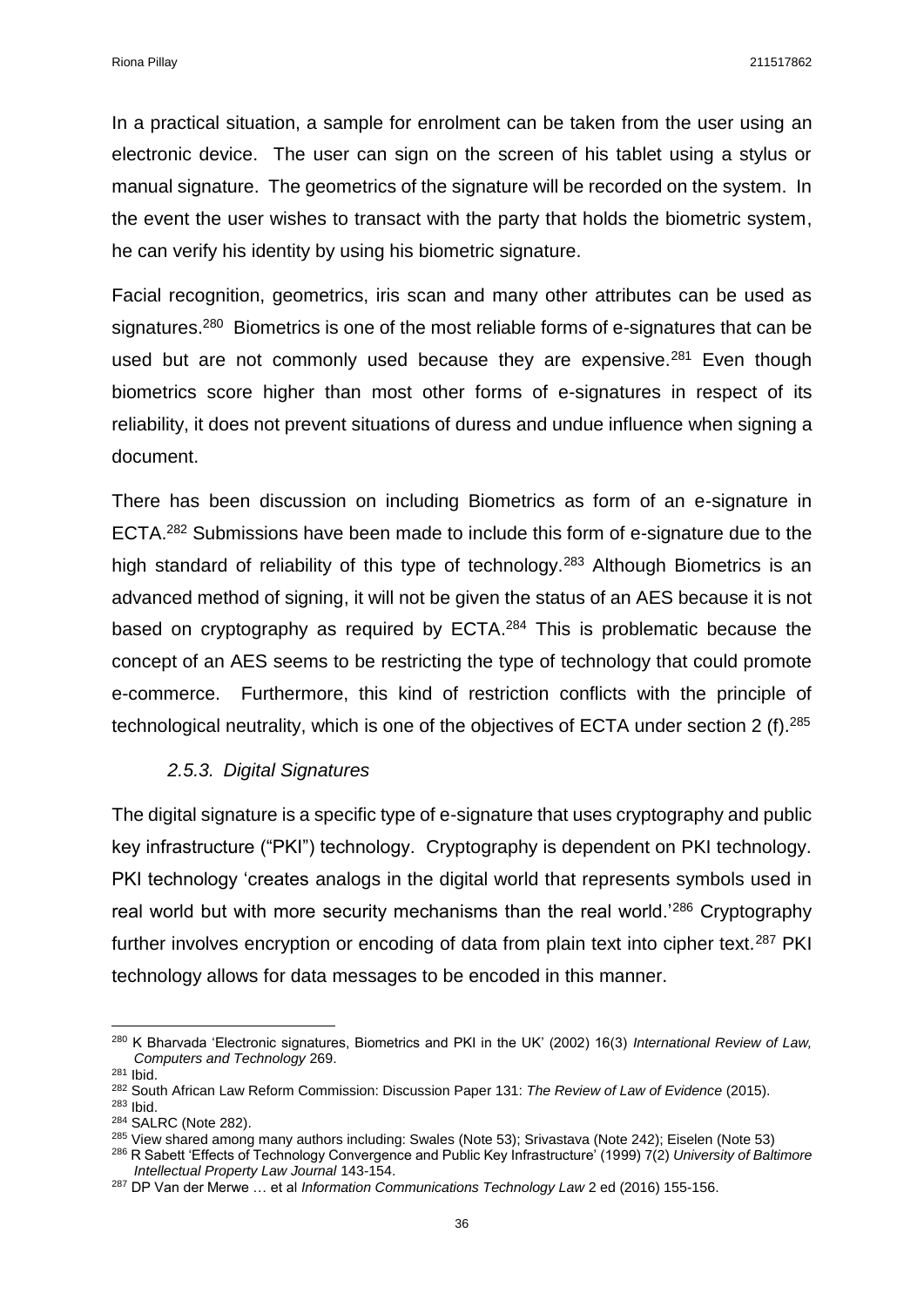Riona Pillay 211517862

In order for a digital signature to be created, a certification authority will create a certificate and issue it to the subscriber. Once the subscriber accepts the certificate, he may create the digital signature by encrypting the message using a private key that he holds.<sup>288</sup> The recipient will receive the signed-encrypted message with the certificate.<sup>289</sup> The public key is available online and is used by the recipient to decrypt the message.<sup>290</sup> The certificate provides the recipient with assurance that the signature has been signed by the sender.<sup>291</sup> The options to create a digital signature and to encrypt a message are available on the internet and the software required is usually purchased and installed onto the user's computer.

The digital signature goes beyond the functional equivalent approach of the traditional signature because it provides evidence relating to the identity of the signatory and can also detect any alterations that have been made to the message.<sup>292</sup>

The process of obtaining a digital signature and encrypting a message is a secure method of concluding a contract and is as easy as clicking the options. However, in South Africa, the matter is complicated due to the requirements involved in obtaining a certificate, which can only be issued by the certification authority. In South Africa, this authority lies with the Department of Communications and there are several requirements that need to be complied with before a certificate is issued to the subscriber.<sup>293</sup>

#### *2.6.Conclusion*

ECTA has been drafted with much influence from UNCITRAL and the EC Directive with respect to its provisions on e-signatures and AESes. There has not been much case law dealing with ECTA's provisions on e-signatures.<sup>294</sup> This suggests that ECTA is functioning well as enabling legislation.<sup>295</sup> However, it could be an indication that ECTA's provisions are not sufficiently used. This could be attributed to the cumbersome and expensive nature of the accreditation procedure.

 $\overline{a}$ <sup>288</sup> Sabett (Note 286).

<sup>289</sup> Ibid.

<sup>&</sup>lt;sup>290</sup> SE Blythe 'Digital Signature law of the United Nations, European Union, United Kingdom and the United States: Promotion of Growth in e-commerce with enhanced security' (2005) 11(2) *Richmond Journal of Law and Technology* 1-20.

<sup>291</sup> Sabett (Note 286).

<sup>292</sup> S Mason 'Electronic Signatures in Practice' (2006) 6(2) *Journal of High Technology Law* 148-164.

 $293$  Electronic Communications and Transactions Act  $25$  of 2002: Accreditation Regulations 2007.

<sup>294</sup> S Eiselen 'Fiddling with the ECT Act – Electronic Signatures' (2014) 17(6) *Potchefstroom Electronic Law Journal*  2804-2820

<sup>295</sup> Ibid.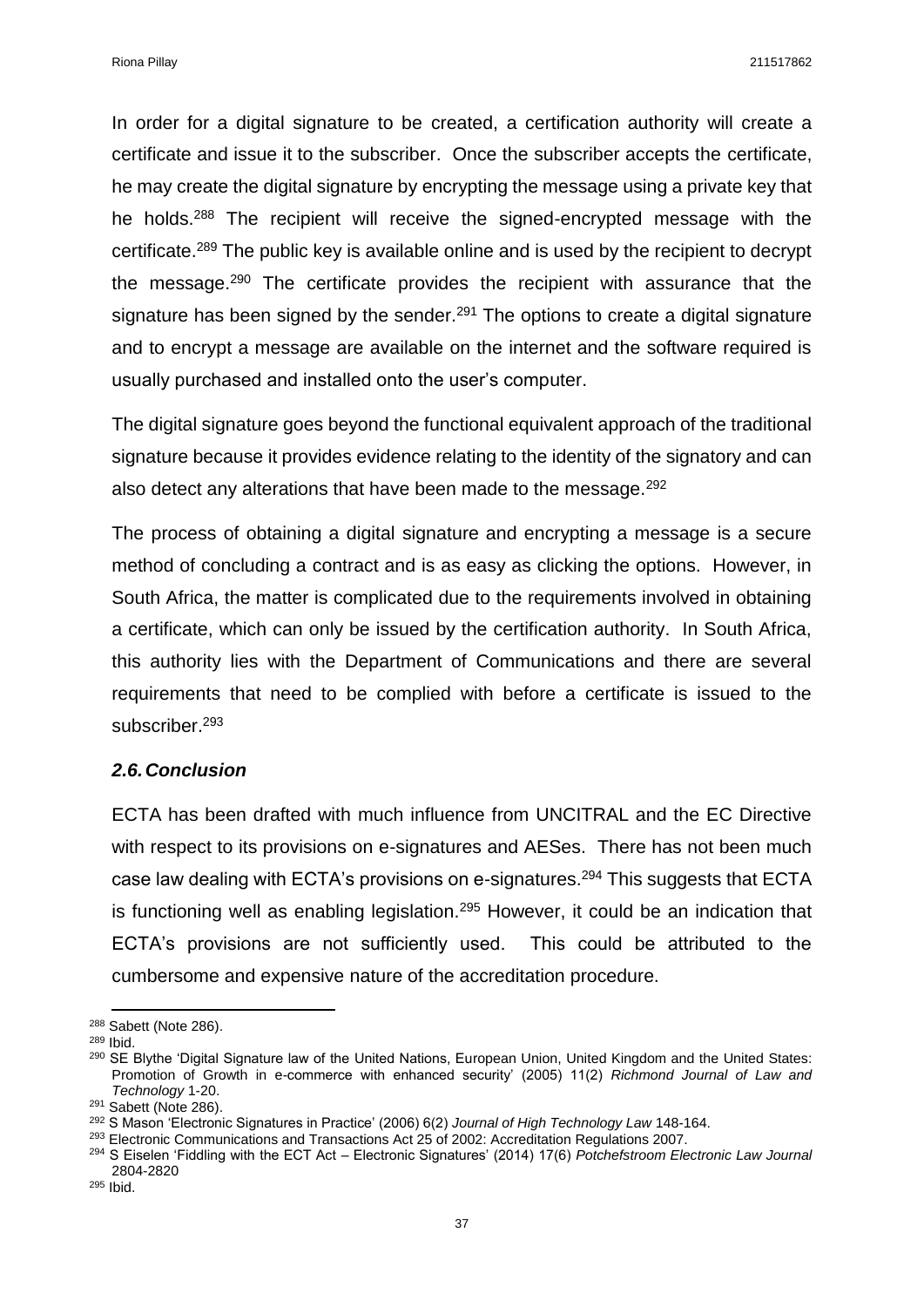Some of the objects of ECTA are to promote and facilitate e-commerce in South Africa.<sup>296</sup> One of the ways ECTA has attempted to achieve these objects is by adopting a functional equivalent approach to electronic communication and transactions. This means that legal recognition is given to electronic transactions in the same way as paper-based transactions.<sup>297</sup>

There are some concerns regarding ECTA's provisions on e-signatures that will hinder the growth and development of e-commerce.<sup>298</sup> Firstly, ECTA seems to prescribe standards and technology for the use of an AES and this amounts to infringement of the principle technological neutrality.<sup>299</sup> Prescriptive standards could potentially delay the development of e-commerce. Secondly, the procedure for accreditation prescribed by ECTA is impracticable, expensive, involves too much effort on authentication service providers and is prohibitively expensive.<sup>300</sup> This is evidenced by the fact that only two authentication service providers have been accredited since ECTA's enactment.<sup>301</sup> These issues need to be dealt with in order for ECTA to achieve its stated objectives.

<sup>298</sup> Eiselen (Note 294).

**.** 

<sup>296</sup> Section 2 of ECTA.

<sup>297</sup> T Pistorius 'Nobody knows you're a dog: Attribution of data messages' (2002) 13(4) *South African Mercantile Law Journal* 738.

<sup>299</sup> Ibid.

<sup>300</sup> Eiselen (Note 294).

<sup>301</sup> Ibid.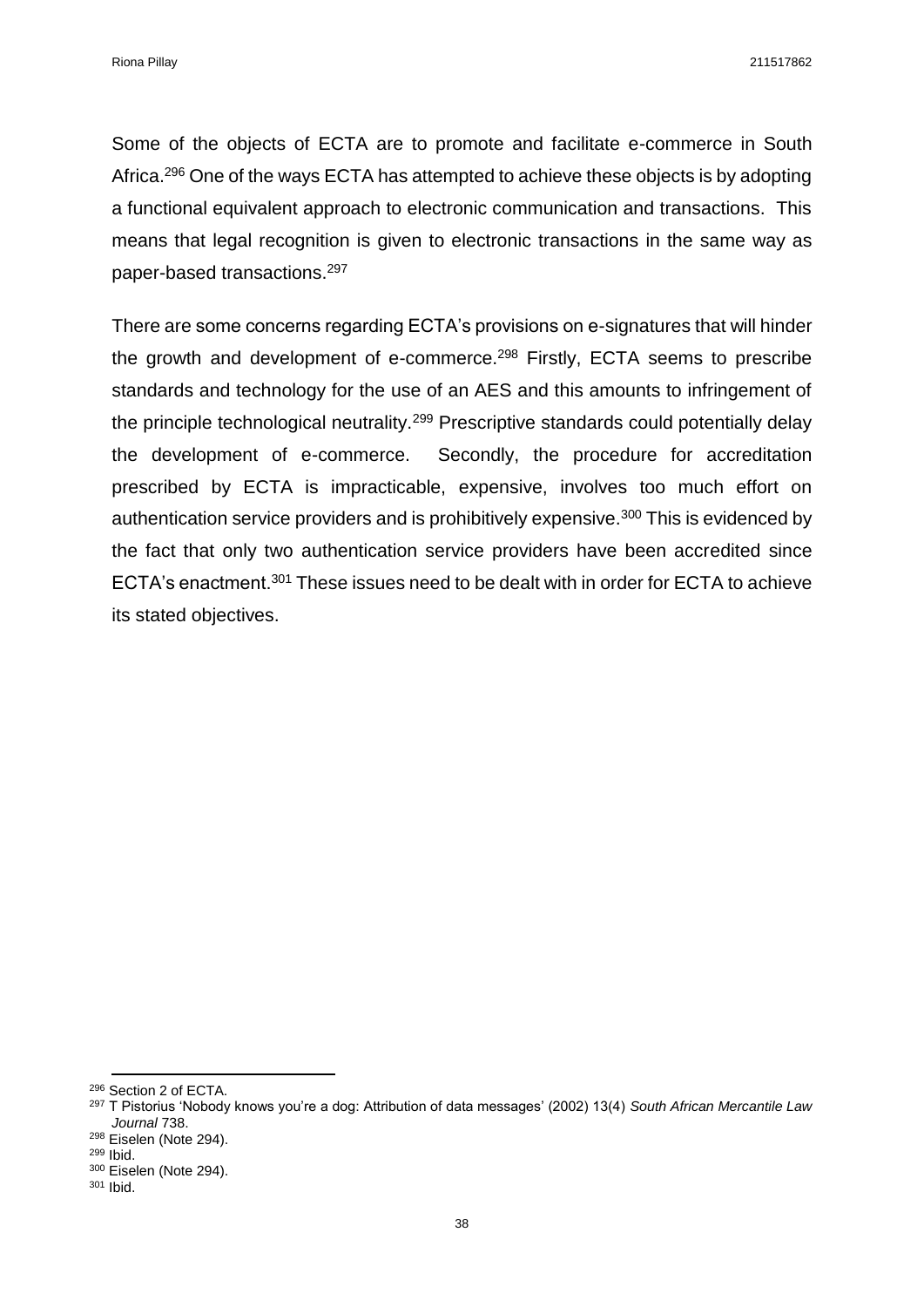# 3. **Chapter Three: The South African Accreditation Process and the Principle of Technological Neutrality**

## *3.1.Introduction*

ECTA incorporates some of the principles of e-commerce in its provisions.<sup>302</sup> These principles have been adopted from UNCITRAL's Model Law on E-Commerce.<sup>303</sup> The lack of case law regarding suggests that it is functioning smoothly. 304 However, the concerns about ECTA's provisions on e-signatures requires reform.<sup>305</sup>

As discussed in the previous chapter ECTA has adopted a two-pronged approach to e-signatures.<sup>306</sup> The concern lies in the process of obtaining an AES. It has been argued that the process is cumbersome and expensive<sup>307</sup> and conflicts with the fundamental e-commerce principle of technology neutrality.<sup>308</sup>

This chapter discusses the principle of technological neutrality and whether ECTA applies this principle in its provisions. The accreditation process is also discussed in relation to ECTA's objects and principles of e-commerce.

## *3.2.E-Commerce and the principle of Technological Neutrality*

## *3.2.1. Securing E-Commerce*

E-Commerce is an important component of international trade and commerce.<sup>309</sup> It can increase a country's contribution to global trade by the use of innovative methods of transacting that 'reduce paperwork, time and cost' allowing more commercial

 $\overline{a}$  $302$  The principle of functional equivalence is incorporated in chapter 3 of ECTA; to promote technological neutrality is one the objects of ECTA stated under section 2 (1) (f).

<sup>303</sup> United Nations Commission on International Trade Law Model on Electronic Commerce: Guide to Enactment Part E; Promoting Confidence in Electronic Commerce Legal on International Use of Electronic Authentication and Methods (2007).

<sup>304</sup> S Eiselen 'Fiddling with the ECT Act – Electronic Signatures' (2014) 17(6) *Potchefstroom Electronic Law Journal*  2804-2820.

<sup>305</sup> SAAA website reveals only two authentication service providers accredited. This indicates AESes are not widely used in South Africa and the law is not consistent with current practice. Secondly, section 13 of ECTA is technologically prescriptive which is inconsistent with the objects of ECTA under section 2 (1) (f).

<sup>306</sup> Eiselen (Note 54)

<sup>307</sup> Ibid.

<sup>&</sup>lt;sup>308</sup> Srivastava and Koekemoer 'The Legal Recognition of Electronic Signatures in South Africa: A Critical Overview' 2013 21 (3) *African Journal of International and Comparative Law* 427-446.

<sup>309</sup> N Ewelukwa 'Is Africa Ready for E-Commerce - A Critical Appraisal of the Legal Framework for E-Commerce in Africa' (2011) 13 (3) *European Journal of Law Reform* 550-576.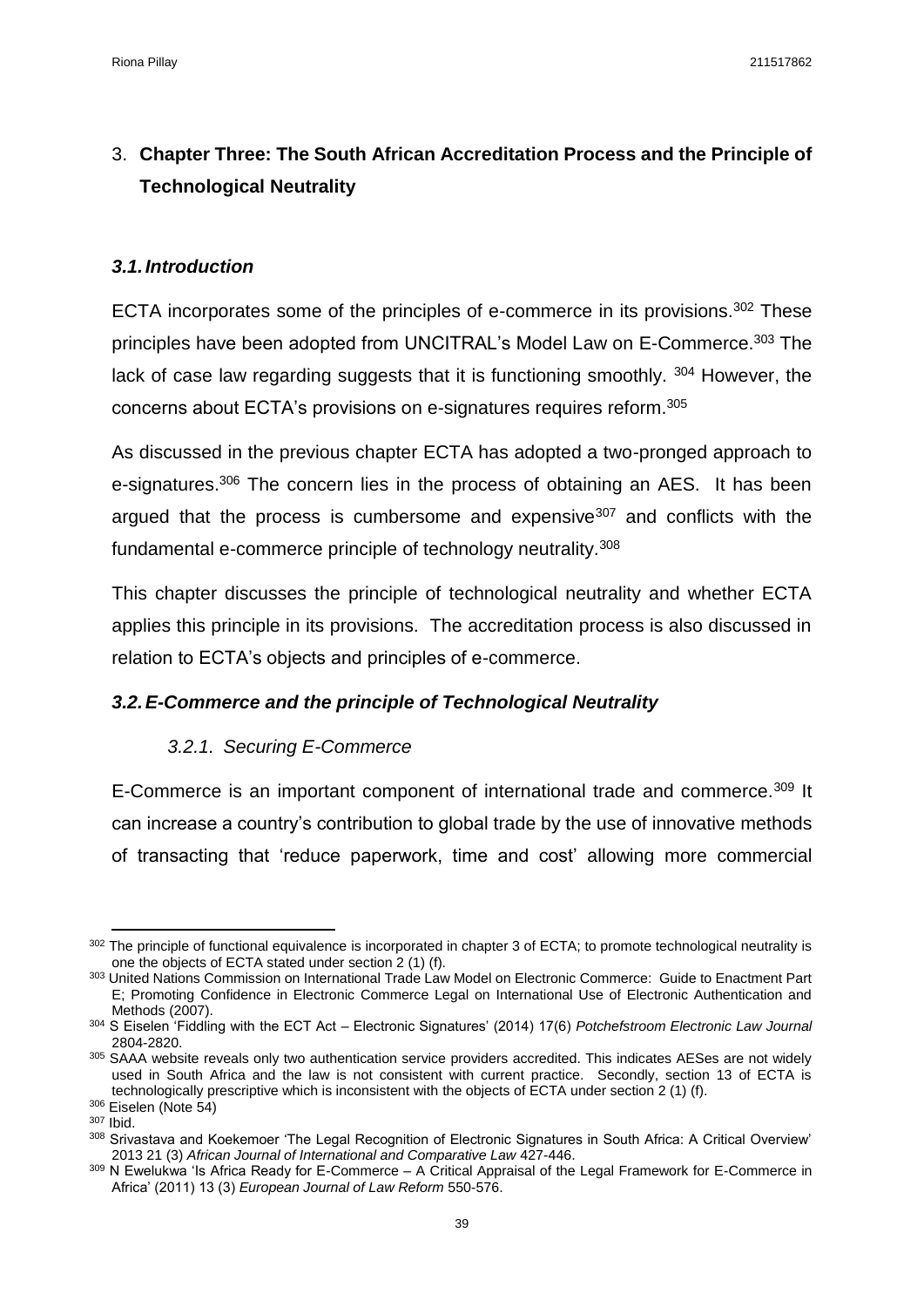transactions to take place.<sup>310</sup> Increased trade contributes to growth and development, especially in the context of developing and least developed countries.<sup>311</sup>

E-Commerce is also beneficial to consumers and suppliers. Consumers have the advantage of purchasing goods without the issue of unavailability.<sup>312</sup> Furthermore, consumers are exposed to a wide variety of goods and prices of goods can be compared before a purchase is made.<sup>313</sup> This allows consumers to make a more informed choice when purchasing goods. E-Commerce on an international scale also benefits suppliers by enabling their global presence.<sup>314</sup> It also 'encourages better standards, prices and offers a more tailored service to consumers'.<sup>315</sup>

Considering the importance of e-commerce in increasing business and market efficiency and its overall impact on growth and development of economies,<sup>316</sup> it is necessary to ensure that there are no barriers that will reduce the efficiency and momentum of commercial transactions.

E-commerce requires the use of information and communication technology but one of the greatest concerns of its use *is* information security.<sup>317</sup> ECTA's attempt to build confidence and trust in consumers in relation to electronic transactions is setting standards and procedures to ensure the security of user information over the internet.<sup>318</sup> Van der Merwe<sup>319</sup> takes the view that these standards are of great importance in relation to information security.

The accreditation procedure required by section 13(1) of ECTA is one of the procedures prescribed to ensure the integrity and authenticity of electronic

**<sup>.</sup>** <sup>310</sup> Ibid.

<sup>311</sup> Ewekulwa (Note 309).

<sup>312</sup> ZN Jobodwana 'E-Commerce and M-Commerce in South Africa: Regulatory Challenges' (2009) 4(4) *Journal of International Commercial Law and Technology* 287-298.

<sup>313</sup> Ibid.

<sup>314</sup> Jobodwana (Note 312).

<sup>315</sup> Ibid.

<sup>316</sup> D Ndonga 'E-Commerce in Africa: Challenges and Solutions' (2012) 5 (3) *African Journal of Legal Studies* 243- 268.

<sup>317</sup> R Dagada, M Eloff, LM and Venter LM 'Too many laws but very little progress! Is South African highly acclaimed information security legislation redundant?' (2009). Accessed at http://scholar.google.co.za/scholar?hl=en&q=Dagada%2C+R.%2C+Eloff%2C+M.M.+and+Venter%2C+L.M.%2C +2009.+Too+many+laws+but+very+little+progress%21+Is+South+African+highly+acclaimed+information+securit y+legislation+redundant%3F.&btnG=&as\_sdt=1%2C5&as\_sdtp=

**<sup>318</sup>** Coetzee J 'The Electronic Communications and Transactions Act 25 of 2002: Facilitating Electronic Commerce' 2004 15 (3) *Stellenbosch Law Review* 501.

<sup>319</sup> DP Van der Merwe 'A Comparative Overview of the (Sometimes Uneasy) Relationship between Digital Information and Certain Legal Fields in South Africa and Uganda' (2014) 17(1) *Potchefstroom Electronic Law Journal* 296- 326.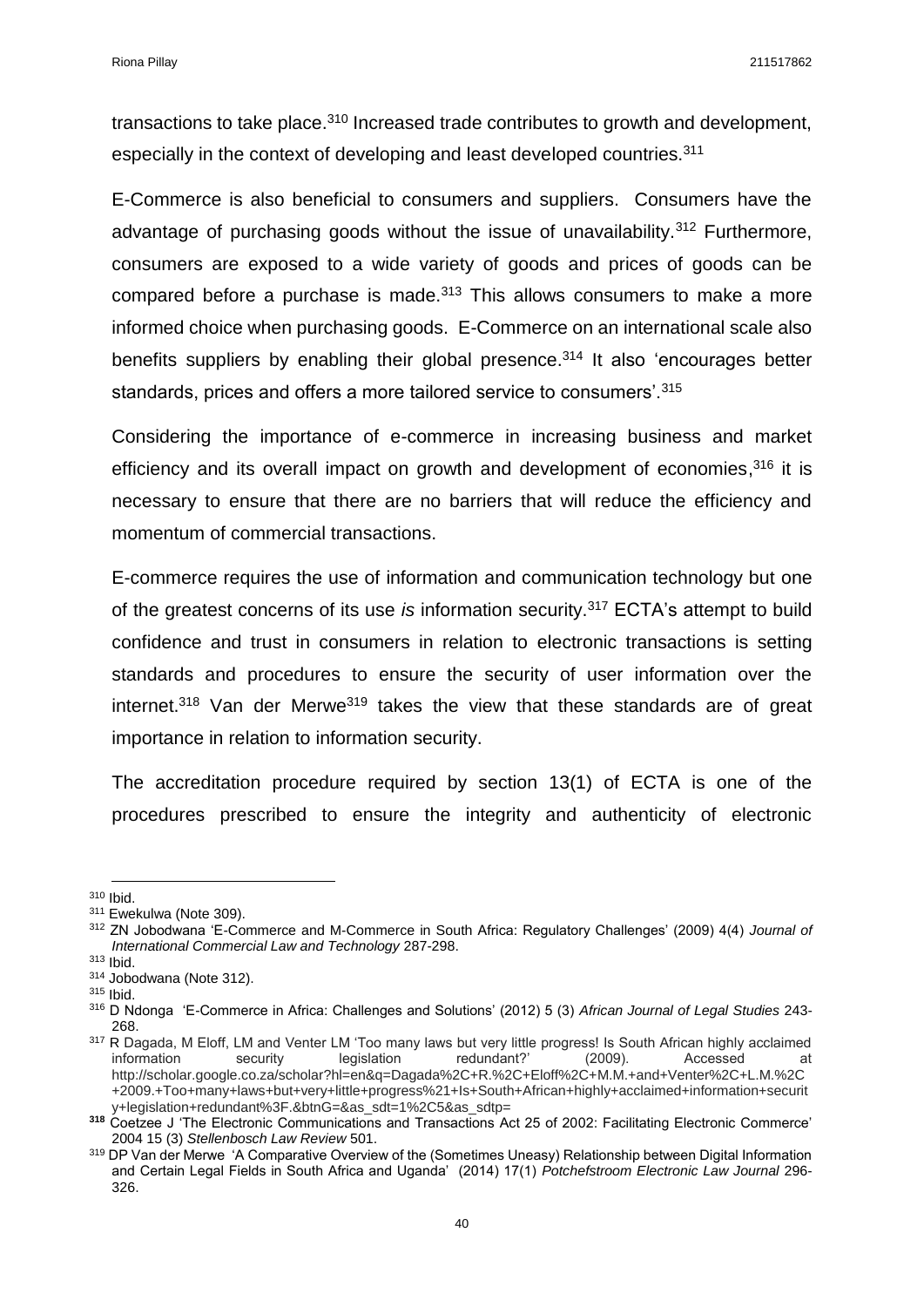Riona Pillay 211517862

communication.<sup>320</sup> Furthermore, in order for the criteria of accreditation<sup>321</sup> to be met cryptography<sup>322</sup> must be used as this is the only known technology that can satisfy the criteria.<sup>323</sup> ECTA, therefore, provides the standard or mechanism for PKI cryptography to be used. This standard is referred to as *SANS 21188.* SANS 21188<sup>324</sup> has been adopted by South Africa to assist in the integration of international transactions by unifying and harmonising standards to remove the obstacles to international transactions.<sup>325</sup> SANS 21188 consists of a framework of policy requirements and standards for the use of digital signatures. It also assists with the implementation of PKI technology in respect of digital signatures to ensure the use of PKI is in line with the international best practice.<sup>326</sup> Thus, SANS 21188 complies with international standards and regulations.<sup>327</sup>

Adopting an international standard provides certainty about the level of security measures used in comparison to the global standard. If these standards or similar standards are used by technologically advanced jurisdictions it can assist in building trust amongst users of e-commerce in South Africa.

Another standard that ECTA has adopted is in respect of certificates that are issued by certification providers.<sup>328</sup> This is referred to as the *ITU X509* standard and is the 'most fundamental standard or structure of a digital certificate'.<sup>329</sup> Complying with this standard enables users to verify the certificates and ensure the legitimacy of the certification provider.<sup>330</sup> These standards afford minimum level protection to users and are necessary to improve the confidence in the use of electronic communication.<sup>331</sup>

ECTA attempts to achieve some of its objects: to 'promote legal certainty and confidence in the use of electronic communications', <sup>332</sup> 'to ensure compliance with

324 Regulation 1 of Electronic Communications and Transactions Act 25 of 2002: Accreditation Regulations 2007.

<sup>325</sup> 'Establishing E-Commerce in South Africa: Information from the South African Bureau of Standards' (2006) accessed at *www.ee.co.za/wp.../Establising%20e-commerce%20in%20South%20Africa.pdf.*

<sup>326</sup> Ibid.

<sup>330</sup> Ibid.

<sup>332</sup> Section 2(1) (e) of ECTA.

 $\overline{a}$ <sup>320</sup> S Papadopolous & S Snail *Cyberlaw@SA III: The law of the internet in South Africa* 3 ed (2012).

<sup>321</sup> Section 38 of ECTA.

<sup>322</sup> Refer to heading 2.4.3 under chapter 2.

<sup>323</sup> DP Van der Merwe … et al *Information Communications Technology Law* 2 ed (2016) 155-156.

<sup>327</sup> Establishing E-Commerce in South Africa: Information from the South African Bureau of Standards' (2006) accessed at *www.ee.co.za/wp.../Establising%20e-commerce%20in%20South%20Africa.pdf*

<sup>328</sup> Regulation 1 of Electronic Communications and Transactions Act 25 of 2002: Accreditation Regulations 2007.

<sup>329</sup> E Gerck 'Overview of Certification Systems: X. 509, PKIX, CA, PGP & SKIP' (2000) 1(3) *The Bell* 8.

<sup>331</sup> R Andrews 'Electronic Commerce: Lessons Learned from the European Legal Model' (2005) 9(2) *Intellectual Property Law Bulletin* 81-94.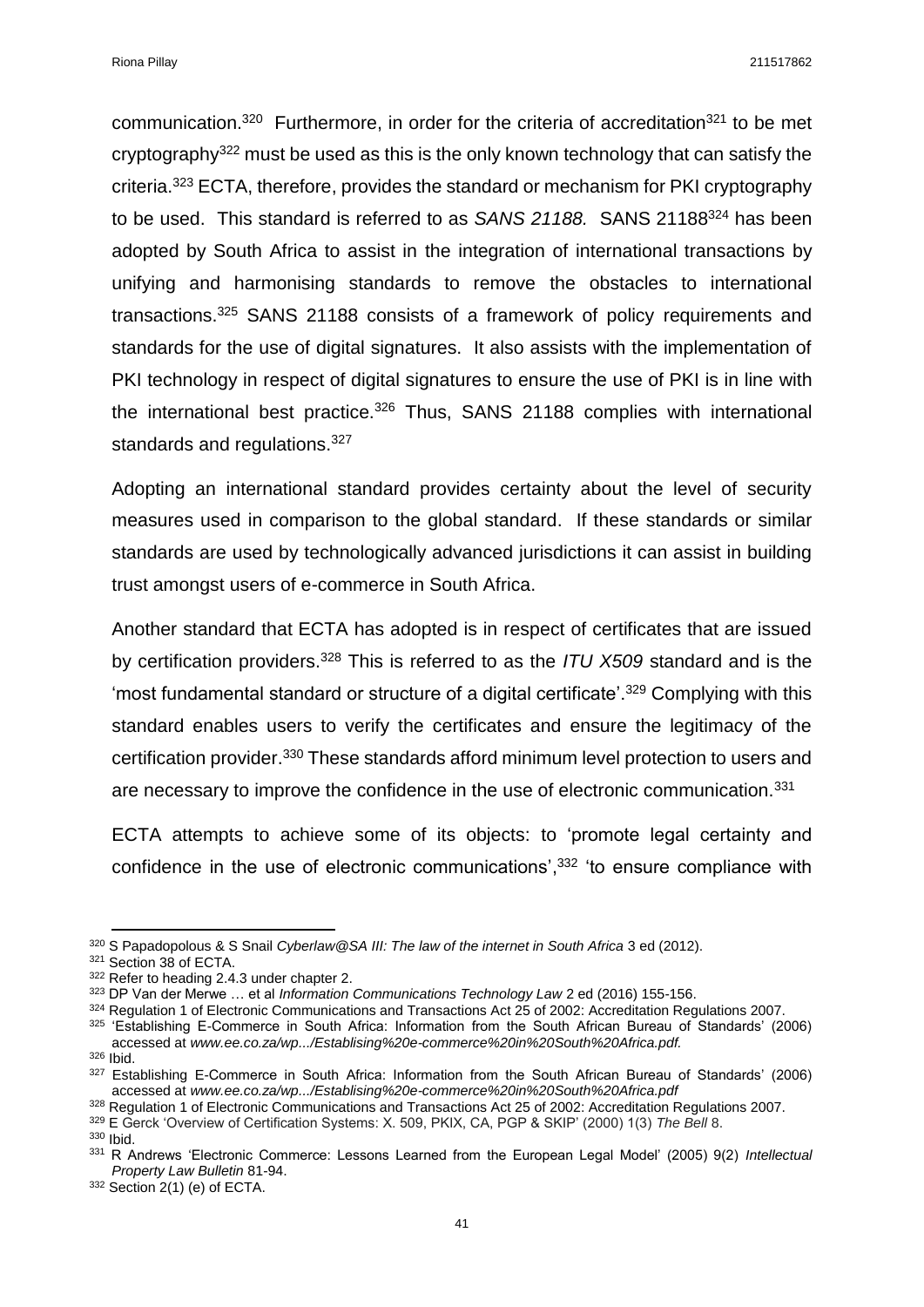international technical standards<sup>'333</sup> and 'to remove barriers to e-commerce'.<sup>334</sup> However, ECTA's attempt to achieve its objects has brought about other concerns regarding the *neutrality* of its e-signature provisions.

Technological neutrality is an underlying principle of e-commerce and is relevant when drafting law to regulate technology.<sup>335</sup> There is consensus amongst scholars that ECTA is prescriptive about the use of technology. 336.

## *3.2.2. Information and Communication Technology Regulation*

Regulation can be defined as 'restrictions imposed to control societal behaviour.'337 The type of regulation that is drafted is dependent on the legislature's goal. In the context of technological regulations, the legislature may seek to influence the behaviour of individuals in respect of: the usage of technology; the 'online and offline equivalence' of technology and the extent to which technology should be used.<sup>338</sup> Generally, the development of society in relation to technology will determine the appropriate legislative approach to be taken.<sup>339</sup>

The principle of technological neutrality is a guiding principle applied in the process of drafting technological regulation.<sup>340</sup> The principle states that 'the law should not favour any particular type of technology neither should it discriminate against any type of technology.'<sup>341</sup> This approach is applied more stringently depending on the developmental needs of the society.

UNCITRAL<sup>342</sup> provides the three approaches to technological neutrality these are: the minimalist approach (technological neutrality); the technologically specific approach and the two-pronged approach.

 $\overline{a}$ 

<sup>333</sup> Section 2(1) (h) of ECTA.

 $334$  Section 2(1) (d) of ECTA.

<sup>335</sup> United Nations Commission on International Trade Law: Promoting confidence in electronic commerce: legal issues on international use of electronic authentication and signature methods (2009).

<sup>336</sup> DP Van der Merwe… et al *Information Communications Technology Law* 2 ed (2016) 155-156.

<sup>337</sup> BJ Koops 'Should ICT Law be Technology-Neutral' (2006) *IT & Law Series* 77-108.

<sup>338</sup> Ibid.

<sup>339</sup> Koops (Note 337).

<sup>340</sup> C Reed 'Taking sides on technology neutrality' (2007) 4(3) *SCRIPT-ed* 263-284.

<sup>341</sup> U Kamecke, T Korber 'Technological Neutrality in the EC Regulatory Framework for Electronic Communications: A Good Principle Widely Misunderstood' (2008) 29(5) *European Competition Law Review* 330-337.

<sup>342</sup> United Nations Commission on International Trade Law: Promoting Confidence in Electronic Commerce: Legal Issues on International Use of Electronic Authentication and Signature Methods (2009).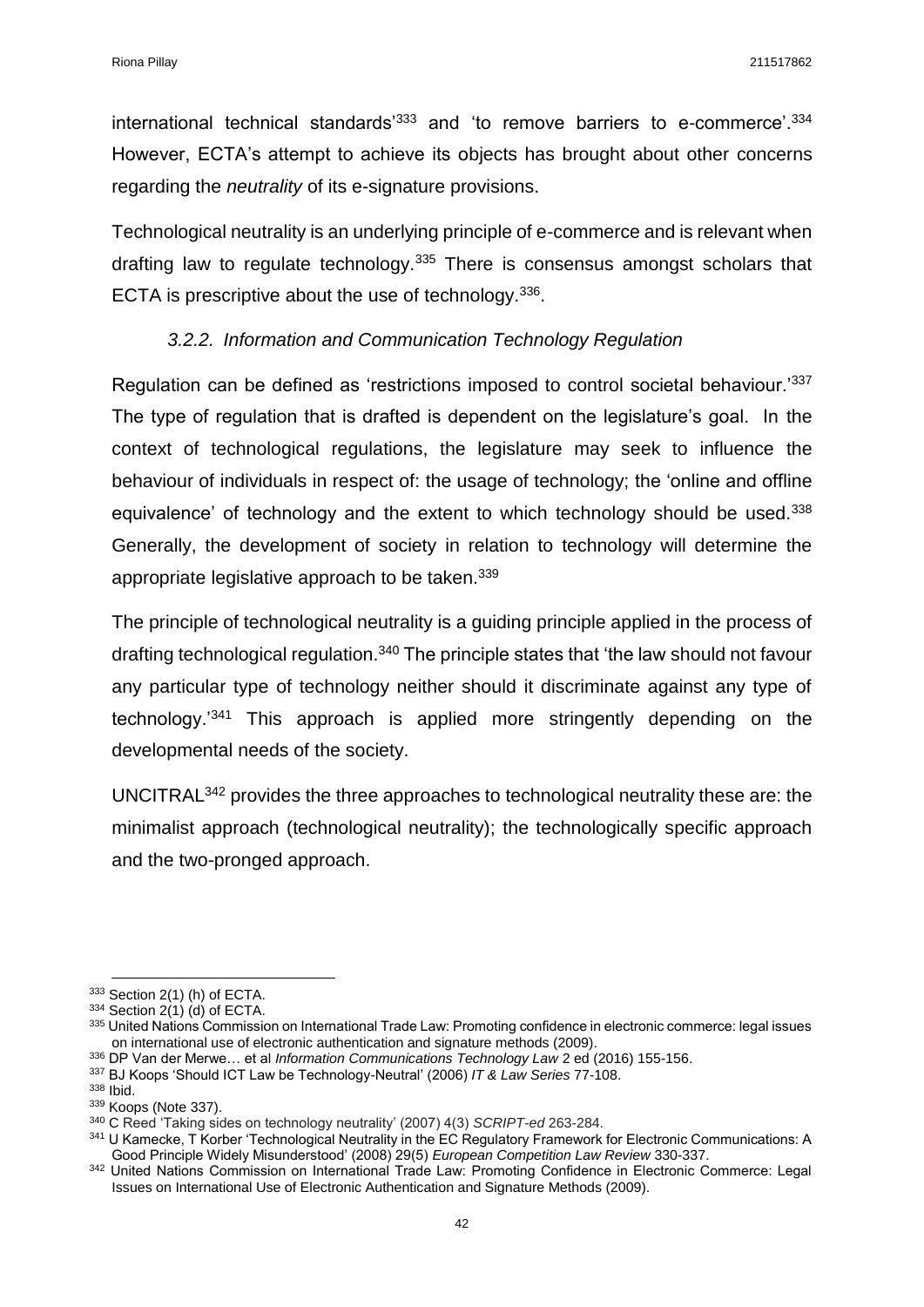#### *3.2.2.1. The Technologically Neutral Approach ("Minimalist Approach")*

The minimalist approach provides the minimum requirements for legal recognition of e-signatures.<sup>343</sup> This approach aims to achieve functional equivalence between esignatures and manuscript signatures.<sup>344</sup> This approach does not prescribe or suggest any particular type of technology to be used.

UNCITRAL<sup>345</sup> uses a minimalist approach in respect of e-signatures.<sup>346</sup> Article 6 of the 1996 Model Law states that a data message will be given legal recognition as a manuscript signature if a 'method that is appropriate and reliable for the purposes of the transaction is used.' UNCITRAL does not provide any further requirements to satisfy article 6. However, it does provide a set of criteria to establish reliability of the authentication method used. This criteria is similar to the *mandatory* criteria listed in ECTA to obtain an AES but the former does not contain the requirement of face-toface recognition.

Technologically neutral legislation is conducive to a technologically developing environment and fosters innovation.<sup>347</sup> This means technology can develop without being restricted by outdated law that previously applied to specific technology. Thus, technologically neutral legislation allows the law to remain sustainable and to prevent frequent amendments to the law.<sup>348</sup> Another advantage of this approach is it prevents the delayed response of the law to the development of technology. In other words it prevents the law from becoming meaningless.<sup>349</sup>

Some authors strongly oppose a technological neutral approach to regulation. Greenberg<sup>350</sup> takes the view that technological neutrality is not a favourable approach. The difficulty of this approach is the unpredictability of a developing technological environment.<sup>351</sup> Innovation and development of technology does not occur in a linear manner where the type of change can be foreseen.<sup>352</sup> There is much uncertainty about

 $\overline{a}$ <sup>343</sup> Ibid.

<sup>344</sup> UNCITRAL (Note 342).

<sup>345</sup> United Nations Commission on International Trade Law Model on Electronic Signatures with Guide to Enactment (2001).

<sup>346</sup> Koops (Note 337).

<sup>347</sup> C Spyrelli 'Electronic Signatures: A Transatlantic Bridge? An EU and US Legal Approach Towards Electronic Authentication' (2002) *Journal of Information Law and Technology* accessed at *http://elj.warwick.ac.uk/jilt/02- 2/spyrelli.html.*

<sup>348</sup> Koops (Note 337).

<sup>349</sup> Ibid.

<sup>350</sup> B Greenberg 'Rethinking Technological Neutrality' (2016) 100(4) *Minnesota Law Review* 1495-1562.

<sup>351</sup> Ibid.

<sup>352</sup> Greenberg (Note 350).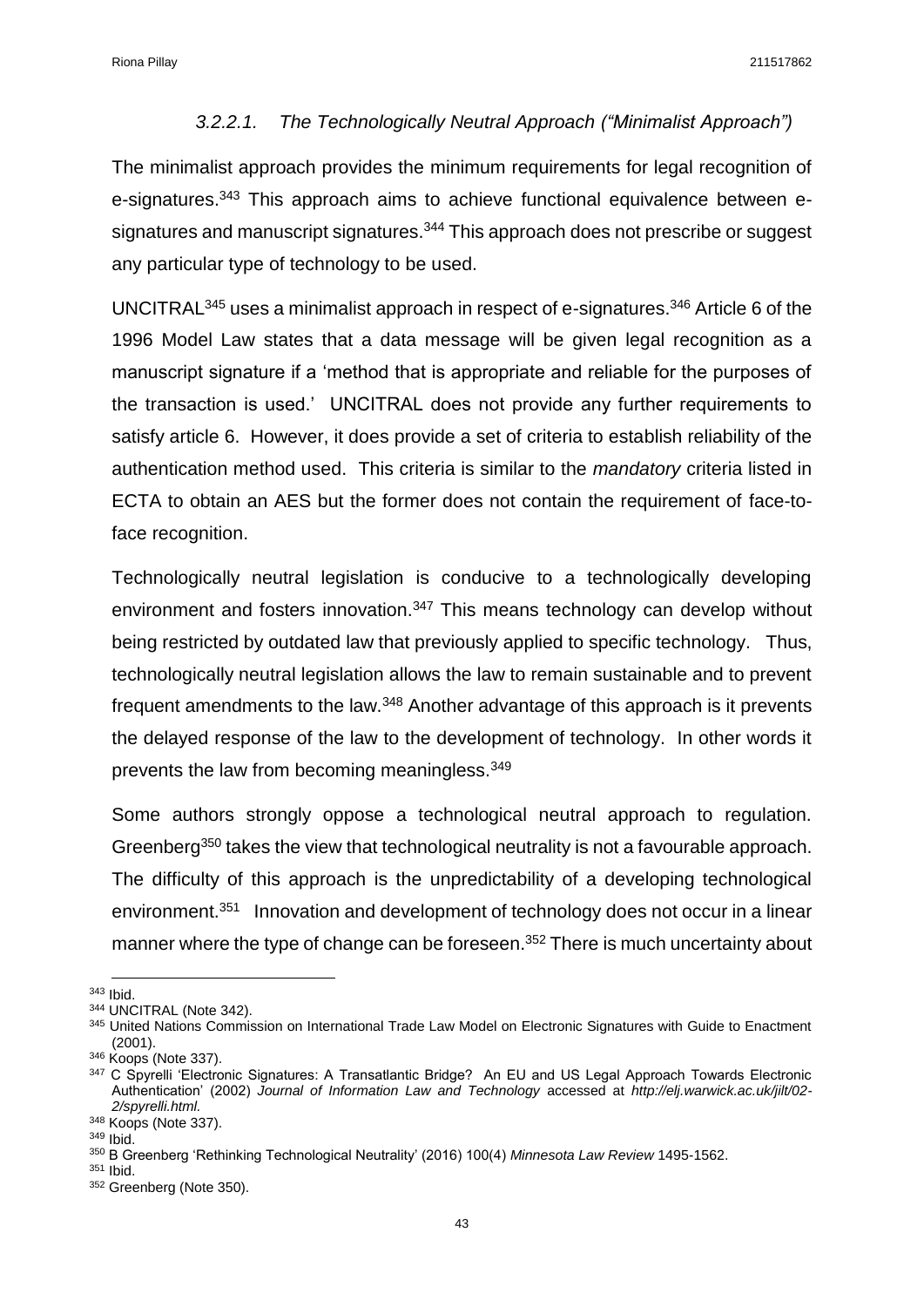whether 'technologically neutral law will promote or undermine the law's policy goals.'<sup>353</sup>

Another disadvantage of technologically neutral law is it may bring about an interpretative challenge.<sup>354</sup> The language used in drafting the law may not speak clearly to the advancements in technology.<sup>355</sup> This would result in uncertainty in the application of the law. The *neutral* approach of the e-signature law addresses the functional requirements of e-signatures. Provided the essential requirements of the traditional manuscript signature are satisfied the method used is irrelevant. There is no reason why technologically neutral law would not speak clearly to future developments in e-signature law.

#### *3.2.2.2. The Technologically-Specific Approach*

The technologically-specific approach to e-signatures is concerned with providing the highest levels of security to users.<sup>356</sup> This assists by creating confidence and certainty of users of e-signatures.<sup>357</sup> This approach is used in the EC Directive.<sup>358</sup> At the time the EC Directive was drafted, e-commerce was still in its infant stages and the aim of achieving confidence of users of e-commerce was of great importance. Therefore, it is understandable that this approach was part of the EC Directive.<sup>359</sup>

The EC Directive adopted the concept of the AES and sets out the criteria to be satisfied for the e-signature to obtain the AES status. The criteria can only be satisfied if cryptography is used.<sup>360</sup> This provision<sup>361</sup> in the EC directive is technologicallyspecific because it favours cryptography over other forms technology.<sup>362</sup> Although cryptography is one of the most reliable methods of ensuring authenticity and integrity

 $\overline{a}$ <sup>353</sup> Ibid.

<sup>354</sup> Greenberg (Note 350).

<sup>355</sup> Ibid.

<sup>356</sup> United Nations Commission on International Trade Law: Promoting Confidence in Electronic Commerce: Legal Issues on International Use of Electronic Authentication and Signature Methods (2009).

<sup>357</sup> R Andrews 'Electronic Commerce: Lessons Learned From the European Legal Model' (2005) 9(2) *Intellectual Property Law Bulletin* 81-94.

<sup>358</sup> Directive 1999/93/EC of the European Parliament and of the Council of 13 December 1999 on a Community framework for electronic signatures.

<sup>359</sup> C Spyrelli 'Electronic Signatures: A Transatlantic Bridge? An EU and US Legal Approach Towards Electronic Authentication' (2002) *Journal of Information Law and Technology* accessed at *http://elj.warwick.ac.uk/jilt/02- 2/spyrelli.html.*

<sup>360</sup> DP Van der Merwe … et al *Information Communications Technology Law* 2 ed (2016) 155-156.

<sup>361</sup> Article 2: Directive 1999/93/EC of the European Parliament and of the Council of 13 December 1999 on a Community framework for electronic signatures.

<sup>362</sup> DP Van der Merwe … et al *Information Communications Technology Law* 2 ed (2016) 155-156.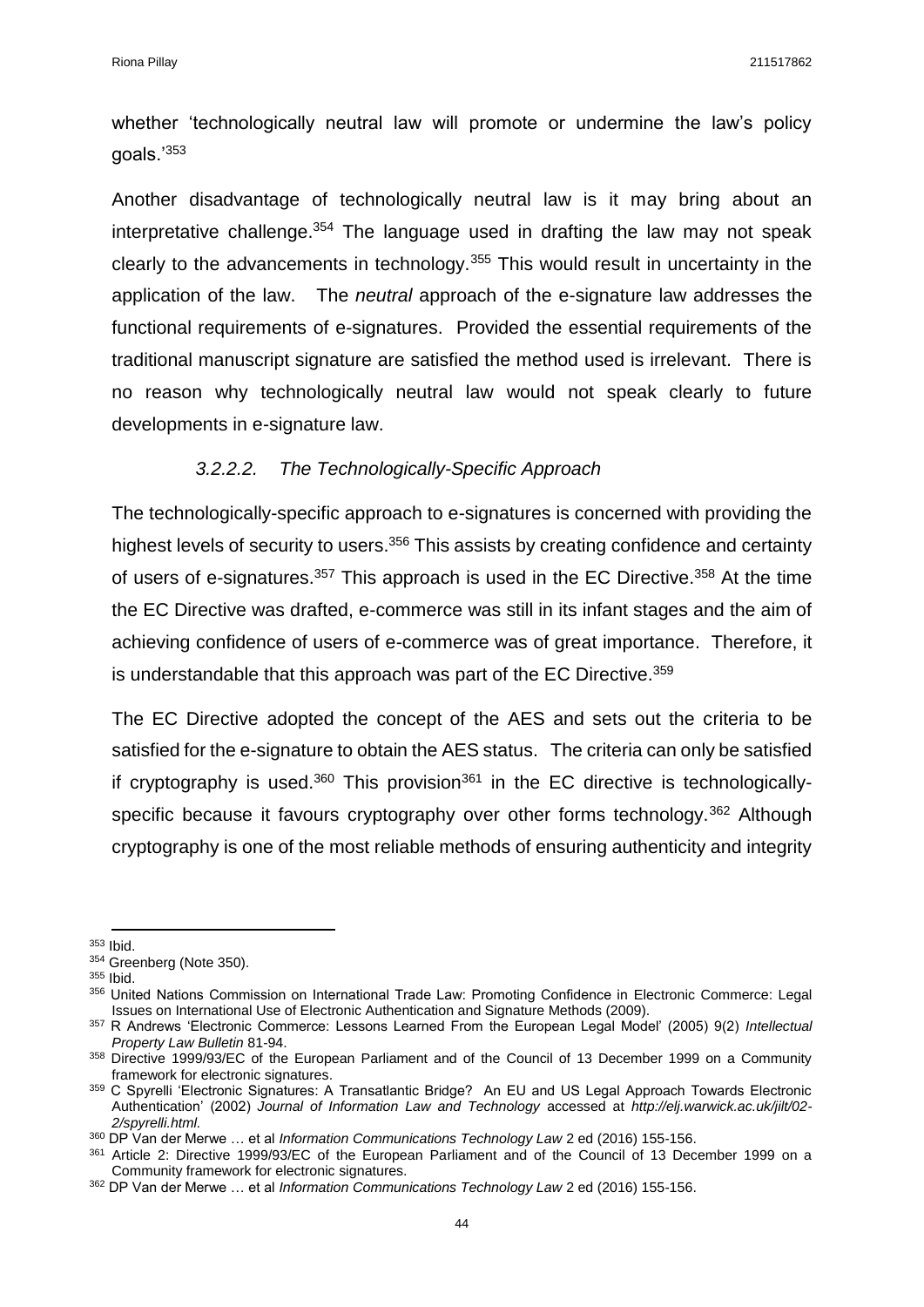of electronic communications,<sup>363</sup> prescribing this particular type of technology may 'prevent superior and advanced technologies from entering the market.'<sup>364</sup>

Another disadvantage of adopting a technologically-specific approach is in some instances parties do not require such high standards of security for the purposes of their transaction.<sup>365</sup> The party may be relying on the electronic communication for the reasons that it is quick and inexpensive. However, obtaining an AES is costly, timeconsuming and involves too much effort which would defeat the purposes for which ecommerce is used.<sup>366</sup>

The common view shared amongst authors is applying a technologically-specific approach in the present technological age would hinder the development of technology because it is not flexible.<sup>367</sup> Reed<sup>368</sup> takes the view that a technologically specific approach can only be adopted if the new technology has entered the market.<sup>369</sup> His view suggests a technologically-specific approach is inappropriate for the present technology used in e-commerce, which has been in existence for almost two decades.

### *3.2.2.3. The Two-Pronged Approach*

The two-pronged approach to e-signatures comprises of two sets of requirements. The first set of requirements are low threshold requirements that e-signatures would need to satisfy for legal recognition.<sup>370</sup> This seeks to achieve a functional equivalent approach to traditional manuscript signatures. <sup>371</sup> The second set of requirements are more stringent.<sup>372</sup> If these requirements are met, the e-signature will obtain the legal status of an AES which is not just legally recognised but also has a higher evidential value.<sup>373</sup>

 $\overline{a}$ 

<sup>363</sup> Koops (Note 337).

<sup>364</sup> UNCITRAL (Note 356).

<sup>365</sup> Ibid.

<sup>366</sup> C Reed 'Taking sides on technology neutrality' (2007) 4(3) *SCRIPT-ed* 263-284.

<sup>367</sup> S Eiselen 'Fiddling with the ECT Act – Electronic Signatures' (2014) 17(6) *Potchefstroom Electronic Law Journal*  2804-2820; L Swales 'The Regulation of electronic signatures: time for review and amendment' (2015) 132(2) *South African Law Journal* 257-270.

<sup>368</sup> Reed (Note 366).

<sup>369</sup> Ibid.

<sup>370</sup> United Nation Commission on International Trade Law (Note 356).

<sup>371</sup> Ibid.

<sup>372</sup> United Nation Commission on International Trade Law (Note 356).

<sup>373</sup> Ibid.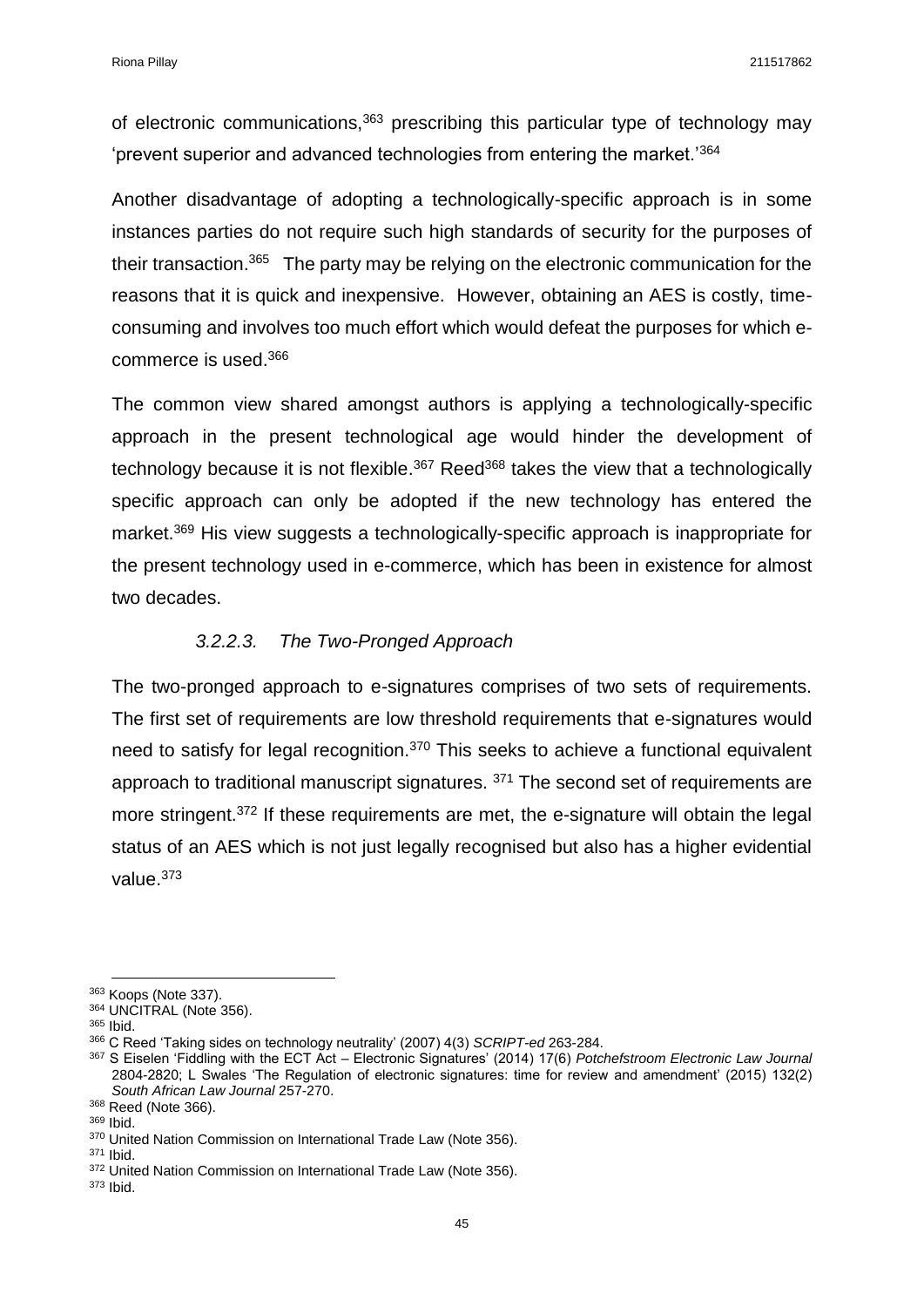This approach would be adopted by legislatures who wish to satisfy two regulatory functions. Firstly, it provides flexibility to allow users to choose the type of e-signature that is appropriate for their use. $374$  Secondly, the approach provides a more secure environment for electronic transactions to take place.<sup>375</sup> The two-pronged approach strives to achieve legal certainty and security, and at the same time leaves room for development of technology.<sup>376</sup>

'ECTA has seemingly adopted the two-pronged approach to e-signatures.'<sup>377</sup> ECTA's provisions on e-signatures have been adopted from the UNCITRAL model laws<sup>378</sup> and the EC directive.<sup>379</sup> In applying ECTA's provisions, the outcome appears to be technologically specific.

ECTA adopts the functional equivalent approach to e-signatures from UNCITRAL.<sup>380</sup> According to section 13 (3) of ECTA 'when parties to a transaction require an esignature the requirement is met in relation to a data message if the method used is reliable and appropriate for the purpose of the transaction<sup>'.381</sup> Article 7(1) of UNCITRAL<sup>382</sup> requires the same as in ECTA. However, UNCITRAL's provision applies when the *law* requires a signature whereas ECTA's provision applies when *parties* decide on the use of a signature.

Article 6(3) of UNCITRAL's Model on E-Signatures<sup>383</sup> provides a presumption of the reliability of e-signatures.<sup>384</sup> The criteria listed under article 6 (3) of UNCITRAL essentially refers to a *digital signature* as being presumed to be reliable.<sup>385</sup> This does not mean that UNCITRAL's Model Law on E-Signatures is prescriptive because 'article  $6(3)$  is a presumption not a requirement for validity.<sup>'386</sup>

**.** 

385 Eiselen (Note 54).

<sup>&</sup>lt;sup>374</sup> United Nation Commission on International Trade Law (Note 356).

<sup>375</sup> Ibid.

<sup>376</sup> United Nation Commission on International Trade Law (Note 356).

<sup>377</sup> Srivastava and Koekemoer 'The Legal Recognition of Electronic Signatures in South Africa: A Critical Overview' 2013 21 (3) *African Journal of International and Comparative Law* 427-446.

<sup>378</sup> United Nation Commission on International Trade Law: Model Law on E-Commerce (1996).

<sup>379</sup> Eiselen (Note 53).

<sup>380</sup> Article 7 of United Nation Commission on International Trade Law: Model Law on E-Commerce (1996).

<sup>381</sup> Section 13 (3) of ECTA.

<sup>382</sup> United Nation Commission on International Trade Law (Note 356).

<sup>383</sup> United Nation Commission on International Trade Law: Model Law on Electronic-Signatures (2001).

<sup>384</sup> Article 6 (3) of United Nation Commission on International Trade Law: Model Law on Electronic-Signatures (2001).

<sup>384</sup> United Nation Commission on International Trade Law: Model Law on Electronic-Signatures (2001).

<sup>386</sup> Ibid.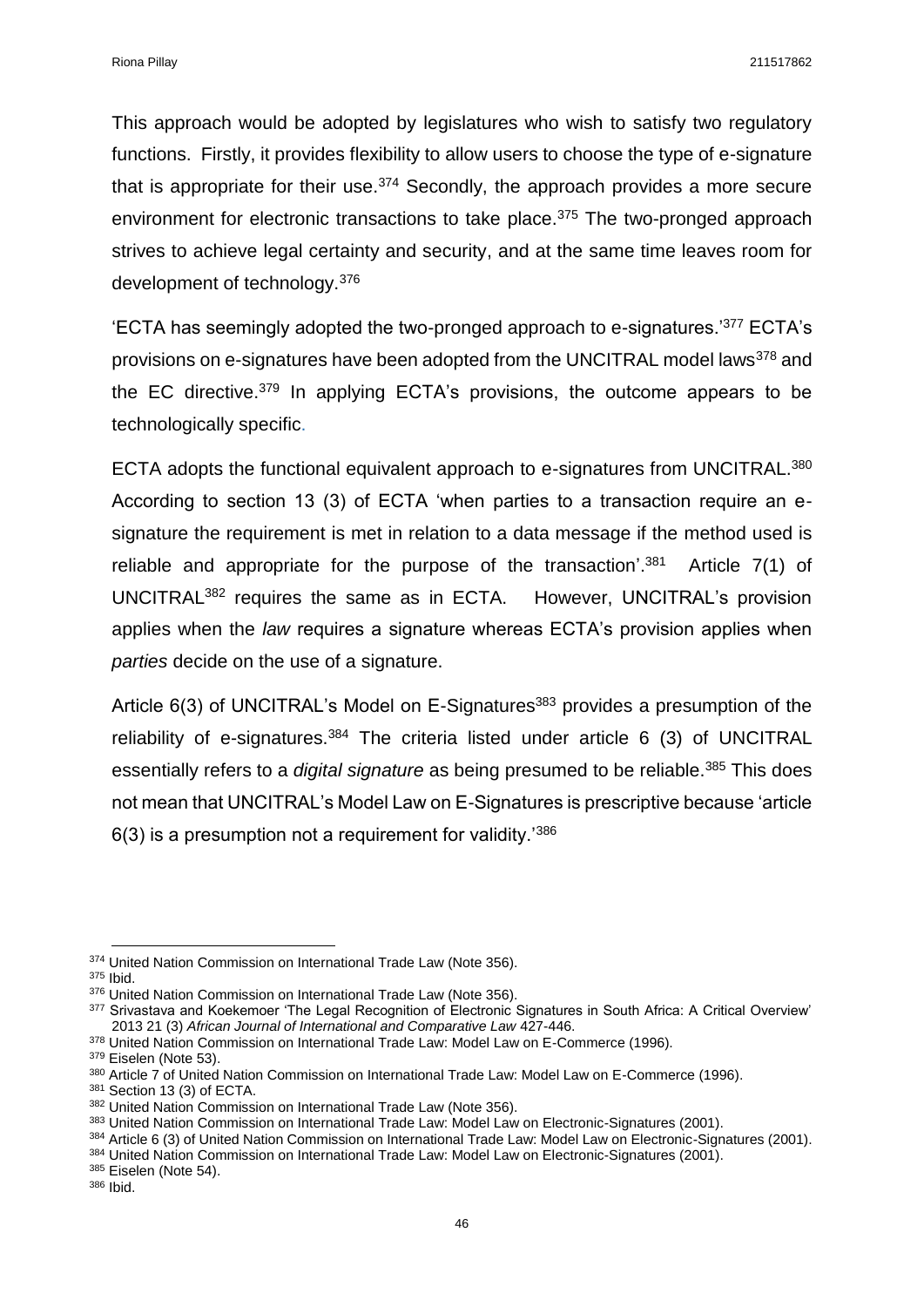ECTA's provision on e-signatures is argued to be vague and ambiguous because it does not define the meanings of reliable and appropriate.<sup>387</sup> In this instance one would be obliged to consult with the guidelines provided by UNCITRAL.<sup>388</sup> The presumption suggests that an e-signature will be presumed to be reliable if a digital signature is used. <sup>389</sup> The criteria for the presumption suggest a *digital signature* is presumed to be valid.<sup>390</sup> The justification for this is the digital signature is one of the most reliable methods of authentication. 391

ECTA has adopted the concept of an AES from the EC directive.<sup>392</sup> Article  $2^{393}$  of the EC directive is similar to the requirements set out in section 38<sup>394</sup> of ECTA except for the requirement of section 38 (1) (e) which is ECTA's addition to the EC directive provision on AESes. An AES can only be obtained if these requirements are met.<sup>395</sup> ECTA mirrors the EC Directive in relation to AESes and is also prescriptive of technology.<sup>396</sup> ECTA's approach to e-signatures is not widely supported or adopted due to the potential stifling effects on technological development.<sup>397</sup>

#### *3.3.The Accreditation Procedure and Requirements*

*3.3.1. General*

**.** 

<sup>387</sup> Srivastava and Koekemoer 'The Legal Recognition of Electronic Signatures in South Africa: A Critical Overview' 2013 21 (3) *African Journal of International and Comparative Law* 427-446.

<sup>388</sup> United Nation Commission on International Trade Law: Model Law on Electronic-Signatures (2001).

<sup>389</sup> Srivastava and Koekemoer (Note 387).

<sup>390</sup> Ibid.

<sup>391</sup> Srivastava and Koekemoer (Note 387).

<sup>392</sup> Eiselen (Note 63).

 $393$  Article 2: 'An advanced electronic signatures means an electronic signature which meets the following requirements:

<sup>(</sup>a) it is uniquely linked to the signatory;

<sup>(</sup>b) it is capable of identifying the signatory;

<sup>(</sup>c) it is created using means that the signatory can maintain under his sole control; and

<sup>(</sup>d) it is linked to the data to which it relates in such a manner that any subsequent change of the data is detectable; Section 38 (1) of ECTA: The Accreditation Authority may not accredit authentication products or services unless the Accreditation Authority is satisfied that an electronic signature to which such authentication products or services relate-

<sup>(</sup>a) is uniquely linked to the user;

<sup>(</sup>b) is capable of identifying that user;

<sup>(</sup>c) is created using means that can be maintained under the sole control of that user; and

<sup>(</sup>d) will be linked to the data or data message to which it relates in such a manner that any subsequent change of the data or data message is detectable.

<sup>395</sup> Regulation 5 of Electronic Communications and Transactions Act 25 of 2002: Accreditation Regulations 2007

<sup>396</sup> Snail, S 'Electronic Contracts in South Africa – A Comparative Analysis' 2008 (2) *Journal of Information, Law & Technology* 1-24; DP Van der Merwe … et al *Information Communications Technology Law* 2 ed (2016) 155-156;

<sup>&</sup>lt;sup>397</sup> C Spyrelli 'Electronic Signatures: A Transatlantic Bridge? An EU and US Legal Approach Towards Electronic Authentication' (2002) *Journal of Information Law and Technology* accessed at *http://elj.warwick.ac.uk/jilt/02- 2/spyrelli.html.*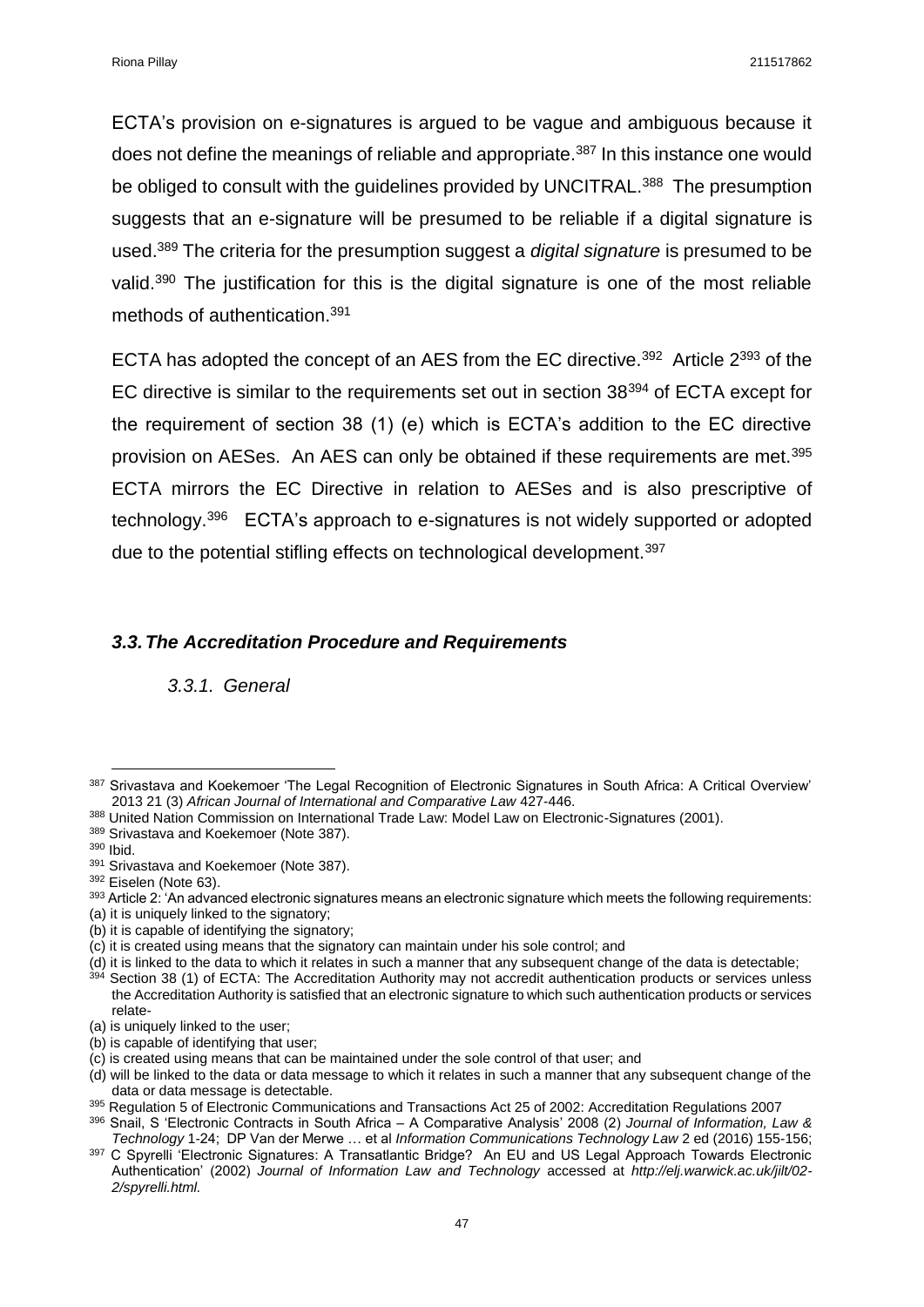The principle of technological neutrality has clearly been contravened by ECTA's esignature provisions.<sup>398</sup> Reed<sup>399</sup> suggests that technological neutrality can be achieved if technology that does not comply with the prescriptive law is modified to comply.<sup>400</sup> The author believes there is no unbreakable barrier that prevents law from being adapted to technological change.<sup>401</sup> While this may be case, ECTA still requires reform in respect of the accreditation procedure.

ECTA's attempt at promoting confidence in the use of electronic communications has been discussed above. In addition to prescribing standards for the use of technology ECTA has also made provision for an accreditation procedure. This procedure is a requirement for obtaining an AES.<sup>402</sup>

An e-signature or authentication product must be accredited to obtain the status of an AES.<sup>403</sup> An authentication service provider's failure to accredit his AES will not grant even the most superior technology the status of an AES. The outcome product of the accreditation procedure is a digital signature which has the status of being advanced and has higher evidential weight than ordinary e-signatures.<sup>404</sup>

Although the outcome of the accreditation procedure is desirable many authors feel the procedure conflicts with ECTA's objective of facilitating e-commerce through the removal of technical barriers.<sup>405</sup> The procedure is contained in ECTA's regulations on accreditation.<sup>406</sup>

The South African Accreditation Authority ('SAAA') lies with the Director General of the Department of Communication and to his employees.<sup>407</sup> The authentication service provider must submit the application to the accreditation authority with all the required documents.<sup>408</sup> Once the SAAA receives the application for accreditation and is satisfied that it is compliant with ECTA and the regulations, it will issue a certificate to the applicant.<sup>409</sup> The certificate provides assurance that the authentication product

**.** 

<sup>398</sup> Srivastava and Koekemoer (Note 387).

<sup>399</sup> Reed (Note 366).

<sup>400</sup> Ibid.

<sup>401</sup> Reed (Note 366).

<sup>402</sup> Section 13 (3) of ECTA.

<sup>403</sup> S Papadopolous & S Snail *Cyberlaw@SA III: The law of the internet in South Africa* 3 ed (2012) 318.

<sup>404</sup> Srivastava and Koekemoer (Note 387).

<sup>405</sup> Eiselen (Note 54); Swales (Note 59).

<sup>406</sup> Electronic Communications and Transactions Act 25 of 2002: Accreditation Regulations 2007.

<sup>407</sup> Section 34 of ECTA.

<sup>408</sup> Regulation 8.

<sup>409</sup> Regulation 10(1)(d)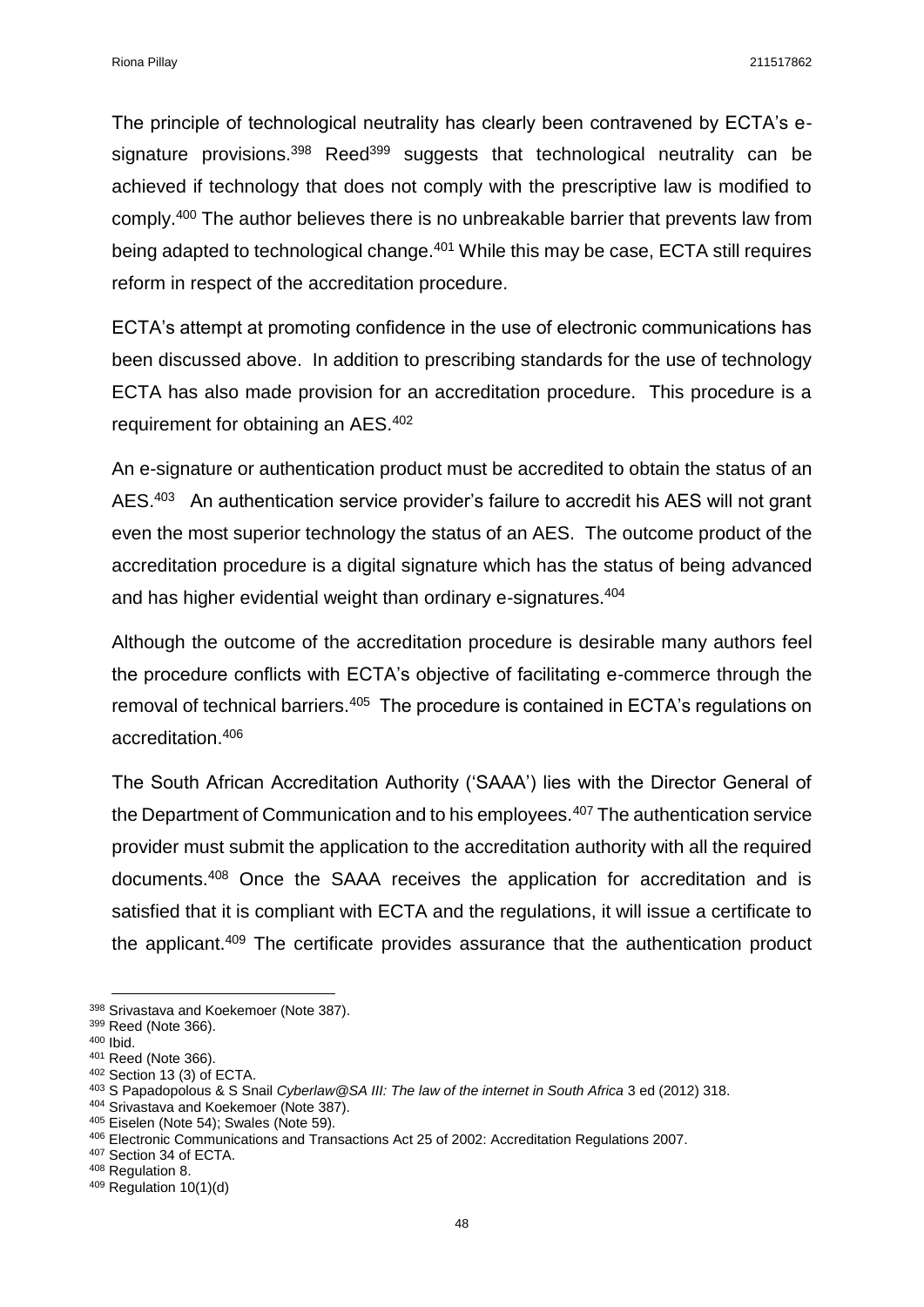used to authenticate the document is from a reliable source and confirms the identity of the user of that product. 410

#### *3.3.2. Criteria for Accreditation*

The criteria that must be satisfied in order for the authentication product to be accredited are the e-signature: 'must be uniquely linked to the signatory, must identify the signatory, must be under the sole control of the signatory; must detect any alterations made subsequent to use and the e-signature must be based on face-toface recognition.'<sup>411</sup>

The intention of the first two requirements under the section are to assure the recipient of the e-signature of the identity and authenticity of the signatory of the document. The second two requirements relate to the integrity of the information contained within the document. This illustrates that the AES goes a step further than the functional equivalent approach and provides measures pertaining to the reliability of the information in the document.<sup>412</sup>

The requirement pertaining to face-to-face recognition allows the SAAA to confirm the identity of the service provider of the e-signature.<sup>413</sup> This serves to provide the SAAA with additional information for consideration before it accredits a product. This requirement is not used by UNCITRAL<sup>414</sup> or the EC directive.<sup>415</sup> Although this requirement will allow for a more informed decision in respect of accreditation, it is extremely unrealistic and impractical. It is unnecessary for an internationally renowned authentication service provider to make an application to the SAAA to accredit their product. 416

<sup>413</sup> Jøsang & Tran. 'Trust management for e-commerce' *Virtual Banking* (2000).

**<sup>.</sup>** <sup>410</sup> Jøsang and Tran 'Trust management for e-commerce' (2000) *Virtual Banking*.

<sup>411</sup> Section 38(1) (a) – (e) of ECTA.

<sup>412</sup> J Coetzee 'The Electronic Communications and Transactions Act 25 of 2002: Facilitating Electronic Commerce' 2004 15 (3) *Stellenbosch Law Review* 501-

<sup>414</sup> United Nation Commission on International Trade Law: Model Law on E-Commerce (1996).

<sup>415</sup> Directive 1999/93/EC of the European Parliament and of the Council of 13 December 1999 on a Community framework for electronic signatures.

<sup>416</sup> Eiselen (Note 54); Swales (59).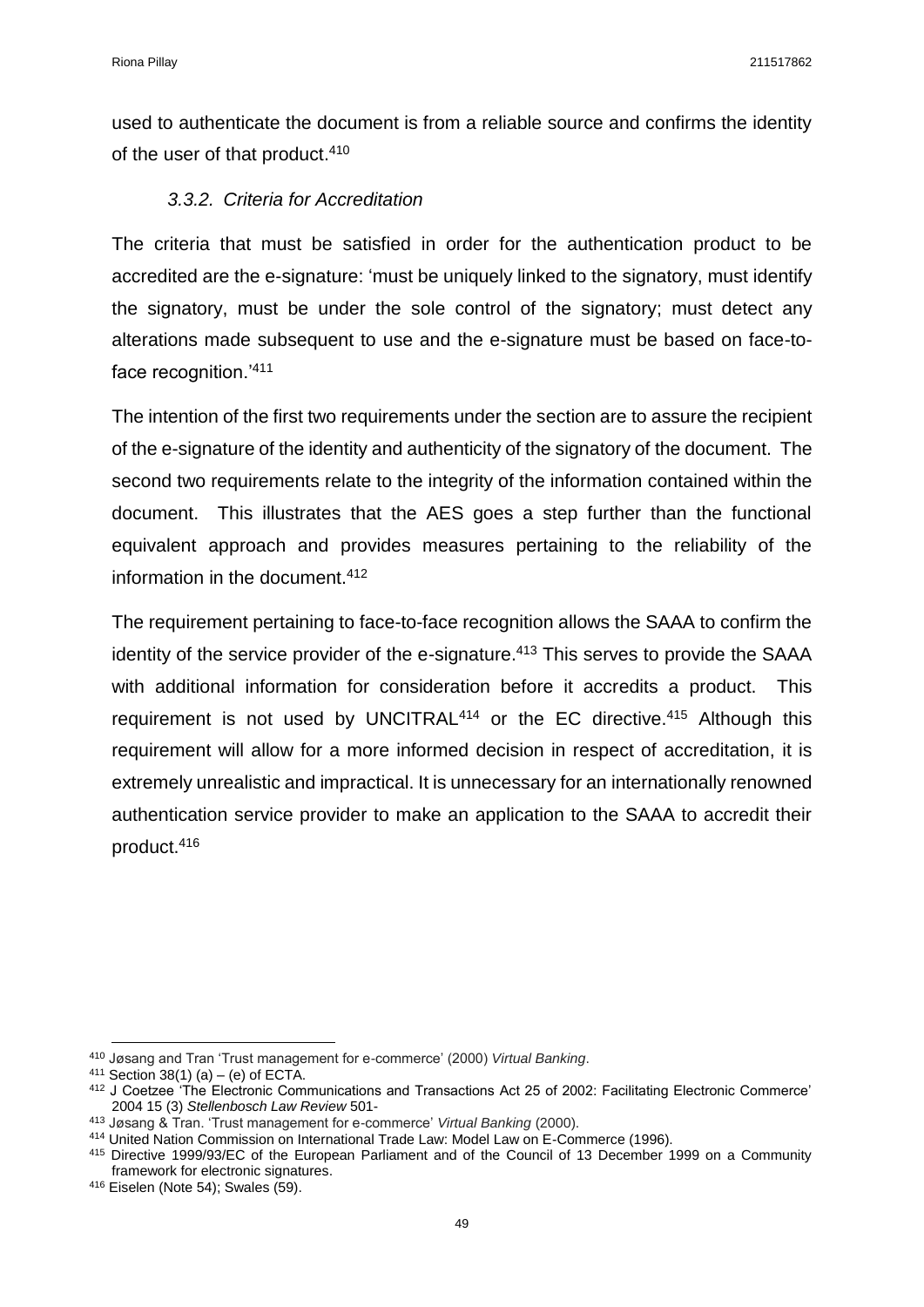#### *3.3.3. Manner of Application*

An authentication service provider must obtain an application form for accreditation. This can be obtained from the SAAA website.<sup>417</sup> The Regulations require the form to be completed and *hand delivered* to the SAAA.<sup>418</sup> This seems to be another inconvenient aspect of the process and does not seem facilitative of electronic transactions. Hand delivering a document is time-consuming especially if the applicant's geographical location is not within region of the SAAA.

Some of the information required by the SAAA is a detailed declaration on the specifications and features of the authentication service provider's products.<sup>419</sup> Furthermore, the authentication service provider must pay a fee of R20 000 on each of the authentication products it applies to accredit.<sup>420</sup> One of the benefits of the ecommerce is it reduces costs of transacting. The imposition of a fee is contrary to this benefit of e-commerce and seems unreasonably high for an administration fee.

Another requirement that seems to be unduly burdensome is in respect of audit reports of the authentication service provider. According to regulation 10 (2), 'the authentication service provider must submit an audit report at the time of accreditation and annually thereafter.' The need an audit report annually seems unclear and nonetheless inconvenient.

The regulations do not prescribe time limits for which applications for accreditation will be granted or refused. Thus, it might be misleading to an applicant who wishes to have his product accredited in a matter of days. This could severely delay the smooth flow of e-commerce.<sup>421</sup>

Accreditation is too expensive and involves cumbersome administration.<sup>422</sup> E-Commerce has become prevalent due to its time-saving and cost-saving benefits. The imposition of such unduly burdensome requirements will not nurture the growth and efficiency of e-commerce because they conflict with the essential benefits of ecommerce.

 $\overline{a}$ 

<sup>417</sup> Accessed at *http://www.saaa.gov.za/index.php/accreditation/2013-12-04-09-30-50.html.*

<sup>418</sup> Regulation 8.

<sup>419</sup> Regulation 7.

 $420$  Regulation 29 (1).

<sup>421</sup> Eiselen (Note 54); Swales (Note 59).

<sup>422</sup> Ibid.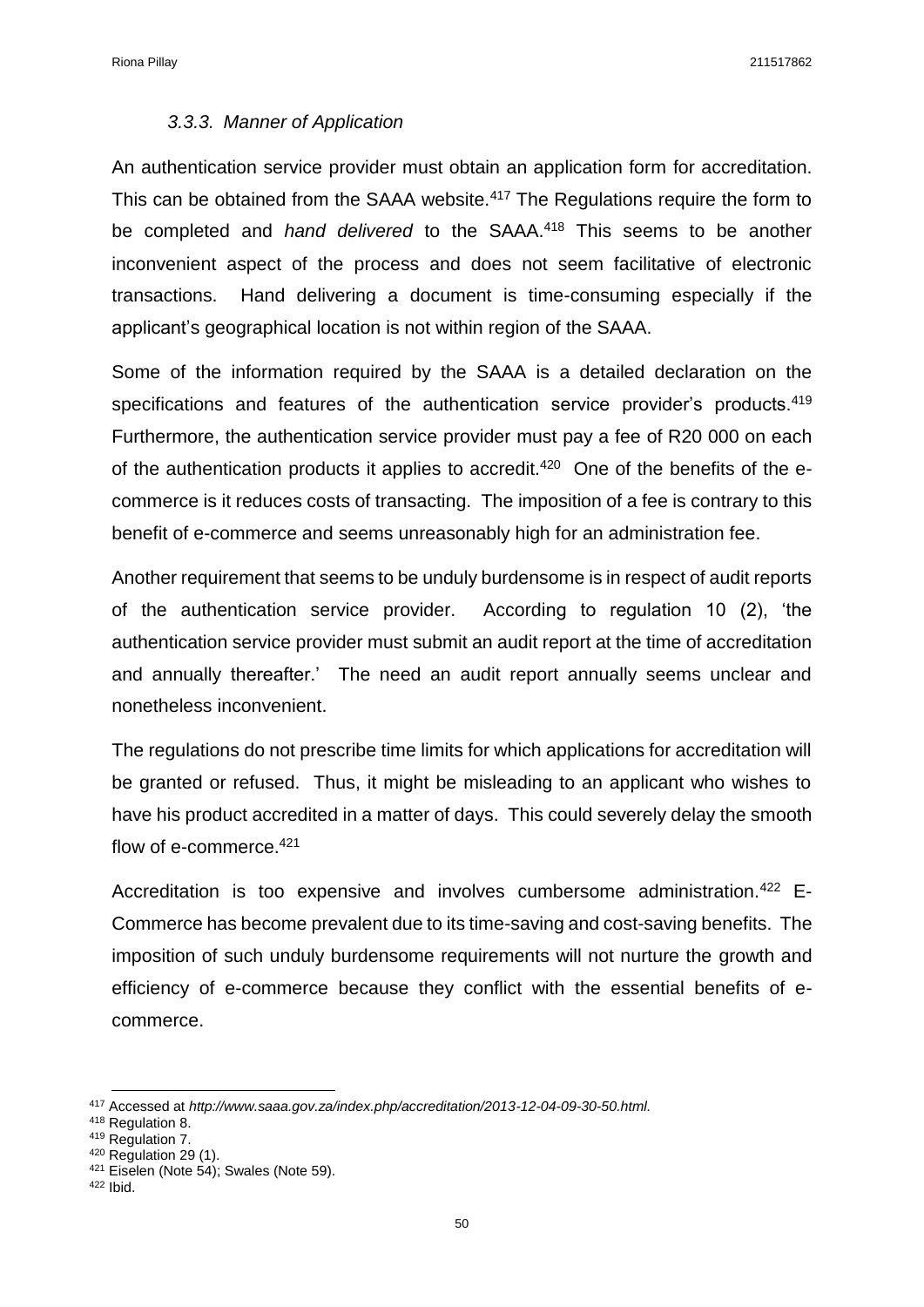Most authentication service-providers have not used the accreditation procedure. This is evidenced by SAAA's website that reveals only two accreditations from the year 2011. This can be attributed to the high costs and complex nature of the procedure.<sup>423</sup> Pappas<sup>424</sup> suggests that lawmakers should avoid undue restriction and unnecessary requirements in their drafting of e-commerce legislation.<sup>425</sup>

Lawmakers should aim to support and enforce e-commerce laws that are predictable, minimalist and simple.<sup>426</sup> The need for security must be balanced with e-commerce facilitation.<sup>427</sup> Based on these considerations, the accreditation procedure must be reviewed to accommodate the consumer's needs for information security in a manner that facilitates e-commerce.

#### *3.4.Conclusion*

This chapter focused on some of the major concerns of South Africa's position on esignatures. ECTA's threshold requirements for validity of e-signatures seems to favour cryptography as the appropriate technology that e-signatures should be based on.<sup>428</sup> This conflicts with the underlying e-commerce principle of technological neutrality.<sup>429</sup> It is understandable that at the time ECTA was drafted it was necessary to provide the highest level of security to users due to the uncertainties of e-commerce, which was in its infancy.<sup>430</sup> However, e-commerce has come a long way since ECTA's enactment and needs to be regulated in a manner that supports its growth and development. The current position is not supportive of this.

The other concern about South Africa's position in respect of e-signatures is the accreditation procedure prescribed by section 13 of ECTA. The procedure imposes unnecessary requirements on authentication service providers and is expensive.<sup>431</sup> The procedure has not been frequently used. Furthermore, the unduly burdensome

**<sup>.</sup>** 423 Eiselen (Note 54); Swales (Note 59).

<sup>424</sup> C Pappas 'Comparative US and EU Approaches to E-Commerce Regulation' (2002) 31(2) *Denver Journal of International Law and Policy* 325-348.

<sup>425</sup> Ibid.

<sup>426</sup> Pappas (Note 424).

 $427$  Ibid.

<sup>428</sup> Srivastava and Koekemoer 'The Legal Recognition of Electronic Signatures in South Africa: A Critical Overview' 2013 21 (3) *African Journal of International and Comparative Law* 427-446.

<sup>429</sup> United Nations Commission on International Trade Law: Promoting Confidence in Electronic Commerce: Legal Issues on International Use of Electronic Authentication and Signature Methods (2009).

<sup>430</sup> Ibid.

<sup>431</sup> Eiselen (Note 54); Swales (Note 59).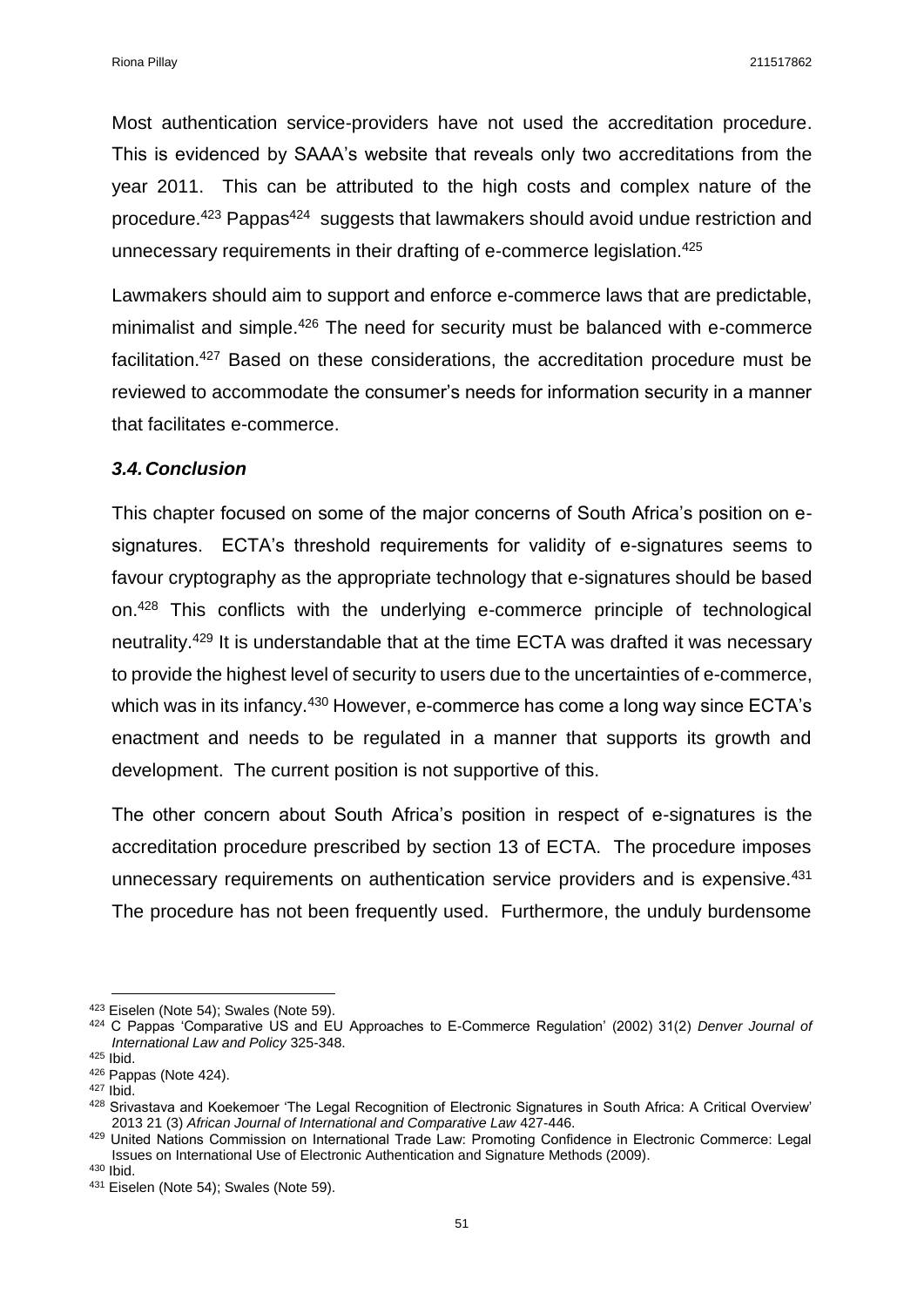**.** 

requirements goes against the inherent advantages of e-commerce, namely, efficiency and cost reduction.<sup>432</sup>

<sup>&</sup>lt;sup>432</sup> N Ewelukwa 'Is Africa Ready for E-Commerce – A Critical Appraisal of the Legal Framework for E-Commerce in Africa' (2011) 13 (3) *European Journal of Law Reform* 550-576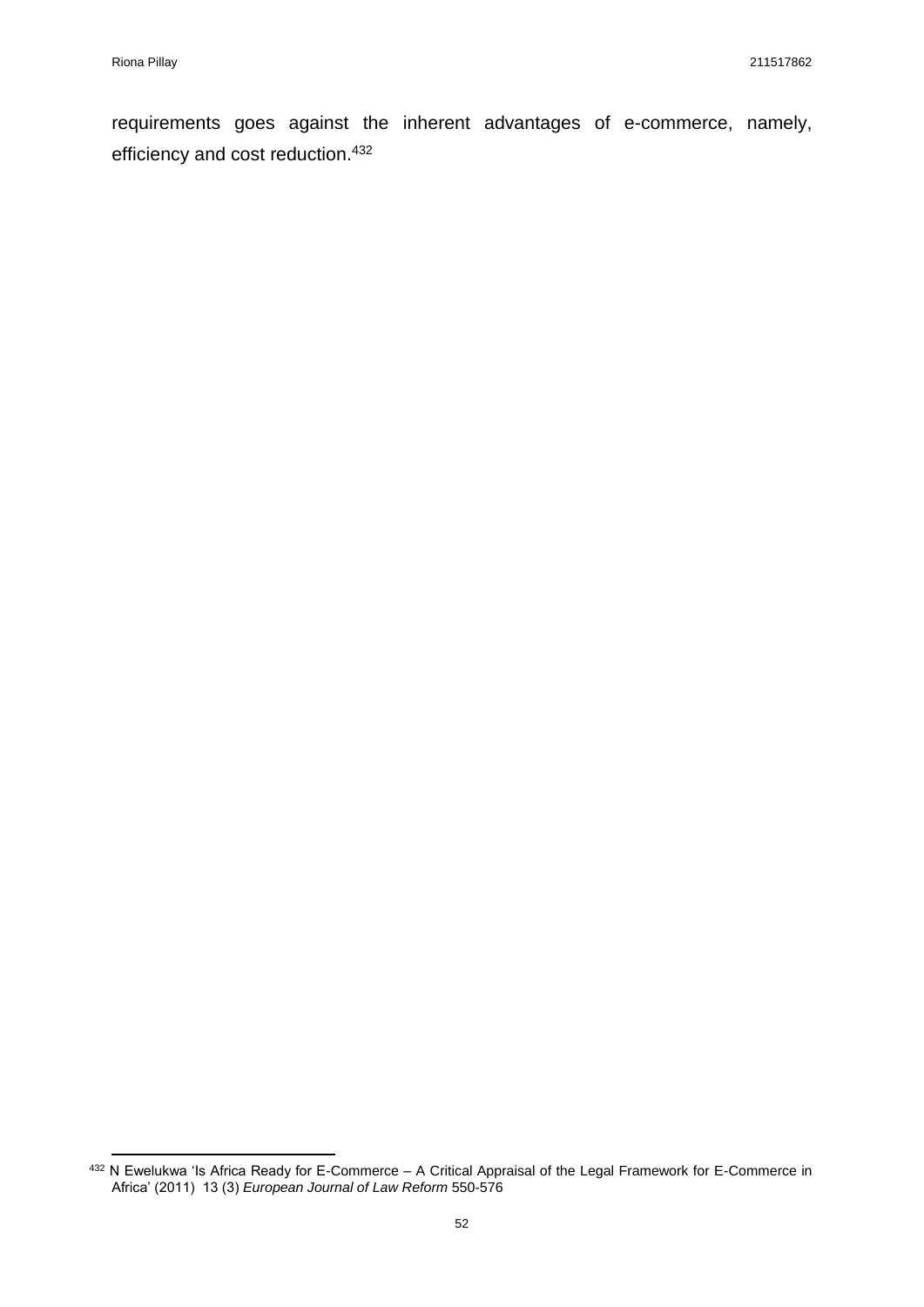# 4. **Chapter Four: International and Foreign Legal Framework on E-Signatures: A Comparative Analysis**

### *4.1.Introduction*

There is general consensus around the fact that there has been an increase in the use of e-commerce on an international scale.<sup>433</sup> Many jurisdictions, apart from South Africa, have enacted legislation to regulate e-commerce and more specifically esignatures. The UNCITRAL model laws<sup>434</sup> and the EC Directive<sup>435</sup> on e-signatures have guided many jurisdictions in the manner and form of e-commerce and esignature regulation, including South Africa. Both these international instruments have been drafted along the same lines with few exceptions regarding certification and accreditation of the authentication products and services.

The chapter considers approaches of other jurisdictions on e-signature law in an attempt to better understand the South African approach and possible reasons for South Africa's divergent approach in specific areas. The chapter briefly discusses the United Nations and the European Union's approach to e-signature law and the differences between the latter and the former. Furthermore, it analyses the approach to e-signatures in the United States, Australia and Germany and discusses the differences and similarities in the legislative approach between the aforementioned countries and South Africa.

The rationale for the comparative analysis is the common roots of the e-signature provisions shared between South Africa and the abovementioned jurisdictions. The EC Directive and Germany adopted similar e-signature provisions, which influenced South Africa's adoption of AESes and accreditation of e-signatures.<sup>436</sup> Secondly, UNCITRAL was heavily relied on by the US and South Africa in so far as the definition and functions of an e-signature but has differed to the extent that US has adopted a

 $\overline{a}$ 

<sup>433</sup> M Parmentier 'Legislative Developments' (2000) *Columbian Journal of European Law* 251.

<sup>434</sup> United Nations Commission on International Trade Law Model on Electronic Commerce: Guide to Enactment Part E accessed at *https://www.uncitral.org/pdf/english/texts/electcom/05-89450\_Ebook.pdf*.*;* United Nations Commission on International Trade Law Model on Electronic Signatures with Guide to Enactment (2001).

<sup>435</sup> Directive 1999/93/EC of the European Parliament and of the Council of 13 December 1999 on a Community framework for electronic signatures accessed at *https://www.uncitral.org/pdf/english/texts/electcom/ml-elecsige.pdf*

<sup>436</sup> Eiselen (Note 54).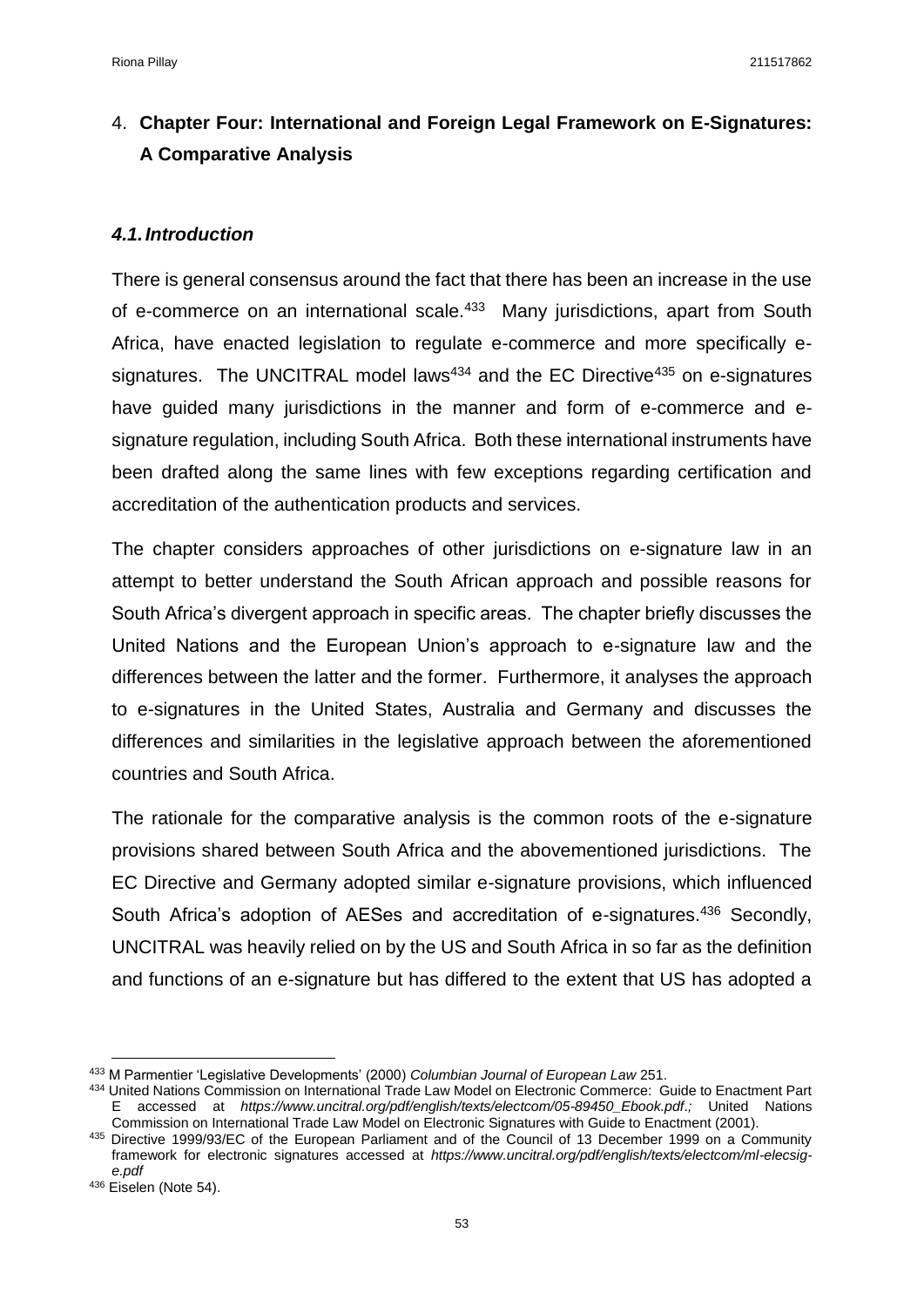technologically-neutral approach.<sup>437</sup> The US is one of the most technologically advanced countries<sup>438</sup> and it useful to consider its approach to e-signatures to identify the methods of regulation, which are conducive to a technologically advanced nation.<sup>439</sup>

Thirdly, Australia's approach to e-signatures is of interest because its law is often compared to South Africa's law. Australia has also undertaken to fully comply with UNCITRAL's approach in respect of e-signatures which is an approach of interest. 440

# *4.2.UNCITRAL Model Laws: E-Commerce Model Law (1996) and E-Signature Model Law (2001)*

As a result of the increasing electronic transactions taking place in the early 1990's and the legal uncertainty of the status and validity of electronic transactions, UNCITRAL formulated model laws to assist countries in enacting e-commerce legislation to assist countries to establish certainty.<sup>441</sup> One of UNCITRAL's objectives is harmonisation of e-commerce laws for facilitation growth and development of ecommerce.<sup>442</sup> In addition, UNCITRAL acknowledges the importance of the harmonisation of e-commerce laws for development of developing nations by promoting the trade integration of these countries.<sup>443</sup> Trade integration is necessary as it gives developing countries an opportunity to trade competitively.<sup>444</sup>

UNCITRAL formulated the Model Law on E-Commerce and later formulated a Model Law on e-signatures. The former was formulated in1996 with the primary aim of providing legal recognition for electronic contracting.<sup>445</sup> Article 7<sup>446</sup> of the 1996 Model Law on E-Commerce deals with the requirements for validity of electronic signatures

<sup>441</sup> UNCITRAL (Note 429).

 $\overline{a}$ <sup>437</sup> Ibid.

<sup>438</sup> Swales (Note 59).

<sup>&</sup>lt;sup>439</sup> Barofsky suggests that legislation that 'merely extends legal recognition to electronic signatures can best foster electronic commerce.' The US adopts this approach.

<sup>440</sup> Srivastava and Koekemoer (Note 428); Van der Merwe (Note 398); Swales (Note 59); Pistorius (Note 297).

<sup>442</sup> Raymond AH & Lambert JB 'Technology. E-Commerce and Emerging Harmonisation: The Growing Body of International Instruments Facilitating and the Continuing Need to Encourage Wide Adoption' (2014) *International Trade and Business Law Review Journal* 419-441.

<sup>443</sup> Raymond & Lambert (Note 442).

<sup>444</sup> Ibid.

<sup>445</sup> United Nations Commission on International Trade Law Model on Electronic Commerce: Guide to Enactment Part E accessed at *https://www.uncitral.org/pdf/english/texts/electcom/05-89450\_Ebook.pdf.*

<sup>446 (1)</sup> Where the law requires a signature of a person, that requirement is met in relation to a data message if:

<sup>(</sup>a) a method is used to identify that person and to indicate that person's approval of the information contained in the data message; and

<sup>(</sup>b) that method is as reliable as was appropriate for the purpose for which the data message was generated or communicated, in the light of all the circumstances, including any relevant agreement.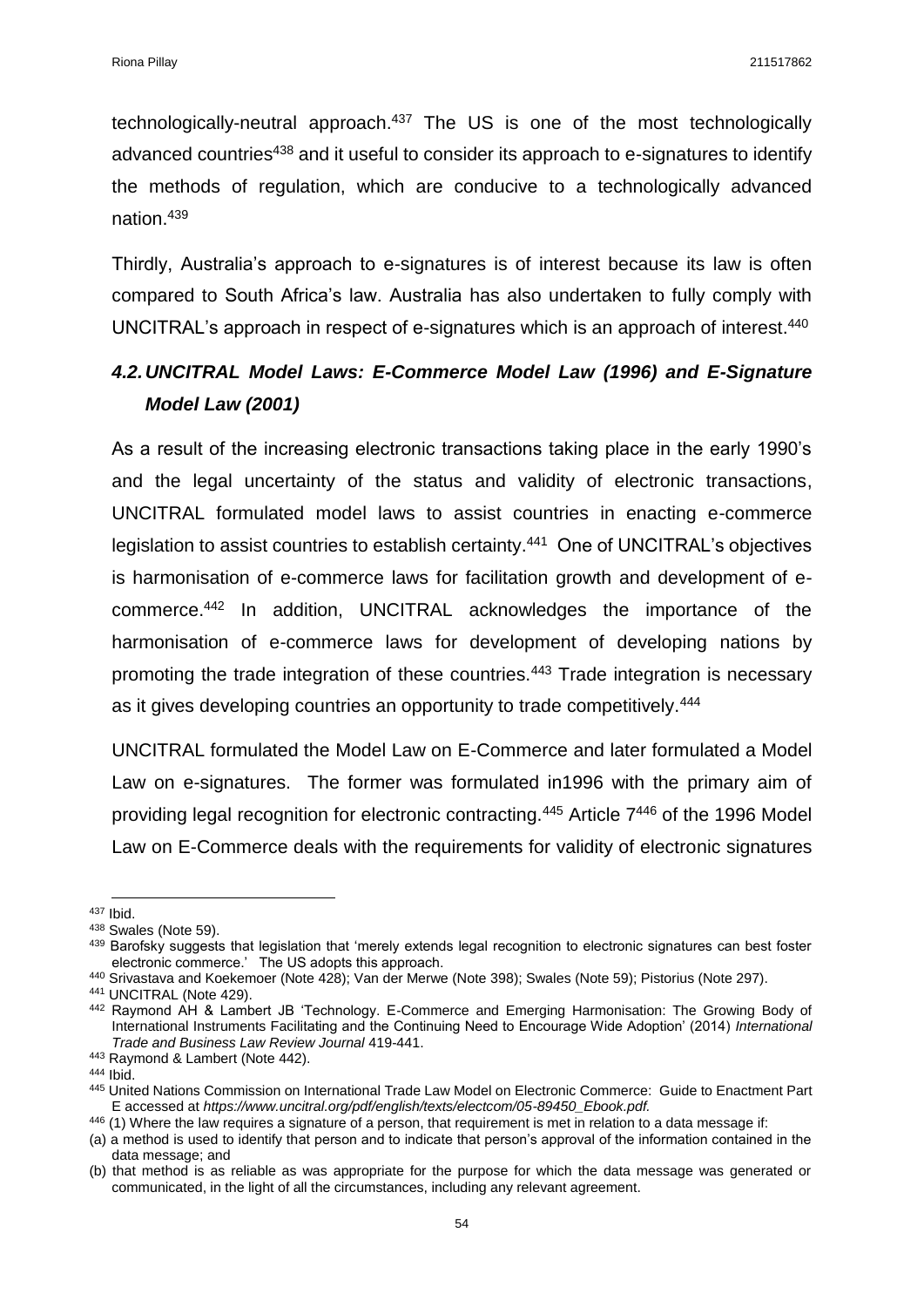in law. The provision allows any method to be used provided, the data message identifies the signatory and is reliable and appropriate for the purposes for which it was created.<sup>447</sup> It makes no mention of any type or form of e-signatures.<sup>448</sup> To supplement the 1996 Model Law on E-Commerce UNCITRAL formulated the Model Law on E-Signatures in 2001. This document provides more guidance on e-signatures.

UNCITRAL went further to remedy the situation of international electronic contracting and enacted the Convention on the use of Electronic Communication in International Contracts of 2005 ("the Convention")*.* <sup>449</sup> Australia was one of the first countries to ratify the Convention and has undertaken to maintain all its e-commerce laws with the substantive provisions of UNCITRAL's model laws and the Convention.<sup>450</sup> Australia is one of the subjects of the comparative analysis due to its legislative efforts in the law of information, communications technology.<sup>451</sup> Thus, as a progressive nation it is relevant to understand its position to e-signature law and how it arrived at this position.

UNCITRAL's Model Law on E-Signatures follows a two-tiered approach to esignatures.<sup>452</sup> This approach means functional equivalence is adopted on two levels. The first tier of functional equivalence suggests any type or form of e-signature may be used to electronically sign a document provided it serves the same function as a handwritten signature.<sup>453</sup> The second tier of functional equivalence deals with the security and reliability of e-signatures. The second tier under article 6 (3) of 2001 UNCITRAL model law provides criteria for reliability of an e-signature. If the criteria under article 6 (3) is satisfied it will be presumed that the e-signature used is equivalent to a handwritten signature in terms of its reliability and not merely its function.<sup>454</sup>

Article 2 of the 2001 model Law provides a definition of the e-signature. According to the definition an e-signature:

 $\overline{a}$ 447 SW Braley 'Why Electronic Signatures can Increase Electronic Transactions and the Need for Laws Governing Electronic Signatures' (2001) *Law and Business Review of the Americas* 439.

<sup>448</sup> Ibid.

<sup>449</sup> The Convention's provisions on e-signatures has the same effect of UNCITRAL's model laws and for the purpose of the discussion UNCITRAL's model laws and convention will be considered to follow the same approach. <sup>450</sup>UNCITRAL webpage accessed at

http://www.uncitral.org/uncitral/en/uncitral\_texts/electronic\_commerce/1996Model\_status.html.

<sup>451</sup> DP Van der Merwe… et al *Information Communications Technology Law* 2 ed (2016) 143.

<sup>452</sup> S Mason *Electronic Signatures in Law* 4ed (2012).

<sup>453</sup> Ibid.

 $454$  Ibid.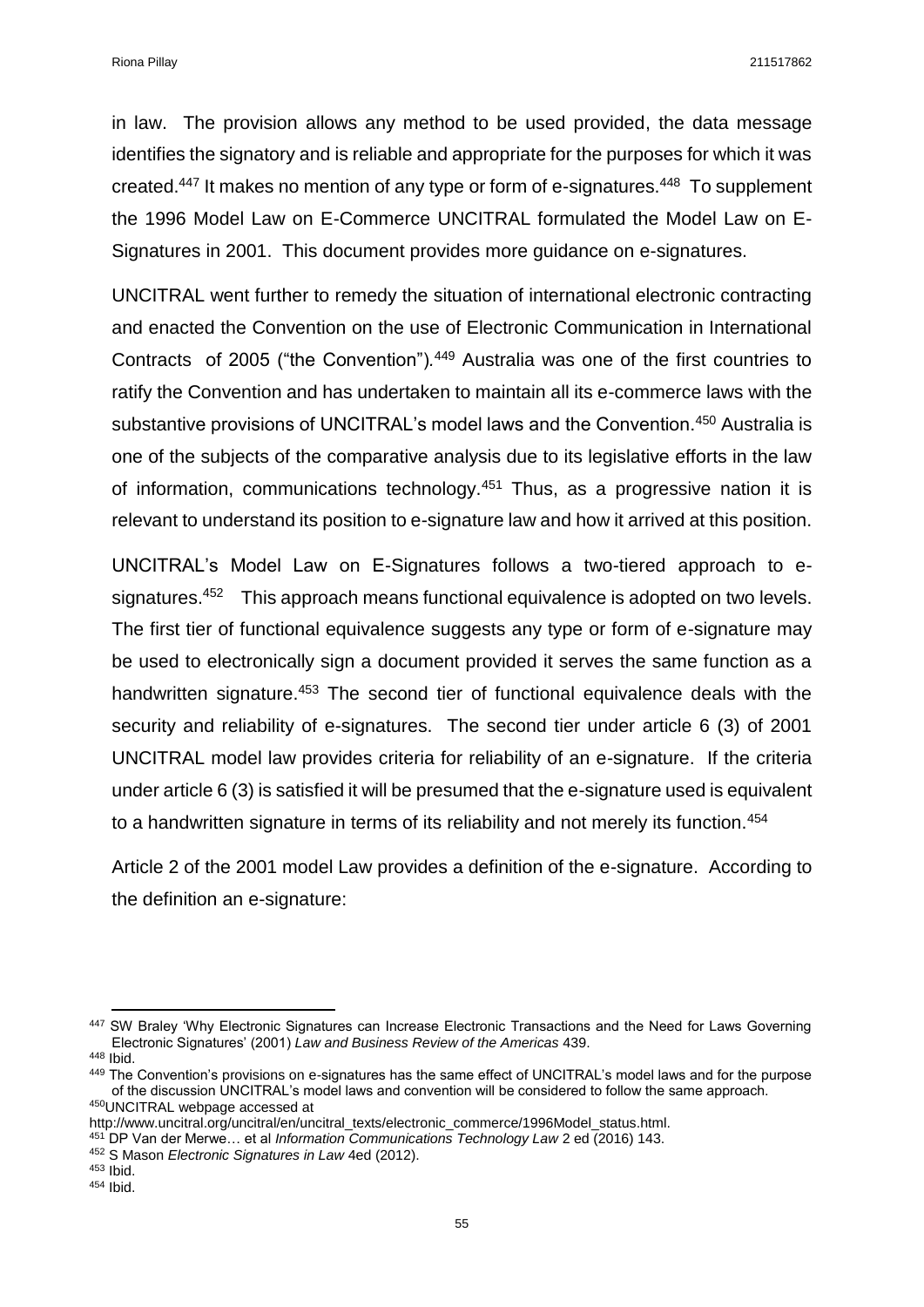*"is data in electronic form affixed to or logically associated with a data message and is used to identify the signatory and show his approval of the information contained within the data message."<sup>455</sup>*

This represents the functional equivalence of an e-signature to handwritten signatures.<sup>456</sup> Article 6 (1) of UNCITRAL's Model Law on E-Signatures deals with legal recognition of an e-signature. According to Article 6(1) an e-signature will be 'valid if it is reliable and appropriate for the purpose for which it was generated or communicated in light of all the circumstances.'<sup>457</sup> UNCITRAL's approach is technologically neutral<sup>458</sup> in respect of Article 6 as it does not prescribe any particular type of technology required in order to establish legal validity. However, Article 6 (3) provides a presumption for reliability of an e-signature.<sup>459</sup> The provision states an esignature will be considered reliable and satisfying the requirements of Article 6 (1) if a certain criteria is met.<sup>460</sup>

The only known technology that can satisfy the criteria is a digital signature which uses PKI cryptography.<sup>461</sup> The provision favours a particular type of technology and is, therefore technology specific. However, the approach of UNCITRAL is different from ECTA because the latter requires the use of specific technology when the law requires an e-signature whilst the former permits the use of any method of electronically signing provided the method is reliable and appropriate for the purposes for which it was created. ECTA requires reform to this extent.

It is suggested that ECTA adopt UNCITRAL's approach to e-signatures which reflects a modern approach to e-signature law and is key to reducing the legal uncertainty of the law in international trade.<sup>462</sup> Australia and the US have adopted UNCITRAL's

**.** 

(c) Any alteration to the electronic signature, made after the time of signing, is detectable; and

<sup>455</sup> Article 2 of United Nations Commission on International Trade Law Model on Electronic Signatures with Guide to Enactment (2001).

<sup>456</sup> Discussed in chapter one.

<sup>457</sup> United Nations Commission on International Trade Law Model on Electronic Signatures with Guide to Enactment (2001).

<sup>458</sup> Discussed in chapter 3 under heading 3.2.1.1.

<sup>459</sup> S Eiselen 'Fiddling with the ECT Act – Electronic Signatures' (2014) 17(6) *Potchefstroom Electronic Law Journal*  2804-2820.

<sup>460 (</sup>a) The signature creation data are, within the context in which they are used, linked to the signatory and to no other person;

<sup>(</sup>b) The signature creation data were, at the time of signing, under the control of the signatory and of no other person;

<sup>(</sup>d) Where a purpose of the legal requirement for a signature is to provide assurance as to the integrity of the information to which it relates, any alteration made to that information after the time of signing is detectable.

<sup>461</sup> DP Van der Merwe… et al *Information Communications Technology Law* 2 ed (2016) 155-156.

<sup>462</sup> Srivastava and Koekemoer 'The Legal Recognition of Electronic Signatures in South Africa: A Critical Overview' 2013 21 (3) *African Journal of International and Comparative Law* 444.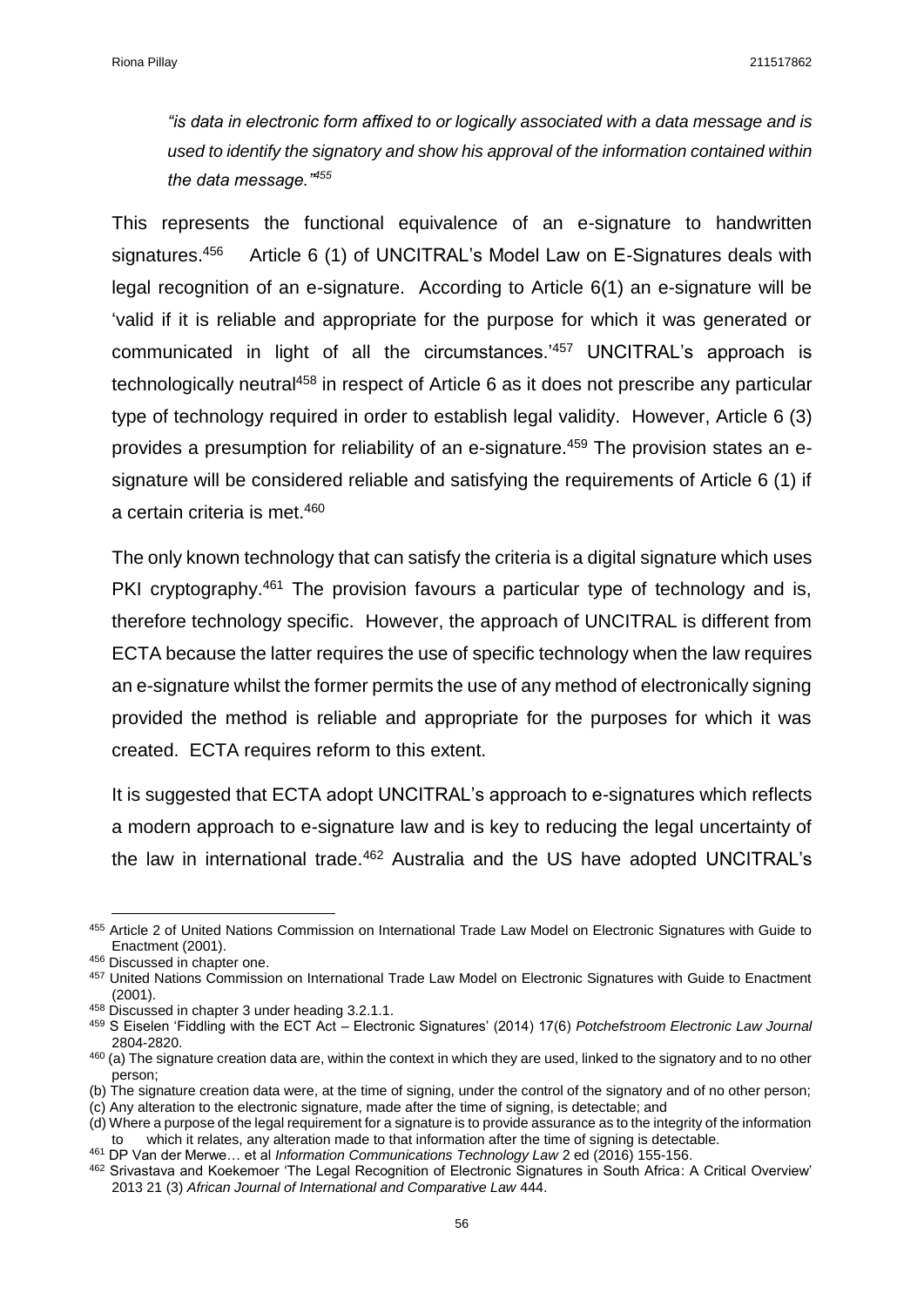provision through adoption of the Convention.<sup>463</sup> The technologically neutral approach is essential for facilitation of e-commerce and is followed by some of the most technologically progressive nations such as, Australia and the US.<sup>464</sup>

The purpose of presumption in Article 6 (3) of UNCITRAL's model law is to suggest a reliable method but does not make the suggested method compulsory for legal validity. UNCITRAL also makes no mention of an AES and therefore does not prescribe any costly, cumbersome or onerous procedure to ensure reliability of e-signatures. For this reason UNCITRAL's approach is favoured in comparison to the EC Directive.<sup>465</sup>

## *4.3.Foreign Legal Framework*

# *4.3.1. Directive 1999/93/EC of the European Parliament and the Council of 13 December 1999 on a Community for electronic signatures ("EC Directive")*

South Africa's approach in respect of AESes has been influenced by the approach of the EC Directive.<sup>466</sup> This adoption of this approach in South African law has been criticised largely for its technological specificity and the detrimental effects of prescriptive law on e-commerce.<sup>467</sup>

The EC Directive is a framework that provides guidance to European community<sup>468</sup> on the enactment of e-signature laws. $469$  The purpose of the EC Directive is to unify the law of the European Community in order to facilitate cross border e-commerce transactions.<sup>470</sup> Ultimately, the EC Directive gives effect to the treaty establishing the European Union and the common internal market.

**<sup>.</sup>** <sup>463</sup> Ibid.

<sup>464</sup> Srivastava and Koekemoer (Note 462).

<sup>465</sup> UNCITRAL is adopted by some of the most technologically advanced countries such as the US and Australia.

<sup>&</sup>lt;sup>466</sup> Eiselen (Note 54).

<sup>467</sup> Ibid.

<sup>468</sup> within the European Union prescribed by the *Treaty establishing the European Community*.

<sup>469</sup> M Siems 'The EU Directive on E-Signatures: A Worldwide Model or a Fruitless attempt to Regulate the Future? (2002) 16(1) *International Review of Law, Computers & Technology* 7-22.

 $470$  Recital 4: Electronic communication and commerce necessitate ' electronic signatures' and related services allowing data authentication; divergent rules with respect to legal recognition of electronic signatures and the accreditation of certification-service providers in the Member States may create a significant barrier to the use of electronic communications and electronic commerce; on the other hand, a clear Community framework regarding the conditions applying to electronic signatures will strengthen confidence in, and general acceptance of, the new technologies; legislation in the Member States should not hinder the free movement of goods and services in the internal market; Parmentier (Note 1).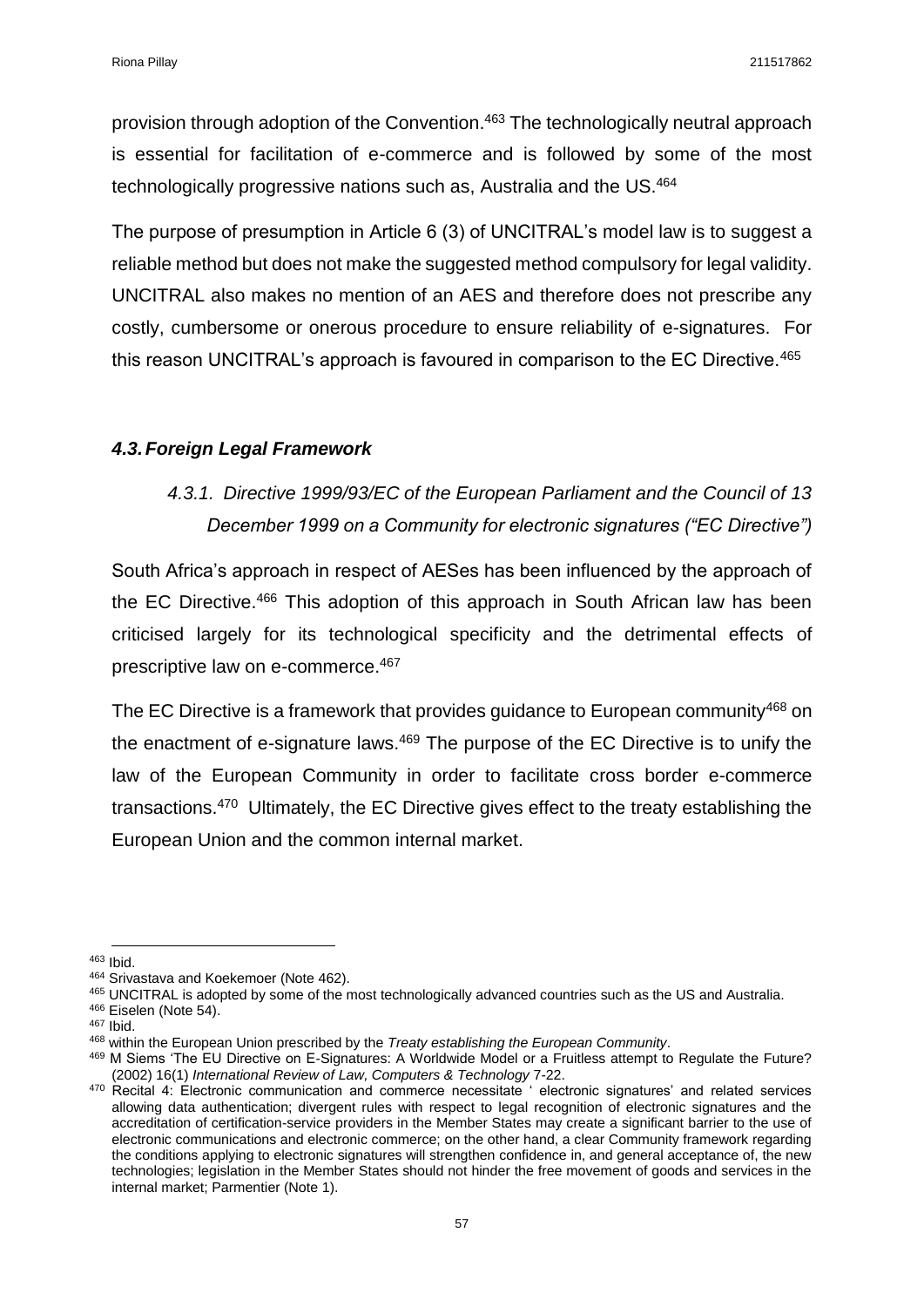The EC Directive was drafted in consideration of the socio-economic needs and interests of the European Community, specifically.<sup>471</sup> This suggests the provisions of the directive may not operate in other regions as it does in the European Community because it considers the socio-economic dynamics of the European Community.

The EC Directive follows a similar approach to e-signatures as ECTA. Some authors argue it is technologically specific because it favours asymmetric cryptography.<sup>472</sup> Parmentier<sup>473</sup> postulates that the drafters of the EC Directive intended to restrict the minimum threshold for e-signature technology to PKI technology for ensuring future technologies remain secure. Many authors agree the EC Directive adopts a two-tiered approach to e-signatures.<sup>474</sup> However, the two-tiered approach in the EC Directive only recognises digital signatures as legally valid e-signatures.<sup>475</sup> Other forms of esignatures are not prohibited from use but the law only recognises AESes. In contrast with UNCITRAL, the functional equivalent approach adopted by the EC Directive requires a higher level of security of e-signatures than UNCITRAL.<sup>476</sup>

The EC Directive defines an electronic signature very broadly which includes a wide variety of authentication and identification methods.<sup>477</sup> Only AESes which satisfy Article 5<sup>478</sup> of the EC Directive are considered to be equivalent to manuscript signatures.<sup>479</sup> The South African approach to e-signatures differ to the extent that an ordinary e-signature is equivalent to a manuscript signature and an AES is equivalent

1

<sup>471</sup> Recital 2.

<sup>472</sup> A Srivastava *Electronic Signatures for B2B Contracting: Evidence from Australia* (2013); Parmentier M 'Legislative Developments' (2000) *Columbian Journal of European Law* 251.

<sup>473</sup> Parmentier (Note 433).

<sup>474</sup> C Reed 'Taking sides on technology neutrality' (2007) 4(3) *SCRIPT-ed* 263-284; Srivastava A *Electronic Signatures for B2B Contracting: Evidence from Australia* (2013) and Reed C 'Taking sides on technology neutrality' (2007) 4(3) *SCRIPT-ed* 263-284.

<sup>475</sup> S Mason 'Electronic Signatures in Practice' (2006) 6(2) *Journal of High Tech. Law* 148-164.

<sup>476</sup> Stringent requirements imposed for obtaining an AES.

<sup>477</sup> J Schroers, B Van Alsenoy C Cuijpers 'Legal analysis of E-Signature services' (2015).

 $478$  (1) Member States shall ensure that advanced electronic signatures which are based on a qualified certificate and which are created by a secure-signature-creation device:

<sup>(</sup>a) satisfy the legal requirements of a signature in relation to data in electronic form in the same manner as a handwritten signature satisfies those requirements in relation to paper-based data; and (b) are admissible as evidence in legal proceedings.

<sup>2.</sup> Member States shall ensure that an electronic signature is not denied legal effectiveness and admissibility as

evidence in legal proceedings solely on the grounds that it is:

<sup>—</sup> in electronic form, or

<sup>—</sup> not based upon a qualified certificate, or

<sup>—</sup> not based upon a qualified certificate issued by an accredited certification-service-provider, or

<sup>—</sup> not created by a secure signature-creation device.

<sup>479</sup> SW Braley 'Why Electronic Signatures can Increase Electronic Transactions and the Need for Laws Governing Electronic Signatures' (2001) *Law and Business Review of the Americas* 439.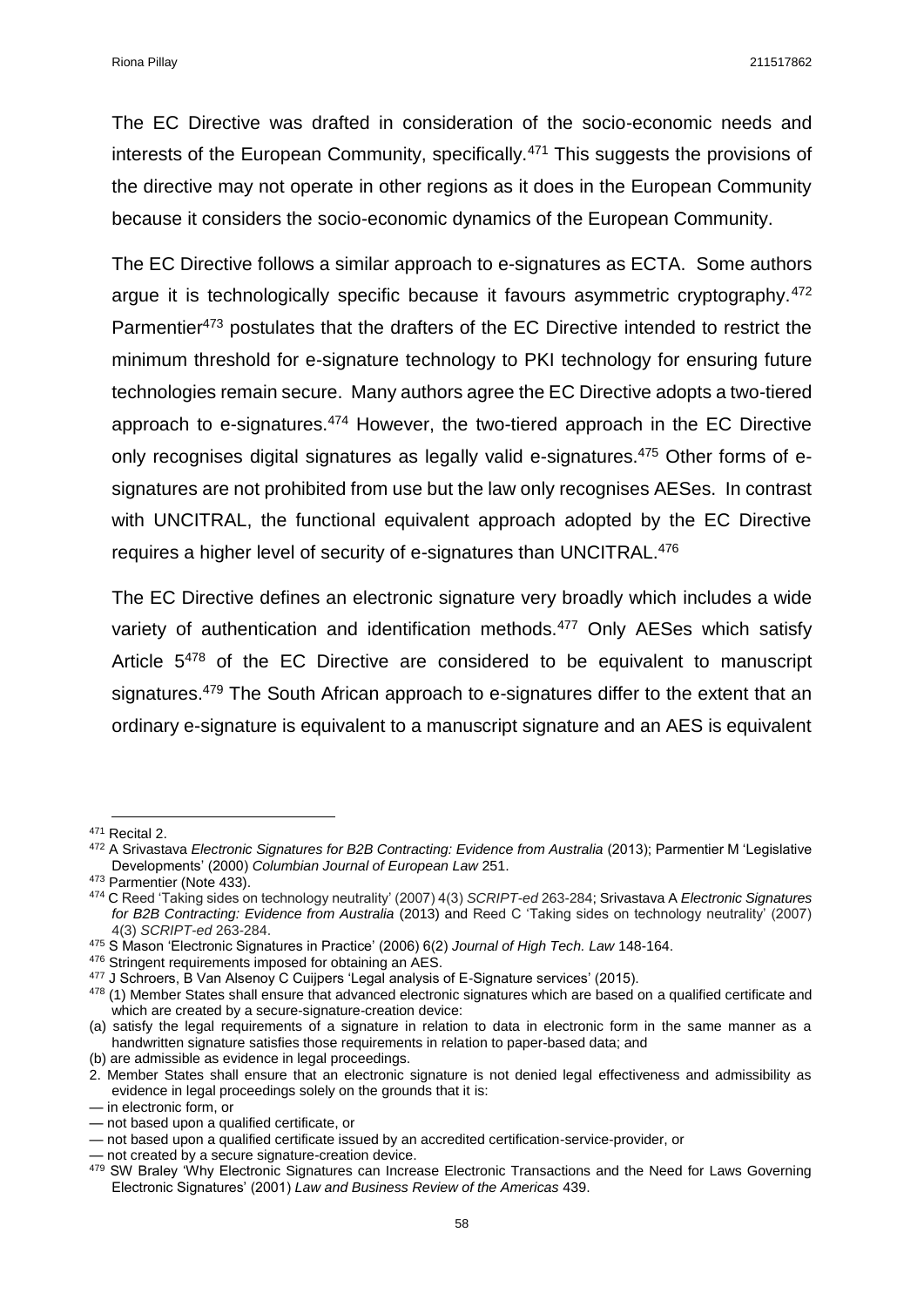to a notarised manuscript signature.<sup>480</sup> However, the signatory who relies on the esignature must prove its validity.<sup>481</sup>

Another difference in the approach of ECTA and the EC Directive in respect of esignatures lies in the procedure for obtaining an AES. While EC Directive and ECTA both include the concept of the AES, in the former legal framework accreditation is not compulsory for legal recognition.<sup>482</sup>

According to the EC Directive, an e-signature will be legally recognised as an equivalent to a handwritten signature if it meets the requirements of a qualified certificate<sup>483</sup> and is created by a secure signature creation device.<sup>484</sup> Unlike the South African approach to e-signatures, obtaining the status of an AES is not dependant on accreditation but rather the criteria set out in the annexures to the EC Directive. This approach is less cumbersome and less expensive than the South African approach because accreditation is voluntary and is not required to be based on face-to-face recognition. This is an indication that the South African approach to AESes has not been carefully considered against the framework of e-commerce because it imposes requirements which are at odds with the development of e-commerce.

Recital 11<sup>485</sup> of the EC Directive permits voluntary accreditation. The rationale behind the voluntariness of accreditation is to allow market forces to develop the best

1

<sup>480</sup> R Sabett 'Effects of Technology Convergence and Public Key Infrastructure' (1999) 7(2) *University of Baltimore Intellectual Property Law Journal* 143-154.

<sup>481</sup> Eiselen (Note 54).

<sup>482</sup> EC Directive (Note 435); J Schroers , B Van Alsenoy C Cuijpers 'Legal analysis of E-Signature services' (2015).

<sup>483</sup> Annexure 1: Qualified certificates must contain: (a) an indication that the certificate is issued as a qualified certificate; (b) the identification of the certification-service-provider and the State in which it is established; (c) the name of the signatory or a pseudonym, which shall be identified as such; (d) provision for a specific attribute of the signatory to be included if relevant, depending on the purpose for which the certificate is intended; (e) signatureverification data which correspond to signature-creation data under the control of the signatory; (f) an indication of the beginning and end of the period of validity of the certificate; (g) the identity code of the certificate; (h) the advanced electronic signature of the certification-service-provider issuing it; (i) limitations on the scope of use of the certificate, if applicable; and (j) limits on the value of transactions for which the certificate can be used, if applicable.

<sup>484</sup> Annexure 3: Secure signature-creation devices must, by appropriate technical and procedural means, ensure at the least that: (a) the signature-creation-data used for signature generation can practically occur only once, and that their secrecy is reasonably assured; (b) the signature-creation-data used for signature generation cannot, with reasonable assurance, be derived and the signature is protected against forgery using currently available technology; (c) the signature-creation-data used for signature generation can be reliably protected by the legitimate signatory against the use of others. 2. Secure signature-creation devices must not alter the data to be signed or prevent such data from being presented to the signatory prior to the signature process.

<sup>485 (11)</sup> Voluntary accreditation schemes aiming at an enhanced level of service-provision may offer certificationservice providers the appropriate framework for developing further their services towards the levels of trust, security and quality demanded by the evolving market; such schemes should encourage the development of best practice among certification-service-providers; certification-service-providers should be left free to adhere to and benefit from such accreditation schemes;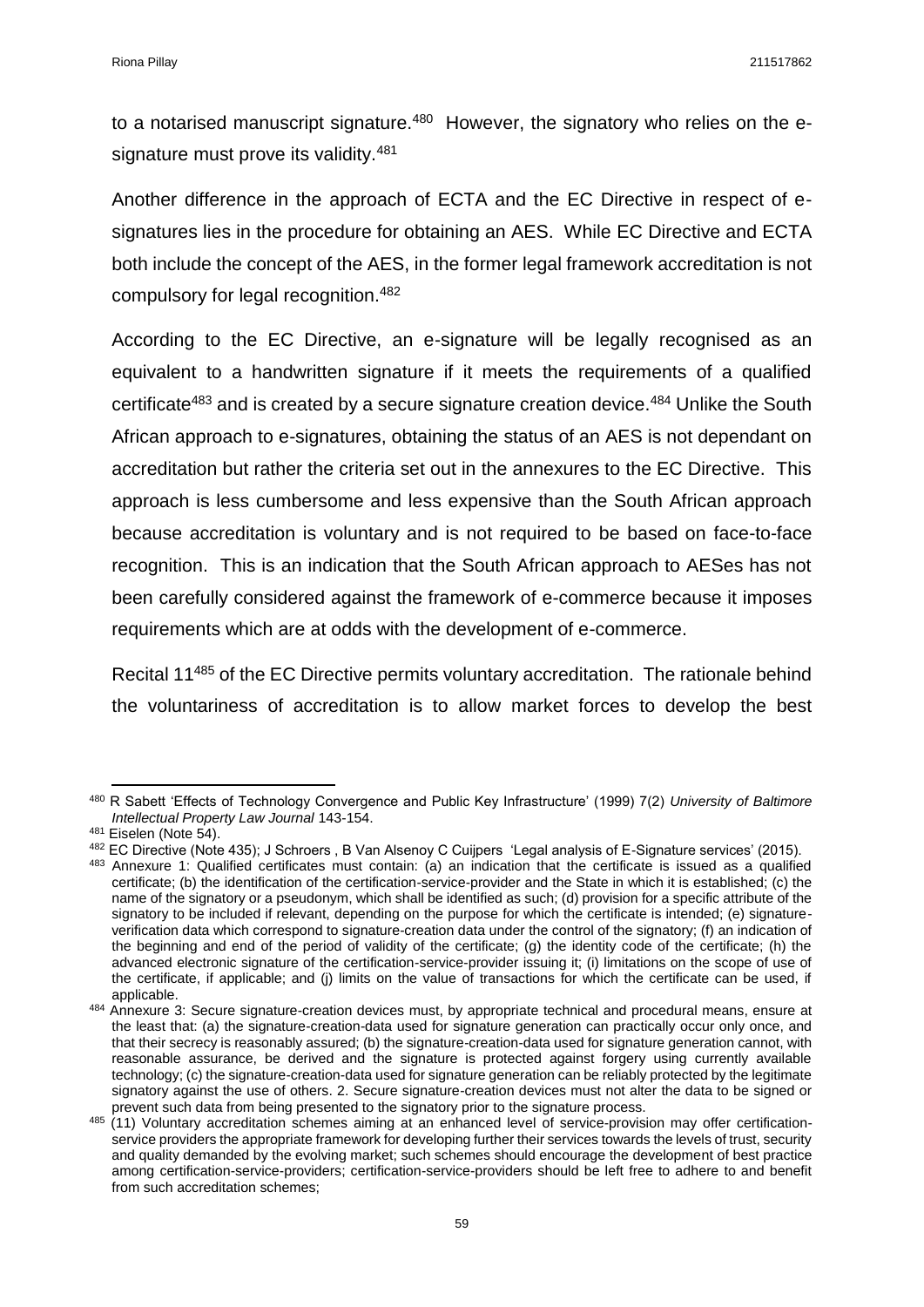technological practice, as the principle of technological neutrality advocates.<sup>486</sup> The EC Directive promotes technological neutrality in Recital 4 by acknowledging accreditation to be a barrier to the development of commerce.<sup>487</sup>

The EC Directive was one of the international instruments that has guided ECTA's enactment of AESes. However, the approach in relation to the manner of obtaining an AES differs in ECTA to the extent that ECTA makes accreditation compulsory. Thus, ECTA's approach is more onerous and burdensome on authentication service providers who want their products and services to be legally recognised in a South African court of law. The reason for ECTA's adoption for accreditation is yet to be determined.

### *4.3.2. United States of America*

The United States enacted the 'Electronic Signatures in Global and National Commerce Act ("The E-Sign Act") in 2000. This E-Sign Act operates on a federal level which means that all states must comply with the legislation.<sup>488</sup> The enactment of the E-Sign Act was a response to the immense number of commercial transactions taking place over the internet.<sup>489</sup> There was a serious concern as no laws regulated these electronic transactions.<sup>490</sup> This concern is dealt with by the E-Sign Act as well as the Uniform Electronic Transactions Act of 1999 ("UETA") which is operative at a state level.<sup>491</sup>

The aim of the E-Sign Act is 'to facilitate interstate and foreign e-commerce.<sup>'492</sup> It seeks to achieve its stated aim by providing for legal recognition of 'electronic records, electronic signatures and electronic contracts.'<sup>493</sup> According to this provision, written

 $\overline{a}$ <sup>486</sup> Ibid.

<sup>487</sup> Electronic communication and commerce necessitate ' electronic signatures' and related services allowing data authentication; divergent rules with respect to legal recognition of electronic signatures and the accreditation of certification-service providers in the Member States may create a significant barrier to the use of electronic communications and electronic commerce; on the other hand, a clear Community framework regarding the conditions applying to electronic signatures will strengthen confidence in, and general acceptance of, the new technologies; legislation in the Member States should not hinder the free movement of goods and services in the internal market.

<sup>488</sup> Buckley & Tank 'The Electronic Signatures in Global and National Commerce Act: An Overview' (2001) 20 *Annual Review of Banking Law* 221-241.

<sup>489</sup> Stern J 'The Electronic Signatures in Global and National Commerce' (2001) 6 *Berkeley Technology Law Journal*  391-414.

<sup>490</sup> Ibid.

<sup>491</sup> Buckley & Tank (Note 488).

<sup>492</sup> The Electronic Signature in Global and National Commerce Act (1999).

 $493$  Section 101(a) (2) of the Electronic Signature in Global and National Commerce Act (1999).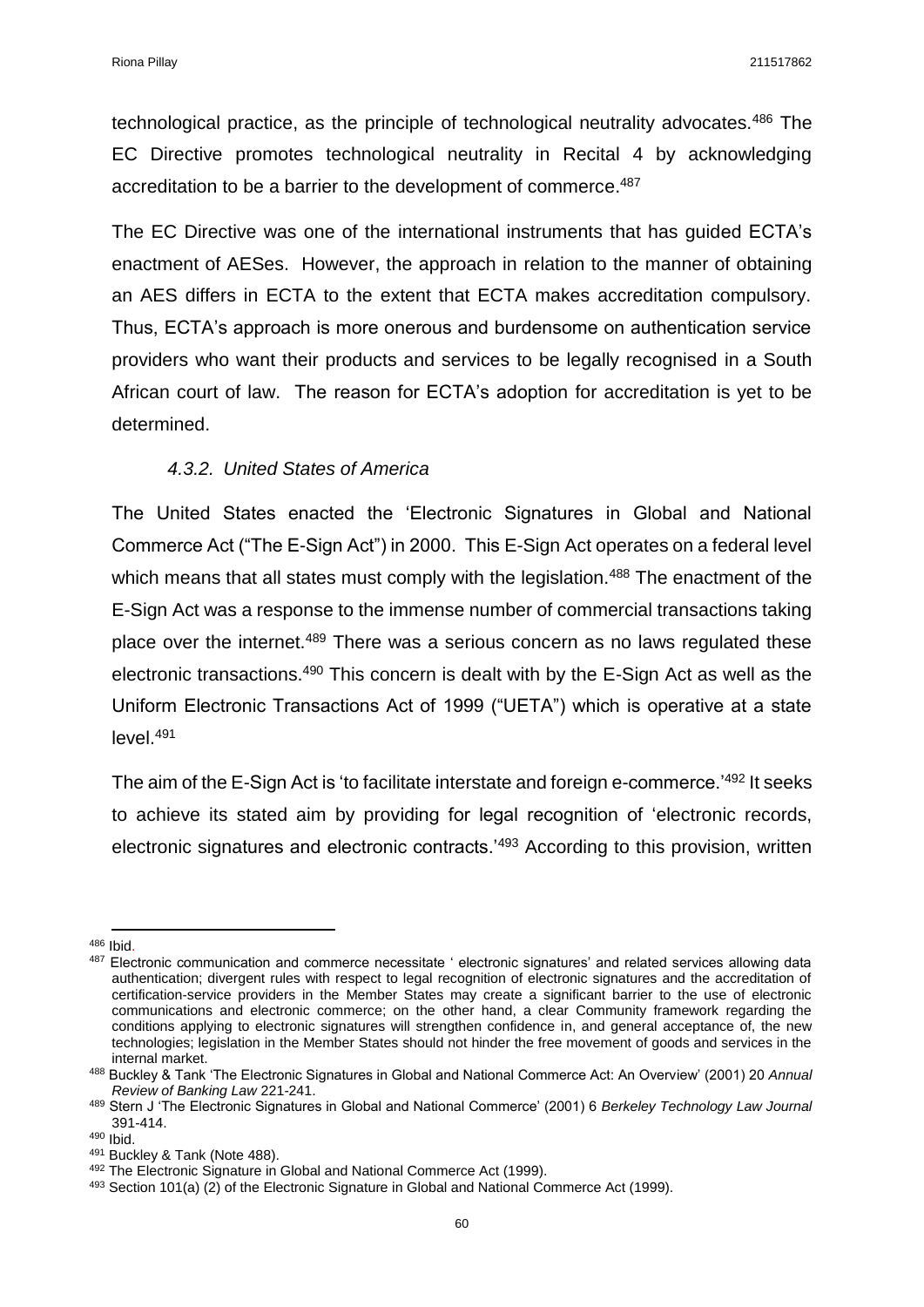records and contracts are equivalent to the electronic records and contracts. E-Sign Act adopted the minimalist approach to e-signatures.<sup>494</sup>

According to the E-Sign Act an e-signature means 'any electronic sound or process logically associated with a contract or record and executed or adopted by a person with intent to sign the record.<sup>'495</sup> The definition of an e-signature under the E-Sign Act is completely technologically neutral and permits any method of signing provided the requisite intention is present.<sup>496</sup>

UETA was drafted by the National Conference of Commissioners of Uniform State Laws and was enacted around the same time as the E-Sign Act. UETA has similar objects to the E-Sign Act and many provisions of the both acts deal with the same substantive content. An e-signature under UETA is practically the same as it is under the E-Sign Act.<sup>497</sup> Section  $7(c)$  of UETA simply states 'if a law requires a record to be in writing, an electronic record satisfies the law.<sup>'498</sup> The provision is broad and does not prescribe any form of technology for e-signatures.<sup>499</sup>

This approach does not distinguish between different types of e-signatures and legally recognises all types and forms of e-signatures provided the requisite intention to sign the document is present.<sup>500</sup> Furthermore, UETA and E-sign Act do not contain provisions giving additional evidential or legal weight to digital signatures based on cryptography.

Although a technologically specific approach may not align perfectly in a technologically developing world, the technologically-neutral approach adopted by the United States does not present itself without problems. Koger<sup>501</sup> suggests the approach is 'vague and lacks legal guidance.<sup>'502</sup> Stern<sup>503</sup> supports this view and adds that an absolute technologically neutral approach can create an unsafe environment

**.** 

<sup>494</sup> Kisswani & Al-Bakri 'Regulating the Use of Electronic Signatures Given the Changing Face of Contracts' (2010) 7 *Macquarie Journal of Business Law* 53-65.

<sup>495</sup> Section 106 (5) of the Electronic Signature in Global and National Commerce Act (1999).

<sup>496</sup> Kisswani & Al-Bakri (Note 494).

<sup>497</sup> Section 2 (8) "Electronic signature" means an electronic sound, symbol, or process attached to or logically associated with a record and executed or adopted by a person with the intent to sign the record.

<sup>498</sup> Section 7 (c) of the Uniform Electronic Transactions Act (1999). <sup>499</sup> Van der Merwe DP… et al *Information Communications Technology Law* 2 ed (2016) 155-156.

<sup>500</sup> Kisswani & Al-Bakri (Note 494).

<sup>501</sup> JL Koger 'You Sign, E-SIGN, We All Fall Down: Why the United States Should Not Crown the Marketplace as Primary Legislator of Electronic Signatures' (2001) 11 *Transnational Contemporary Problems* 491-516. <sup>502</sup> Ibid.

<sup>503</sup> J Stern 'The Electronic Signatures in Global and National Commerce' (2001) 6 *Berkeley Technology Law Journal*  391-414.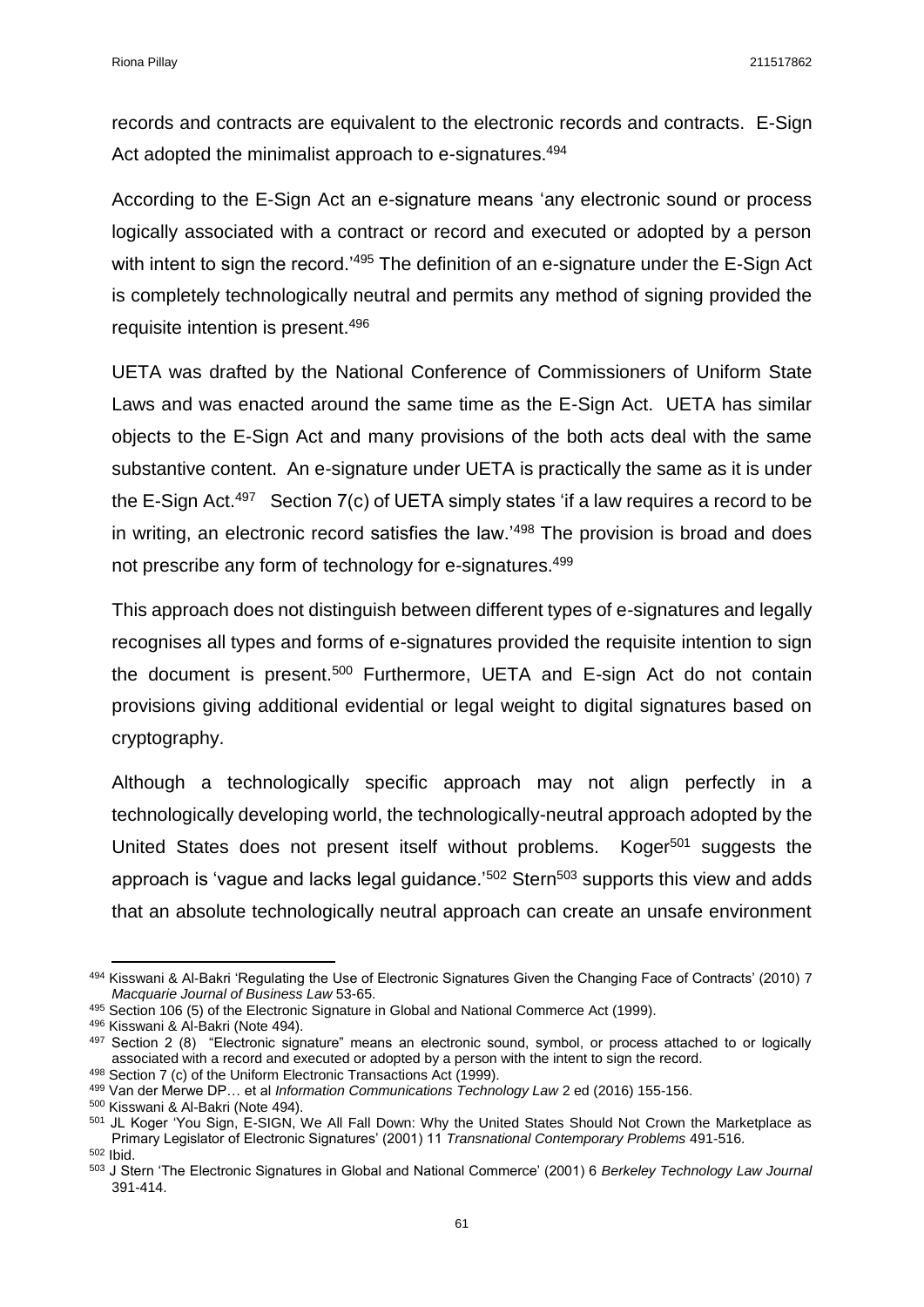for consumers especially when inferior technologies are used. The minimalist approach more likely to induce fraud and interference with data integrity because there are no standards of security imposed in the use of e-signatures to protect user information and their online identity. <sup>504</sup> Furthermore, the lack of standards in the use of e-signatures may frustrate commerce by the United States transacting with countries that impose strict standards, such as the European community.<sup>505</sup> This is further complicated by the fact that the EU and the US are major trading partners.<sup>506</sup>

Another issue with the minimalist approach is evidentiary concern.<sup>507</sup> Under the South African approach in the event of a dispute, regarding the validity of an e-signature there is a rebuttable presumption that an AES is a valid signature.<sup>508</sup> Thus, it is clear the party alleging the AES is invalid must prove this. The US approach, however provides no guidance or presumption and it is the judiciary's responsibility to decide on the authenticity of the e-signature.

The minimalist approach is beneficial to the extent that it can foster innovation prevent law from becoming static.<sup>509</sup> However, there are some major disadvantages of the approach which could also create an obstacle to e-commerce.<sup>510</sup>

#### *4.3.3. Germany*

Germany was one of the first countries to enact e-signature legislation.<sup>511</sup> In 1997 the Law for Electronic Signatures ("SigG1997")<sup>512</sup> was enacted and it regulated digital signatures.<sup>513</sup> The SigG1997 was enacted to give legal recognition to e-signatures but only in the form of digital signatures.<sup>514</sup> The focus of SigG1997 is not on legal equivalency of e-signatures and handwritten signatures but rather on the secure use

**.** 

<sup>504</sup> Koger (Note 501).

<sup>505</sup> Ibid.

<sup>506</sup> Koger (Note 501).

<sup>&</sup>lt;sup>507</sup> Stern (Note 503) and Koger (Note 501).

<sup>508</sup> Section 13 of Electronic Communications and Transactions Act 25 of 2002.

<sup>509</sup> Koger (Note 501).

<sup>510</sup> Ibid.

<sup>511</sup> Schroers J, Van Alsenoy B Cuijpers C 'Legal analysis of E-Signature services' (2015).

<sup>512</sup> Gesetz zur digitalen signatur (SigG1997).

<sup>513</sup> A Digital signature is a specific form of e-signature that is based on public key cryptography which involves encryption of data messages by the sender and decryption by the recipient. It involves two sets of keys, one of encryption and the other for decryption. The digital signature is an advanced type of e-signature and can perform a number of functions. Digital signatures are discussed at length in chapter two of this paper.

<sup>514</sup> Shroers, Alesnoy & Cuijpers (Note 511).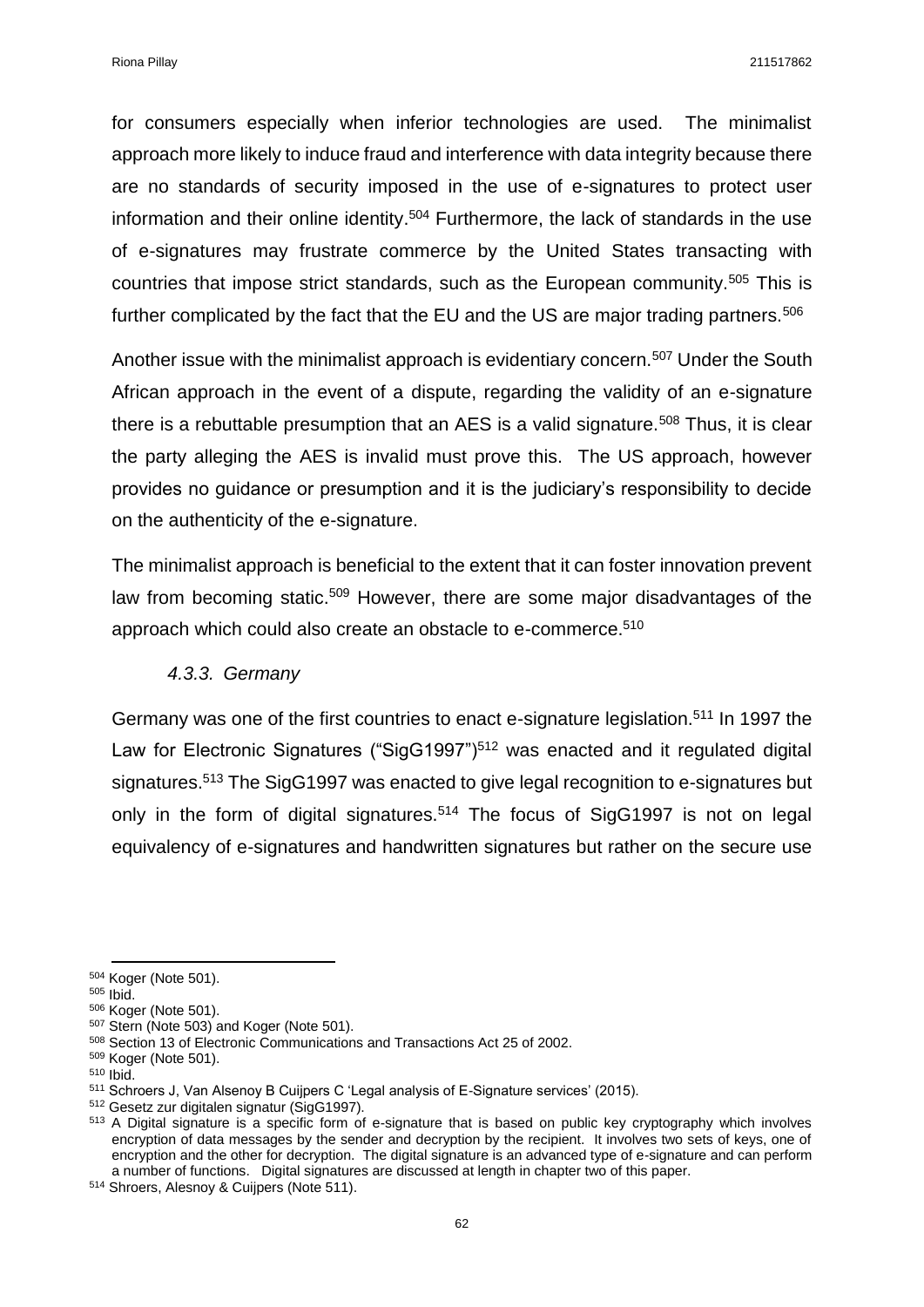of digital signatures.<sup>515</sup> Therefore, a technologically specific approach was adopted to overcome the unfamiliarity of the internet at the time.<sup>516</sup>

According to SigG1997, only digital signatures based on a qualified certificate and met the requirements of the Article  $23^{517}$  of SigG1997 would be legally equivalent to a handwritten signature.<sup>518</sup> It was the first country within the EU to enact legislation of esignatures prior to the enactment of the EC Directive.<sup>519</sup>

After the EC Directive had been enacted, SigG1997 had been repealed by the German Electronic Signatures Act of 2001("ESA") to be in line with the EC Directive.<sup>520</sup> One of the most notable changes of the repealed act was the removal of the accreditation procedure for obtaining an AES.<sup>521</sup> Unfortunately, South Africa still maintains this position. Germany abolished the accreditation procedure at a time when e-commerce was still in stages of infancy and thus prevented a potential barrier to e-commerce as suggested by the EC Directive.<sup>522</sup>

The ESA follows a similar approach to e-signatures as ECTA. Section 2(1) of ESA defines an e-signature as 'data in electronic form attached to other electronic data or logically linked to electronic data and used for authentication.<sup>'523</sup> Sections 2(1) and 2(2) of ESA draw a distinction between an AES and a qualified AES. An AES is 'assigned only to one subscriber; capable of being identified as the subscriber; generated using a method under the sole control of the subscriber; and linked to the attached data so that any alteration of the data is detectable.<sup>'524</sup>

A qualified AES means 'an AES which is supported with a qualified certificate and generated with a secure signature creation device.'<sup>525</sup> The difference between an AES and a qualified AES is the latter is supported by a trusted third party which provides assurance that the signature creation device is secure and the user of the e-signature

 $\overline{a}$ 

<sup>515</sup> Barofsky (Note 439).

<sup>516</sup> Ibid.

<sup>517</sup> Same as Article 5 of the EC Directive.

<sup>518</sup> Ibid.

<sup>519</sup> C Bierekoven, P Bazin & Kozolowski 'Electronic Signatures in German, French and Polish Law Perspective' (2004) *Digital Evidence and Electronic Signature Law* 7-13.

<sup>520</sup> Bierekoven (Note 519) and S Blythe 'A Critique of German E-Commerce Law and Recommendations for Improvement' accessed at http://aabri.com/SA12Manuscripts/SA12045.pdf.

<sup>521</sup> Ibid.

<sup>522</sup> Recital 11.

<sup>523</sup> Section 2 (1) German Electronic Signatures Act (2001); Blythe (Note 529)

<sup>524</sup> Section 2 (1) of German Electronic Signatures Act (2001); Blythe (Note 529).

<sup>525</sup> Section 2 (2) of German Electronic Signatures Act (2001); Blythe (Note 529).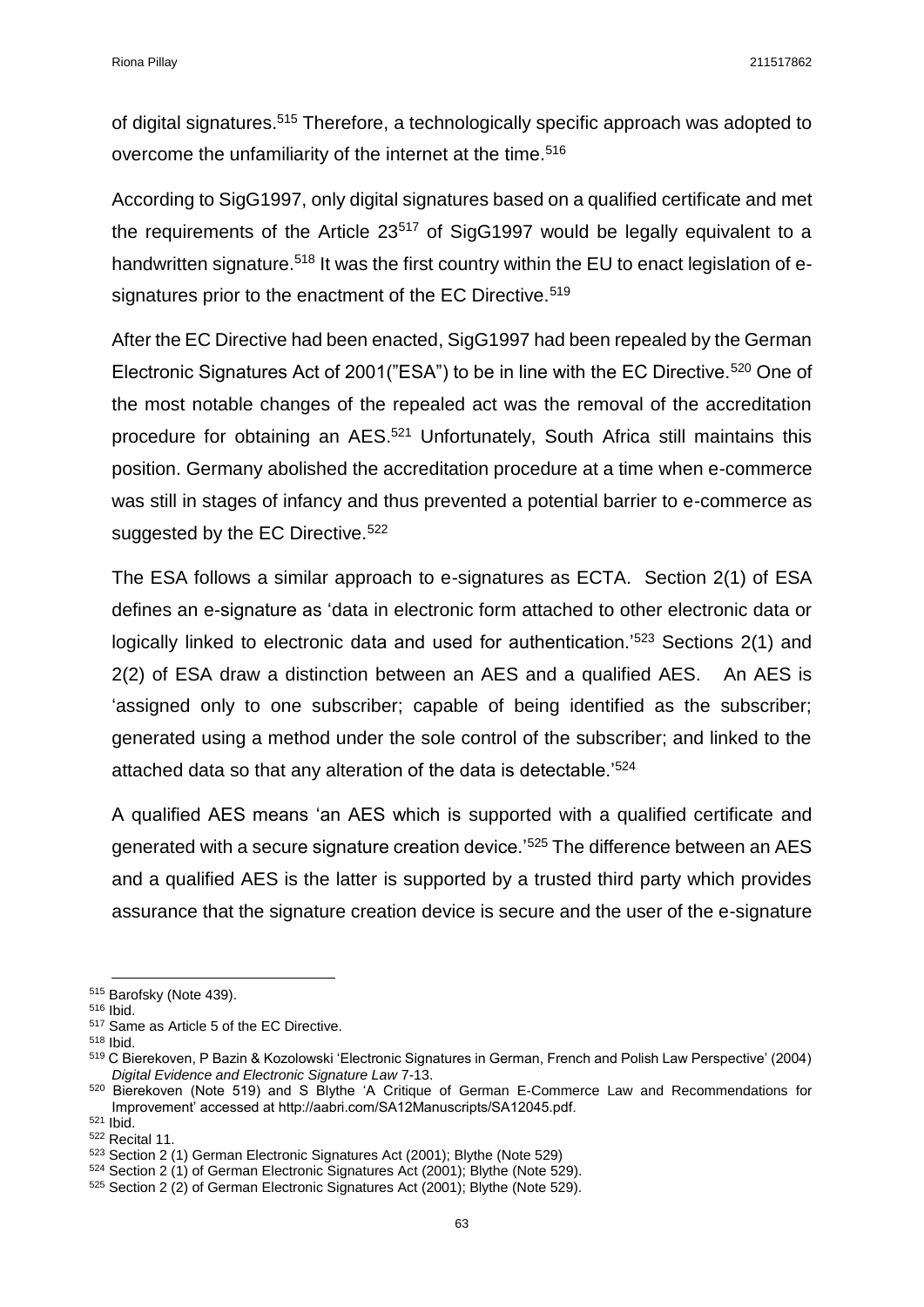is identified.<sup>526</sup> This approach offers more security and reliability than the use of ordinary e-signatures but the prescriptiveness of the legislation may prevent superior and newer technology from entering the market.<sup>527</sup>

Under the old SigG1997, certification service providers had to be accredited by the German Minister of Telecommunications.<sup>528</sup> However the position has changed under ESA as certification service providers are no longer required to be accredited.<sup>529</sup> Accreditation is voluntary in accordance with the EC Directive.<sup>530</sup> Under ECTA, in order for an e-signature to obtain the status of an AES, it must be obtained through accreditation.<sup>531</sup> Consequently, South Africa's approach is relatively stringent in comparison to the German and the EC Directive approach. 532

The difficulty with the South African approach lies in the accreditation procedure being compulsory for obtaining an AES which is the only legally recognised e-signature. The accreditation procedure has been criticised for hindering e-commerce due to the high cost and the additional time required to obtain an AES.<sup>533</sup>

Bierekoven, Bazin and Kozlowski<sup>534</sup> take the view that an AES offers a far more secure infrastructure than an ordinary e-signature which bears a much greater risk to be forged. $535$  Therefore, the evidentiary weight must be distinguished between an ordinary e-signature and an AES. An AES is more than a tool for identification and thus cannot be equated to an ordinary e-signature. Bierekoven, Bazin and Kozlowski<sup>536</sup> support the distinction between the two types of signatures for evidentiary purposes. There has not been any evidence that the distinction has placed an obstacle to e-commerce. However, the divergent approaches of various jurisdictions

<sup>527</sup> Ibid.

**.** 

<sup>526</sup> A Barofsky 'The European Commission's Directive on Electronic Signatures: Technological "Favouritism" towards digital signatures' (2001) 14 (24) *Boston College International & Comparative Law Review* 145-159.

<sup>528</sup> Sections 3 and 21 of German Electronic Signatures Act (2001); Blythe (Note).

<sup>529</sup> SE Blythe 'Digital Signature law of the United Nations, European Union, United Kingdom and the United States: Promotion of Growth in e-commerce with enhanced security' (2005) 11(2) *Richmond Journal of Law and Technology* 1-20.

<sup>530</sup> SE Blythe 'Digital Signature law of the United Nations, European Union, United Kingdom and the United States: Promotion of Growth in e-commerce with enhanced security' (2005) 11(2) *Richmond Journal of Law and Technology* 1-20.

<sup>;</sup> Recital 11 of the EC Directive; Article 15 of German Electronic Signatures Act (2001); Bierekoven C, Bazin P & Kozolowski 'Electronic Signatures in German, French and Polish Law Perspective' (2004) *Digital Evidence and Electronic Signature Law* 7-13.

<sup>531</sup> Section 13 of Electronic Communications and Transactions Act 25 of 2002.

<sup>532</sup> Spring Forest Trading 599 CC v Wilberry (Pty) Ltd t/a Ecowash and another (2015) JOL 32555 (SCA).

<sup>533</sup> Eiselen (Note 59)

<sup>534</sup> Bierekoven (Note 520)

<sup>535</sup> Ibid.

<sup>536</sup> Bierekoven (Note 520).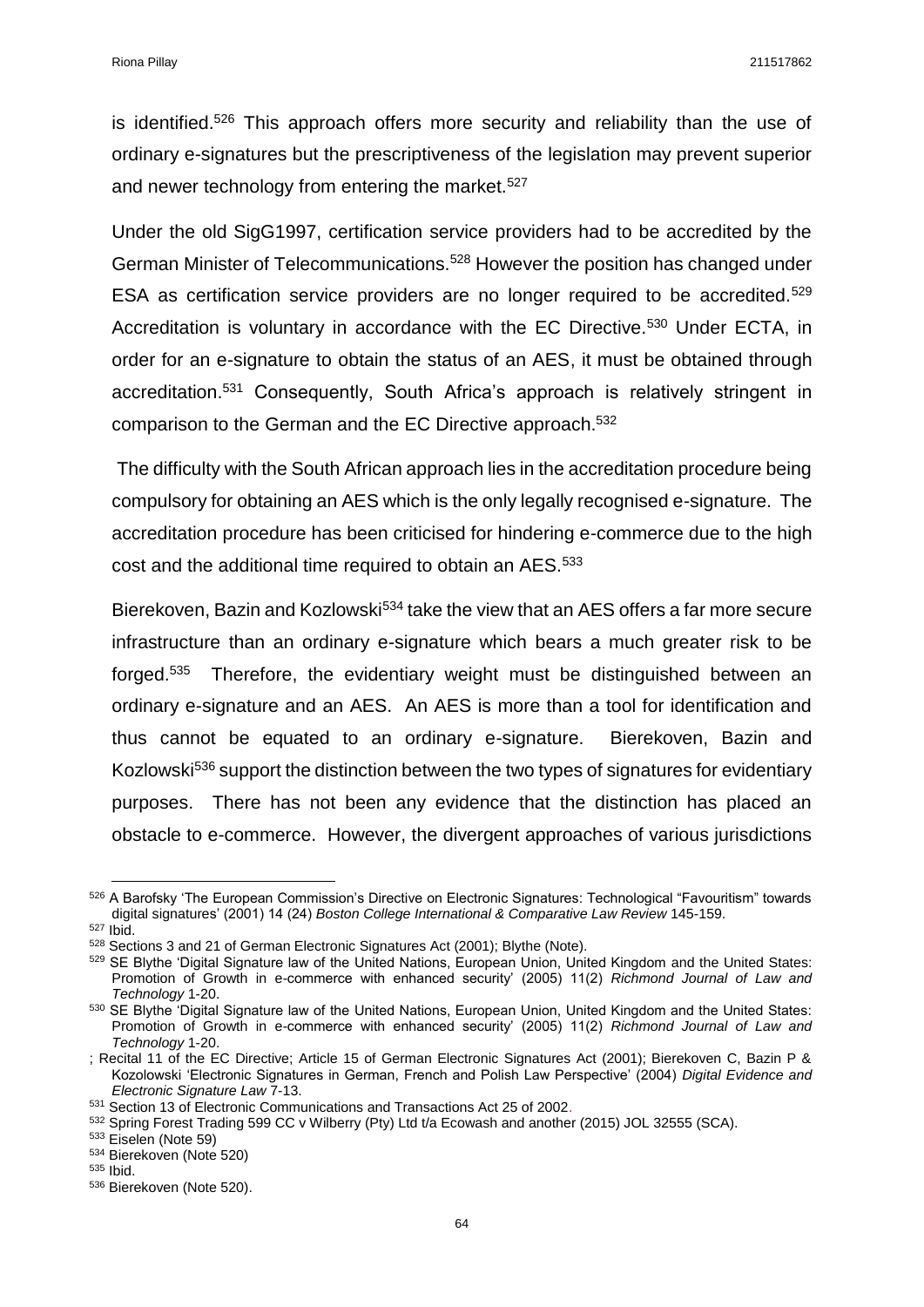may become problematic for growth and development of e-commerce and international trade if the current position remains in place.<sup>537</sup>

The German and US approach to e-signature regulation seem to be extreme in opposite directions. The latter is technologically prescriptive and provides criteria for legal validity of e-signatures whereas the US follows a minimalist approach and contains very little guidance on the use of e-signatures.<sup>538</sup>

## *4.3.4. Australia*

The Australian parliament enacted the Electronic Transactions Act ("ETA") in 1999. ETA follows the minimalist approach to e-signatures.<sup>539</sup> The e-signature provisions of ETA are based on UNCITRAL's Model Law on E-Commerce of 1996.<sup>540</sup> ETA does not provide a definition for e-signatures and there are no prescribed forms or types of signatures mentioned.

Section 10<sup>541</sup> of ETA permits any method to be used to electronically sign a document, provided that the 'method identifies the signatory and indicates his approval of the information.'<sup>542</sup> Furthermore, 'the method used must be appropriate and reliable for the purposes communicated.'<sup>543</sup> UNCITRAL's Model Law on Electronic Commerce requires the same as section 10 of ETA. According to the wording of section 10 of ETA there is no need to verify the information communicated.<sup>544</sup>

**.** 

<sup>537</sup> A Boss 'The Emerging Law of International Electronic Commerce' (1992) 6(2) *Temple International and Comparative Law Journal* 293-309.

<sup>538</sup> JL Koger 'You Sign, E-SIGN, We All Fall Down: Why the United States Should Not Crown the Marketplace as Primary Legislator of Electronic Signatures' (2001) 11 *Transnational Contemporary Problems* 491-516.

<sup>539</sup> Srivastava A *Electronic Signatures for B2B Contracting: Evidence from Australia* (2013).

<sup>540</sup> Ibid.

 $541$  Section 10 (1) If, under a law of the Commonwealth, the signature of a person is required, that requirement is taken to have been met in relation to an electronic communication if:

a) in all cases—a method is used to identify the person and to indicate the person's approval of the information communicated; and

b) in all cases—having regard to all the relevant circumstances at the time the method was used, the method was as reliable as was appropriate for the purposes for which the information was communicated; and

c) if the signature is required to be given to a Commonwealth entity, or to a person acting on behalf of a Commonwealth entity, and the entity requires that the method used as mentioned in paragraph (a) be in accordance with particular information technology requirements—the entity's requirement has been met; and

d) if the signature is required to be given to a person who is neither a Commonwealth entity nor a person acting on behalf of a Commonwealth entity—the person to whom the signature is required to be given consents to that requirement being met by way of the use of the method mentioned in paragraph (a).

<sup>542</sup> Ibid.

<sup>543</sup> Section 10(1) (b) of the Electronic Transactions Act 1999.

<sup>544</sup> S Christensen & R Low R 'Electronic Signatures and PKI Frameworks in Australia' (2004) 1(2) *The Digital Evidence and Electronic Signature Law Review* 40-43.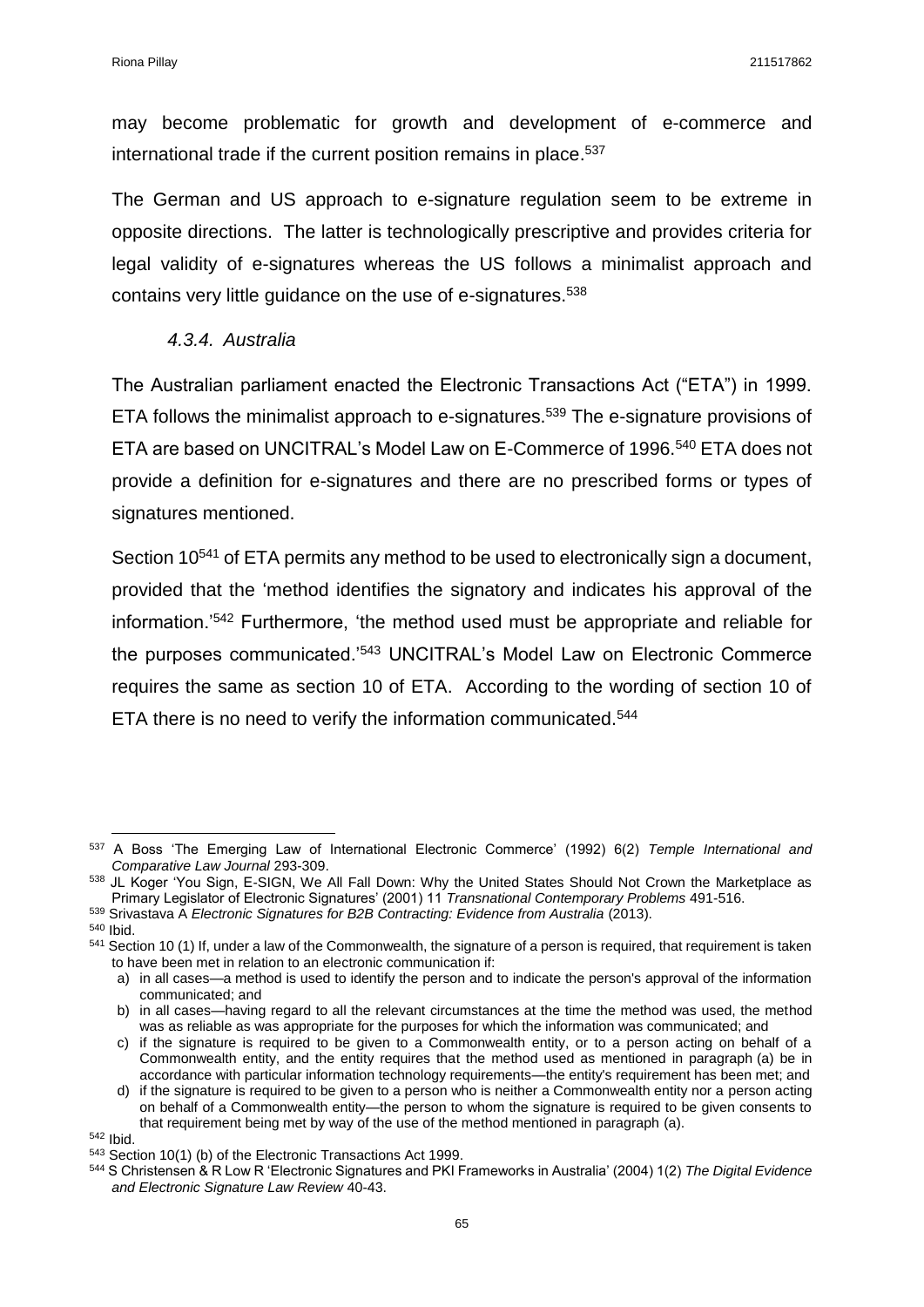Mason highlights the fact that common law jurisdictions focus on the 'form of an object rather than function of the object in its regulation.<sup>'545</sup> The law focused on the appropriateness of the method used and whether the intention of the signatory was present irrespective of how this was done.<sup>546</sup> Thus, it was not necessary to enact complex legislation regulating digital signatures and certification requirements.<sup>547</sup>

Christenson & Low<sup>548</sup> suggest that standards need to be imposed in ETA for transactions where security is critical.<sup>549</sup> This suggested approach is logical because some transactions require more security than others and the current approach by ETA does not sufficiently protect these transactions.

There is no distinction between types of e-signatures or presumptions relating to reliability of e-signatures in ETA. Srivastava's study on the Australian business perception in e-signatures<sup>550</sup> found a very low usage of digital signatures in the Australian business sector.<sup>551</sup> According to the study, some of possible reasons for low usage revealed from the study is attributed to ignorance and lack of understanding of e-signatures.<sup>552</sup> The lack of understanding weakens confidence in the use of esignatures and more particularly digital signatures.<sup>553</sup>

ETA has undertaken 'to include the substantive provisions of UNCITRAL's Convention to its current provisions.'<sup>554</sup> The provisions on e-signatures will not differ because the Convention's provisions on e-signatures is the same as the model laws.

# *4.4.The Extent of South Africa's Compliance with UNCITRAL and Foreign Legal Frameworks*

South Africa adopted a two-tier approach to e-signatures. The first tier involves the use of an ordinary e-signature and the second tier governs AESes. Each of the two tiers have been adopted from UNCITRAL and the EC Directive.<sup>555</sup> UNCITRAL's 1996

**<sup>.</sup>** <sup>545</sup> Mason S 'Electronic Signatures in Practice' (2006) 6(2) *Journal of High Tech. Law* 148-164.

<sup>546</sup> Ibid.

<sup>547</sup> Mason (Note 545).

<sup>548</sup> Christensen & Low (Note 544)

<sup>549</sup> Ibid.

<sup>550</sup> A Srivastava 'Businesses' Perception of Electronic Signatures: An Australian Study' 6 (2009) *Digital Evidence and Electronic Signature Law Review* 46-56.

<sup>551</sup> Ibid.

<sup>552</sup> Srivastava (Note 550).

<sup>553</sup> Ibid.

<sup>554</sup> UNCITRAL website accessed at:

http://www.uncitral.org/uncitral/en/uncitral\_texts/electronic\_commerce/1996Model\_status.html.

<sup>555</sup> T Pistorius 'Nobody knows you're a dog: Attribution of data messages' (2002) 13(4) *South African Mercantile Law Journal* 738.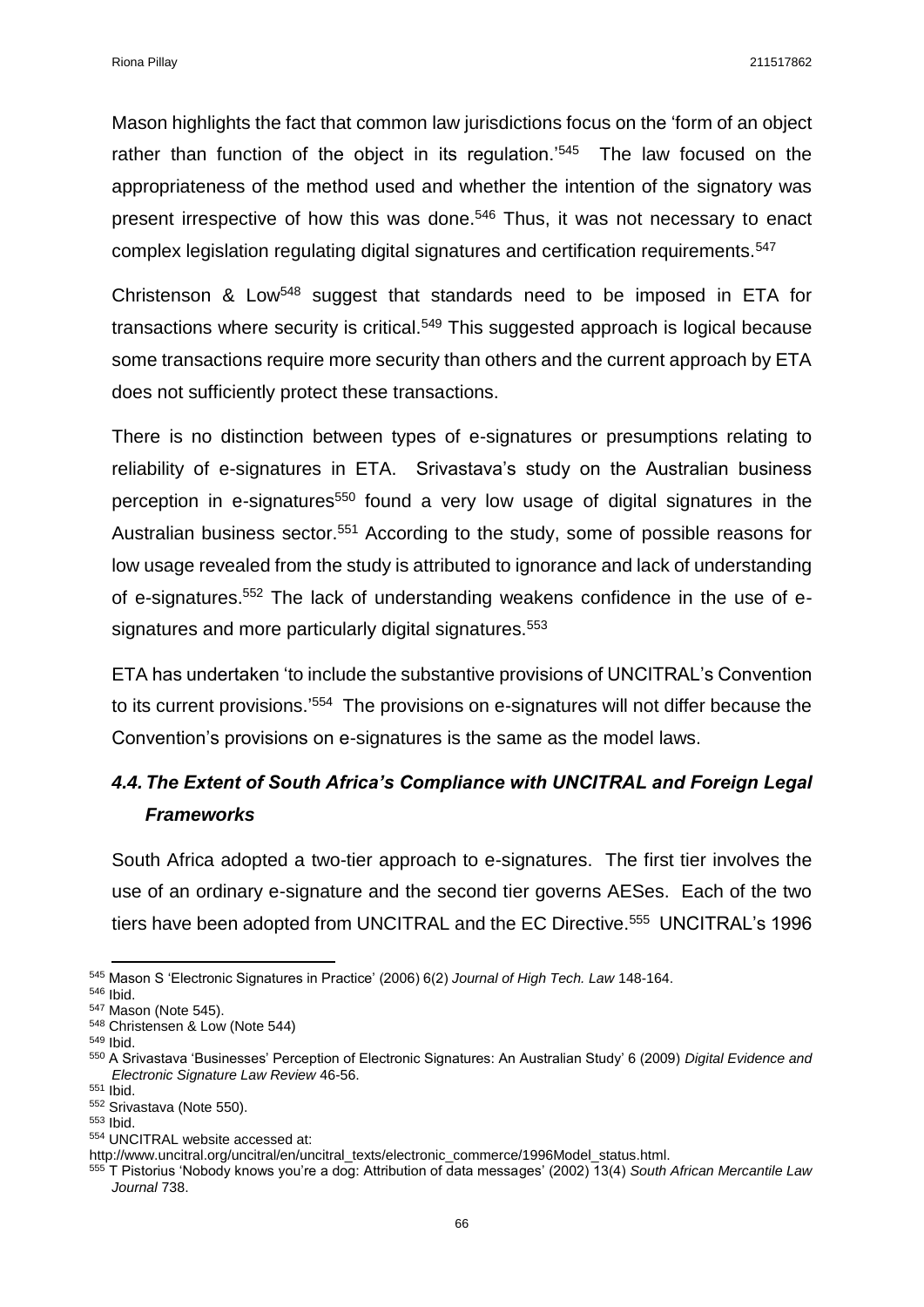Model Law provided for legal recognition of e-signatures if they are reliable and appropriate for their purpose. This has been adopted by ECTA in respect of ordinary e-signatures.<sup>556</sup> The EC Directive played a major role in influencing the adoption of AESes and accreditation of authentication products and services.

South Africa has departed from strictly adhering to the EC Directive by imposing its own requirements in respect of AESes. Firstly, AESes in South African law must be accredited in order to obtain the status of an AES.<sup>557</sup> This is not the case under the EC Directive which only requires specific criteria to be satisfied in order to obtain the status of an AES. A similarity between the ECTA and the EC Directive lies in the functional equivalent approach. ECTA and the EC Directive favours the use of digital signatures through its requirements of a legally recognised e-signature.<sup>558</sup> The critique against infringing the principle of technological neutrality have been discussed in previous chapters.

Another departure of ECTA is by the imposition of face-to-face recognition as a requirement for granting of an accreditation application.<sup>559</sup> The EC Directive does not require this. The purpose of face-to-face recognition is to verify the identity of the authentication service provider.<sup>560</sup> Although this provides greater security, it also involves more time and effort of the authentication service provider. This is could slow down the operation of e-commerce. It is suggested that South Africa adopt a harmonised approach to e-signature law based on the guidelines provided by UNCITRAL.<sup>561</sup>

### *4.5.Conclusion*

The analysis undertaken in this chapter reveals the different approaches to e-signature law. Boss<sup>562</sup> emphasises the importance of harmonisation of the law on e-commerce on an international scale.<sup>563</sup> Growth and development of economies can be improved

 $\overline{a}$ <sup>556</sup> Eiselen (54).

<sup>557</sup> Section 2 of ECTA on the definition of an AES.

<sup>&</sup>lt;sup>558</sup> According to Article 5 of EC Directive only a qualified AES is legally recognised. 'Qualified' in this context means certified by a trusted third party. The physical form of a qualified AES is a digital signature which is implied by the requirements imposed. Only cryptography based digital signatures can satisfy the requirements of an AES.

<sup>559</sup> Section 38 (1) (e);

<sup>560</sup> Koger (Note 538).

<sup>561</sup> UNCITRAL (Note 566).

<sup>562</sup> A Boss 'The Emerging Law of International and Electronic Commerce' (1992) 6 *Temple International and Comparative Law Journal* 293-309.

<sup>563</sup> Ibid.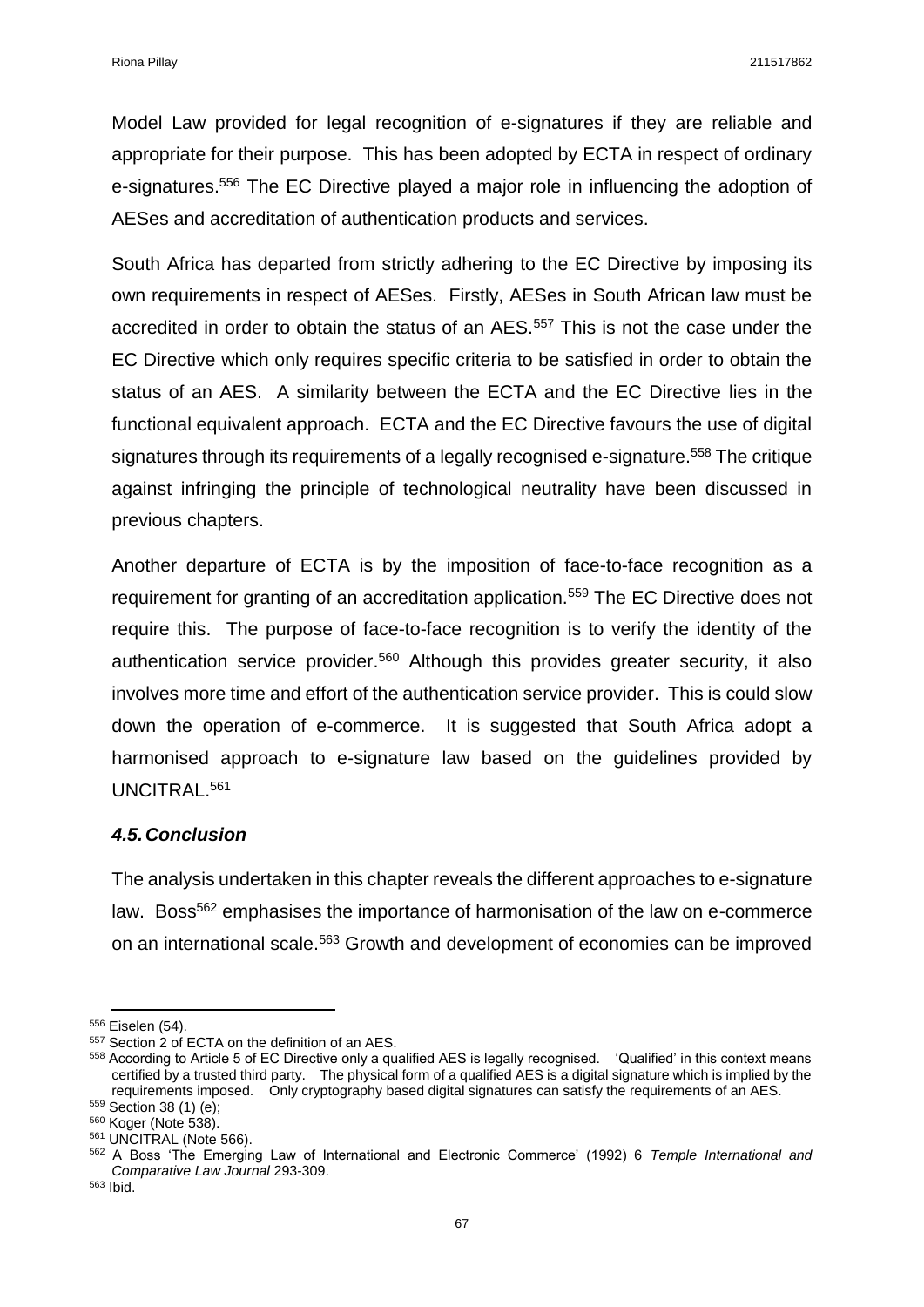if commercial transactions flow smoothly on an international scale.<sup>564</sup> Harmonised law on e-commerce can substantially contribute to the free flow of international trade.<sup>565</sup> Thus, there needs to uniformity of the law in respect of e-commerce. An appropriate approach to e-signature law amongst all countries is a relevant point of departure.

South Africa's approach to e-signature contains elements of both international instruments but seems to add further security requirements than those suggested in the EC Directive and UNCITRAL.<sup>566</sup> Firstly, an e-signature will not obtain the status of an AES if it does not meet the requirements set out in section 38 of ECTA. The criteria set out includes an extra requirement that the e-signature must be based on face-toface recognition. This requirement seems to complicate the process. It attempts to add more security as the signatory's identity can be verified.<sup>567</sup> Secondly, the EC Directive does not make accreditation of e-signatures compulsory in order for them to be legally recognised.

It is clear that AESes in the form of digital signatures with attached certificates issued by trusted third parties is the most reliable and secure method of electronically signing documents.<sup>568</sup> However, in consideration of the South African approach<sup>569</sup> to obtaining an AES, the question that arises is whether such a high security requirement and reliability afforded by the AES is necessary and practical in our society. This will be discussed in Chapter 5 of this paper.

 $\overline{a}$ 

<sup>564</sup> Boss (Note 562).

<sup>565</sup> Ibid.

<sup>566</sup> UNCITRAL website accessed at:

http://www.uncitral.org/uncitral/en/uncitral\_texts/electronic\_commerce/1996Model\_status.html.

<sup>&</sup>lt;sup>567</sup> Bechini U & Gassen D 'A New Approach to Improving Interoperability of Electronic Signatures in Cross-Border Legal Transactions' (2008-2009) 17 (3) 703-720.

<sup>568</sup> Blythe (Note 530); Bierekoven (Note 520).

<sup>569</sup> The complex and expensive accreditation procedure.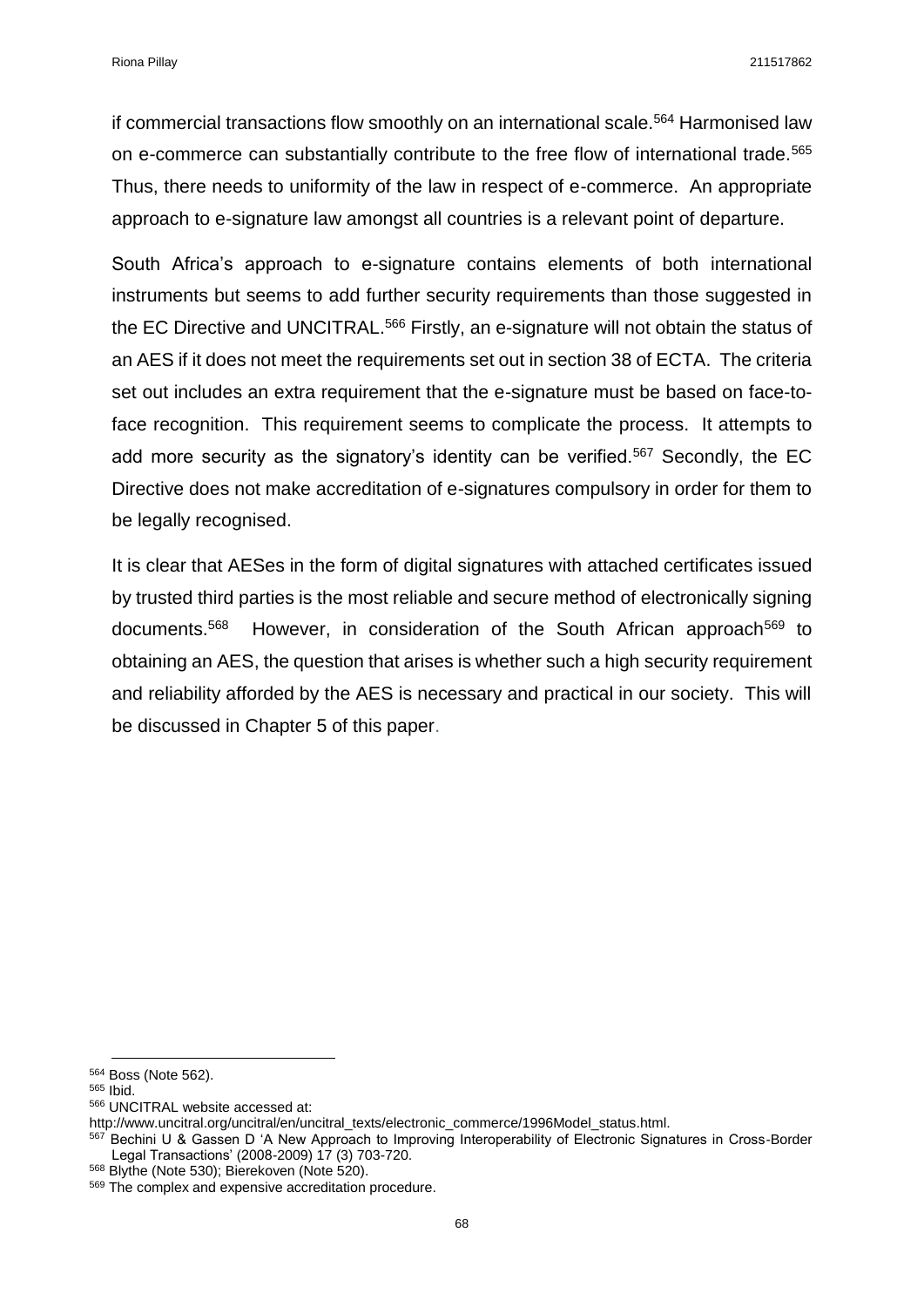### 5. **Chapter Five: Synthesis and Suggestion**

#### *5.1.Introduction*

The previous chapters of this paper discussed the current South African approach to e-signatures, the underlying principles of e-commerce and how they influence esignature law. The paper also highlighted the concerns of the current South African position and provided a comparative analysis of the position with some of the most technologically advanced countries.

South Africa's legislative approach on e-signatures has been largely influenced by UNCITRAL's model laws and the EC Directives. However, South Africa has also incorporated some of its own requirements for the legal validity of e-signatures.<sup>570</sup> The concept of the AES is a reflection of the EC Directive but ECTA goes a step further by imposing compulsory accreditation for obtaining an AES.<sup>571</sup> The EC Directive only imposes requirements to be satisfied and only refers to voluntary accreditation.

ECTA and the EC Directive both adopt a technologically-specific approach to esignatures because only a digital signature can meet the requirements of an AES.<sup>572</sup> Technologically-specific legislation has been criticised by many authors and remains a concern due to its detrimental effects on the growth and development of e-commerce in South Africa. Furthermore, the accreditation procedure formulated by the South African legislature has been criticised for its potential hindrance to e-commerce by slowing down the pace of e-commerce transactions and imposing high costs on authentication service providers.<sup>573</sup>

This chapter provides a summary of the main arguments in favour of and against the South African position and highlights the stronger viewpoint amongst academics. Furthermore, the chapter provides some suggestions to improve the current esignature law positon in South Africa. These suggestions include harmonisation of the e-signature law with UNCITRAL and removing the obstacles to growth and development of e-commerce that prevail in law.

 $\overline{a}$ <sup>570</sup> S Eiselen 'Fiddling with the ECT Act – Electronic Signatures' (2014) 17(6) *Potchefstroom Electronic Law Journal*  2804-2820.

<sup>571</sup> Section 13 read with section 38 of the Electronic Communications and Transactions Act 25 of 2002.

<sup>572</sup> DP Van der Merwe… et al *Information Communications Technology Law* 2 ed (2016) 155-156.

<sup>573</sup> Eiselen (Note 1); L Swales 'The Regulation of electronic signatures: time for review and amendment' (2015) 132(2) *South African Law Journal* 257-270.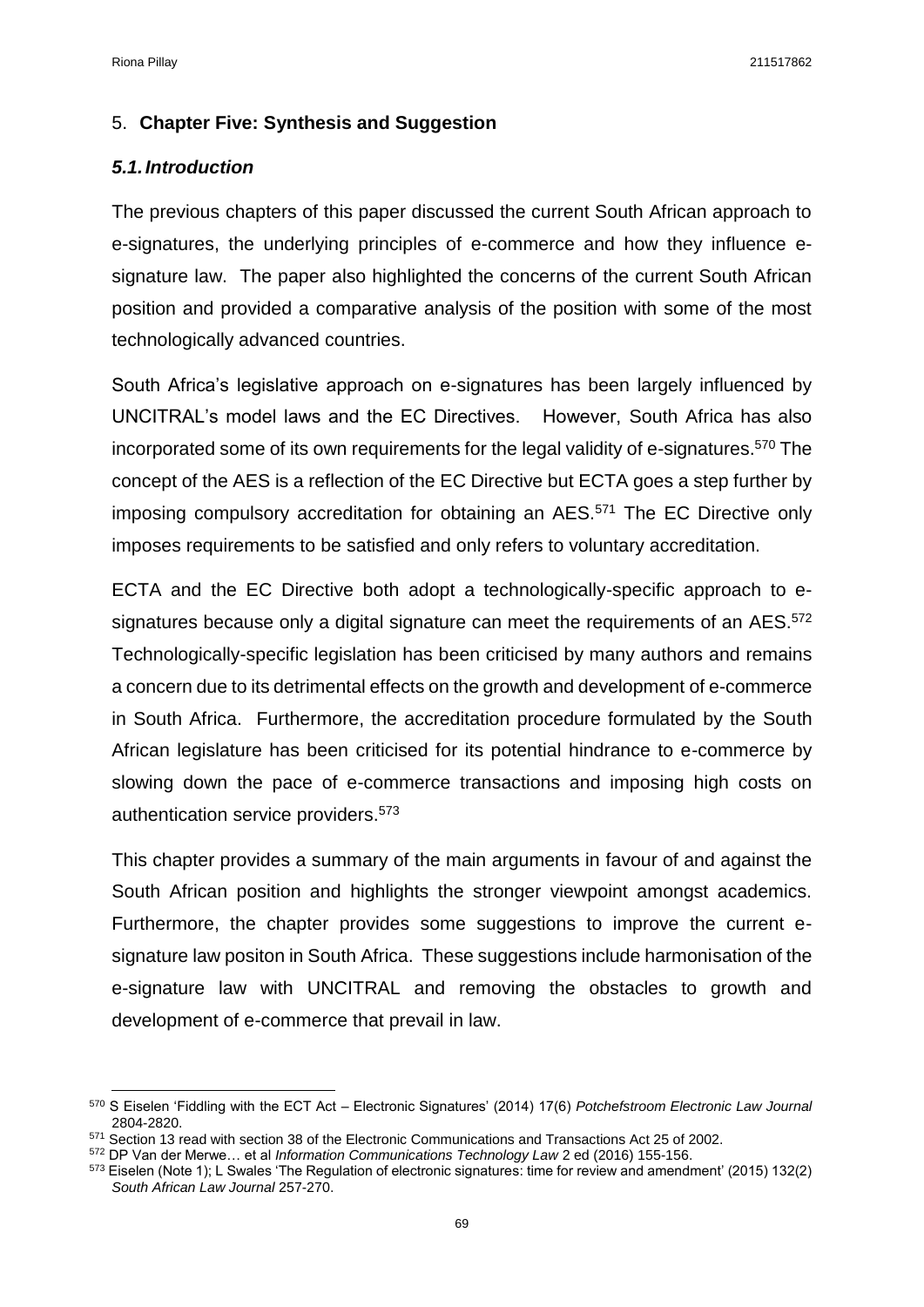#### *5.2.Synthesis*

The various types of e-signatures have been explored in chapter two. Digital signatures are found to be the most superior form of e-signatures available in the market.<sup>574</sup> The digital signature is a type of e-signature that is dependent on a specific type of technology referred to as cryptography.<sup>575</sup> Cryptography allows the content of messages to be encoded and disguised, which permits only the intended recipient to view the contents thereof.<sup>576</sup>

Cryptography involves the use of keys, which may be in the form of pin codes, passwords or user pin or identity number.<sup>577</sup> One of the keys is used to encode or disquise the message whilst the other is used to decode or decrypt the message.<sup>578</sup> The sender of the electronic document will hold the encrypting key and the decrypting key will be held by the recipient thereof.<sup>579</sup> The encrypting and decrypting keys can be generated by computer software.<sup>580</sup>

Thus, if a sender wants to send a document to another attaching his digital signature to the document he would usually use the software on his computer to encrypt the contents of the document and send it to the recipient email.<sup>581</sup> The email address or typed name within the document of the sender fulfils the identification function of a signature. The recipient will only be able to view the contents of the document if the he enters in his key which will usually be in the form of a password or pin code.<sup>582</sup>

The distinguishing features of the digital signature that sets it apart from ordinary esignatures are the encrypting function and the ability to reveal any alterations that have been made to an electronic document.<sup>583</sup> The digital signature satisfies the functions of identifying the signatory and showing his assent to the contents of the document.<sup>584</sup> It goes further than manuscript signatures by maintaining the integrity and

 $\overline{a}$ 

<sup>574</sup> K Bharvada 'Electronic signatures, Biometrics and PKI in the UK' (2002) 16(3) *International Review of Law, Computers and Technology.*

<sup>575</sup> S Mason *Electronic Signatures in Law* 4ed (2012); Digital signatures are also discussed in Chapter Two of this paper. <sup>576</sup> Ibid.

<sup>577</sup> Mason (Note 575).

<sup>578</sup> Ibid. <sup>579</sup> Mason (Note 575).

<sup>580</sup> Ibid.

<sup>581</sup> Mason (Note 575). <sup>582</sup> Ibid.

<sup>583</sup> Mason (Note 575).

<sup>584</sup> Van Vuuren v Van Vuuren (1853 - 1856) 2 Searle 116 at 472A sets out the functions of a manuscript signature.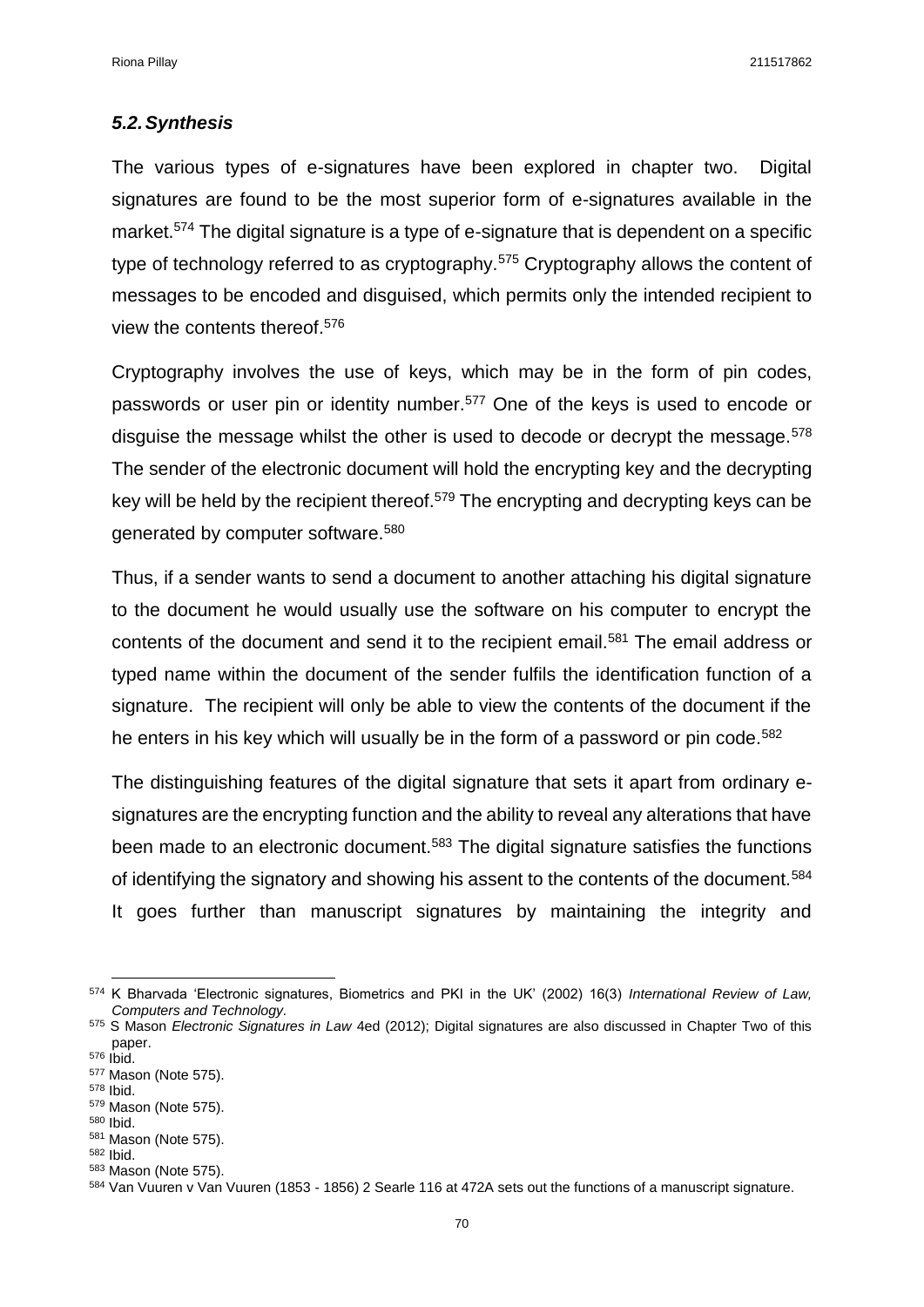confidentiality of the document.<sup>585</sup> However, the digital signature does not come without risks.

One of the glaring risks with this type of e-signature is the possibility of the decrypting or encrypting key being stolen or misplaced and being used by an imposter.<sup>586</sup> The digital signature cannot guarantee the person using it is the signatory because it binds software and not the person.<sup>587</sup> This indicates that there is no risk-free method of electronically signing a document. The risk of a decryption key being misplaced or stolen prompted ECTA to adopt face-to-face recognition as one of its requirements for obtaining an AES. Face-to-face recognition allows SAAA to verify the identity of the authentication service provider. 588

Digital signatures are relevant to the discussion because the South African approach to e-signatures prescribes this form of e-signature to be used for the purposes of the law. As previously discussed, ECTA does not specifically mention digital signatures but the requirements it imposes can only satisfied if a digital signature based on cryptography is used.

ECTA is technologically specific because it does not recognise an ordinary e-signature as valid for the purposes of the law.<sup>589</sup> Only an AES will be sufficient to satisfy ECTA's requirements for validity.<sup>590</sup> The status of an AES can only be obtained by the process of accreditation whereby the South African Accreditation Authority ("SAAA") will confirm that the e-signature meets the requirements of an AES.<sup>591</sup> The only type of esignature that can meet these requirements is the digital signature that uses cryptography.<sup>592</sup>

The questions that arise are whether the South African approach to e-signatures creates a safe and reliable environment for use of e-commerce by consumers and businesses and whether the approach is conducive to growth and development of ecommerce.

**.** 

<sup>590</sup> Ibid.

<sup>585</sup> Srivastava A *Electronic Signatures for B2B Contracts: Evidence from Australia* (2013).

<sup>586</sup> Mason (Note 575).

<sup>587</sup> Ibid.

<sup>&</sup>lt;sup>588</sup> Kisswani & Al-Bakri 'Regulating the Use of Electronic Signatures Given the Changing Face of Contracts' (2010) 7 *Macquarie Journal of Business Law* 53-65.

<sup>589</sup> Section 13 (1) of Electronic Communications and Transactions Act 25 of 2002.

<sup>591</sup> Section 38 of Electronic Communications and Transactions Act 25 of 2002.

<sup>592</sup> DP Van der Merwe… et al *Information Communications Technology Law* 2 ed (2016) 155-156.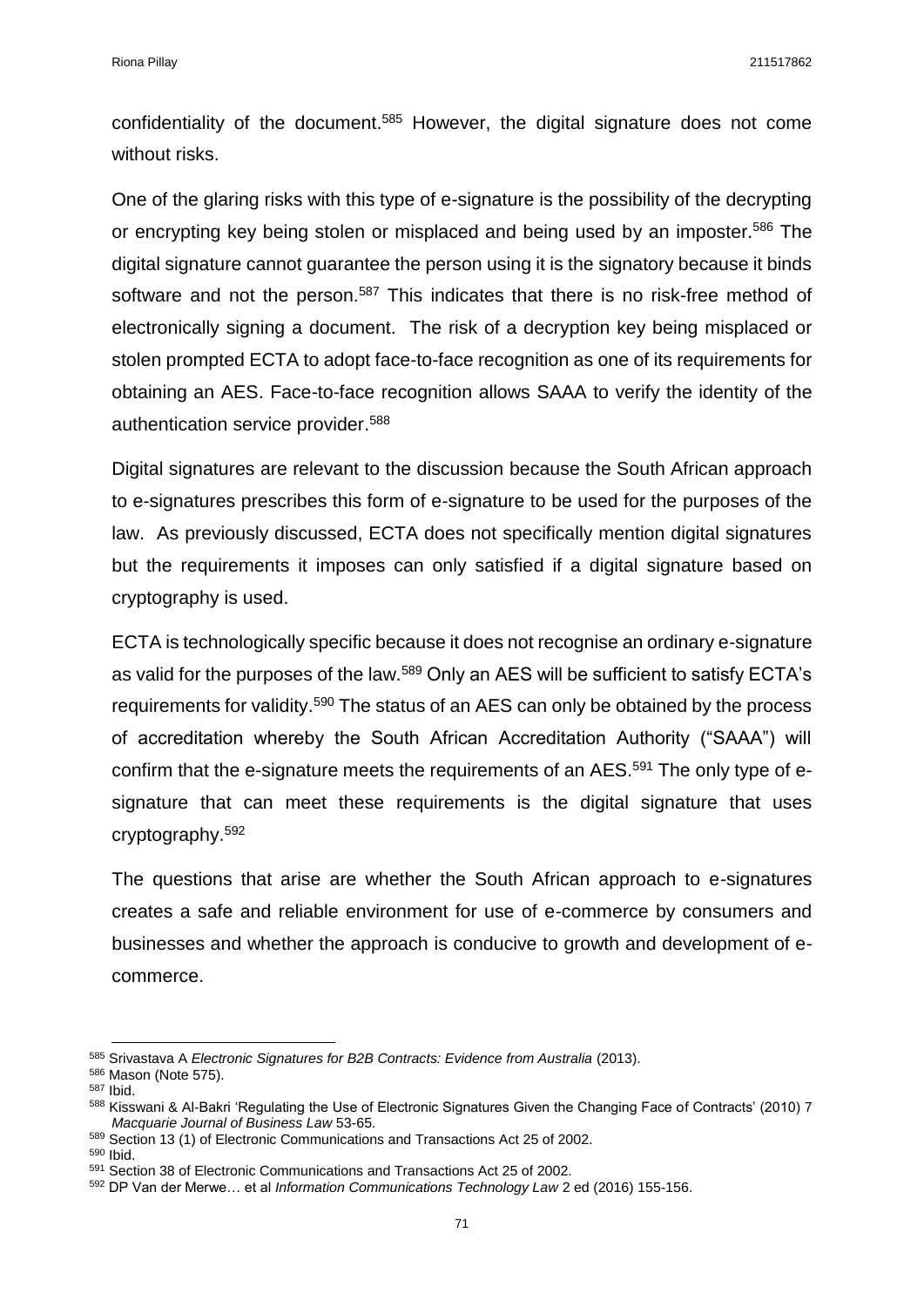Riona Pillay 211517862

In response to the first question, the South African approach in theory prescribes a reliable and safe manner of transacting through e-commerce.<sup>593</sup> However, in practice the accreditation procedure has hardly been used. The SAAA website reveals that only two authentication service providers have been accredited since the year 2011. 594 Possible reasons for this is the cumbersome and expensive procedure is society's emphasis on efficiency of e-commerce rather than security of e-commerce.<sup>595</sup>

According to a European Commission, report on the operation of the EC Directive<sup>596</sup> there had also been a low usage of AESes.<sup>597</sup> This could be attributed to the lack of knowledge of an AES which led to uncertainty and low usage.<sup>598</sup> South Africa has adopted the concept of the AES, which is similar to the EC Directives approach, and thus the reaction by society to the introduction of technologically specific law will be along similar lines.

Stern<sup>599</sup> suggests that businessmen are more likely to embrace technologically neutral approaches to e-signatures that are free from hindrances of specific technology and would rather use methods that allow them to construct their own e-commerce practices.<sup>600</sup> Elsonbaty<sup>601</sup> and Norton<sup>602</sup> also take the view that digital signatures would not attract consumers or businessmen.<sup>603</sup> Accordingly, businesses and consumers will generally not use methods that are time-consuming and expensive even if they provide extra security than the usual practices because it would defeat the purpose of e-commerce, which would lead to counter productivity<sup>604</sup>. A possible justification is e-commerce saves time and money. Users of e-commerce do not want to lose these benefits.<sup>605</sup>

**.** 

<sup>600</sup> Ibid.

<sup>593</sup> Pistorius (Note 555).

<sup>594</sup> SAAA website accessed at *http://www.saaa.gov.za/index.php/accreditation/2013-12-04-09-30-50.html.*

<sup>595</sup> Boss (Note 562).

<sup>596</sup> Commission of the European Communities, Report on the operation of Directive 2999/93i1C on a Community framework for electronic signatures accessed at http://ec.europa.eufnformation-society/eeuropel 2oio/docslingle.info-space/comelectronicsign atures report-en.pdf.

<sup>597</sup> Ibid.

<sup>598</sup> Kisswani & Al-Bakri (Note 588).

<sup>599</sup> J Stern 'The Electronic Signatures in Global and National Commerce' (2001) 6 *Berkeley Technology Law Journal*  391-414.

<sup>601</sup> EM Elsonbaty 'The Electronic Signature Law: Between Creating the Future and the Future of Creation' 2 (2005) *Digital Evidence and Electronic Signature Law Review* 45-60.

 $602$  Elsonbaty (Note Noet 601); Norton WK 'Enforcing Simple Electronic Signatures in an International Context' 9 (2012) *Digital Evidence and Electronic Signature Law Review* 74-78.

<sup>603</sup> Ibid.

<sup>&</sup>lt;sup>604</sup> Elsonbaty (Note 601).

<sup>605</sup> Eiselen (Note); Coetzee J 'The Electronic Communications and Transactions Act 25 of 2002: Facilitating Electronic Commerce' 2004 15 (3) *Stellenbosch Law Review*'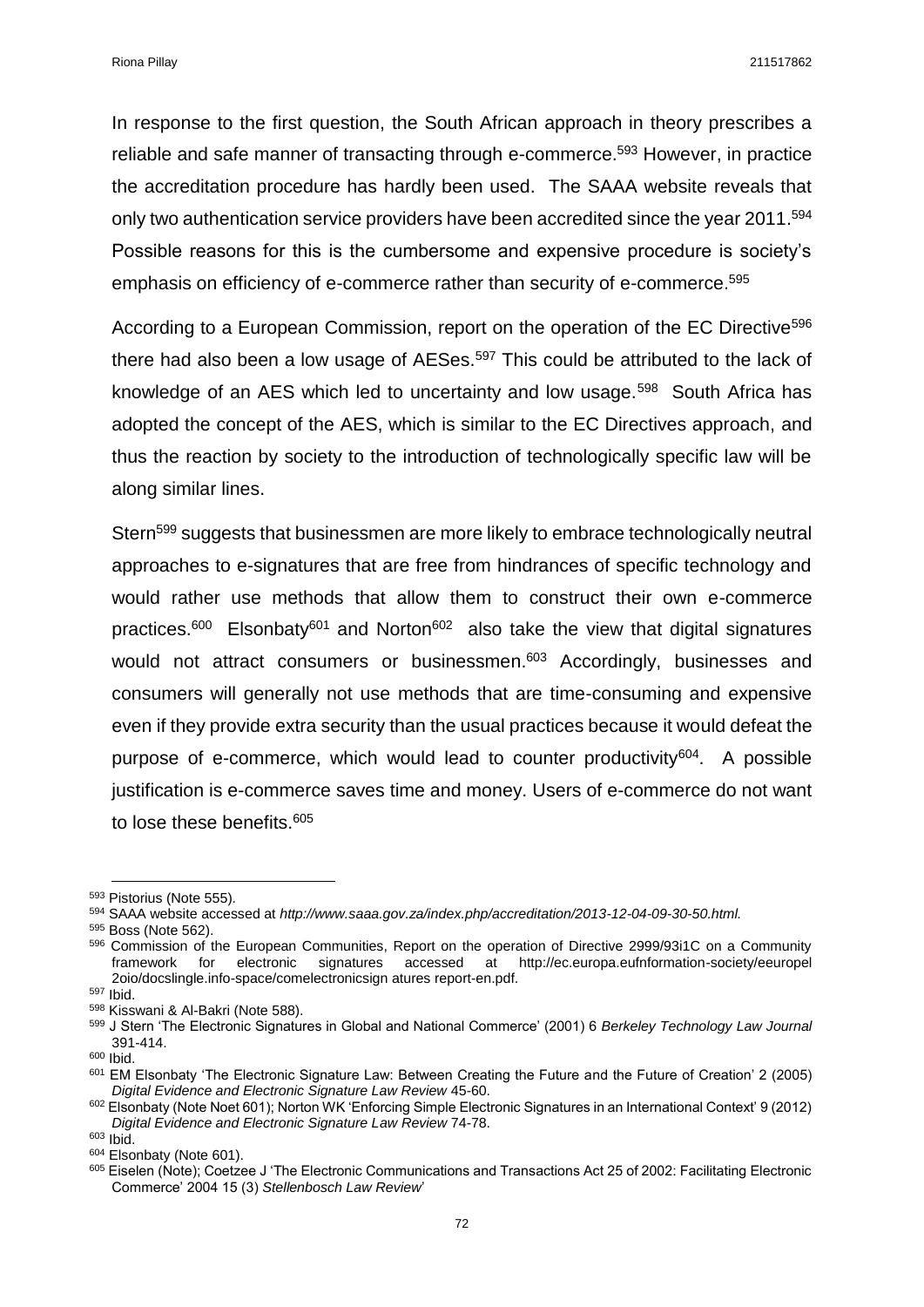Riona Pillay 211517862

The above discussion leads further to an enquiry about whether e-signatures are required to be reliable. Gregory<sup>606</sup> takes the view that the *form* of the signature should not determine the reliability of the signature.<sup>607</sup> Common law does not require manuscript signatures to be reliable and the approach to e-signatures should also not require the signature to be 'reliable and appropriate for the purpose the signature was generated'<sup>608</sup> as required by section 13 (3) of ECTA. Gregory argues that e-signatures should only be required to fulfil the function of manuscript signatures, which in his view is to link the signatory to the information contained in the document.<sup>609</sup> The intention of the signatory is indicated by the context in which he signed the document.<sup>610</sup> Furthermore, he concludes that ensuring reliability of an e-signature should be the responsibility of the parties to the transaction and not be imposed by the law.<sup>611</sup>

This approach embraces technological neutrality gives parties freedom to decide on the type of e-signature that will be appropriate for its use. This is relevant because not all transactions require the same level of security.<sup>612</sup> Thus, whether an e-signature is required to be reliable should be dependent on the needs and interests of consumers and users of e-signatures. In applying Gregory's view<sup>613</sup> to the South African society's interest indicated by number of accreditations $614$  it is resoundingly clear the South African society does not require such high levels of security for electronically signing documents.

The second question deals with whether the South African approach to e-signatures as set out in ECTA is conducive to the growth and development of e-commerce. ECTA is technologically specific in respect of e-signatures in instances where the law requires a signature.<sup>615</sup>

At the time of ECTA's enactment e-commerce was still in its infancy. Endeshaw<sup>616</sup> suggests the correct approach in enacting e-commerce law is to allow for e-commerce

**.** 

<sup>606</sup> Gregory J 'Must E-Signatures be Reliable' 10 (2013) *Digital Evidence and Electronic Signature Law Review* 67-70. <sup>607</sup> Ibid.

<sup>&</sup>lt;sup>608</sup> Gregory (Note 606).

<sup>609</sup> Ibid.

<sup>610</sup> Gregory (Note 606). <sup>611</sup> Ibid.

<sup>&</sup>lt;sup>612</sup> Gregory (Note 606).

<sup>613</sup> Ibid.

<sup>614</sup> SAAA Website (Note 594).

<sup>615</sup> Mason (Note 575), Srivastava (Note 550) and Swales (Note 59).

<sup>616</sup> Endeshaw A 'The Proper Law for E-Commerce' 7 (1) (1998) *Information and Communications Technology Law* 5- 13.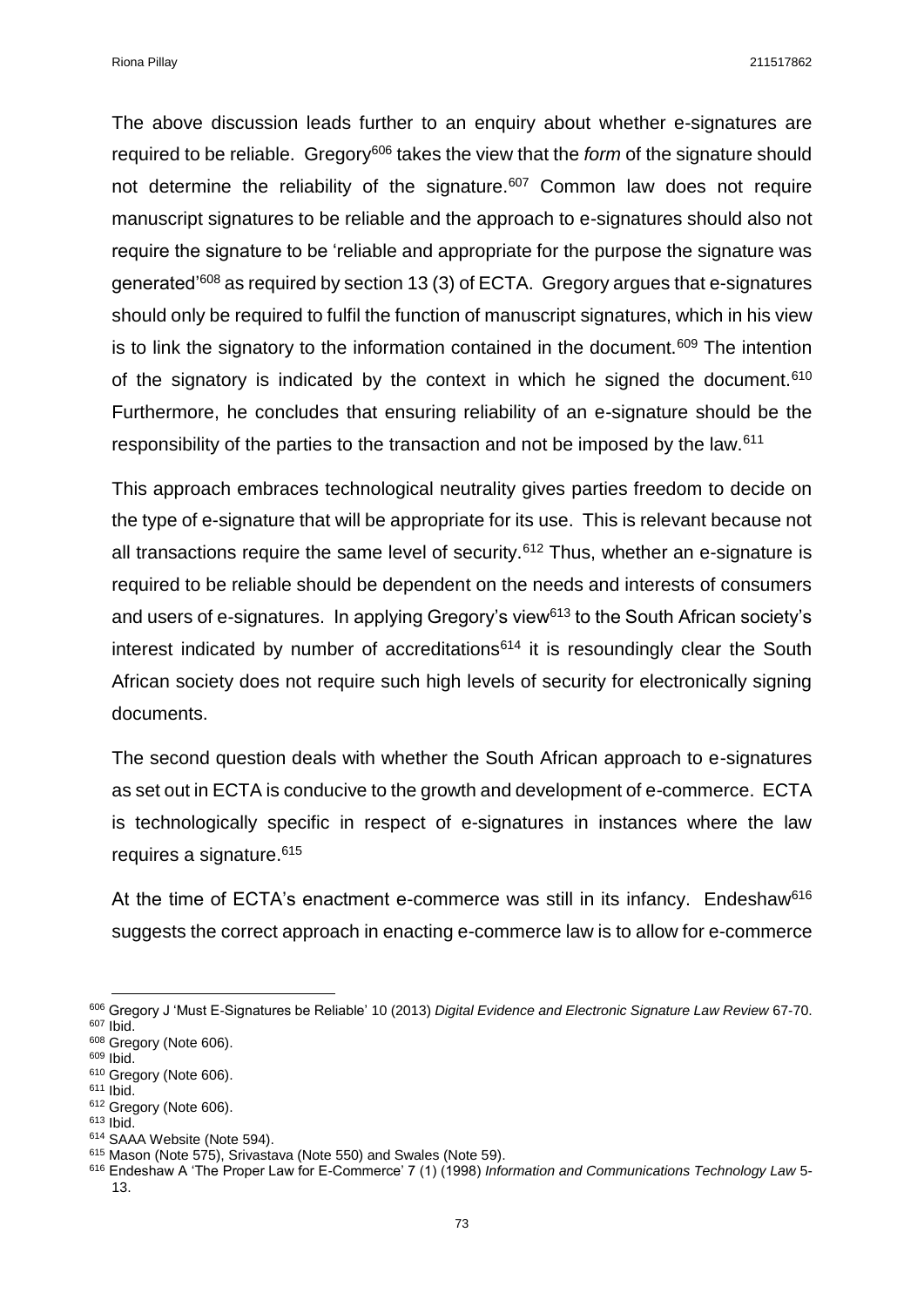Riona Pillay 211517862

practices to be explored by society and only once the risks of e-commerce have been identified should appropriate law be enacted. $617$  This is important because it prevents law from regulating e-commerce in a manner that leads to law to becoming obsolete.<sup>618</sup> Furthermore, the inconsistency between the law and practice will lend itself to uncertainty in e-commerce and this could create obstacles in the path of ecommerce and would prevent growth and development of e-commerce.<sup>619</sup>

Another aspect of technological prescription that is required to be addressed is the law's prescription of digital signatures. It is noted that digital signatures are one of the most reliable e-signatures available.<sup>620</sup> However, use of this form of e-signature also has disadvantages. One of the disadvantages of prescribing one type of technology is hackers and fraudsters will only be focused on unravelling digital signatures.<sup>621</sup> The identity of the transacting parties are as secure as their encryption or decryption keys. Hackers will be aware of this and will formulate ways of intercepting the system to access the keys.

Another argument against the prescription of digital signatures is that its use has been misdirected to be used in day to day business transactions. One of the earliest users of digital signatures was civil law notaries in Europe.<sup>622</sup> Due to large amounts of data gathered in notaries' offices, provision had been made for electronic data transmissions of paper-based documents into electronic documents. $623$  Thus, documents could only be notarised by the use of technology that could guarantee the integrity of the document.<sup>624</sup> Therefore, digital signatures met the functional requirement of a notary's signature which guarantees the integrity of the document. It is understandable and acceptable that digital signatures are used in such an environment. However, not all transactions and communications require such a high level of security and reliability. Therefore, law should not prescribe this type of technology for use in all transactions.

 $\overline{a}$ 

 $617$  Endeshaw (Note 616). The author mentions law reacting to change is the usual manner of development and should be endorsed.

<sup>618</sup> Stern (Note 599).

<sup>&</sup>lt;sup>619</sup> Endeshaw (Note 616).

<sup>620</sup> Bharvada K 'Electronic signatures, Biometrics and PKI in the UK' (2002) 16(3) *International Review of Law, Computers and Technology.*

<sup>621</sup> Stern (Note 599).

<sup>&</sup>lt;sup>622</sup> Bechini U & Gassen D 'Á New Approach to Improving Interoperability of Electronic Signatures in Cross Border Legal Transactions' 17(3) 2008-2009 *Michigan State Journal of International Law* 703-720.

<sup>623</sup> Ibid.

<sup>624</sup> Bechini & Gassen (Note 622).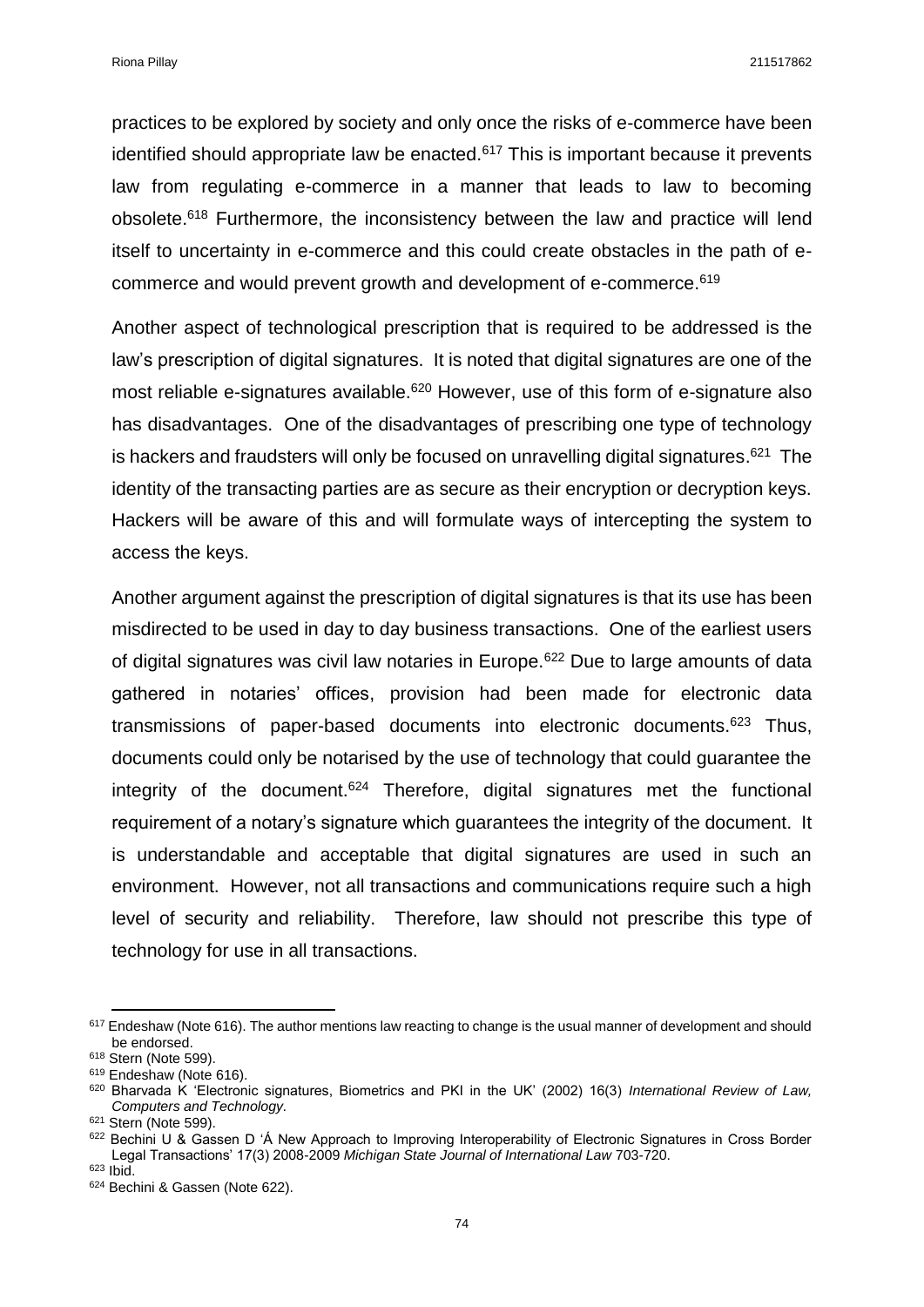#### *5.3.Suggestion*

From the above discussion, most authors do not approve of a technologically specific approach e-signature regulation.<sup>625</sup> In addition, it has been argued that the law has become outdated in relation to the requirement of accreditation of e-signatures.<sup>626</sup> Support for this argument is on the basis that the accreditation procedure has not been used for several years.<sup>627</sup>

Furthermore, the comparative analysis in chapter four reveals that some of the most technologically advanced countries in the world refrain from imposing compulsory accreditation.<sup>628</sup> Recital 4<sup>629</sup> of the EC Directive also acknowledges accreditation to be a barrier to e-commerce. Thus, the South African approach to e-signatures is in need of reform. The accreditation procedure by its very nature is likely to slow down the fast moving pace of e-commerce due to the detailed information it requires from the authentication service providers, the requirements of face-to-face recognition and hand delivery of application documents.

The requirements created by the South African legislation also affect the status of internationally recognised authentication products and services, such as digital signatures provided by Adobe. An e-signature provided by Adobe, which is one of the most popular software used internationally, would not qualify as an AES in South Africa. Thus, a user of an Adobe e-signature is required to prove it reliability in the event of a dispute on the validity of the e-signature.

The first suggestion submitted is that South Africa should harmonise its e-signature law to be fully compliant with UNCITRAL's Model Laws and the Convention on E-Commerce<sup>630</sup> and E-Signatures.<sup>631</sup> Eiselen<sup>632</sup> supports this view. The effect of this

 $\overline{a}$ <sup>625</sup> Gregory (Note 606); Stern (Note 599); Eiselen (Note 54); Swales (Note 59); Endeshaw (Note 615).

<sup>626</sup> (Note 24;25 and 26)

 $627$  Swales (Note 59); Eiselen (Note 54).

<sup>628</sup> Germany; United States and Australia.

<sup>&</sup>lt;sup>629</sup> Electronic communication and commerce necessitate ' electronic signatures' and related services allowing data authentication; divergent rules with respect to legal recognition of electronic signatures and the accreditation of certification-service providers in the Member States may create a significant barrier to the use of electronic communications and electronic commerce; on the other hand, a clear Community framework regarding the conditions applying to electronic signatures will strengthen confidence in, and general acceptance of, the new technologies; legislation in the Member States should not hinder the free movement of goods and services in the internal market;

<sup>630</sup> United Nations Commission on International Trade Law Model on Electronic Commerce with Guide to Enactment (1996).

<sup>631</sup> United Nations Commission on International Trade Law Model on Electronic Signatures with Guide to Enactment (2001).

<sup>&</sup>lt;sup>632</sup> Boss (Note 6562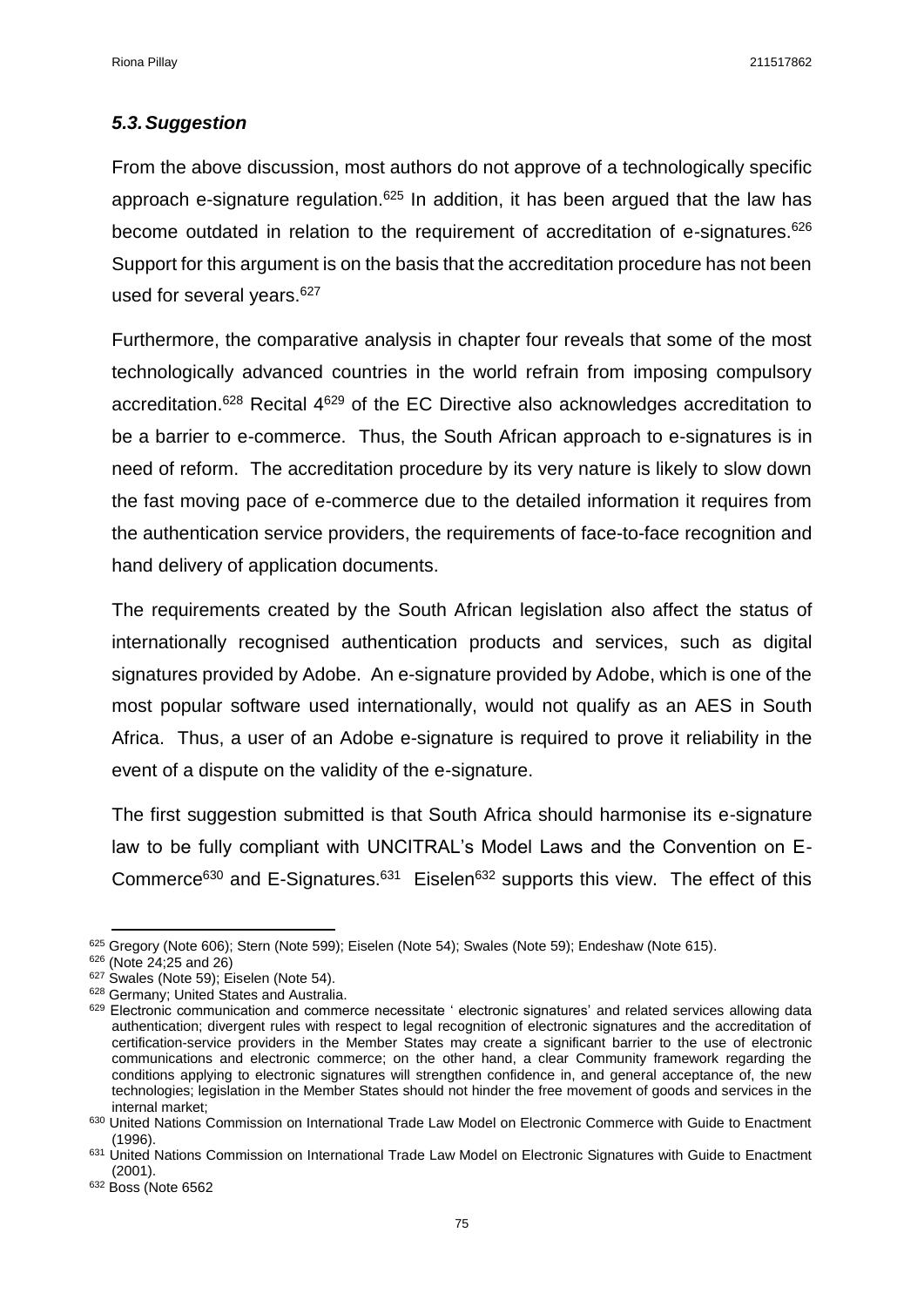Riona Pillay 211517862

reform would be ECTA legally recognising ordinary e-signatures $633$  and abolishing the concept of an AES.<sup>634</sup> ECTA should adopt the presumption on reliability based on Article 6(3)<sup>635</sup> of UNCITRAL's Model Law on E-Signatures.<sup>636</sup> This approach would facilitate growth and development of e-commerce as stated under section 2 of ECTA by removing barriers to e-commerce. $637$  It will also prevent the law from becoming obsolete.<sup>638</sup> Faria,<sup>639</sup> Berman<sup>640</sup> and Boss<sup>641</sup> suggest conflicting national e-commerce legislation creates a barrier to trade because the diverging approaches to e-commerce discourages countries from trading with each other. <sup>642</sup> Harmonising the law would encourage more international trade and contribute to growth and development of economies in the world.<sup>643</sup>

UNCITRAL was formulated for the purposes of harmonisation and unification of the domestic legislation. The recitals of UNCITRAL's Model Law on E-Signatures acknowledges harmonisation as being crucial to international trade integration.<sup>644</sup> UNCITRAL<sup>645</sup> was formulated in consideration of differences among developing countries, developed countries, civil law and common law jurisdictions and the different legal culture.<sup>646</sup> UNCITRAL's model laws are unlike EC Directives, which only consider harmonisation of the European countries for greater benefit of e-commerce within European Community.<sup>647</sup> For the above reasons, UNCITRAL's model laws should be adopted by South Africa to allow for streamlined and free flowing ecommerce transactions.<sup>648</sup> This would assist in increasing international trade and ecommerce transactions.

**<sup>.</sup>** 633 Forms of ordinary electronic signatures discussed in Chapter 2.

<sup>634</sup> To be in accordance with section 7 of UNCITRAL Model Law in E-Commerce (1996).

<sup>635</sup> Article 6 (3) of UNCITRAL Model Law on E-Signatures (2001).

<sup>636</sup> Eiselen (Note 54).

<sup>637</sup> Ibid.

<sup>638</sup> Stern (Note 599).

<sup>639</sup> JAE Faria 'E-Commerce and International Legal Harmonization; To Go Beyond Functional Equivalence?' 16 (2004) *South African Mercantile Law Journal* 529-555.

<sup>&</sup>lt;sup>640</sup> A Berman 'International Divergence: The Keys to Signing on the Digital Line – the cross border recognition of electronic contract signatures' 28 (2001) *Syracuse Journal of International Law and Commerce* 125-155.

<sup>641</sup> A Boss 'The Emerging Law of International Commerce' 6(2) (1992) *Temple International and Comparative Law Journal* 293-309.

<sup>642</sup> Ibid.

<sup>643</sup> Ewelukwa N 'Is Africa Ready for E-Commerce - A Critical Appraisal of the Legal Framework for E-Commerce in Africa' (2011) 13 (3) *European Journal of Law Reform* 550-576

<sup>644</sup> UNCITRAL (Note 631).

<sup>645</sup> UNCITRAL (Note 630).

<sup>646</sup> Boss (Note 641).

<sup>647</sup> Andrews R 'Electronic Commerce: Lessons Learned from the European Legal Model' (2005) 9(2) *Intellectual Property Law Bulletin* 81-94.

<sup>648</sup> Boss (Note 641).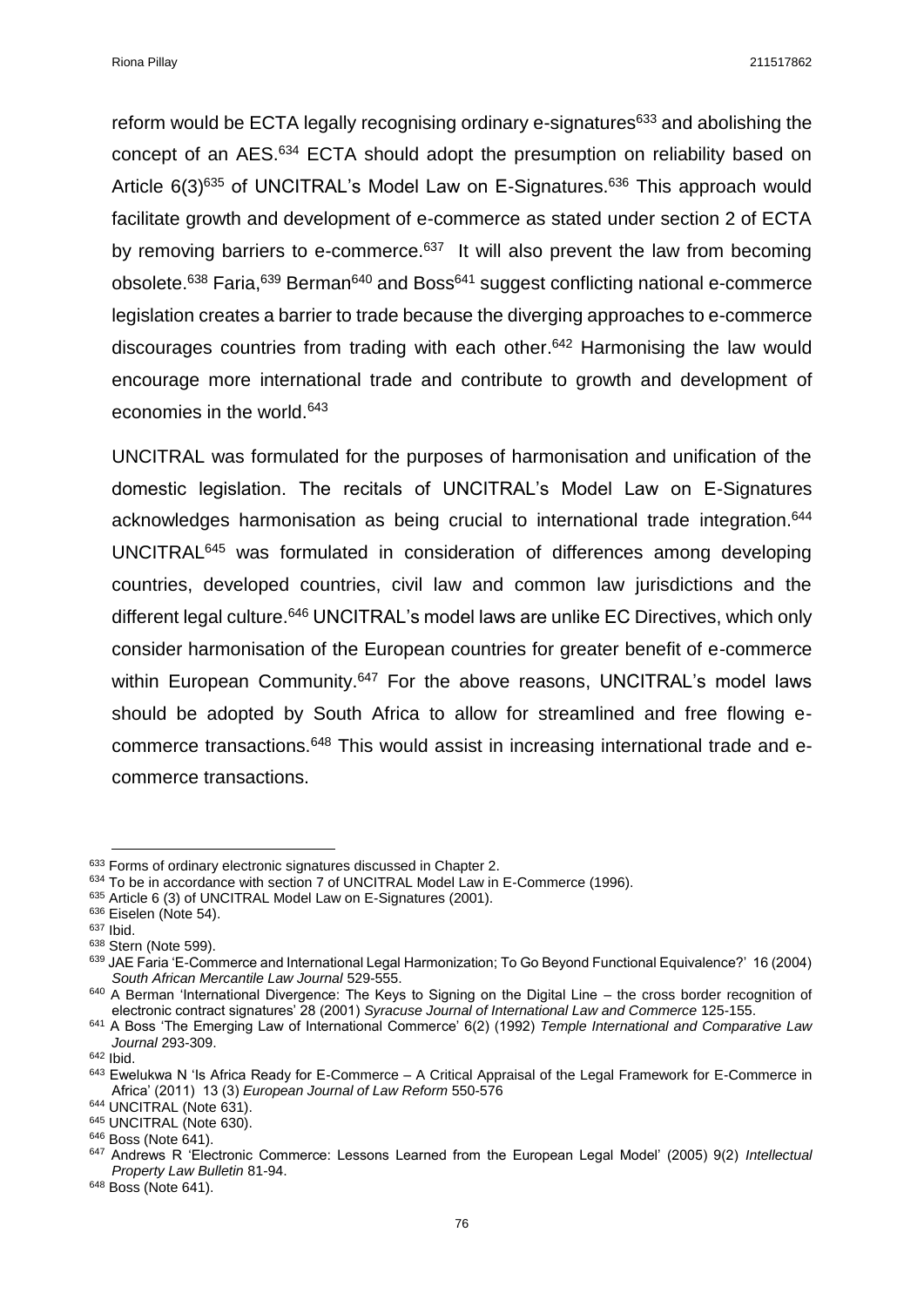## *5.4.Conclusion*

South Africa's approach to e-signature laws require reform because its current position does not provide opportunities for growth and development of e-commerce.<sup>649</sup> Furthermore, the South African society does not require accreditation and the law remains obsolete to the extent that it requires accreditation.<sup>650</sup>

Harmonisation with UNCITRAL's approach to e-signatures has been suggested as a possible reform measure. The instrument has been designed and formulated for the purpose of harmonisation.<sup>651</sup> It aims to create unified and harmonised law for global benefit through increased international trade which leads to economic growth and development. 652

**.** 

<sup>649</sup> Discussion in Note 56 to 59.

<sup>650</sup> Ibid.

<sup>651</sup> Boss (Note 641).

<sup>&</sup>lt;sup>652</sup> UNCITRAL (Note 630).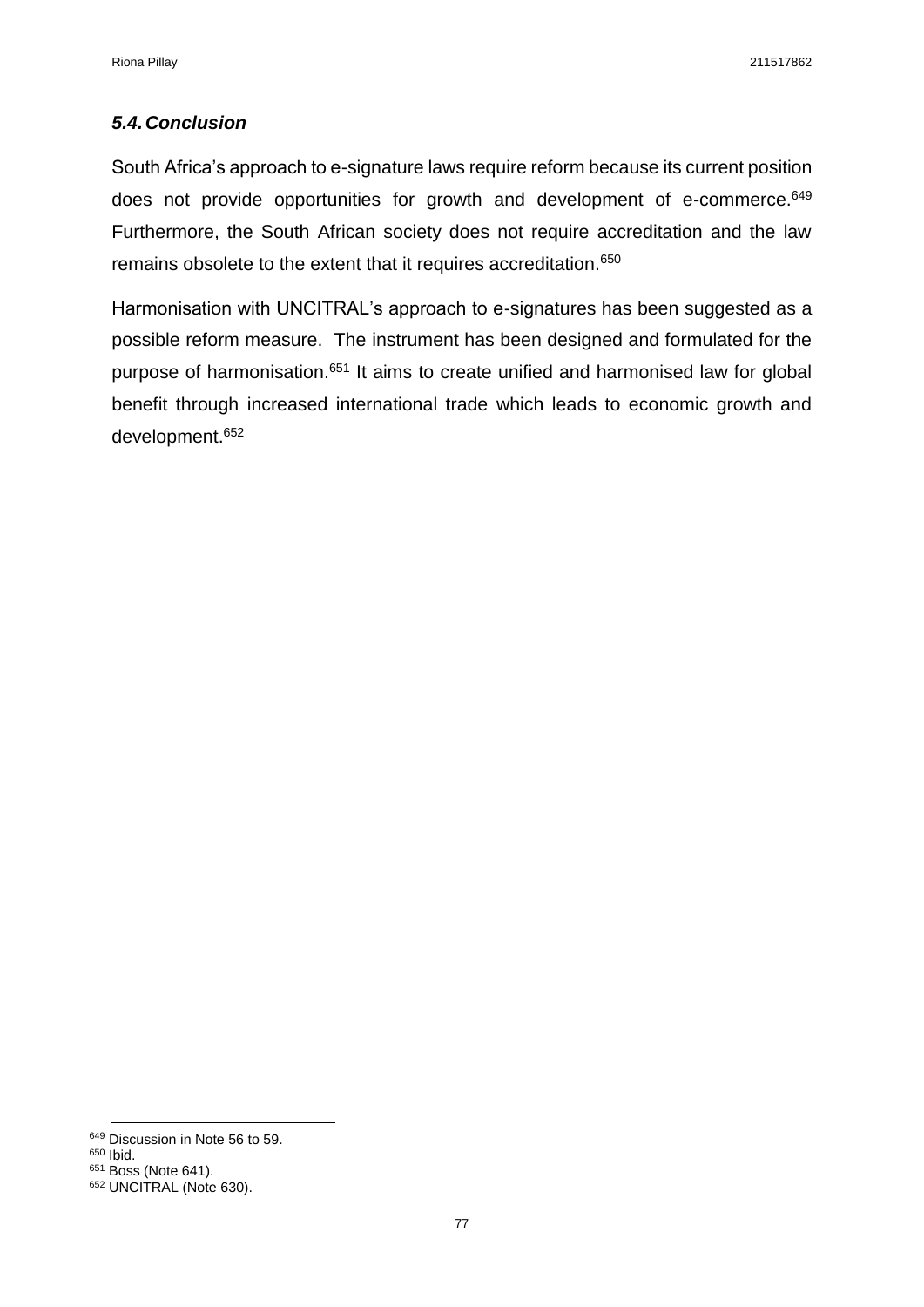6. **Chapter 6: Conclusion - Should the distinction between electronic signatures and advanced electronic signatures be abolished from the Electronic Communications and Transactions Act 25 of 2002?** 

#### *6.1.Summary of Findings*

The development of e-commerce has vastly increased the number of business transactions, market efficiency and business opportunities.<sup>653</sup> It has increased choice for consumers by providing access to goods and services over the internet.<sup>654</sup> E-Commerce has also made commercial transactions convenient for consumers and businessmen by saving time, cost and effort of entering into transactions.<sup>655</sup> This can be attributed to the instantaneous operation over the internet.

During the last two decades, directives, model laws and legislation were adopted and enacted to regulate e-commerce to ensure its growth and development in a secure environment.<sup>656</sup> E-signatures as a formality for contracting, is one of the areas of ecommerce receiving considerable attention. The concern is the divergent approaches of e-signature law adopted by countries.

Chapter two and chapter three of this paper discusses the various approaches to esignature regulation in contrast to South Africa's approach to e-signature law. Esignatures in South Africa are only *legally* recognised if an AES is used.<sup>657</sup> An AES can only be obtained if the e-signature undergoes accreditation.<sup>658</sup> Furthermore, an accreditation application will only be granted if specific requirements are met.<sup>659</sup> Many authors<sup>660</sup> suggest that only digital signatures based on cryptography meets the prescribed requirements.<sup>661</sup> Thus, ECTA technologically favours cryptography,

**<sup>.</sup>** <sup>653</sup> Srivastava and Koekemoer 'The Legal Recognition of Electronic Signatures in South Africa: A Critical Overview' 2013 21 (3) *African Journal of International and Comparative Law* 427-446.

<sup>654</sup> Ibid.

<sup>655</sup> Coetzee J 'The Electronic Communications and Transactions Act 25 of 2002: Facilitating Electronic Commerce' 2004 15 (3) *Stellenbosch Law Review* 501-521.

<sup>656</sup> Directive 1999/93/EC of the European Parliament and of the Council of 13 December 1999 on a Community framework for electronic signatures; United Nations Commission on International Trade Law Model on Electronic Commerce (1996); United Nations Commission on International Trade Law Model on Electronic Signatures (2001).

 $657$  Section 13 (1) of the Electronic Communications and Transactions Act 25 of 2002.

<sup>658</sup> Section 37 (1) of ECTA.

<sup>659</sup> Section 38 (1) of ECTA.

<sup>660</sup> Van der Merwe DP… et al *Information Communications Technology Law* 2 ed (2016) 155-156; Srivastava (Note 1);

<sup>661</sup> Ibid.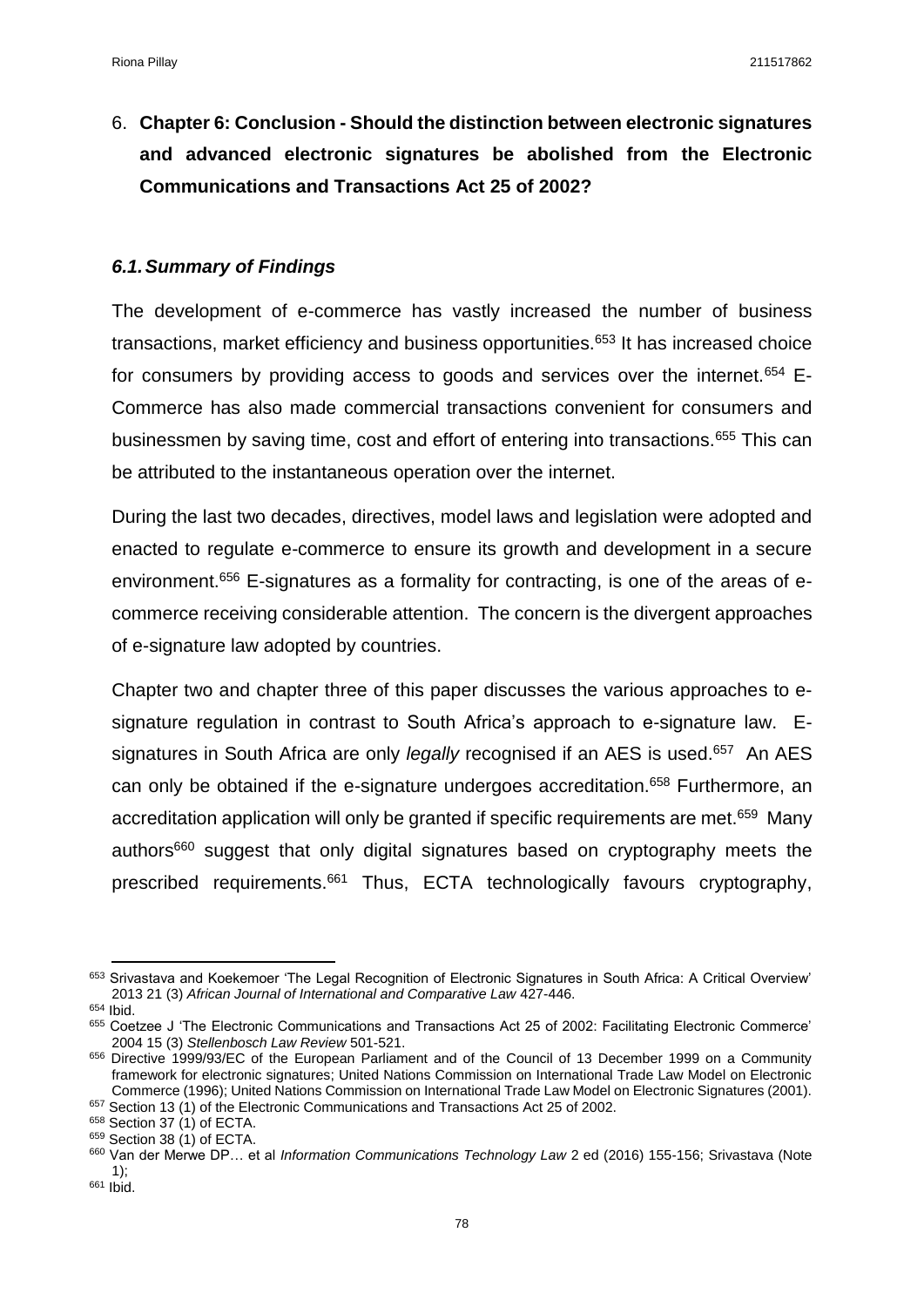infringing one of the most fundamental principles of e-commerce, namely technological neutrality.<sup>662</sup>

The infringement of technological neutrality has detrimental effects to growth and development of e-commerce.<sup>663</sup> It was found that regulation in favour of a particular type of technology has the potential of preventing newer and more innovative technologies from entering the market.<sup>664</sup> This may defeat the strongly desired benefits of e-commerce, namely saving time and cost in commercial transacting.<sup>665</sup>

Moreover, technologically specific legislation may lead to e-signature law becoming obsolete.<sup>666</sup> This would result in amendments to the law in order to align it to societal practice. Amendments take a considerable period of time to become operative. The period between its operation and societal practice would lead to confusion about the legally valid position and this would lead to uncertainty. Uncertainty in the legal position could potentially delay the fast-moving operation of e-commerce.

South Africa's approach to e-signatures not only infringes on the principle of technological neutrality but it is also inconsistent with ECTA's objective of facilitating e-commerce by removing barriers to growth and development of e-commerce.<sup>667</sup> The accreditation procedure required for obtaining an AES was found to be extremely cumbersome and expensive.<sup>668</sup> The purpose of the procedure is to provide for trusted third parties to certify the reliability of the authentication service providers.<sup>669</sup> This procedure contributes to ECTA's objective of ensuring growth and development of ecommerce in a secure environment. However, there are negative aspects about the procedure.

Firstly, the accreditation procedure requires submission of detailed information and documentation relating to the products and services of authentication service providers including financial statements.<sup>670</sup> Secondly, the application for accreditation

 $\overline{a}$ 

<sup>662</sup> Srivastava and Koekemoer (Note 1); Swales, L 'The Regulation of electronic signatures: time for review and amendment' (2015) 132(2) *South African Law Journal* 257-270.

<sup>663</sup> United Nations Commission on International Trade Law: Promoting Confidence in Electronic Commerce: Legal Issues on International Use of Electronic Authentication and Signature Methods (2009). 664 Swales (Note 10); UNCITRAL (Note 11).

<sup>665</sup> J Stern 'The Electronic Signatures in Global and National Commerce' (2001) 6 *Berkeley Technology Law Journal*  391-414.

<sup>666</sup> Ibid.

<sup>667</sup> Section 2 states its objectives.

<sup>668</sup> S Eiselen 'Fiddling with the ECT Act – Electronic Signatures' (2014) 17(6) *Potchefstroom Electronic Law Journal*  2804-2820.

<sup>669</sup> Electronic Communications and Transactions Act 25 of 2002: Accreditation Regulations 2007.

<sup>670</sup> Chapter 2 of Electronic Communications and Transactions Act 25 of 2002: Accreditation Regulations 2007.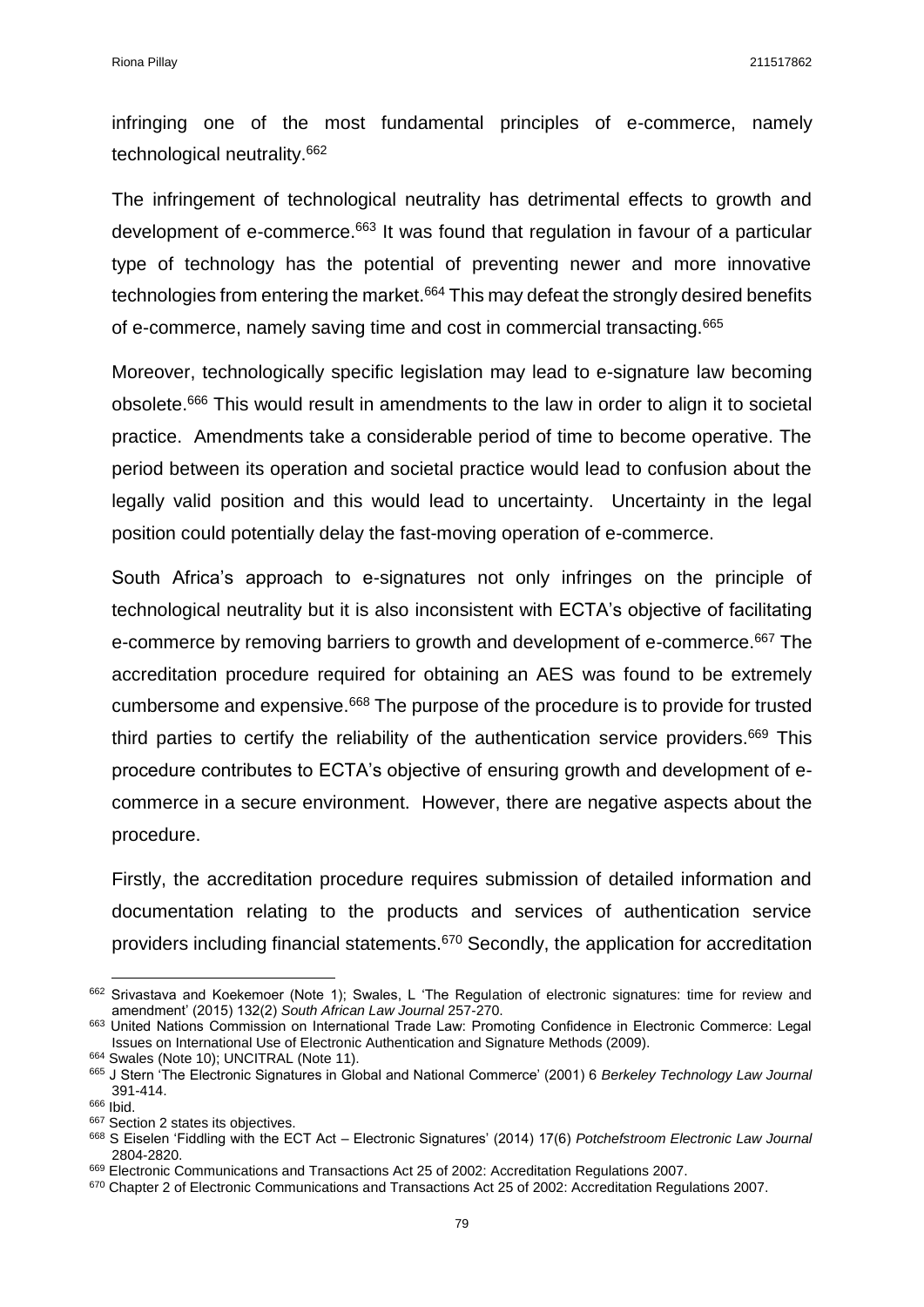must be hand delivered to the SAAA.<sup>671</sup> Thirdly, a substantial fee of R 20 000 for each authentication product must be paid. Furthermore, the authentication service providers need to verify their identity at the offices of the SAAA.<sup>672</sup>

Although these aspects of the procedure provide additional security and reliability in the use of e-signatures as opposed to the ordinary e-signatures, the practicality of the accreditation procedure is questioned.<sup>673</sup> Only two accreditations have been granted since the operation of ECTA's accreditation regulations.<sup>674</sup> The reasons for the low accreditation rate may be attributed to ignorance of the law, <sup>675</sup> unwillingness to change current business practices<sup>676</sup> and the cost, time and effort involved in the accreditation procedure.<sup>677</sup> It is also relevant to mention that the distinction between the two types of e-signatures only become necessary when there is a dispute. As it stands there has not been much case law on the validity of e-signatures. This implies that there is no practical necessity for an AES.

The number of granted accreditations indicates the lack of societal interest in the procedure.<sup>678</sup> This suggests society does not require such high-level security and reliability of e-signatures at the expense of the immense effort, time and cost involved in obtaining an AES. Thus, the law should be amended in accordance with the current societal practice.

The comparative analysis<sup>679</sup> among the United States, Germany and Australia indicates the approach to e-signatures in relation to the needs of society. Germany was one of the first countries to adopt the technologically-specific law on e-signatures requiring accreditation of authentication service providers.<sup>680</sup> After the adoption of the EC Directive, Germany was required to amend its legislation to be consistent with the EC Directive. One of the amendments was the change from a technologically-specific

**<sup>.</sup>** <sup>671</sup> Ibid.

<sup>&</sup>lt;sup>672</sup> Accreditation Regulations (Note 18).

<sup>673</sup> K Bharvada 'Electronic signatures, Biometrics and PKI in the UK' (2002) 16(3) *International Review of Law, Computers and Technology.*

<sup>674</sup> SAAA Website accessed at *http://www.saaa.gov.za/index.php/accreditation/2013-12-04-09-30-50.html.*

 $675$  Elsonbaty EM 'The Electronic Signature Law: Between Creating the Future and the Future of Creation' 2 (2005) *Digital Evidence and Electronic Signature Law Review* 45-60; Norton WK 'Enforcing Simple Electronic Signatures in an International Context' 9 (2012) *Digital Evidence and Electronic Signature Law Review* 74-78.

<sup>676</sup> Stern (Note).

<sup>&</sup>lt;sup>677</sup> Elsonbaty (Note); Norton (Note).

<sup>678</sup> This is relevant in so far as the law develops in relation to the societal change in morals, belief and behaviour. This is discussed by BJ Koops (BJ Koops 'Should ICT Law be Technology-Neutral' (2006) *IT & Law Series* 77-108).

<sup>&</sup>lt;sup>679</sup> Contained in chapter four of this paper.

<sup>680</sup> Schroers J, Van Alsenoy B Cuijpers C 'Legal analysis of E-Signature services' (2015).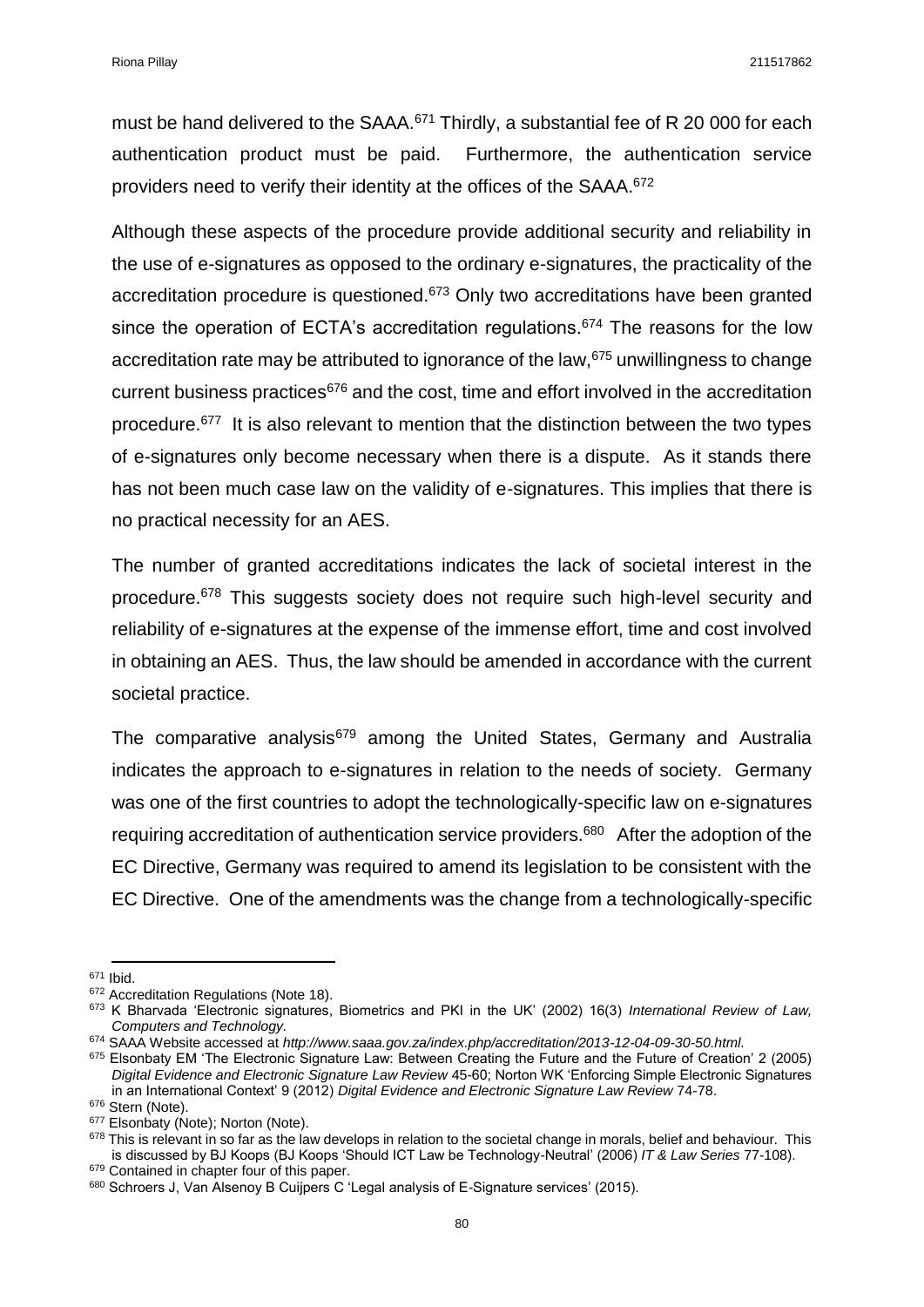approach to the two-tiered approach.<sup>681</sup> Furthermore, voluntary accreditation replaced compulsory accreditation.<sup>682</sup> The rationale behind the removal of compulsory accreditation is attributed to the stifling effect of the procedure as acknowledged by the EC Directive.<sup>683</sup>

The EC Directive aims to achieve harmonisation of laws within the European Union and does not place emphasis on international trade among non-members of the European Union. Reports<sup>684</sup> on the operation of the EC Directive indicate the slow adoption of AESes. Thus, the European Union shares a common problem with South Africa in relation to the slow implementation of AESes.

The United States and Australia follow a technologically-neutral approach to esignatures and both countries have adopted their e-signature law from UNCITRAL.<sup>685</sup> The advantage of the minimalist approach is the law does not need to be amended in accordance with technological development.<sup>686</sup> This was demonstrated by the United States and Australia.<sup>687</sup> Technologically-neutral law can be applied to any type of technology due to its flexibility and adaptive nature.<sup>688</sup> This is one of the most advantageous aspects of technologically-neutral law.<sup>689</sup> In addition, the adoption of technologically-neutral law prevents legal uncertainty which promotes public confidence and increases the use of e-commerce.<sup>690</sup>

**.** 

<sup>681</sup> Bierekoven (Note 66) and Blythe S 'A Critique of German E-Commerce Law and Recommendations for Improvement' accessed at http://aabri.com/SA12Manuscripts/SA12045.pdf.

<sup>&</sup>lt;sup>682</sup> Recital 11 of Directive 1999/93/EC of the European Parliament and of the Council of 13 December 1999 on a Community framework for electronic signatures.

<sup>683</sup> Ibid.

<sup>684</sup> Commission of the European Communities, Report on the operation of Directive 2999/93i1C on a Community framework for electronic signatures (Brussels, 15-3.2oo6, COM(2oo6) 120 final) http://ec.europa.eufnform ationsociety/eeuropel 2oio/docslingle.info-space/co melectronicsign atures report-en.pdf.

<sup>685</sup> T Pistorius 'Nobody knows you're a dog: Attribution of data messages' (2002) 13(4) *South African Mercantile Law Journal* 737-747.

<sup>686</sup> Koops (Note 337).

<sup>687</sup> Australia and United States have not amended their legal position on e-signatures. Both jurisdictions adopted a technologically neutral approach and have maintained this position.

<sup>688</sup> Spyrelli C 'Electronic Signatures: A Transatlantic Bridge? An EU and US Legal Approach Towards Electronic Authentication' (2002) *Journal of Information Law and Technology* accessed at *http://elj.warwick.ac.uk/jilt/02- 2/spyrelli.html.*

<sup>689</sup> Ibid.

<sup>690</sup> Endeshaw A 'The Proper Law for E-Commerce' 7 (1) (1998) *Information and Communications Technology Law* 5- 13.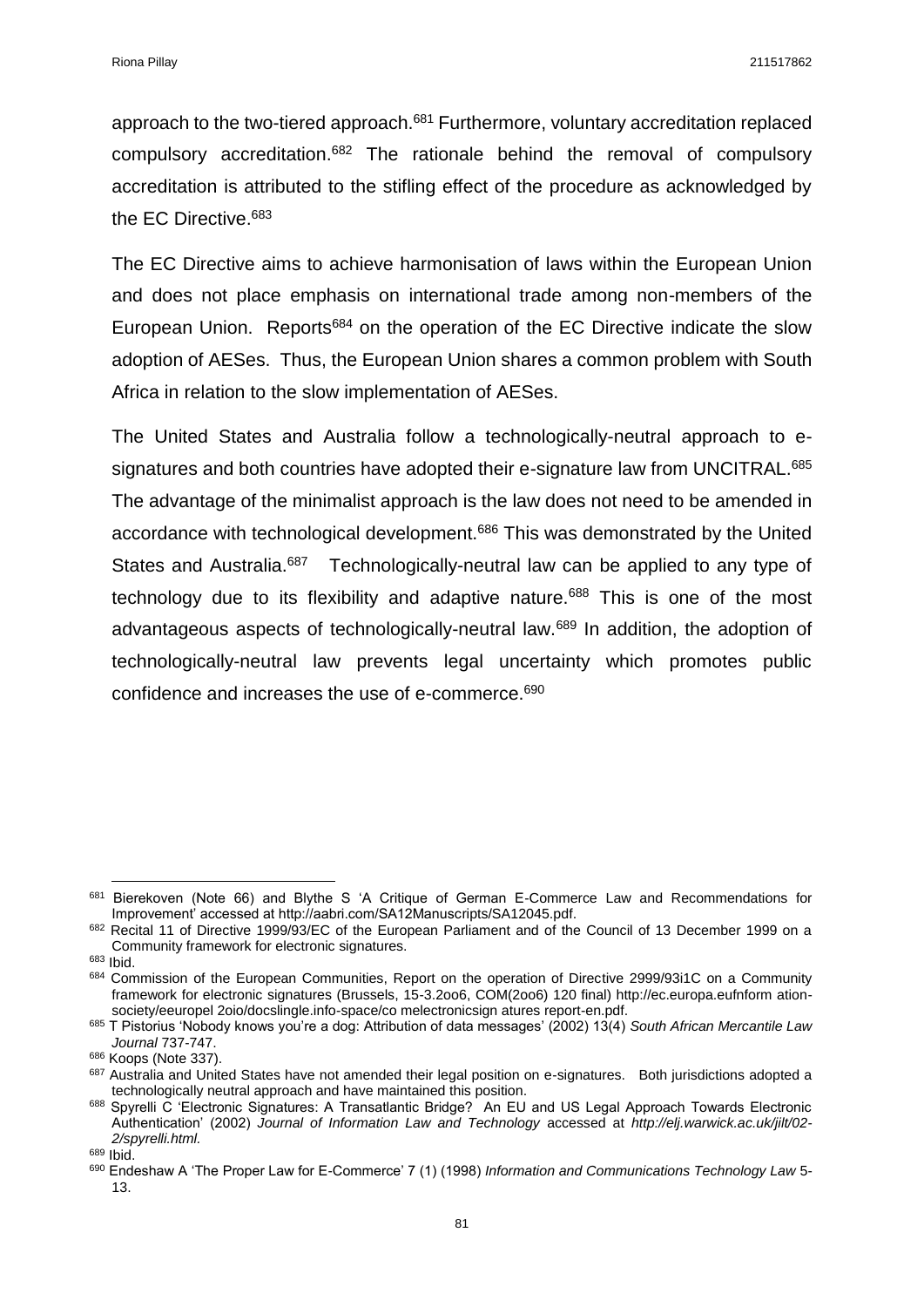# *6.2.Should the distinction between Ordinary e-signatures and AESes be abolished from ECTA?*

In consideration of the above findings, it is suggested that the distinction between ordinary e-signatures and AESes be abolished.<sup>691</sup> Thus, ECTA should comprise only of ordinary e-signatures and adopt a presumption on reliability based on Article 6 (3) of UNCITRAL's Model Law on E-Signatures.<sup>692</sup> A *presumption* on reliability that favours cryptography, as opposed to a *legal requirement* that favours cryptography, is a sensible approach. The approach gives parties discretionary power to decide on the appropriate measure of security to be used in their transactions. Furthermore, a presumption on reliability prevents instances of insecurity that may arise if parties are unsure of safe methods of signing electronically.

The above approach is consistent with the principle of technological-neutrality because it does not prescribe a particular type of technology to be used for purposes of law. E-Commerce principles was formulated to facilitate the growth and development of e-commerce.<sup>693</sup> The importance of adhering to these principles has immense benefits for international trade and development of countries.

Maintaining a common international standard for e-commerce transactions lowers barriers to e-commerce and allows for the free flow of e-commerce, which results in more international trade among countries. Increased international trade leads to growth and development of developing economies and the global economy. The central purpose of UNCITRAL is trade-harmonisation and unification of laws to increase the free flow of trade.<sup>694</sup> Adhering to suggestions and guidelines provided by UNCITRAL would be in the best interests of the South African economy due to UNCITRAL's consideration of the improvement of developing countries.

1

<sup>&</sup>lt;sup>691</sup> Eiselen (Note 54).

<sup>692</sup> Ibid.

<sup>&</sup>lt;sup>693</sup> United Nations Commission on International Trade Law Model on Electronic Commerce (1996); United Nations Commission on International Trade Law Model on Electronic Signatures (2001).

<sup>694</sup> Ibid.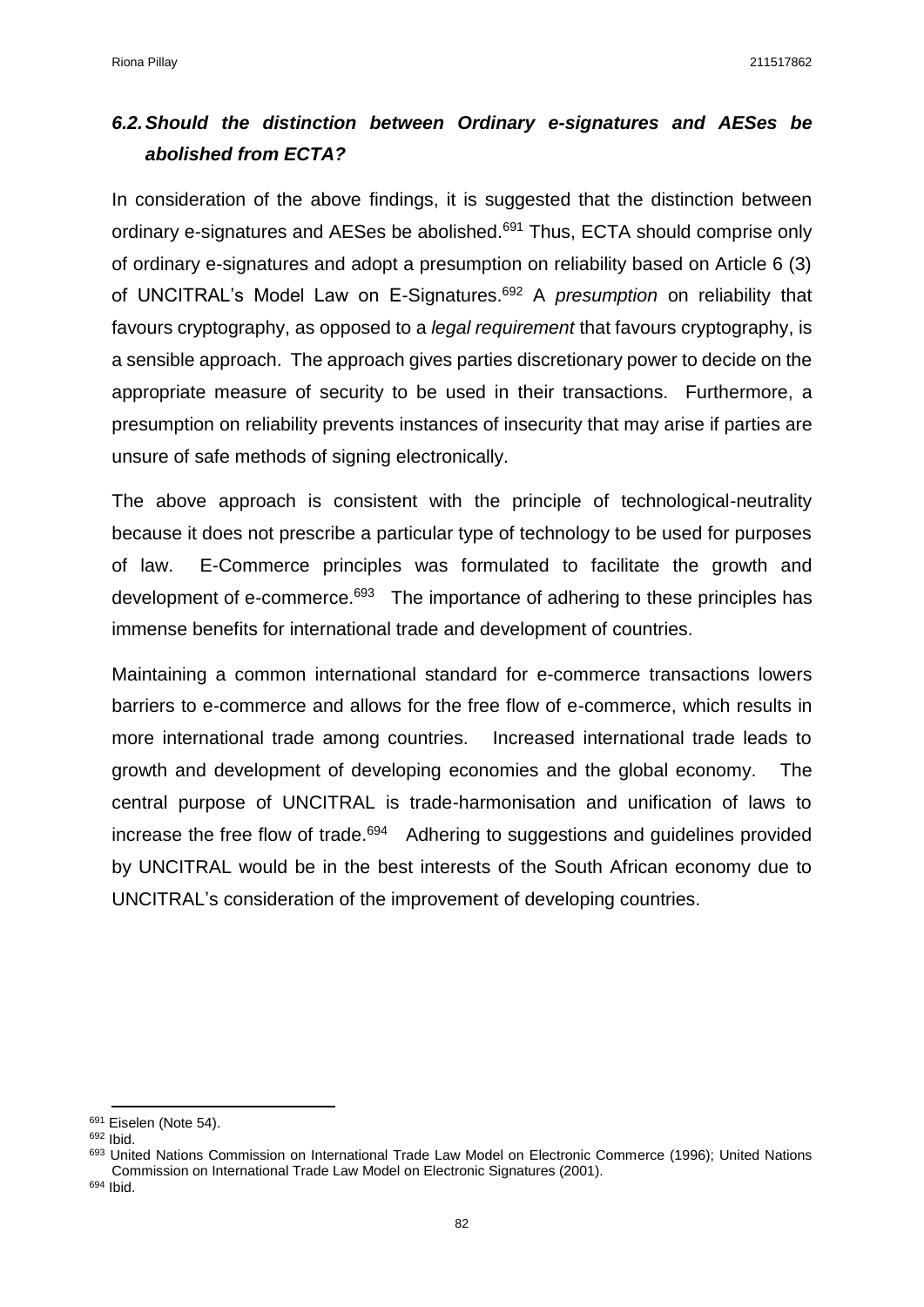# 7. **References**

# **Primary Sources**

South African Legislation

1. Electronic Communications and Transactions Act 25 of 2002

 s 13 s 38 (1)

2. Electronic Communications and Transactions Act 25 of 2002: Accreditation Regulations of 2007.

Regulation 7 Regulation 8 Regulation 29 (1)

## Case Law

- 1. Jafta v Ezimvelo KZN Wildlife 2008 10 BLLR 954 (LC); 2008 JOL 22096 (LC).
- 2. Mafika v The SABC Unreported Labour Court Case No. J 700/08.
- 3. Spring Forest Trading 599 CC v Wilberry (Pty) Ltd t/a Ecowash and another (2015) JOL 32555 (SCA).
- 4. S v Miller and others [2015] 4 All SA 503 (WCC).
- 5. Van Vuuren v Van Vuuren (1853 1856) 2 Searle.

## International Legal Framework

- 1. United Nations Commission on International Trade Law: Model on Electronic Commerce (1996).
- 2. United Nations Commission on International Trade Law: Model on Electronic Signatures (2001).
- 3. United Nations Commission on International Trade Law: Promoting confidence in electronic commerce: legal issues on international use of electronic authentication and signature methods (2009).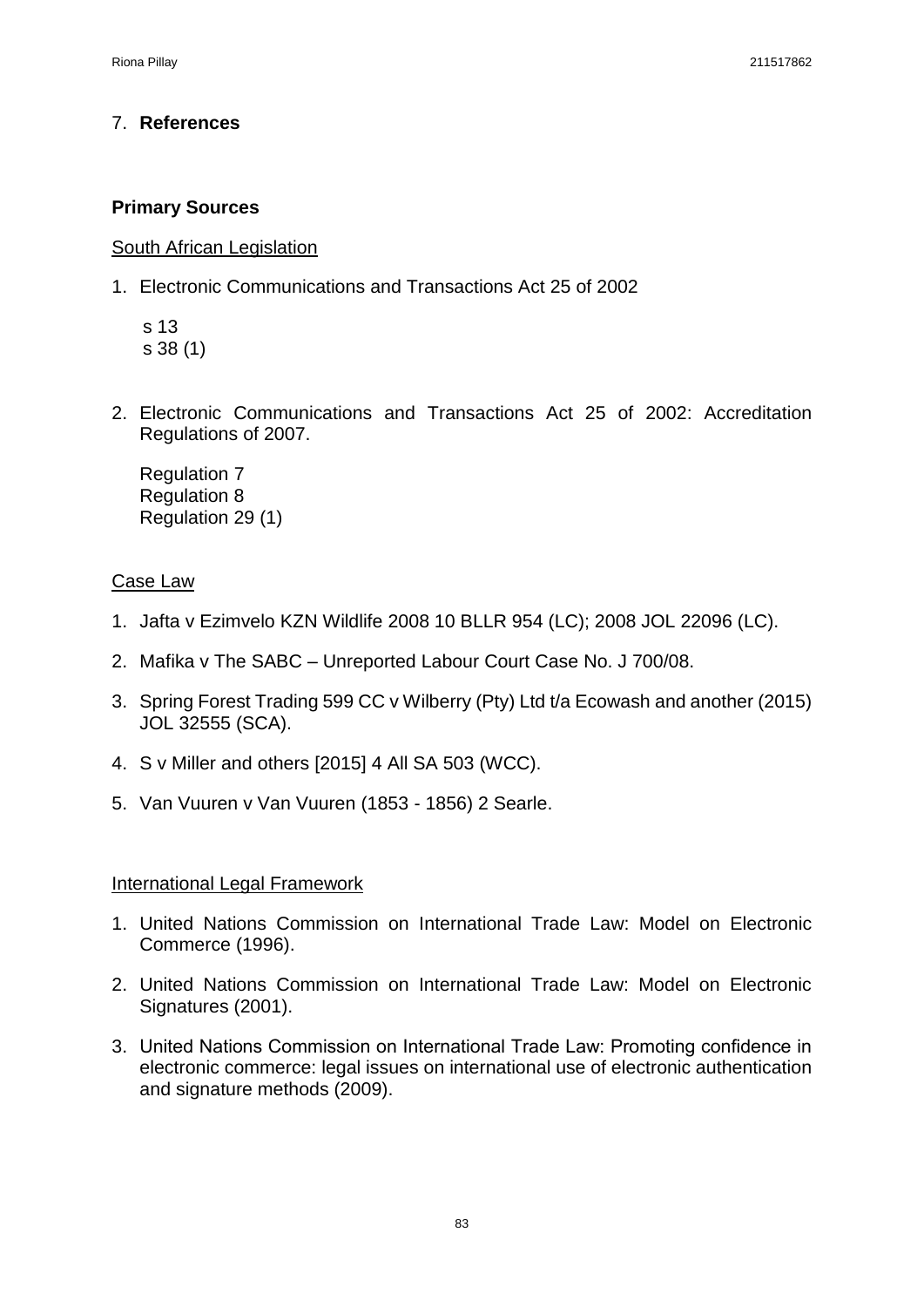#### Foreign Legal Framework

- 1. Australia: Electronic Transactions Act (1999).
- 2. European Union: European Union Directive 1999/93/EC of the European Parliament and of the Council of 13 December 1999 on a Community.
- 3. Germany: Gesetz zur digitalen signatur (1997).
- 4. United States of America: Electronic Signatures in Global and National Commerce Act (2000); Uniform Electronic Transactions Act (1999).

## **Secondary Sources**

#### **Books**

- 1. Ashbourne, J Biometrics: *Advanced Identity Verification: The Complete Guide* 2ed: Springer, (2014).
- 2. Caney, LR *The Law of Suretyship,* (1936).
- 3. Van der Merwe, DP… et al *Information and Communication Technology Law* 2 ed: Lexis Nexis, (2016).
- 4. Mason, S *Electronic Signatures in Law* 4ed London: Institute of the Advanced Legal Studies for the SAS Humanities Digital Signatures Library, (2012).
- 5. S Papadopoulos and S Snail *Cyberlaw@sa: The Law of the Internet in South Africa* 3 ed Pretoria: Van Schaik Publishers (2012).
- 6. Srivastava, A *Electronic Signatures for B2B Contracting: Evidence from Australia:* Springer, (2013).

#### Journal Articles

- 1. Ali, R 'Technological Neutrality' (2009) 14(2) *Lex Electronica* 1-15*.*
- 2. Andrews R 'Electronic Commerce: Lessons Learned from the European Legal Model' (2005) 9(2) *Intellectual Property Law Bulletin* 81-94.
- 3. Barofsky, A 'The European Commission's Directive on Electronic Signature: Technological "Favoritism" towards Digital Signature' (2000) 24(1) *Boston College International and Comparative Law Review* 145-160.
- 4. Bechini U & Gassen D 'A New Approach to Improving Interoperability of Electronic Signatures in Cross-Border Legal Transactions' (2008-2009) 17 (3) 703-720.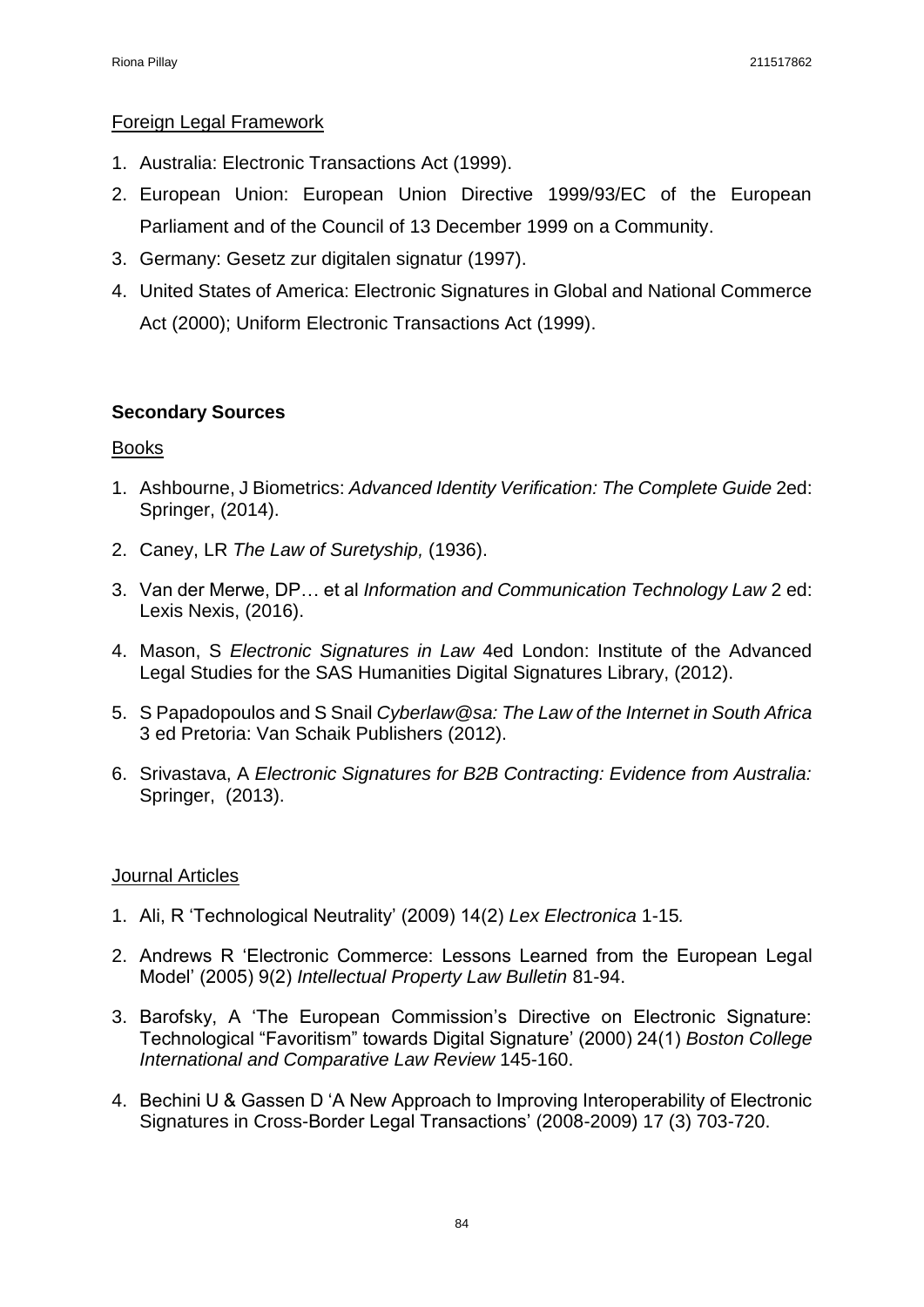- 5. Berman A 'International Divergence: The Keys to Signing on the Digital Line the cross border recognition of electronic contract signatures' 28 (2001) *Syracuse Journal of International Law and Commerce* 125-155.
- 6. Bharvada K 'Electronic Signatures, Biometrics and PKI in the UK' (2002) 16(3) *International Review of Law, Computers and Technology* 265-275.
- 7. Bierekoven C, Bazin P & Kozolowski 'Electronic Signatures in German, French and Polish Law Perspective' (2004) *Digital Evidence and Electronic Signature Law* 7- 13.
- 8. Blythe, SE 'Digital Signature law of the United Nations, European Union, United Kingdom and the United States: Promotion of Growth in e-commerce with enhanced security' (2005) 11(2) *Richmond Journal of Law and Technology* 1-20.
- 9. Boss A 'The Emerging Law of International Electronic Commerce' (1992) 6(2) *Temple International and Comparative Law Journal* 293-309.
- 10.Braley SW 'Why Electronic Signatures can Increase Electronic Transactions and the Need for Laws Governing Electronic Signatures' (2001) *Law and Business Review of the Americas* 417-444 *.*
- 11.Buckley & Tank 'The Electronic Signatures in Global and National Commerce Act: An Overview' (2001) 20 *Annual Review of Banking Law* 221-241.
- 12.Coetzee, J 'The Electronic Communications and Transactions Act 25 of 2002: facilitating electronic commerce' (2004) 15(3) *Stellenbosch Law Review Stellenbosch Regstydskrif* 501-521.
- 13.Christensen S & Low R 'Electronic Signatures and PKI Frameworks in Australia' (2004) 1(2) *The Digital Evidence and Electronic Signature Law Review* 40-43
- 14.Eiselen, S 'Fiddling with the ECT Act Electronic Signatures' (2014) 17(6) *Potchefstroom Electronic Law Journal* 2805-2820*.*
- 15.Elsonbaty EM 'The Electronic Signature Law: Between Creating the Future and the Future of Creation' 2 (2005) *Digital Evidence and Electronic Signature Law Review* 45-60.
- 16.Endeshaw A 'The Proper Law for E-Commerce' 7 (1) (1998) *Information and Communications Technology Law* 5-13.
- 17.Ewelukwa N 'Is Africa Ready for E-Commerce A Critical Appraisal of the Legal Framework for E-Commerce in Africa' (2011) 13 (3*) European Journal of Law Reform* 550-576.
- 18.Faria JAE 'E-Commerce and International Legal Harmonization; To Go Beyond Functional Equivalence?' 16 (2004) *South African Mercantile Law Journal* 529- 555.
- 19.Gerck, E 'Overview of Certification Systems: X. 509, PKIX, CA, PGP & SKIP' (2000) 1(3) *The Bell* 8.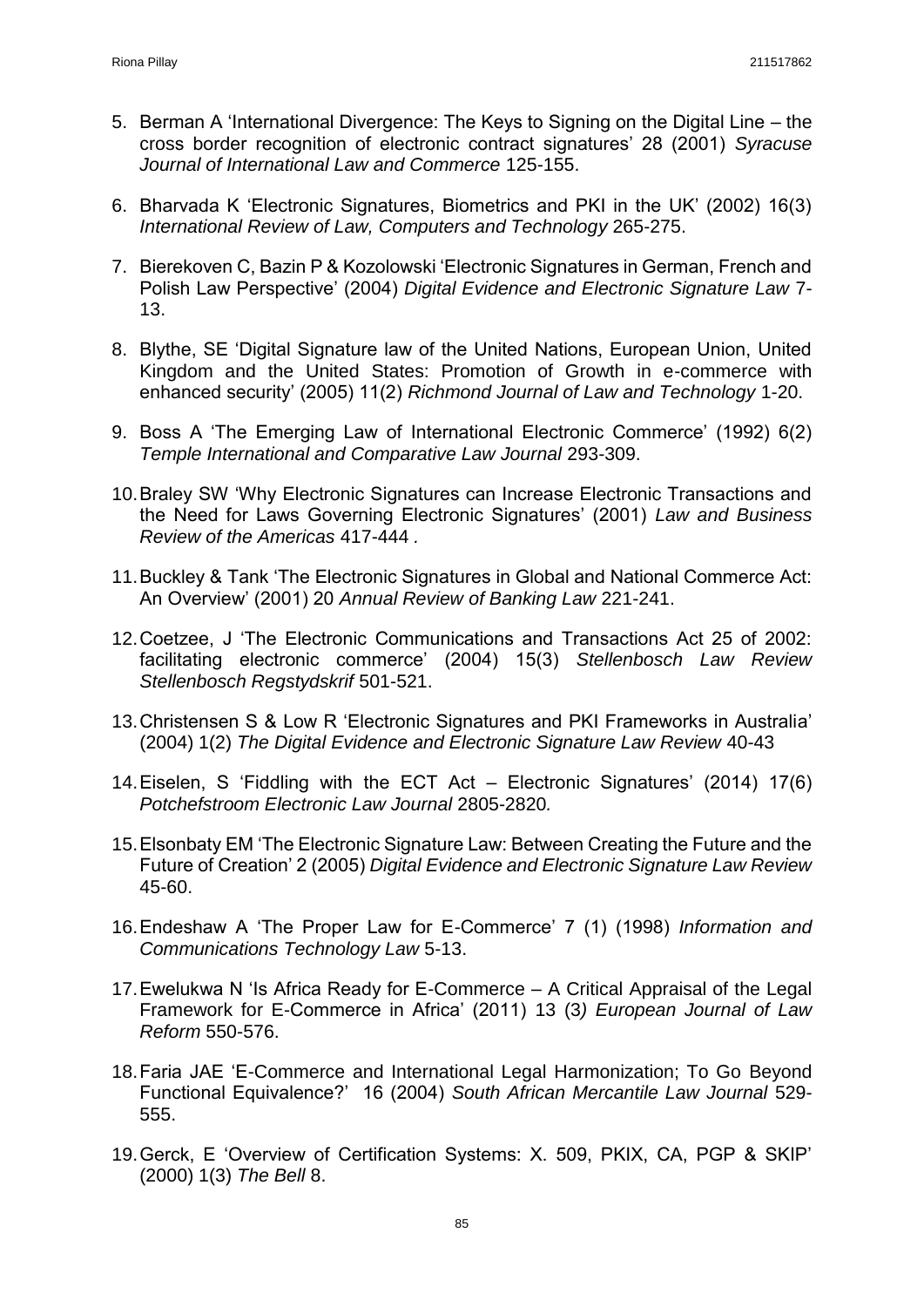- 20.Gereda, SL 'The Electronic Communications and Transactions Act' 2006 *Telecommunications Law in South Africa* 262-294.
- 21.Gregory J 'Must E-Signatures be Reliable' 10 (2013) *Digital Evidence and Electronic Signature Law Review* 67-70.
- 22.Jobodwana ZN 'E-Commerce and M-Commerce in South Africa: Regulatory Challenges' (2009) 4(4) *Journal of International Commercial Law and Technology* 287-298.
- 23.Jøsang and Tran 'Trust management for e-commerce' (2000) *Virtual Banking*.
- 24.Kisswani & Al-Bakri 'Regulating the Use of Electronic Signatures Given the Changing Face of Contracts' (2010) 7 *Macquarie Journal of Business Law* 53-65.
- 25.Koger JL 'You Sign, E-SIGN, We All Fall Down: Why the United States Should Not Crown the Marketplace as Primary Legislator of Electronic Signatures' (2001) 11 *Transnational Contemporary Problems* 491-516.
- 26.Koops BJ 'Should ICT Law be Technology-Neutral' (2006) *IT & Law Series* 77-108.
- 27.Mason S 'Electronic Signatures in Practice' (2006) 6(2) *Journal of High Technology Law* 148-164.
- 28.Maxwell W Bourreau M 'Technology neutrality in Internet, telecoms and data protection regulation' 2014 *Hogan Lovells Global Media and Communications Quarterly* 19-23.
- 29.Ndonga D 'E-Commerce in Africa: Challenges and Solutions' (2012) 5 (3) *African Journal of Legal Studies* 243-268.
- 30.Norton WK 'Enforcing Simple Electronic Signatures in an International Context' 9 (2012) *Digital Evidence and Electronic Signature Law Review* 74-78.
- 31.Pappas C 'Comparative US and EU Approaches to E-Commerce Regulation' (2002) 31(2) *Denver Journal of International Law and Policy* 325-348.
- 32.Parmentier, MA 'Electronic Signatures' (2000) 6(2) *Columbia Journal of European Law* 251-258.
- 33.Pistorius T 'Click-wrap and web-wrap agreements' (2004) 16(4) *South African Mercantile Law Journal* 568-576*.*
- 34.Pistorius T 'From snail mail to e-mail-a South African perspective on the web of conflicting rules on the time of e-contracting' (2006) 39 (2) *Comparative and International Law Journal of Southern Africa* 178-213*.*
- 35.Pistorius T 'Nobody knows you're a dog: Attribution of data messages' (2002) 13(4*) South African Mercantile Law Journal* 737-747*.*
- 36.Raymond AH & Lambert JB 'Technology. E-Commerce and Emerging Harmonisation: The Growing Body of International Instruments Facilitating and the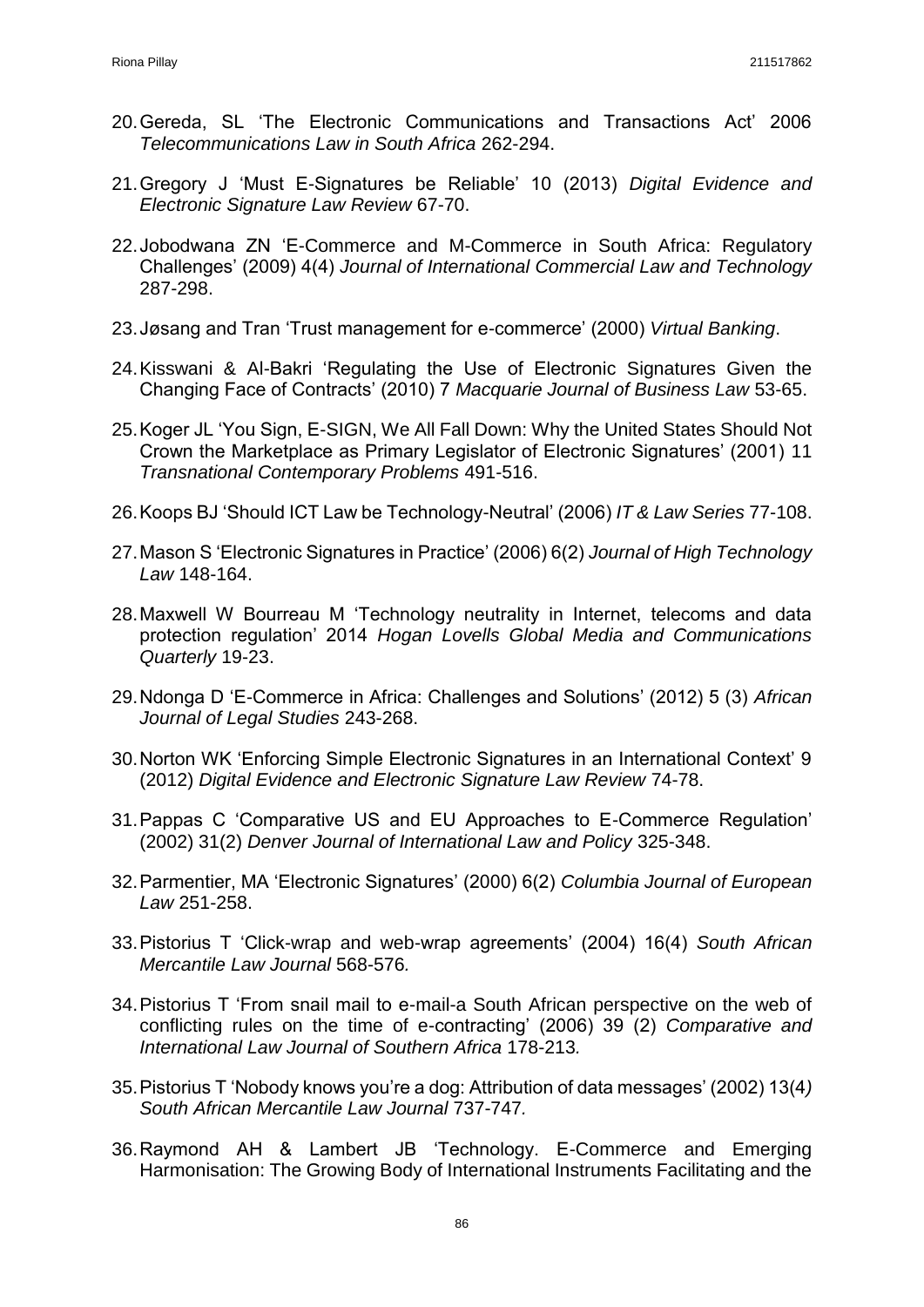Continuing Need to Encourage Wide Adoption' (2014) *International Trade and Business Law Review Journal* 419-441.

- 37.Reed C'Taking sides on technology neutrality' (2007) 4(3) *SCRIPT-ed* 263-284.
- 38.Sabett R 'Effects of Technology Convergence and Public Key Infrastructure' (1999) 7(2) *University of Baltimore Intellectual Property Law Journal* 143-154.
- 39.Snail, S 'Electronic Contracts in South Africa A Comparative Analysis' 2008 (2) *Journal of Information, Law & Technology* 1-24*.*
- 40.Srivastava and Koekemoer 'The Legal Recognition of Electronic Signatures in South Africa: A Critical Overview' 2013 21 (3) *African Journal of International and Comparative Law* 427-446.
- 41.Srivastava A 'Businesses' Perception of Electronic Signatures: An Australian Study' 6 (2009) *Digital Evidence and Electronic Signature Law Review* 46-56.
- 42.Stern J 'The Electronic Signatures in Global and National Commerce' (2001) 6 *Berkeley Technology Law Journal 391-414.*
- 43.Swales, L 'The Regulation of electronic signatures: time for review and amendment' (2015) 132(2) *South African Law Journal* 257-270*.*
- 44.Van der Merwe DP 'A Comparative Overview of the (Sometimes Uneasy) Relationship between Digital Information and Certain Legal Fields in South Africa and Uganda' (2014) 17(1) *Potchefsroom Electronic Law Journal* 296-326.

## **Law Commission Papers**

South African Law Reform Commission *The Review of Law of Evidence* (Discussion Paper 131, Project 126) Pretoria: SALRC (2015).

# **Websites**

- 1. Kamecke, U Korber, T 'Technological Neutrality in the EC Regulatory Framework for Electronic Communications: A Good Principle Widely Misunderstood' (2008) available at [https://www.uni-goettingen.de/.../Kamecke-](https://www.uni-goettingen.de/.../Kamecke-Koerber_ECLR08_29(5)_33)[Koerber\\_ECLR08\\_29\(5\)\\_33](https://www.uni-goettingen.de/.../Kamecke-Koerber_ECLR08_29(5)_33)*.*
- 2. Schroers J, Van Alsenoy B Cuijpers C 'Legal analysis of E-Signature services' (2015) available on

http://www.futureid.eu/data/deliverables/year3/Public/FutureID\_D33.06\_WP33\_v 1.0 Legal analysis eSign service.pdf.